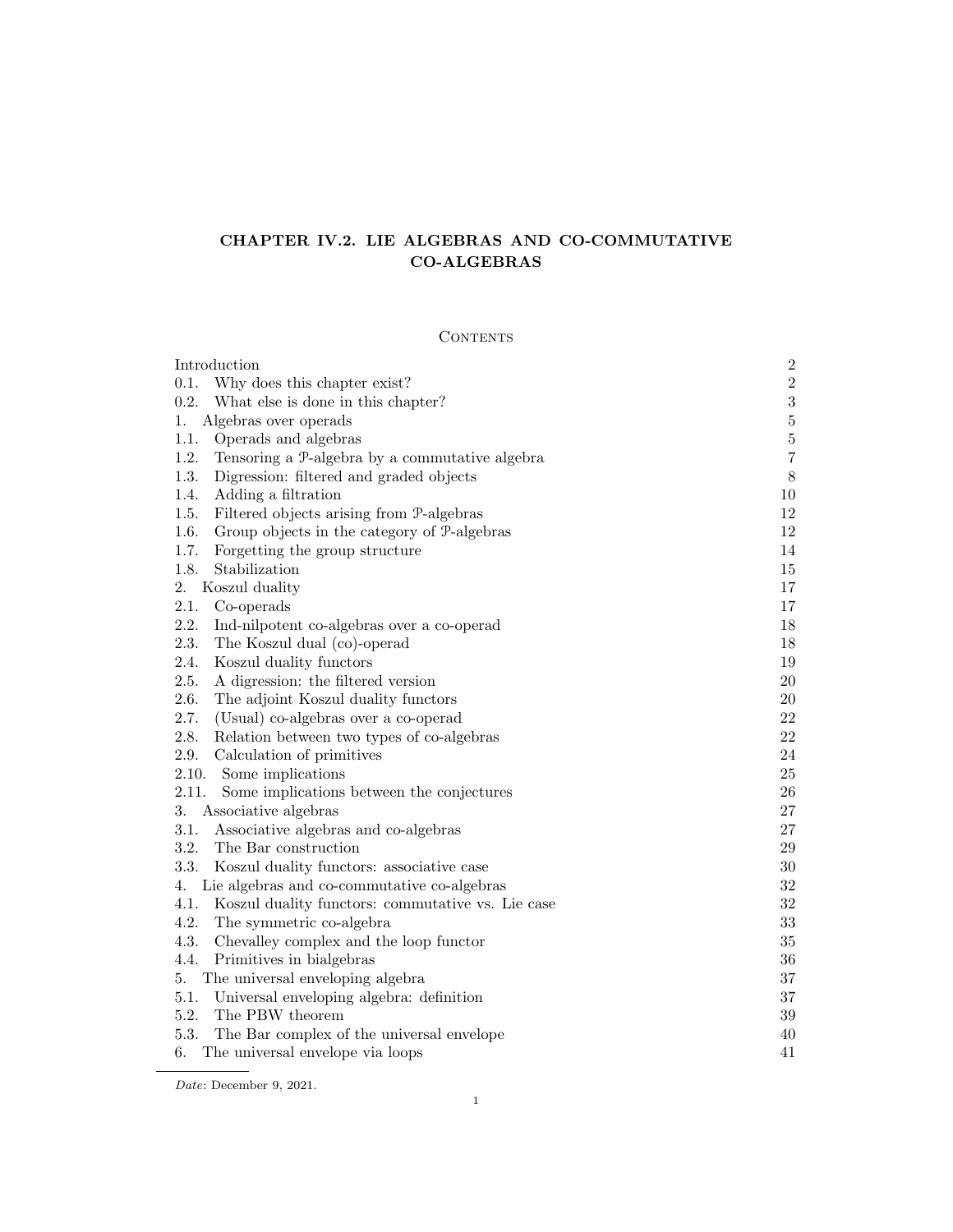#### 2 LIE ALGEBRAS AND CO-COMMUTATIVE CO-ALGEBRAS

| The main result<br>6.1.                                   | 41 |
|-----------------------------------------------------------|----|
| Proof of Theorem 6.1.2<br>6.2.                            | 42 |
| Proof of Proposition 6.2.6<br>6.3.                        | 44 |
| Modules<br>7.                                             | 44 |
| 7.1. Left modules for associative algebras                | 44 |
| Modules over co-commutative Hopf algebras<br>7.2.         | 45 |
| Modules for Lie algebras<br>7.3.                          | 48 |
| 7.4. Modules for a Lie algebra and its universal envelope | 49 |
| Appendix A. Proof of Theorem 2.9.4                        | 52 |
| A.1. Calculation of co-primitives                         | 53 |
| A.2. Computation of primitives                            | 53 |
| A.3. Proof of Theorem 2.9.4                               | 54 |
| Appendix B. Proof of the PBW theorem                      | 57 |
| B.1. The PBW theorem at the level of operads              | 57 |
| Proof of Theorem B.1.5<br>B.2.                            | 58 |
| Appendix C. Commutative co-algebras and bialgebras        | 59 |
| C.1. Two incarnations of co-commutative bialgebras        | 59 |
| C.2. Proof of Proposition C.1.3                           | 59 |

#### **INTRODUCTION**

0.1. Why does this chapter exist? Only a small portion of this chapter consists of original mathematics: if anything, it would be Theorem 6.1.2 (that expresses the functor of universal enveloping Lie algebra in terms of the Chevalley functor), and perhaps also Theorem 2.9.4 (that computes primitives in 'fake' co-free co-algebras).

Our main intention in writing this chapter was to provide a reference point for [Chapter IV.3], where we will study the relation between moduli problems and Lie algebras.

0.1.1. The main actors in our study of Lie algebras will be the pair of mutually adjoint functors

(0.1) 
$$
Chev^{enh}: LieAlg(O) \rightleftarrows CocomCoalg^{aug}(O): coChev^{enh}
$$

that connect Lie algebras and augmented co-commutative co-algebras in a given symmetric monoidal category  $O$ . (In our applications in the subsequent chapters we will take  $O =$ IndCoh(X), where  $\mathcal{X} \in \text{PreStk}_{\text{laft}}$ , equipped with the  $\stackrel{!}{\otimes}$  symmetric monoidal structure.)

The difficulty here (and what makes the game interesting) is that the above functors are not fully faithful, but they are close to being such.

For example, we conjecture that the unit and the co-unit of the adjunction

 $\operatorname{Id} \to \operatorname{coChev}^{\operatorname{enh}}\circ \operatorname{Chev}^{\operatorname{enh}}$  and  $\operatorname{Chev}^{\operatorname{enh}}\circ \operatorname{coChev}^{\operatorname{enh}}\to \operatorname{Id}$ 

become isomorphisms when evaluated on the essential image of coChev<sup>enh</sup> and Chev<sup>enh</sup>, respectively.

We will now describe the two main results of this chapter.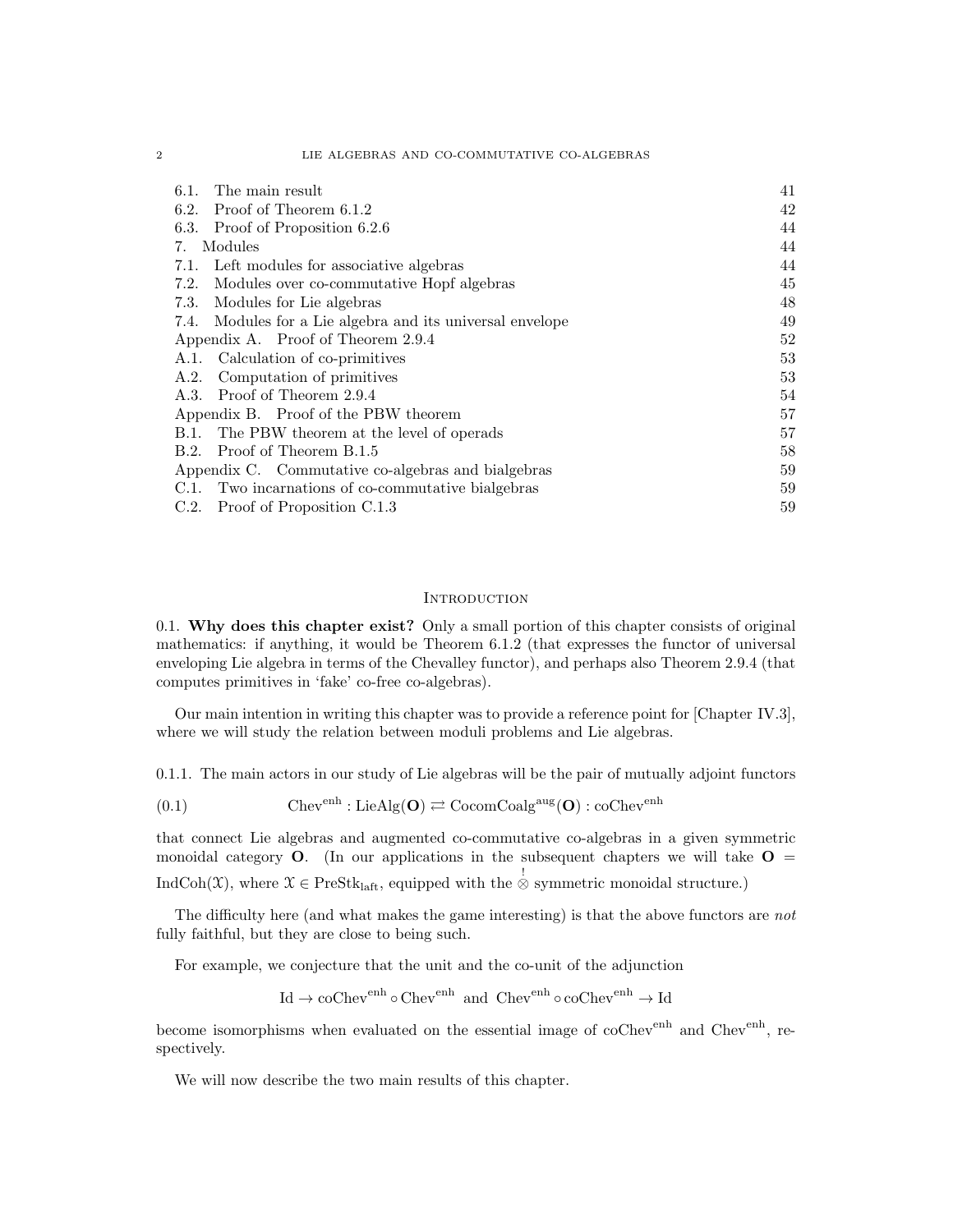0.1.2. One is Theorem 4.2.4, which is a particular case of the more general Theorem 2.9.4. It says that the unit of the adjunction

$$
\mathrm{Id}\to\mathrm{coChev}^\mathrm{enh}\circ\mathrm{Chev}^\mathrm{enh}
$$

is an isomorphism, when evaluated on any trivial Lie algebra.

As a consequence we deduce (see Theorem 4.4.6) that if we precompose the Chevalley functor with the loop functor

 $\Omega_{\text{Lie}} : \text{LieAlg}(\mathbf{O}) \to \text{Grp}(\text{LieAlg}(\mathbf{O})),$ 

and view the result as a functor

$$
\mathrm{Grp}(\mathrm{coChev}^{\mathrm{enh}}) \circ \Omega_{\mathrm{Lie}} : \mathrm{LieAlg}(\mathbf{O}) \to \mathrm{CocomBialg}(\mathbf{O}),
$$

the latter will be fully faithful.

A key observation here is that for a Lie algebra h, if we view  $\Omega_{\text{Lie}}(\mathfrak{h})$  again as a mere Lie algebra (i.e., disregard the Lie algebra structure), then it will be canonically trivialized (see Proposition 1.7.2). The latter result is true for any operad<sup>1</sup>.

0.1.3. The second main result of this chapter is Theorem 6.1.2:

It says that the functor

$$
\mathrm{Grp}(\mathrm{coChev}^{\mathrm{enh}})\circ\Omega_{\mathrm{Lie}}:\mathrm{LieAlg}(\mathbf{O})\rightarrow\mathrm{CocomBialg}(\mathbf{O}),
$$

considered above identifies canonically with the functor that assigns to a Lie algebra its universal enveloping algebra, considered as a co-commutative Hopf algebra.

### 0.2. What else is done in this chapter?

0.2.1. In Sect. 1 we give an overview of the general theory of algebras over operads.

We show that for a given operad  $P$ , a  $P$ -algebra  $B$  can be canonically lifted to non-negatively filtered P-algebra  $B<sup>Fil</sup>$ , such that its associated graded is trivial. This construction implies that many functors from the category of P-algebras admit filtered versions, whose associated graded is easy to control.

In addition, we prove the above-mentioned fact that the loop functor followed by the forgetful functor on the category of P-algebras canonically produces trivial P-algebras. As an application we give a simple proof of the fact that the stabilization of the category of P-algebras (in a symmetric monoidal DG category  $O$ ) identifies with  $O$  itself.

0.2.2. In Sect. 2 we review the theory of Koszul duality between algebras over an operad and co-algebras over the Koszul dual operad.

One of the key points is that there are two inequivalent notions of co-algebra over a co-operad. One is the usual notion of co-algebra (which in the example of the co-commutative co-operad corresponds to augmented co-commutative co-algebras). And another is that of *ind-nilpotent* co-algebra. There is a naturally defined functor (denoted res<sup> $\star\rightarrow\ast$ </sup>) from the category of the latter (denoted  $\mathcal{Q}$ -Coalg<sup>ind-nilp</sup>(O)) to the category of the former (denoted  $\mathcal{Q}$ -Coalg(O)), and we conjecture that this functor is fully faithful.

The forgetful functor  $\textbf{oblv}_{\mathbf{Q}}^{\text{ind-nilp}}: \mathbf{Q}\text{-Coalg}^{\text{ind-nilp}}(\mathbf{O}) \to \mathbf{O}$  admits a right adjoint, denoted  $\mathbf{cofree}_{\mathcal{Q}}^{\mathrm{ind-nilp}}$ . Composing with the functor

 $res^{\star \rightarrow *} : \mathcal{Q}\text{-Coalg}^{\text{ind-nilp}}(\mathbf{O}) \rightarrow \mathcal{Q}\text{-Coalg}(\mathbf{O}),$ 

<sup>&</sup>lt;sup>1</sup>In this generality we learned this fact, along with its proof, from M. Kontsevich.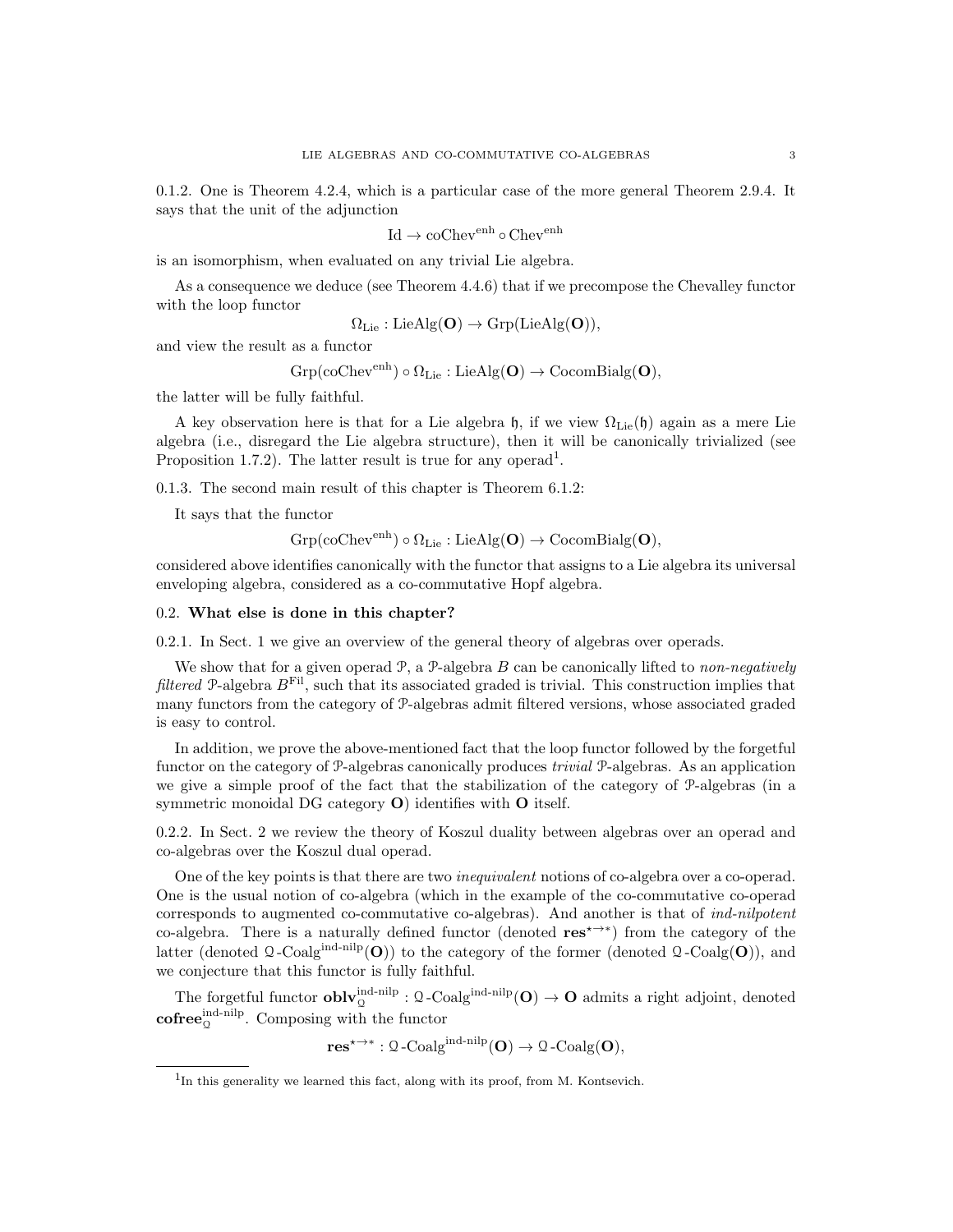we obtain the functor that we denote by

$$
\mathbf{cofree}_{\mathbb{Q}}^{\mathsf{fake}} : \mathbf{O} \rightarrow \mathbf{\Omega}\text{-}\mathsf{Coalg}(\mathbf{O}).
$$

For example, for  $\mathcal{Q} = \text{Cocom}^{\text{aug}}$ , the functor  $\textbf{cofree}^{\text{fake}}_{\mathcal{Q}}$  is the functor of symmetric co-algebra  $V \mapsto \text{Sym}(V)$ .

If we knew that the functor  $res^{\star\rightarrow\ast}$  was fully faithful, we would know that for  $V, W \in \mathbf{O}$  the composite map

$$
(0.2) \quad \text{Maps}_{\mathbf{O}}(W, V) \simeq \text{Maps}_{\mathbf{O}}(\mathbf{oblv}_{\mathbf{Q}}^{\text{ind-nilp}} \circ \mathbf{triv}_{\mathbf{Q}}^{\text{ind-nilp}}(W), V) \simeq
$$
\n
$$
\simeq \text{Maps}_{\mathbf{Q}\text{-} \text{Coalg}^{\text{ind-nilp}}(\mathbf{O})}(\mathbf{triv}_{\mathbf{Q}}^{\text{ind-nilp}}(W), \mathbf{cofree}_{\mathbf{Q}}^{\text{ind-nilp}}(V)) \to
$$
\n
$$
\to \text{Maps}_{\mathbf{Q}\text{-} \text{Coalg}(\mathbf{O})}(\mathbf{res}^{ \star \to * } \circ \mathbf{triv}_{\mathbf{Q}}^{\text{ind-nilp}}(W), \mathbf{res}^{ \star \to * } \circ \mathbf{cofree}_{\mathbf{Q}}^{\text{ind-nilp}}(V)) \simeq
$$
\n
$$
\simeq \text{Maps}_{\mathbf{Q}\text{-} \text{Coalg}(\mathbf{O})}(\mathbf{triv}_{\mathbf{Q}}(W), \mathbf{cofree}_{\mathbf{Q}}^{\text{fake}}(V))
$$

is an isomorphism.

Unfortunately, we do not know whether  $res^{\star \rightarrow *}$  is fully faithful. However, we prove, and this is one of the key technical assertions, that for a certain class of co-operads (that includes Cocom<sup>aug</sup> and Coassoc<sup>aug</sup>) that map in  $(0.2)$  is an isomorphism. This is Theorem 2.9.4.

0.2.3. In Sect. 3 we specialize the context of Koszul duality to the case of associative algebras.

0.2.4. In Sect. 4 we prove Theorem 4.4.6, mentioned above, which says that the functor

$$
\mathrm{Grp}(\mathrm{coChev}^\mathrm{enh})\circ\Omega_\mathrm{Lie}:\mathrm{LieAlg}(\mathbf O)\to\mathrm{CocomBialg}(\mathbf O),
$$

is fully faithful.

We study the functor

$$
\mathrm{CocomBialg}(\mathbf{O})\overset{\mathrm{Monoid}(\mathrm{coChev}^{\mathrm{enh}})}{\longrightarrow}\mathrm{Monoid}(\mathrm{LieAlg}(\mathbf{O}))\simeq\mathrm{Grp}(\mathrm{LieAlg}(\mathbf{O}))\overset{B_{\mathrm{Lie}}}{\longrightarrow}\mathrm{LieAlg}(\mathbf{O}),
$$

right adjoint to  $Grp({\rm coChev}^{\rm enh}) \circ \Omega_{\rm Lie}.$ 

We show that it fits into a commutative diagram



I.e., we obtain that when we apply the functor

 $Prim_{Cocom^{aug}}: CocomCoalg^{aug}(\mathbf{O}) \rightarrow \mathbf{O}$ 

to an object of CocomBialg( $\mathbf{O}$ ), the result has a natural structure of Lie algebra.

This can be regarded as an 'ultimate explanation' of why the tangent space to a Lie group at the origin has a structure of Lie algebra (one that does not use explicit formulas).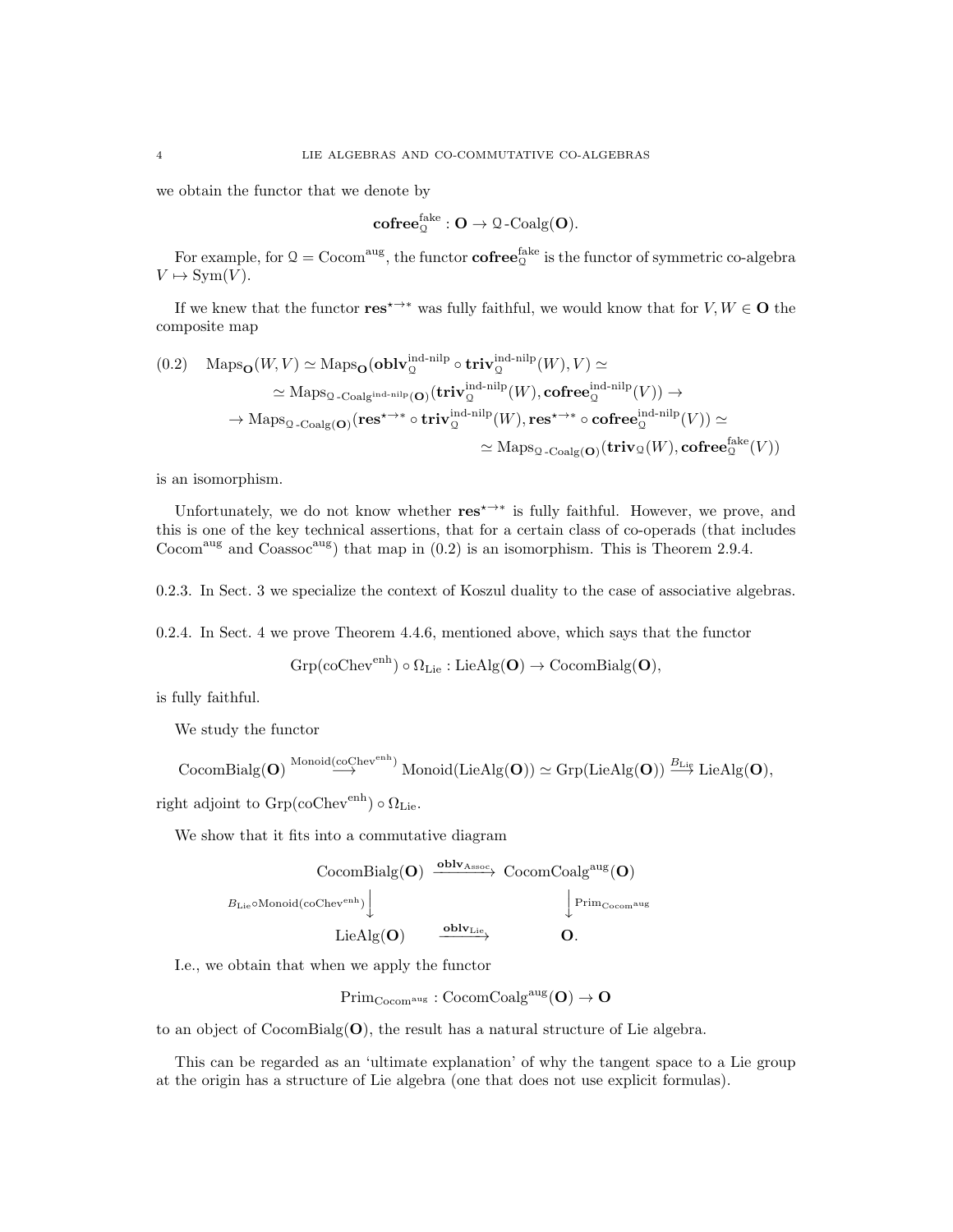0.2.5. In Sect. 5 we recall the basic constructions associated with the functor of universal enveloping algebra of a Lie algebra.

In Sect. 6 we prove the second main result of this chapter, described in Sect. 0.1.3 above.

In Sect. 7 we give an interpretation of an equivalence

$$
\mathfrak{h}\text{-mod} \simeq U(\mathfrak{h})\text{-mod}
$$

(here  $\mathfrak h$  is a Lie algebra) in terms of the incarnation of  $U^{\text{Hopf}}(\mathfrak h)$  as

 $Grp(Chev<sup>enh</sup>) \circ \Omega(\mathfrak{h}).$ 

0.2.6. In Sect. A we prove Theorem 2.9.4 described in Sect. 0.2.1.

In Sect. B, we prove the PBW theorem in the setting of higher algebra.

0.2.7. In Sect. C we address the following issue: co-commutative bialgebras can be defined in two ways: as associative algebras in the category of co-commutative co-algebras or as cocommutative co-algebras in the category of associative algebras.

In the setting of higher algebra it is not obvious that these two definitions lead to the same object. However, in Proposition C.1.3 we prove that they in fact do.

#### 1. Algebras over operads

In this section, we review the general theory of algebras over operads.

For the purposes of this chapter, we will regard operads as algebras in the category of symmetric sequences. We review this notion in Sect. 1.1.

In this section, we also review the notions of filtered and graded objects in a DG category. We show that algebras over operads have a canonical filtration and, as a result, various functors on the category of algebras over an operad obtain canonical filtrations.

Finally, for an operad P, we consider group objects in the category of P-algebras. We show that the underlying P-algebra of a group object in the category of P-algebras is canonically a trivial P-algebra.

1.1. Operads and algebras. In this subsection we introduce operads and algebras over them (in a given DG category).

1.1.1. Let Vect<sup> $\Sigma$ </sup> denote the category of symmetric sequences. As a DG category, we have:

$$
\text{Vect}^{\Sigma} := \prod_{n \geq 1} \text{Rep}(\Sigma_n),
$$

i.e., consists of objects

$$
\mathcal{P} := \{ \mathcal{P}(n) \in \text{Rep}(\Sigma_n), \ n \ge 1 \}.
$$

The category  $\text{Vect}^{\Sigma}$  has a canonical symmetric monoidal structure such that it is the free symmetric monoidal DG category on a single object. It follows by the  $(\infty, 2)$ -categorical Yoneda lemma [Chapter A.2, Proposition 6.3.7] that  $Vect^{\Sigma}$  is the category of endomorphisms of the functor

$$
\mathrm{DGCat}_{\mathrm{cont}}^{\mathrm{2\text{-}Cat},\mathrm{SymMon}}\to\mathbf{1\text{-}Cat}
$$

Hence, the category  $\text{Vect}^{\Sigma}$  is endowed with another natural (non-symmetric) monoidal structure, called the *composition monoidal structure*, corresponding to composition of functors. The unit object

$$
\mathbf{1}_{\mathrm{Vect}^{\Sigma}} \in \mathrm{Vect}^{\Sigma}
$$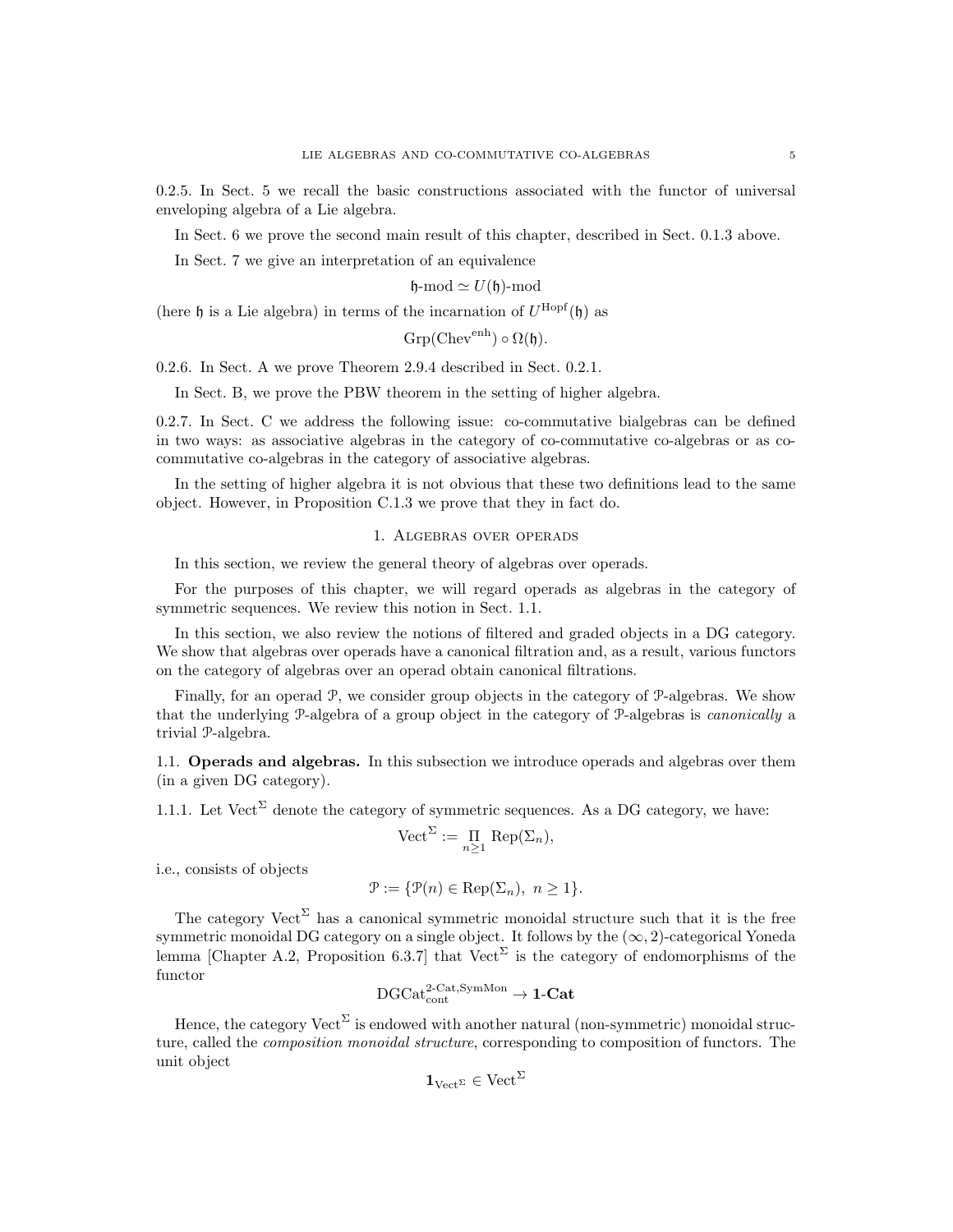is the one given by

$$
\mathbf{1}_{\text{Vect}^{\Sigma}}(1) = k, \quad \mathbf{1}_{\text{Vect}^{\Sigma}}(n) = 0 \text{ for } n > 1.
$$

Let  $O$  be a symmetric monoidal DG category. The category  $O$  is then a module category for Vect<sup>Σ</sup> (with the composition monoidal structure). Explicitly, given an object  $\mathcal{P} \in \text{Vect}^{\Sigma}$  and  $V \in \mathbf{O}$ , the action of  $\mathcal{P}$  on V is given by the formula

$$
\mathcal{P} \star V := \bigoplus_{n \geq 1} \left( \mathcal{P}(n) \otimes V^{\otimes n} \right)_{\Sigma_n}.
$$

1.1.2. A (unital) operad is by definition a unital associative algebra in Vect<sup> $\Sigma$ </sup> with respect to the composition monoidal structure.

Convention: Unless explicitly stated otherwise, we will only consider operads P, for which the unit map defines an isomorphism  $k \to \mathcal{P}(1)$ . In particular, such operads, viewed as associative algebras in Vect<sup> $\Sigma$ </sup>, are automatically augmented.

1.1.3. For an operad  $P \in \text{AssocAlg}(\text{Vect}^{\Sigma})$ , the category of P-Alg(O) of P-algebras in O is by definition the category  $\mathcal{P}\text{-mod}(\mathbf{O})$ .

We shall denote by

$$
\mathbf{free}_{\mathcal{P}} : \mathbf{O} \rightleftarrows \mathcal{P}\text{-}\mathrm{Alg}(\mathbf{O}) : \mathbf{oblv}_{\mathcal{P}}
$$

the resulting pair of adjoint functors.

The functor  $\textbf{oblv}_{\mathcal{P}}$  is conservative, and being a right adjoint, it preserves limits.

The composite functor  $\textbf{oblv}_{\mathcal{P}} \circ \textbf{free}_{\mathcal{P}}$  is given by

$$
V \mapsto \mathcal{P} \star V = \bigoplus_{n \geq 1} (\mathcal{P}(n) \otimes V^{\otimes n})_{\Sigma_n}.
$$

In particular, it preserves *sifted* colimits. Thus, the monad on  $\Omega$ , defined by  $\mathcal{P}$ , preserves sifted colimits. Hence, the forgetful functor  $\textbf{oblv}_{\mathcal{P}}$  also preserves sifted colimits.

1.1.4. The augmentation on P gives rise to a functor

$$
\mathbf{triv}_{\mathcal{P}}: \mathbf{O} \to \mathcal{P}\text{-Alg}(\mathbf{O}),
$$

which is a right inverse on  $oblv_{\mathcal{P}}$ .

1.1.5. We will consider the following operads: Assoc<sup>aug</sup>, Com<sup>aug</sup> and Lie. By definition

$$
Assocaug(n) = k^{\Sigma_n}, \quad Comaug(n) = k.
$$

By definition

$$
\operatorname{Assoc}^{\operatorname{aug}}\text{-}\operatorname{Alg}(\mathbf{O}) =: \operatorname{AssocAlg}^{\operatorname{aug}}(\mathbf{O}) \text{ and } \operatorname{Com}^{\operatorname{aug}}\text{-}\operatorname{Alg}(\mathbf{O}) =: \operatorname{ComAlg}^{\operatorname{aug}}(\mathbf{O})
$$

are the categories of unital augmented (equivalently, non-unital) associative and commutative algebras in  $\mathbf{O}$ , respectively<sup>2</sup>.

We will also consider the operad Lie; this is the classical Lie operad, where we set by definition  $Lie(1) = k$ . We have

$$
Lie-Alg(\mathbf{O}) =: LieAlg(\mathbf{O});
$$

this the category of Lie algebras in O.

<sup>&</sup>lt;sup>2</sup>Note that in the interpretation as augmented algebras, the forgetful functor  $\textbf{oblv}_{\mathcal{P}}$  corresponds to taking the augmentation ideal.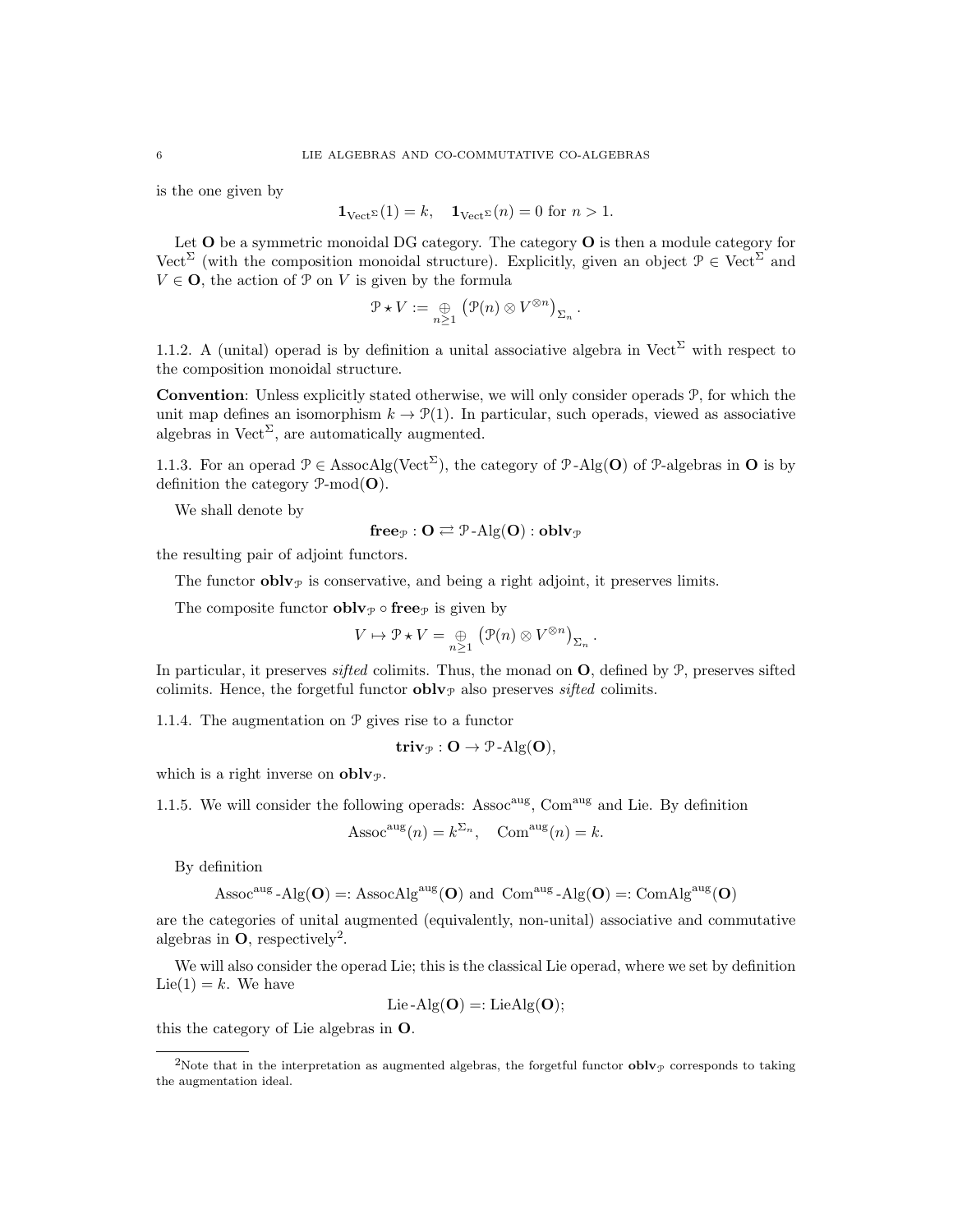1.2. Tensoring a P-algebra by a commutative algebra. Let  $\mathfrak h$  be a Lie algebra and A is a commutative algebra. Then the vector space  $\mathfrak{h} \otimes A$  has a canonical structure of a Lie algebra given by  $[h_1 \otimes a_1, h_2 \otimes a_2] = [h_1, h_2] \otimes (a_1 \cdot a_2).$ 

In this subsection, we describe the following generalization of this construction. Let O be a symmetric monoidal category, and let  $A$  be a commutative algebra in  $O$ . For an operad  $P$ , let B be a P-algebra in O. We will show that the object  $A \otimes B$  has a canonical structure of a P-algebra.

Remark 1.2.1. This construction has the following generalization (which we will not need in the sequel). The category of operads has a symmetric monoidal structure characterized by the property that if A is a P-algebra and B is a Q-algebra then  $A \otimes B$  is a  $(\mathcal{P} \otimes \mathcal{Q})$ -algebra. The commutative operad is the unit object for this symmetric monoidal structure.

1.2.2. Let  $\Phi: \mathbf{O} \to \mathbf{O}'$  be a homomorphism of symmetric monoidal DG categories. Then  $\Phi$ induces a (strict) functor between module categories for the monoidal category  $\text{Vect}^{\Sigma}$ .

In particular, for any operad  $\mathcal{P}$ , the functor  $\Phi$  induces a functor

(1.1) 
$$
\Phi : \mathcal{P}\text{-}\mathrm{Alg}(\mathbf{O}) \to \mathcal{P}\text{-}\mathrm{Alg}(\mathbf{O}')
$$

that makes the diagrams

(1.2)  
\n
$$
\begin{array}{ccc}\n & \mathcal{P}\text{-}\mathrm{Alg}(\mathbf{O}) & \xrightarrow{\Phi} & \mathcal{P}\text{-}\mathrm{Alg}(\mathbf{O}') \\
 & \text{oblv}_{\mathcal{P}} & & \downarrow{\text{oblv}_{\mathcal{P}}}\\
 & \mathbf{O} & \xrightarrow{\Phi} & \mathbf{O}'\n\end{array}
$$

and

(1.3)  
\n
$$
\begin{array}{ccc}\n\mathcal{P}\text{-}\mathrm{Alg}(\mathbf{O}) & \xrightarrow{\Phi} & \mathcal{P}\text{-}\mathrm{Alg}(\mathbf{O}') \\
\text{free}_{\mathcal{P}} \uparrow & & \uparrow^{\text{free}_{\mathcal{P}}} \\
\mathbf{O} & \xrightarrow{\Phi} & \mathbf{O}'\n\end{array}
$$

commute.

1.2.3. Consider the right adjoint<sup>3</sup>  $\Phi^R$  of  $\Phi$  (where we view the latter as a functor between mere DG categories).

The functor  $\Phi^R$  has a natural structure of *right-lax functor* of module categories over Vect<sup> $\Sigma$ </sup>. In particular, it induces a functor

$$
\Phi^R : \mathcal{P}\text{-Alg}(\mathbf{O}') \to \mathcal{P}\text{-Alg}(\mathbf{O}),
$$

right adjoint to (1.1).

By passing to right adjoints in (1.3), we obtain a commutative diagram



<sup>&</sup>lt;sup>3</sup>Here we do not even need to require that this right adjoint be continuous.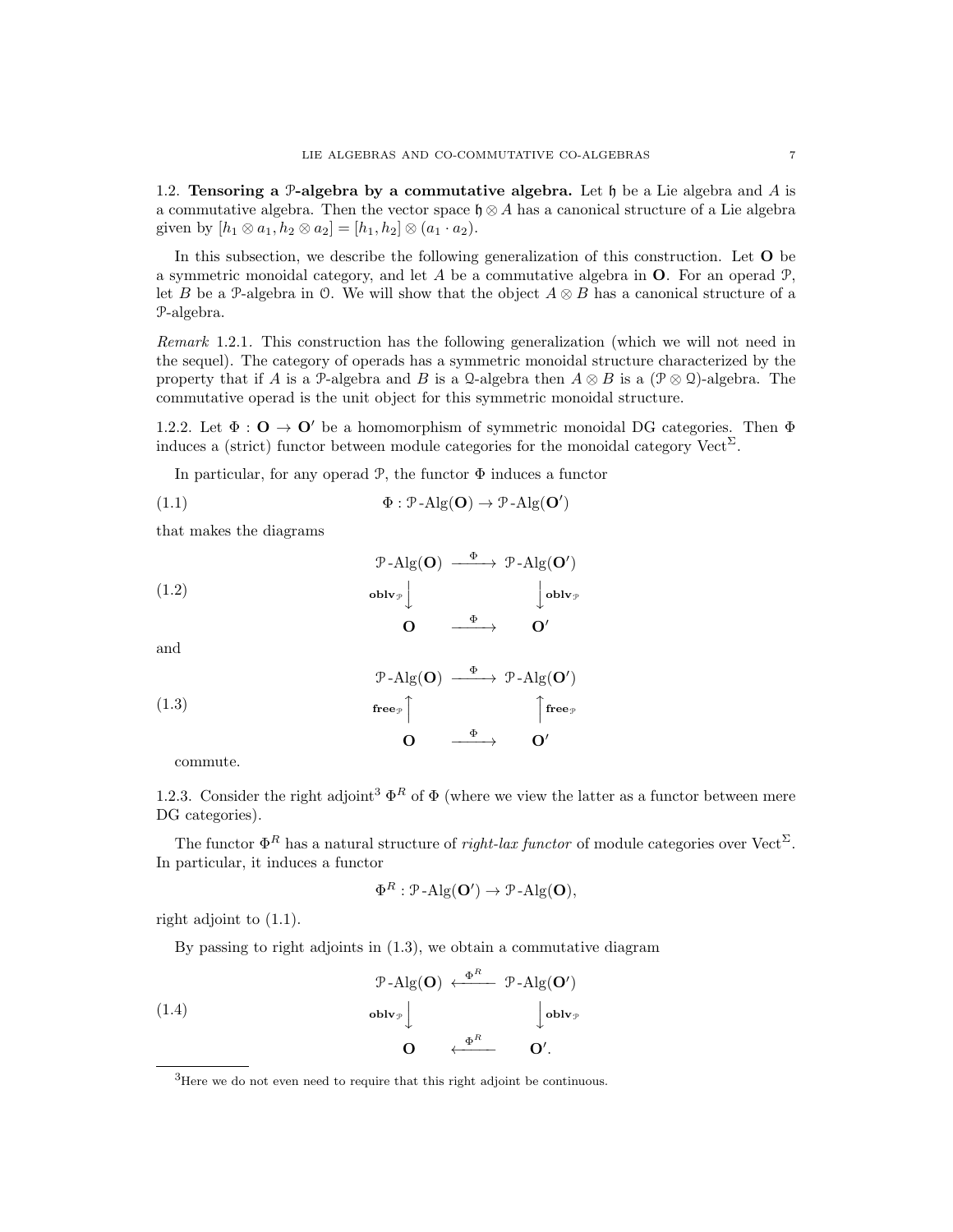1.2.4. Let now A be a commutative algebra in **O**. Set  $\mathbf{O}' := A$ -mod $(\mathbf{O})$ . The composition

$$
\Phi^R \circ \Phi : \mathbf{O} \to \mathbf{O}
$$

is the functor of tensor product by A.

By the above, this functor admits a natural structure of *right-lax functor* of module categories over Vect<sup>Σ</sup>. In particular, we obtain a well-defined functor

$$
A \otimes - : \mathcal{P}\text{-Alg}(\mathbf{O}) \to \mathcal{P}\text{-Alg}(\mathbf{O}),
$$

that makes the diagram

$$
\begin{array}{ccc}\n\mathcal{P}\text{-}\mathrm{Alg}(\mathbf{O}) & \xrightarrow{A\otimes -} & \mathcal{P}\text{-}\mathrm{Alg}(\mathbf{O}') \\
\text{oblv}_{\mathcal{P}} & & \downarrow \text{oblv}_{\mathcal{P}} \\
\mathbf{O} & \xrightarrow{A\otimes -} & \mathbf{O}'\n\end{array}
$$

commute.

1.2.5. Note that the construction

(1.5) 
$$
A \rightsquigarrow A \otimes - : \mathcal{P}\text{-Alg}(\mathbf{O}) \to \mathcal{P}\text{-Alg}(\mathbf{O})
$$

is functorial in A, so we obtain a functor

$$
ComAlg(\mathbf{O}) \times \mathcal{P}\text{-}Alg(\mathbf{O}) \to \mathcal{P}\text{-}Alg(\mathbf{O}).
$$

For the sequel, we note the following:

**Lemma 1.2.6.** The functor  $(1.5)$  commutes with finite limits in each variable.

*Proof.* It is enough to prove the assertion after applying the functor  $oblv_{\mathcal{P}}$ , and then it becomes obvious, because the functor

$$
-\otimes -: O\times O \to O
$$

commutes with finite limits in each variable.

 $\Box$ 

1.3. Digression: filtered and graded objects. In this subsection we will make a digression and fix some notation pertaining to filtered and graded objects in a DG category.

1.3.1. For a DG category C, we let  $\mathbf{C}^{\text{Fil}}$  (resp.,  $\mathbf{C}^{\text{Fil},\geq0}$ ,  $\mathbf{C}^{\text{Fil},\leq0}$ ) denote the category of filtered (resp., non-negatively filtered, non-positively filtered) objects. By definition,

$$
\mathbf{C}^{\mathrm{Fil}} := \mathrm{Funct}(\mathbb{Z}, \mathbf{C}), \quad \mathbf{C}^{\mathrm{Fil}, \geq 0} := \mathrm{Funct}(\mathbb{Z}^{\geq 0}, \mathbf{C}), \quad \mathbf{C}^{\mathrm{Fil}, \leq 0} := \mathrm{Funct}(\mathbb{Z}^{\leq 0}, \mathbf{C}),
$$

where  $\mathbb Z$  is viewed as an ordered set and hence a category.

We have the natural restriction functors

$$
\mathbf{C}^{\mathrm{Fil},\geq 0} \leftarrow \mathbf{C}^{\mathrm{Fil}} \rightarrow \mathbf{C}^{\mathrm{Fil},\leq 0}.
$$

The above functors both admit left adjoints, given by left Kan extension. The essential image of  $\mathbf{C}^{\text{Fil},\geq 0}$  in  $\mathbf{C}^{\text{Fil}}$  consists of functors sending the negative integers to 0. Then essential image of  $\mathbf{C}^{\text{Fil},\leq0}$  in  $\mathbf{C}^{\text{Fil}}$  consists of functors that take the constant value on  $\mathbb{Z}^{\geq0}$ . Thus, we obtain the usual embeddings

$$
\mathbf{C}^{\mathrm{Fil},\geq 0}\hookrightarrow \mathbf{C}^{\mathrm{Fil}}\hookleftarrow \mathbf{C}^{\mathrm{Fil},\leq 0}
$$

.

The functor of 'forgetting the filtration'

$$
\mathbf{oblv}_{\mathrm{Fil}}: \mathbf{C}^{\mathrm{Fil}} \to \mathbf{C}
$$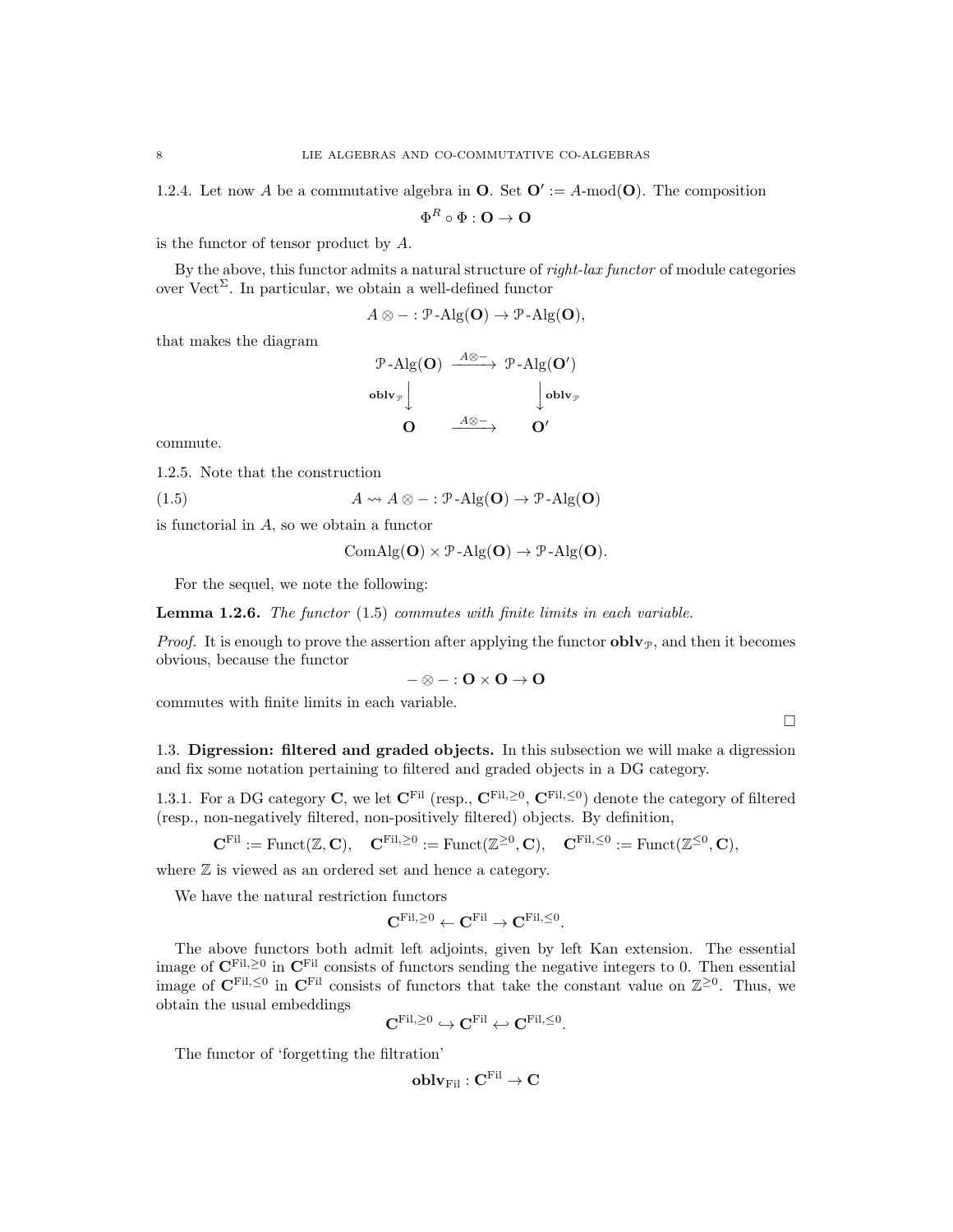is by definition the functor

$$
\underset{\mathbb{Z}}{\text{colim}} : \text{Funct}(\mathbb{Z}, \mathbf{C}) \to \mathbf{C}.
$$

1.3.2. Consider also the category

$$
\mathbf{C}^{\operatorname{gr}}:=\mathbf{C}^{\mathbb{Z}},
$$

and its subcategories

$$
\mathbf{C}^{\mathrm{gr},\geq 0} \subset \mathbf{C}^{\mathrm{gr}} \supset \mathbf{C}^{\mathrm{gr},\leq 0}.
$$

We have the functor of forgetting the grading  $oblv_{gr} : C^{gr} \to C$ , given by

$$
\underset{\mathbb{Z}}{\oplus}: \mathbf{C}^{\mathbb{Z}} \rightarrow \mathbf{C}.
$$

For  $n \in \mathbb{Z}$  we let

$$
(\deg = n) : \mathbf{C} \to \mathbf{C}^{\mathrm{gr}}
$$

the functor that creates an object concentrated in degree  $n$ . Sometimes, we will also use the notation

$$
V^{\deg = n} := (\deg = n)(V).
$$

1.3.3. We have a canonically defined functor

(1.6)  $(\text{gr} \to \text{Fil}) : \mathbf{C}^{\text{gr}} \to \mathbf{C}^{\text{Fil}},$ 

given by left Kan extension along

$$
(1.7) \t\t\t\t\mathbb{Z}^{Spc} \to \mathbb{Z}.
$$

(I.e., the target Z is considered as a category with respect to its natural order, while the source copy is considered as a groupoid.)

Explicitly, if an object of  $\mathbb{C}^{\text{gr}}$  is given by  $n \rightsquigarrow V_n$ , the corresponding object of  $\mathbb{C}^{\text{Fil}}$  is given by

$$
n \leadsto \mathop{\oplus}_{n' \leq n} V_{n'}.
$$

The functor (gr  $\rightarrow$  Fil) admits a right adjoint, denoted Rees, given by restriction along (1.7).

1.3.4. We now consider the functor of associated graded

$$
\text{ass-gr}: \mathbf{C}^{\mathrm{Fil}} \to \mathbf{C}^{\mathrm{gr}},
$$

given by

$$
n \mapsto \mathrm{coFib}(V_{n-1} \to V_n).
$$

It is a basic (and obvious) fact that the functor ass-gr is conservative when restricted to  $\mathbf{C}^{\mathrm{Fil},\geq 0}.$ 

We have the following (evident) isomorphism of endo-functors of  $\mathbf{C}^{\text{gr}}$ :

ass-gr 
$$
\circ
$$
(gr  $\rightarrow$  Fil)  $\simeq$  Id.

1.3.5. The above constructions are functorial with respect to  $C$ . In particular, if  $O$  is a (symmetric) monoidal category, then so are  $\mathbf{O}^{\text{Fil}}$  and  $\mathbf{O}^{\text{gr}}$ , and each of the functors

ass-gr : 
$$
\mathbf{O}^{\mathrm{Fil}} \to \mathbf{O}^{\mathrm{gr}}
$$
, (gr  $\to$  Fil) :  $\mathbf{O}^{\mathrm{gr}} \to \mathbf{O}^{\mathrm{Fil}}$  and (deg = 0) :  $\mathbf{O} \to \mathbf{O}^{\mathrm{gr}}$ 

has a natural (symmetric) monoidal structure.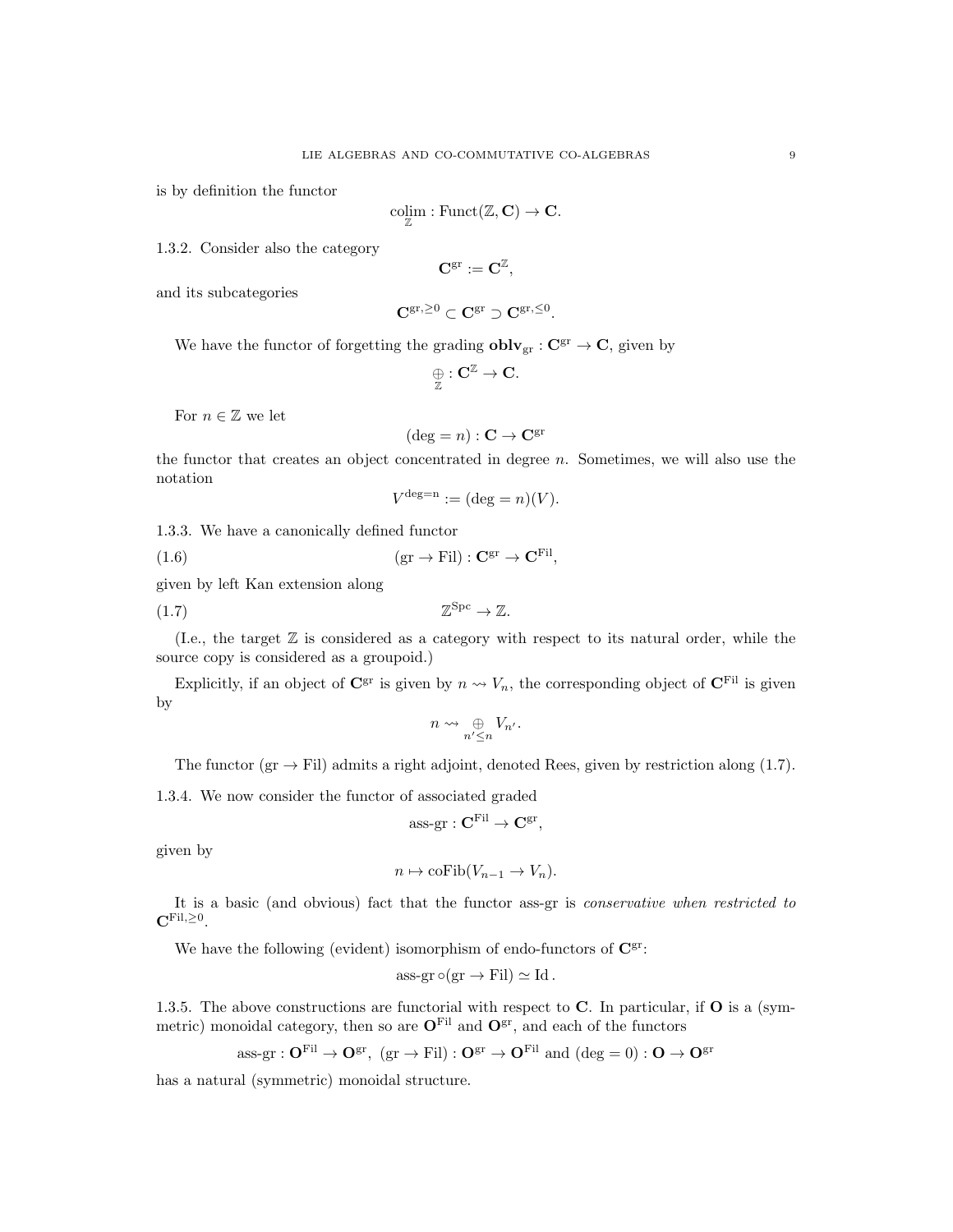1.4. **Adding a filtration.** Suppose that  $A$  is an *augmented* associative algebra. In this case, A has a canonical filtration given by  $A_n = 0$  for  $n < 0$ ,  $A_0 = k$  and  $A_n = A$  for  $n \ge 1$ . The corresponding associated graded algebra is given by the square zero extension (i.e. trivial augmented associative algebra)  $k \oplus A^+$ , where  $A^+$  is the augmentation ideas of A.

In this subsection, we describe a generalization of this construction. Namely, we show that any<sup>4</sup> P-algebra has a canonical lift to a *filtered* P-algebra such that the associated graded is the trivial P-algebra. Roughly speaking, at the level of the corresponding Rees algebras, this construction amounts to scaling all the operations to zero.

This is a technically important tool as it allows to reduce many statements about P-algebras to trivial P-algebras.

1.4.1. Consider the commutative algebra  $A := k \oplus k$ ; we endow it with an augmentation, given by projection on the first copy of  $k$ . We also endow it with a non-negative filtration by setting

$$
A_n = \begin{cases} A \text{ for } n \ge 1 \\ k \text{ for } n = 0. \end{cases}
$$

By Sect. 1.2, we can regard the assignment

$$
B \mapsto A \otimes B
$$

as a functor

$$
\mathcal{P}\text{-Alg}(\mathbf{O}) \to \mathcal{P}\text{-Alg}(\mathbf{O}^{\text{Fil},\geq 0}).
$$

Using the augmentation on A, we obtain a natural transformation

$$
A\otimes B\to B.
$$

Here we abuse the notation slightly, and denote simply by B the object of  $\mathcal{P}\text{-}\mathrm{Alg}(\mathbf{O}^{\mathrm{Fil},\geq 0})$  that should properly be denoted by  $(\text{gr} \to \text{Fil})(B^{\deg=0}).$ 

1.4.2. We define the functor

$$
\text{AddFil}: \mathcal{P}\text{-Alg}(\mathbf{O}) \to \mathcal{P}\text{-Alg}(\mathbf{O}^{\text{Fil}, \geq 0})
$$

by:

$$
B \mapsto \mathrm{Fib}(A \otimes B \to B) := (A \otimes B) \underset{B}{\times} \{0\}.
$$

Sometimes, we will also use the notation

$$
B^{\mathrm{Fil}} := \mathrm{AddFil}(B).
$$

1.4.3. Since **obl** $\mathbf{v}_{\text{Fil}}(A) = k \times k$ , by Lemma 1.2.6, we obtain an isomorphism of functors:

$$
oblvFil(A \otimes B) \simeq B \times B.
$$

From here, we obtain that the isomorphism of functors

$$
\mathbf{oblv}_{\mathrm{Fil}} \circ \mathrm{AddFil} \simeq \mathrm{Id}.
$$

So, the assignment

$$
B \leadsto B^{\mathrm{Fil}}
$$

can be viewed as a canonical lift of  $B \in \mathcal{P}$ -Alg(**O**) to an object of  $\mathcal{P}$ -Alg(**O**<sup>Fil, $\geq$ <sup>0</sup>).</sup>

<sup>4</sup>Recall our conventions for operads!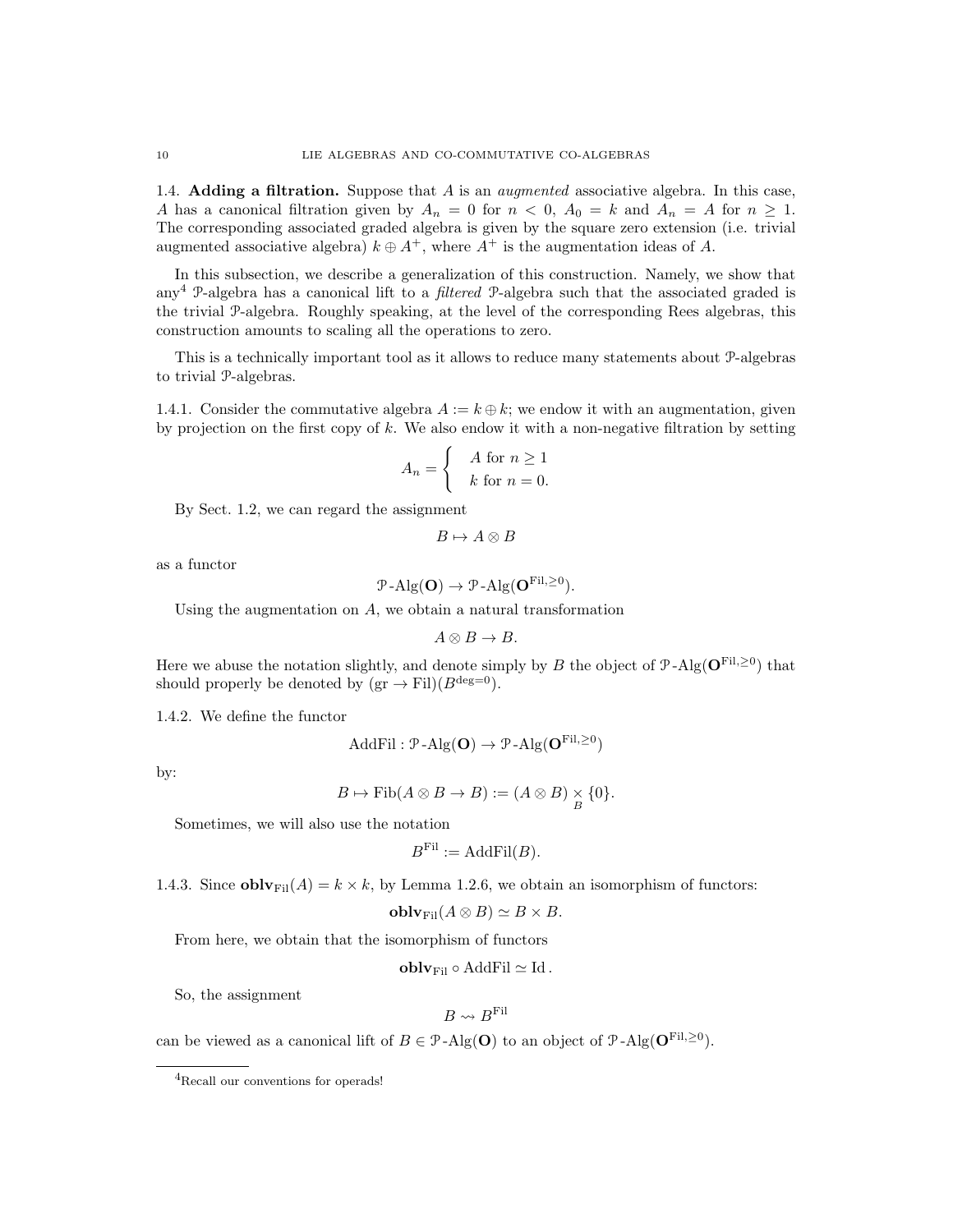1.4.4. The following diagram commutes by construction:

$$
\begin{array}{ccc}\n\mathcal{P}\text{-}\mathrm{Alg}(\mathbf{O}) & \xrightarrow{\mathrm{AddFil}} & \mathcal{P}\text{-}\mathrm{Alg}(\mathbf{O}^{\mathrm{Fil},\geq 0}) \\
\text{triv}_{\mathcal{P}}\uparrow & \text{triv}_{\mathcal{P}}\uparrow \\
\mathbf{O} & \xrightarrow{\mathrm{deg}=1} & \mathbf{O}^{\mathrm{gr},\geq 0} & \xrightarrow{(\mathrm{gr}\rightarrow \mathrm{Fil})} & \mathbf{O}^{\mathrm{Fil},\geq 0}.\n\end{array}
$$

The following diagram also commutes:

$$
\begin{array}{ccc}\n\mathcal{P}\text{-}\mathrm{Alg}(\mathbf{O}) & \xrightarrow{\mathrm{AddFil}} & \mathcal{P}\text{-}\mathrm{Alg}(\mathbf{O}^{\mathrm{Fil},\geq 0}) \\
\text{oblv}_{\mathcal{P}} & & \text{oblv}_{\mathcal{P}} \downarrow & \\
\mathbf{O} & \xrightarrow{\mathrm{deg}=1} & \mathbf{O}^{\mathrm{gr},\geq 0} & \xrightarrow{(\mathrm{gr}\to \mathrm{Fil})} & \mathbf{O}^{\mathrm{Fil},\geq 0}.\n\end{array}
$$

1.4.5. We now claim:

Proposition 1.4.6. The functor

$$
\text{ass-}\mathrm{gr} \circ \mathrm{AddFil} : \mathcal{P}\text{-}\mathrm{Alg}(\mathbf{O}) \to \mathcal{P}\text{-}\mathrm{Alg}(\mathbf{O}^{\mathrm{gr},\geq 0})
$$

is canonically isomorphic to  $\mathbf{triv}_{\mathcal{P}} \circ (\text{deg} = 1) \circ \mathbf{oblv}_{\mathcal{P}}$ , i.e.,

$$
\mathcal{P}\text{-}\mathrm{Alg}(\mathbf{O})\stackrel{\mathbf{oblv}_{\mathcal{P}}}{\longrightarrow}\mathbf{O}\stackrel{(\mathrm{deg}=1)}{\longrightarrow}\mathbf{O}^{\mathrm{gr},\geq 0}\stackrel{\mathbf{triv}_{\mathcal{P}}}{\longrightarrow}\mathcal{P}\text{-}\mathrm{Alg}(\mathbf{O}^{\mathrm{gr},\geq 0}).
$$

Let us repeat the statement of Proposition 1.4.6 in words. It says that for  $B \in \mathcal{P}$ -Alg(O), the associated graded of  $B<sup>Fil</sup>$  is canonically trivial.

*Proof.* We need to show that the functor  $\mathcal{P}\text{-Alg}(\mathbf{O}) \to \mathcal{P}\text{-Alg}(\mathbf{O}^{\text{gr},\geq 0})$ , given by

 $B \mapsto$  Fib(ass-gr(A) ⊗  $B \to B$ )

is canonically isomorphic to

$$
B \mapsto \mathbf{triv}_{\mathcal{P}}(\mathbf{oblv}_{\mathcal{P}}(B)^{\deg=1}).
$$

We will deduce this from a particular property of the canonical action of Vect<sup> $\Sigma$ </sup> on **O** from Sect. 1.1.1:

Note that 
$$
ass\text{-}\mathrm{gr}(A) \simeq k[\epsilon]/\epsilon^2
$$
, where  $\deg(\epsilon) = 1$ . Consider the functor

(1.8) 
$$
V \mapsto \text{Fib}(k[\epsilon]/\epsilon^2 \otimes V^{\text{deg}=0} \to V^{\text{deg}=0}), \quad \mathbf{O} \to \mathbf{O}^{\text{gr}, \geq 0},
$$

as a right-lax functor of modules categories over  $Vect^{\Sigma}$ .

For a symmetric monoidal category  $\mathbf{O}'$  let us denote by  $\mathbf{O}_{\text{triv}}'$  the same DG category (i.e.,  $\mathbf{O}'$ , but equipped with the *trivial* action of Vect<sup> $\Sigma$ </sup>, i.e., the action that factors through the projection on the degree 1 component Vect<sup> $\Sigma$ </sup>  $\rightarrow$  Vect. Note that the identity functor on  $O'$  can be made into a right-lax functor of modules categories over  $Vect^{\Sigma}$  for both

(1.9) O<sup>0</sup> → O<sup>0</sup> triv

$$
\quad\text{and}\quad
$$

$$
O_{\text{triv}}' \to O'
$$

With these notations, the observation is that the functor  $(1.8)$  canonically factors as a composition

.

$$
\mathbf{O} \stackrel{(1.9)}{\longrightarrow} \mathbf{O}_{\mathrm{triv}} \stackrel{(\mathrm{deg}=1)}{\longrightarrow} (\mathbf{O}^{\mathrm{gr},\geq 0})_{\mathrm{triv}} \stackrel{(1.10)}{\longrightarrow} \mathbf{O}^{\mathrm{gr},\geq 0}.
$$

Indeed, this follows for reasons of degree since the functor  $(1.8)$  sends V to  $V^{\text{deg}=1}$ .

 $\Box$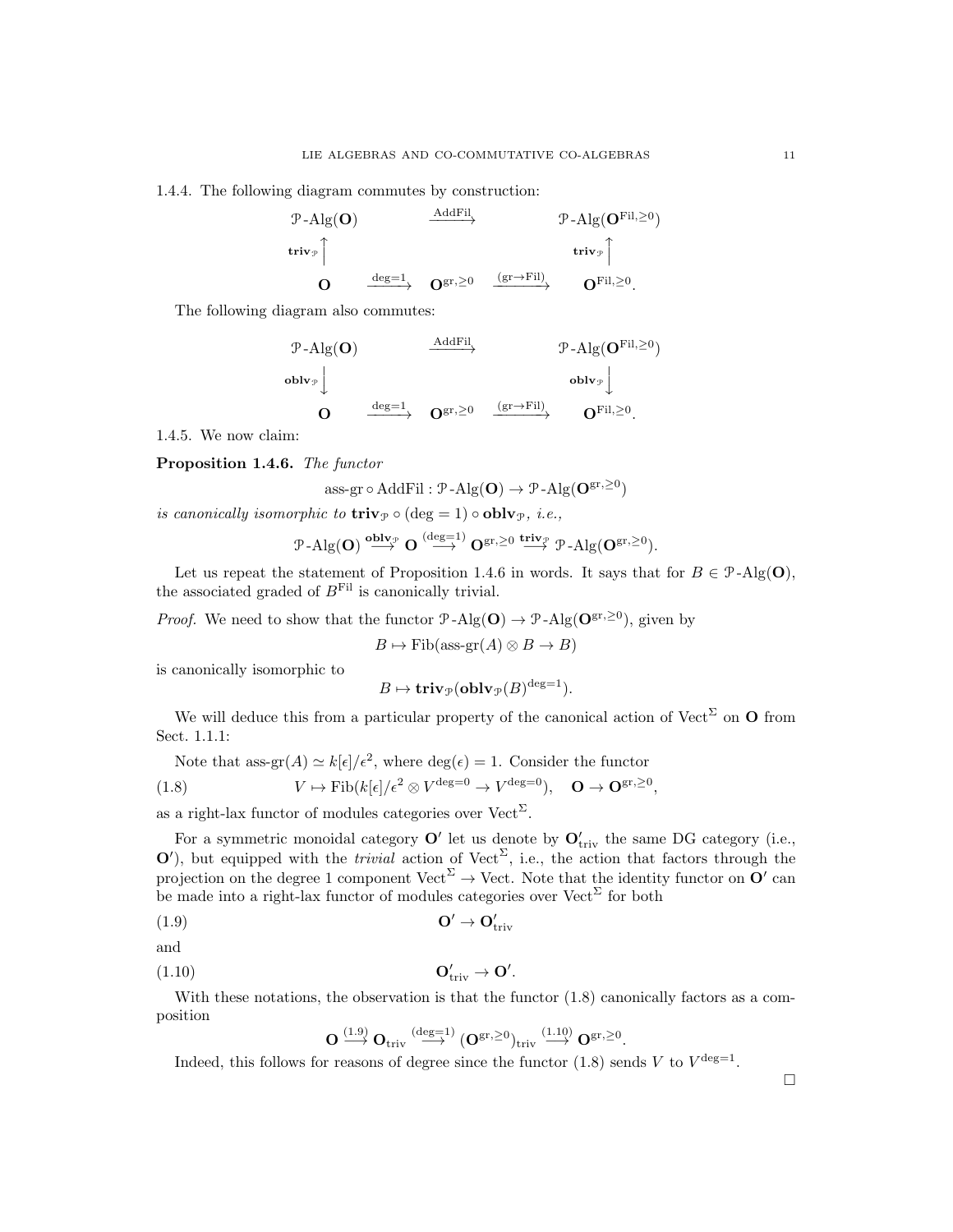1.5. Filtered objects arising from P-algebras. The construction in this subsection expresses the following idea: many functors from the category of P-algebras in O to O itself automatically lift to functors with values in the category of filtered objects in O.

The typical examples of this phenomenon that we will consider are the functors of universal envelope or Chevalley complex of a Lie algebra (see Sect. 2.5 for the latter example).

1.5.1. Let C be a functor

$$
DGCat^{SymMon} \to \infty\text{-Cat},
$$

and let  $\Phi$  be a natural transformation

$$
O \quad \rightsquigarrow \quad \mathcal{P}\text{-}\mathrm{Alg}(O) \stackrel{\Phi|_O}{\rightarrow} \mathcal{C}(O).
$$

We observe that the natural transformation  $\Phi$  automatically upgrades to a natural transformation, denoted  $\Phi^{\text{Fil}}$ ,

$$
\mathbf{O} \quad \rightsquigarrow \quad \mathcal{P}\text{-Alg}(\mathbf{O}) \rightarrow \mathcal{C}(\mathbf{O}^{\mathrm{Fil}, \geq 0}).
$$

Indeed, we let  $\Phi^{\text{Fil}}|_{\mathbf{O}} : \mathcal{P}\text{-Alg}(\mathbf{O}) \to \mathcal{C}(\mathbf{O}^{\text{Fil},\geq 0})$  be the composition

$$
\text{$\mathfrak{P}\text{-}\mathrm{Alg}(\mathbf{O})\overset{\mathrm{AddFil}}{\longrightarrow} \mathfrak{P}\text{-}\mathrm{Alg}(\mathbf{O}^{\mathrm{Fil},\geq 0})\overset{\Phi|_{\mathbf{O}^{\mathrm{Fil},\geq 0}}}{\longrightarrow}\mathfrak{C}(\mathbf{O}^{\mathrm{Fil},\geq 0}).$}
$$

1.5.2. Note that we have the following commutative diagram:

$$
\begin{array}{ccc}\n\mathcal{P}\text{-}\mathrm{Alg}(\mathbf{O}) & \xrightarrow{\Phi^{\mathrm{Fil}}|\mathbf{O}} & \mathcal{C}(\mathbf{O}^{\mathrm{Fil},\geq 0}) \\
\downarrow & & \downarrow \text{oblv}_{\mathrm{Fil}} \\
\mathcal{P}\text{-}\mathrm{Alg}(\mathbf{O}) & \xrightarrow{\Phi|\mathbf{O}} & \mathcal{C}(\mathbf{O}).\n\end{array}
$$

The next diagram commutes due to Proposition 1.4.6:

(1.11)  
\n
$$
\begin{array}{ccc}\n & \mathcal{P}\text{-}\mathrm{Alg}(\mathbf{O}) & \xrightarrow{\Phi^{\mathrm{Fil}}|\mathbf{O}} & \mathcal{C}(\mathbf{O}^{\mathrm{Fil},\geq 0}) \\
 & & \downarrow \text{ass-gr} & \\
 & \mathbf{O} & \mathcal{C}(\mathbf{O}^{\mathrm{gr},\geq 0}) \\
 & & \downarrow \text{ass-gr} & \\
 & & \mathbf{O}^{\mathrm{gr},\geq 0} & \xrightarrow{\mathbf{triv}_{\mathcal{P}}} & \mathcal{P}\text{-}\mathrm{Alg}(\mathbf{O}^{\mathrm{gr},\geq 0})\n\end{array}
$$

In addition, we have the following commutative diagram

**O**  
\n
$$
\xrightarrow{\text{triv}_{\mathcal{P}}} \mathcal{P} - Alg(\mathbf{O})
$$
\n
$$
\xrightarrow{\text{deriv}_{\mathcal{P}}} \mathcal{P} - Alg(\mathbf{O})
$$
\n
$$
\xrightarrow{\text{triv}_{\mathcal{P}}} \mathcal{C}(\mathbf{O}^{\text{Fil}}, \geq 0)
$$
\n
$$
\xrightarrow{\text{triv}_{\mathcal{P}}} \mathcal{P} - Alg(\mathbf{O}^{\text{gr}}, \geq 0) \xrightarrow{\Phi|_{\mathbf{O}^{\text{gr}}, \geq 0}} \mathcal{C}(\mathbf{O}^{\text{gr}}, \geq 0).
$$

1.6. Group objects in the category of P-algebras. In this subsection we show that the category of P-algebras has the feature that the functors of taking the loop space and the classifying space of a group-object are mutually inverse equivalences of categories.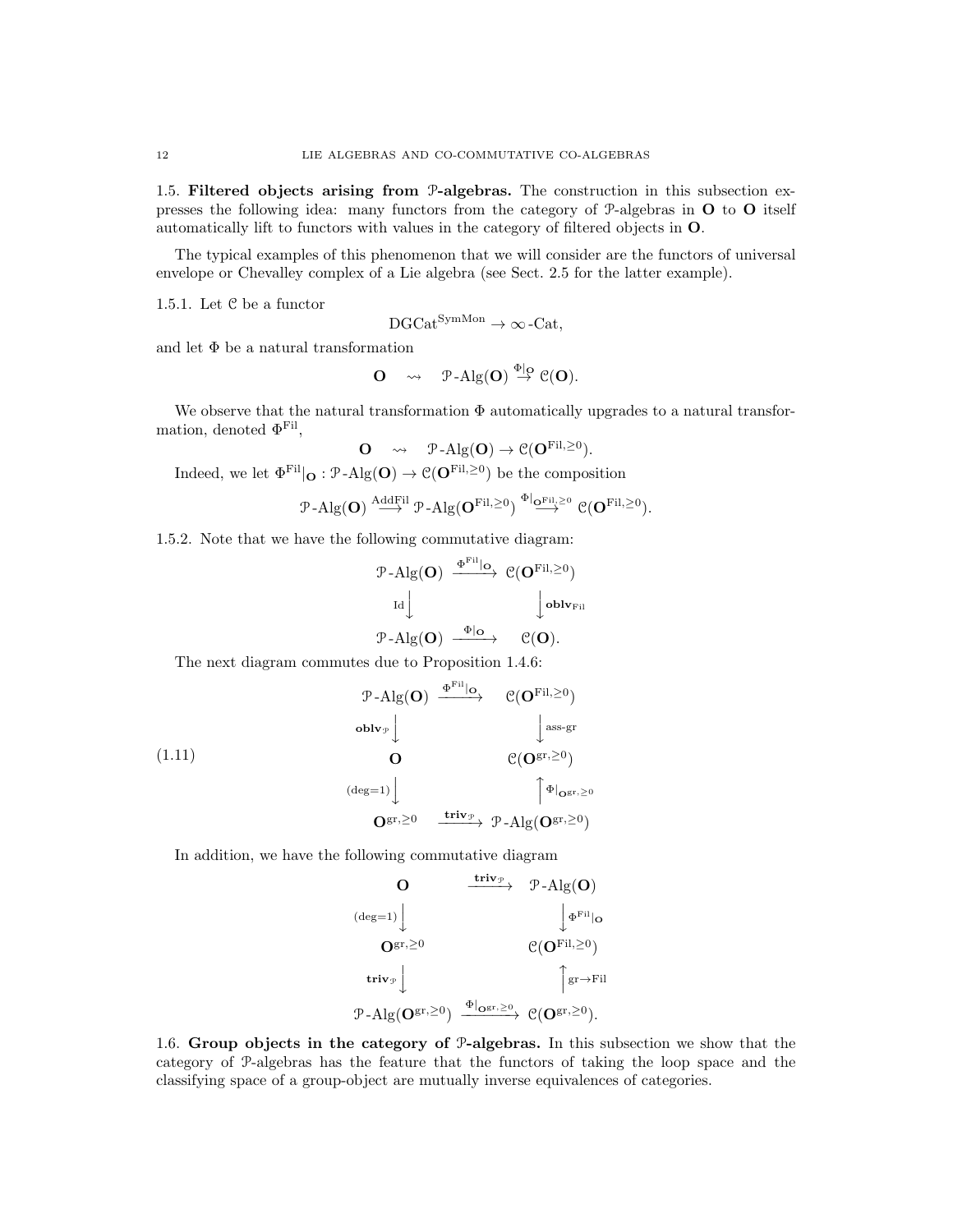1.6.1. Consider the categories

 $Grp(\mathcal{P}-Alg(\mathbf{O})) \subset \text{Monoid}(\mathcal{P}-Alg(\mathbf{O})).$ 

We claim:

**Lemma 1.6.2.** The inclusion Grp( $\mathcal{P}\text{-Alg}(O)$ ) ⊂ Monoid( $\mathcal{P}\text{-Alg}(O)$ ) is an equivalence.

*Proof.* The inclusion  $\text{Grp}(\mathbf{C}) \subset \text{Monoid}(\mathbf{C})$  is an equivalence for any pointed category **C**, for which a map  $\mathbf{c}_1 \to \mathbf{c}_2$  is an isomorphism whenever  $\mathbf{c}_1 \times * \to *$  is:<br> $\mathbf{c}_2$ 

Namely, recall that a monoid object  $c \in C$  is a group object if and only if the map

 $(p_1, m)$ :  $\mathbf{c}_1 := \mathbf{c} \times \mathbf{c} \to \mathbf{c} \times \mathbf{c} =: \mathbf{c}_2$ 

is an isomorphism. However, if C is pointed, the canonical map  $* \to \mathbf{c}$  is the unit; therefore, the natural map  $\mathbf{c}_1 \times \ast \to \ast$  is an isomorphism.

1.6.3. Consider now the pair of adjoint functors:

(1.12)  $B_{\mathcal{P}}: \text{Grp}(\mathcal{P}\text{-Alg}(\mathbf{O})) \rightleftarrows \mathcal{P}\text{-Alg}(\mathbf{O}) : \Omega_{\mathcal{P}}.$ 

We claim:

Proposition 1.6.4. The functors (1.12) are mutually inverse equivalences.

Proof. We have to show that the natural transformations

$$
Id \to \Omega_{\mathcal{P}} \circ B_{\mathcal{P}} \text{ and } B_{\mathcal{P}} \circ \Omega_{\mathcal{P}} \to Id
$$

are isomorphisms.

It is enough to show that the resulting natural transformations

$$
oblv $\mathcal{P}$  \rightarrow **oblv** <sub>$\mathcal{P}$</sub>  \circ  $\Omega_{\mathcal{P}}$  \circ  $B_{\mathcal{P}}$  and **oblv** <sub>$\mathcal{P}$</sub>  \circ  $\Omega_{\mathcal{P}}$  \circ  $\Omega_{\mathcal{P}}$  \rightarrow **oblv** <sub>$\mathcal{P}$</sub>
$$

are isomorphisms.

The following diagram commutes tautologically

$$
\text{Grp}(\mathcal{P}\text{-}\text{Alg}(\mathbf{O})) \xleftarrow{\Omega_{\mathcal{P}}} \mathcal{P}\text{-}\text{Alg}(\mathbf{O})
$$
\n
$$
\text{oblv}_{\mathcal{P}} \text{oblv}_{\text{Grp}} \Big\downarrow \text{oblv}_{\mathcal{P}}
$$
\n
$$
\mathbf{O} \qquad \xleftarrow{\begin{bmatrix} -1 \end{bmatrix}} \mathbf{O},
$$

because the functor  $\textbf{oblv}_{\mathcal{P}}$  commutes with limits.

The next diagram, obtained from one above by passing to left adjoints along the horizontal arrows,

$$
Grp(\mathcal{P}\text{-}Alg(\mathbf{O})) \xrightarrow{\begin{array}{c} B_{\mathcal{P}} \\ \longrightarrow \end{array}} \mathcal{P}\text{-}Alg(\mathbf{O})
$$
\n
$$
\begin{array}{c} \text{oblv}_{\mathcal{P}} \circ \text{oblv}_{\text{Grp}} \downarrow \text{oblv}_{\mathcal{P}} \\ \text{Oblv}_{\mathcal{P}} \downarrow \text{oblv}_{\mathcal{P}} \end{array}
$$
\n
$$
\begin{array}{c} \text{Oblv}_{\mathcal{P}} \\ \text{Oblv}_{\mathcal{P}} \downarrow \text{computes with effect colimitz} \end{array}
$$

also commutes, because  ${\bf oblv}_\mathcal{P}$  commutes with sifted colimits.

This implies the required assertion.

 $\Box$ 

 $\Box$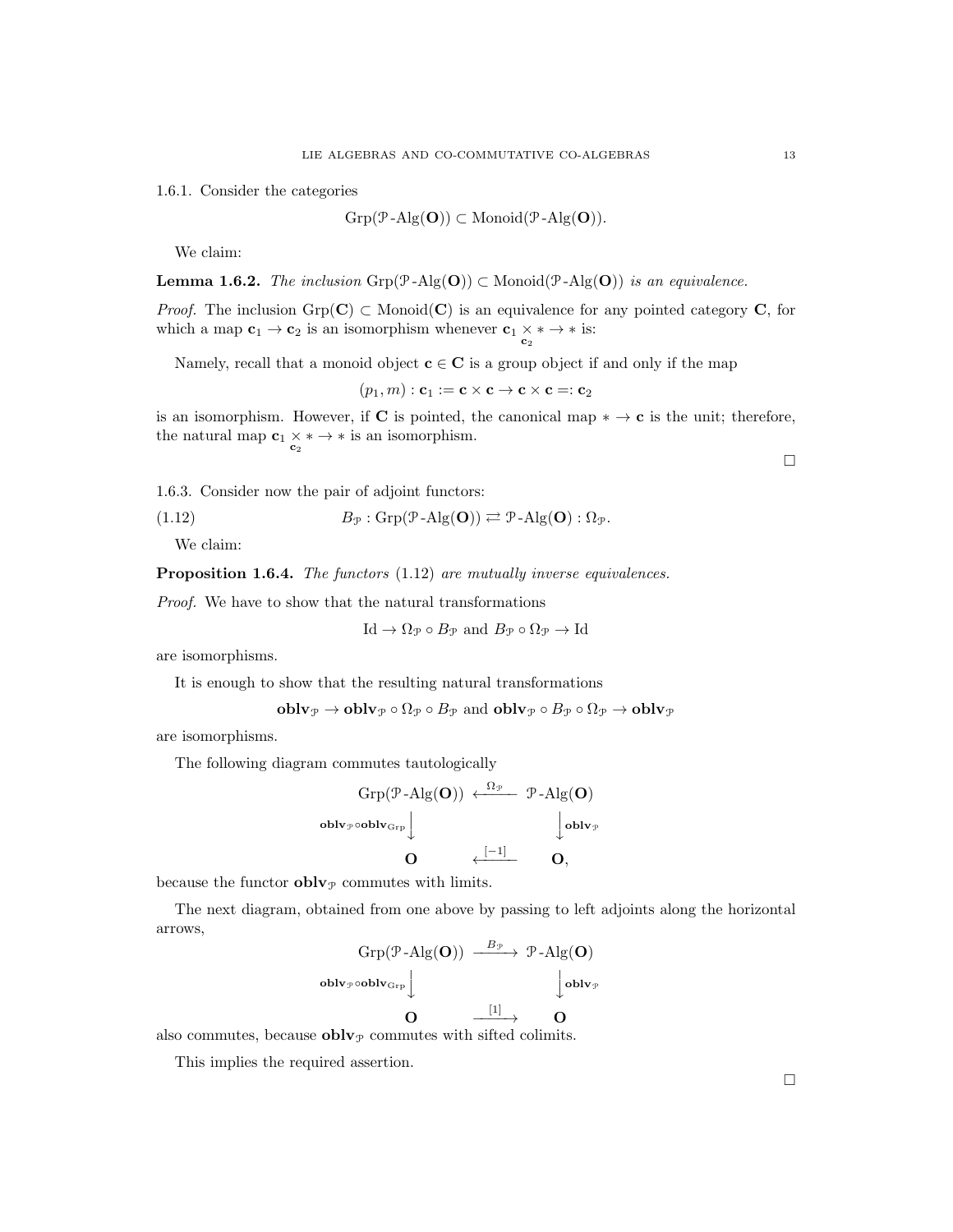1.7. Forgetting the group structure. In this subsection we show the following: if we consider a group-object of the category of P-algebras, and forget the group structure, then the resulting P-algebra is canonically trivial.

1.7.1. We will prove:

Proposition 1.7.2. The composite functor

$$
\mathbf{oblv}_{\mathrm{Grp}} \circ \Omega_{\mathcal{P}} : \mathcal{P}\text{-}\mathrm{Alg}(\mathbf{O}) \to \mathcal{P}\text{-}\mathrm{Alg}(\mathbf{O})
$$

is canonically isomorphic to

$$
\mathbf{triv}_{\mathcal{P}}\circ [-1]\circ \mathbf{oblv}_{\mathcal{P}}.
$$

Combining with Proposition 1.6.4, we obtain:

Corollary 1.7.3. The functor

$$
\mathbf{oblv}_{\mathrm{Grp}}: \mathrm{Grp}(\mathcal{P}\text{-}\mathrm{Alg}(\mathbf{O})) \to \mathcal{P}\text{-}\mathrm{Alg}(\mathbf{O})
$$

is canonically isomorphic to

triv $p \circ \textbf{oblv}_{\mathcal{P}} \circ \textbf{oblv}_{\text{Grp}}$ .

The rest of this subsection is devoted to the proof of Proposition 1.7.2. The idea of the proof, explained to us by M. Kontsevich, is to interpret the composite functor  $\textbf{oblv}_{\text{Grp}} \circ \Omega_{\mathcal{P}}$  as tensor product by a certain (non-unital) commutative algebra.

1.7.4. Step 1. Consider the commutative augmented algebra A in Vect equal to

$$
\mathbf{triv}_{\mathrm{Com}^{\mathrm{aug}}}(k[-1]).
$$

I.e.,  $A = k[-1] \oplus k$ , with the multiplication on  $k[-1]$  is trivial. We claim that that there exists a canonical isomorphism of endo-functors of  $P$ -Alg(O)

$$
\mathbf{oblv}_{\mathrm{Grp}} \circ \Omega_{\mathcal{P}}(B) \simeq \mathrm{Fib}(A \otimes B \to B).
$$

Indeed, take  $A' = k \times k$ , so that  $A := k \times k$ . By Lemma 1.2.6, the pullback diagram of commutative algebras

(1.13)  $A \; \xrightarrow{\phantom{a}} \; k$  $\downarrow$  $\downarrow$  $k \longrightarrow A'$ gives rise to a pullback diagram in  $\mathcal{P}\text{-Alg}(\mathbf{O}),$  $A \otimes B \longrightarrow B$  $\downarrow$  $\int$ diag  $B \xrightarrow{\text{diag}} B \times B$ ,

functorially in  $B \in \mathcal{P}$ -Alg(**O**).

The projection on the second factor defines an augmentation  $A' \rightarrow k$ , thereby allowing to view  $(1.13)$  as a diagram *over* k. From here we obtain a pullback diagram

$$
\text{Fib}(A \otimes B \to B) \longrightarrow \text{Fib}(B \to B)
$$
  

$$
\downarrow \qquad \qquad \downarrow
$$
  

$$
\text{Fib}(B \to B) \longrightarrow \text{Fib}(B \times B \to B),
$$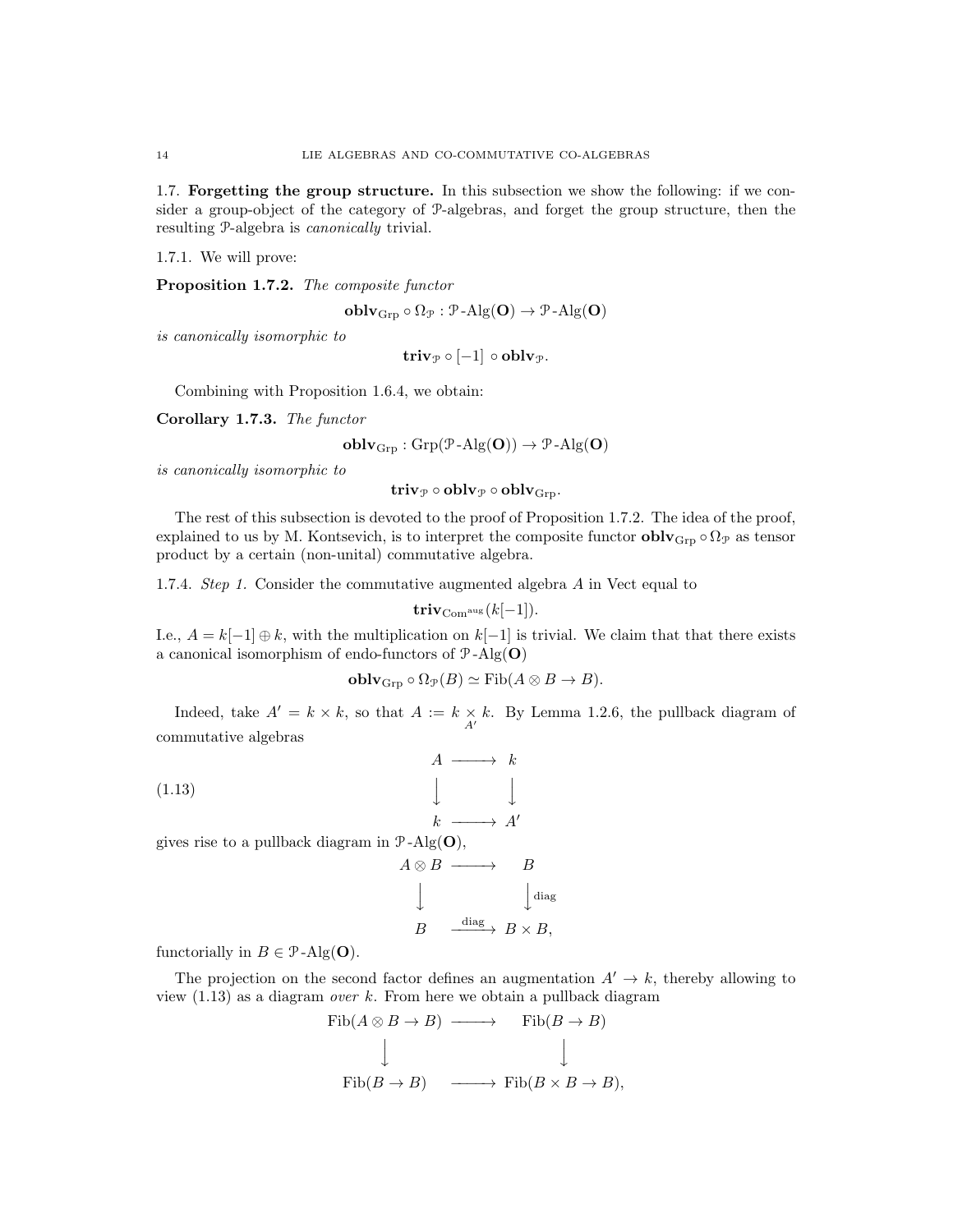i.e., we obtain a pullback diagram



as desired.

1.7.5. Step 2. Thus, to prove Proposition 1.7.2 we need to establish a canonical isomorphism of functors

(1.14) 
$$
\text{Fib}(A \otimes B \to B) \simeq \text{triv}_{\mathcal{P}}(\text{oblv}_{\mathcal{P}}(B)[-1]), \quad B \in \mathcal{P}\text{-Alg}(\mathbf{O}).
$$

This repeats the argument of Proposition 1.4.6.

1.8. Stabilization. In this subsection we use Proposition 1.7.2 to give a simple proof of the fact that the stabilization of the category of P-algebras (in a symmetric monoidal DG category O) identifies with O itself.

1.8.1. For an  $\infty$ -category C, let ComMonoid(C) denote the category of commutative monoids in C, see [Chapter I.1, Sect. 3.3.3].

Recall also that if C is stable, the forgetful functor

$$
\mathrm{ComMonoid}(\mathbf{C}) \to \mathbf{C}
$$

is an equivalence.

1.8.2. Let  $O$  be a symmetric monoidal DG category. We regard it a mere  $\infty$ -category, and consider the corresponding category ComMonoid $(O)$ . Since O is stable, by the above we have ComMonoid( $O$ )  $\simeq$  O.

Since the functor  $\mathbf{triv}_{\mathcal{P}}$  commutes with limits (and, in particular, products), it induces a functor

(1.15) 
$$
\mathbf{O} \simeq \text{ComMonoid}(\mathbf{O}) \stackrel{\text{ComMonoid}(\mathbf{triv}_{\mathcal{P}})}{\longrightarrow} \text{ComMonoid}(\mathcal{P}\text{-}\text{Alg}(\mathbf{O})).
$$

We will prove:

Proposition 1.8.3. The functor (1.15) is an equivalence.

The above proposition can be reformulated as a commutative diagram

$$
\begin{array}{ccc}\n\mathbf{O} & \xrightarrow{\mathbf{triv}_{\mathcal{P}}} & \mathcal{P}\text{-}\mathrm{Alg}(\mathbf{O}) \\
& \sim & \downarrow \mathrm{Id} \\
\mathrm{ComMonoid}(\mathcal{P}\text{-}\mathrm{Alg}(\mathbf{O})) & \xrightarrow{\mathbf{oblv}_{\mathrm{ComMonoid}}} & \mathcal{P}\text{-}\mathrm{Alg}(\mathbf{O}).\n\end{array}
$$

Hence, we obtain:

Corollary 1.8.4. The functor

$$
\mathrm{coPrim}_{\mathcal{P}}: \mathcal{P}\text{-}\mathrm{Alg}(O) \to O,
$$

left adjoint to triv<sub>P</sub> (see Sect. 2.4.1 below), identifies O with the stabilization of  $P$ -Alg(O).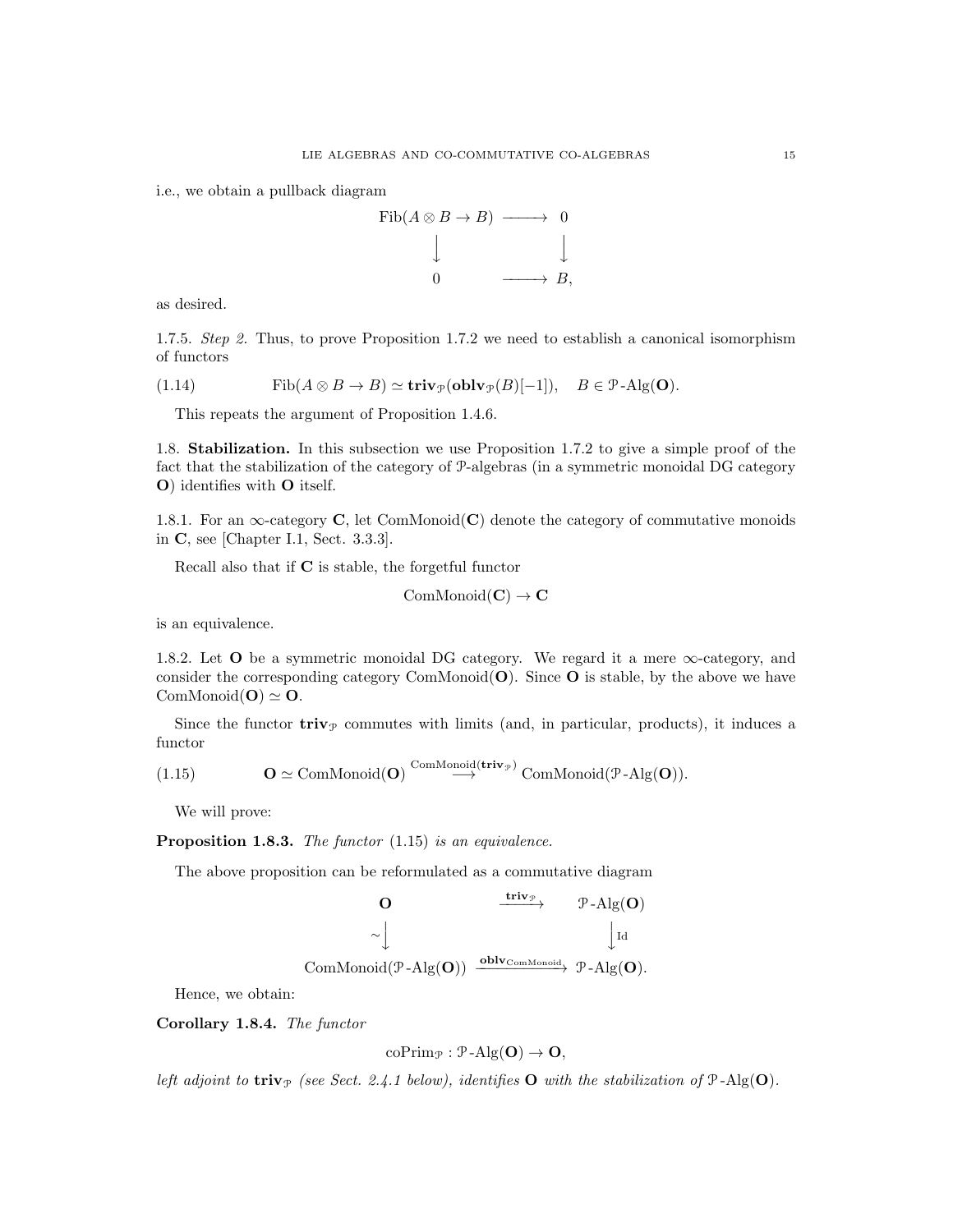*Proof of Proposition 1.8.3.* Since the functor  $\text{oblv}_{\mathcal{P}}$  preserves limits (and, in particular, products), it induces a functor

$$
\mathrm{ComMonoid}(\mathcal{P}\text{-}\mathrm{Alg}(\mathbf{O})) \overset{\mathrm{ComMonoid}(\mathbf{oblv}_{\mathcal{P}})}{\longrightarrow} \mathrm{ComMonoid}(\mathbf{O}).
$$

We claim that the functors ComMonoid( $\text{oblv}_{\mathcal{P}}$ ) and ComMonoid( $\text{triv}_{\mathcal{P}}$ ) are inverses of each other.

The fact that the composition ComMonoid( $oblv_{\mathcal{P}}$ ) ∘ ComMonoid( $\text{triv}_{\mathcal{P}}$ ) is isomorphic to the identity functor follows from the fact that  $\textbf{oblv}_{\mathcal{P}} \circ \textbf{triv}_{\mathcal{P}} \simeq \text{Id}.$ 

To prove that the other composition is isomorphic to the identity functor, we proceed as follows. Recall that for any  $\infty$ -category C, the forgetful functor

$$
\mathrm{ComMonoid}(\mathrm{Monoid}(\mathbf{C})) \overset{\mathrm{ComMonoid}(\mathbf{oblv}_{\mathrm{Monoid}})}{\longrightarrow} \mathrm{ComMonoid}(\mathbf{C})
$$

is an equivalence, see [Lu2, Theorem 5.1.2.2].

Hence, it suffices to construct an isomorphism between the composition

$$
\operatorname{ComMonoid}(\operatorname{Monoid}(\mathcal{P}\text{-}\mathrm{Alg}(\mathbf{O}))) \overset{\operatorname{ComMonoid}(\mathbf{oblv}_{\operatorname{Monoid}})}{\longrightarrow} \operatorname{ComMonoid}(\mathcal{P}\text{-}\mathrm{Alg}(\mathbf{O})) \rightarrow \\ \xrightarrow{\operatorname{ComMonoid}(\mathbf{oblv}_{\mathcal{P}})} \operatorname{ComMonoid}(\mathbf{O}) \overset{\operatorname{ComMonoid}(\mathbf{triv}_{\mathcal{P}})}{\longrightarrow} \operatorname{ComMonoid}(\mathcal{P}\text{-}\mathrm{Alg}(\mathbf{O}))
$$

and

$$
\mathrm{ComMonoid}(\mathrm{Monoid}(\mathcal{P}\text{-}\mathrm{Alg}(\mathbf{O})))\overset{\mathrm{ComMonoid}(\mathbf{oblv}_{\mathrm{Monoid}})}{\longrightarrow}\mathrm{ComMonoid}(\mathcal{P}\text{-}\mathrm{Alg}(\mathbf{O})).
$$

However, this follows by applying ComMonoid to the isomorphism between

$$
\operatorname{Monoid}(\mathcal{P}\text{-}\mathrm{Alg}(\mathbf{O})))\stackrel{\mathbf{oblv}_{\mathrm{Mapoid}}}{\longrightarrow}\mathcal{P}\text{-}\mathrm{Alg}(\mathbf{O})\stackrel{\mathbf{oblv}_{\mathcal{P}}}{\longrightarrow}\mathbf{O}\stackrel{\mathbf{triv}_{\mathcal{P}}}{\longrightarrow}\mathcal{P}\text{-}\mathrm{Alg}(\mathbf{O})
$$

and

$$
\text{Monoid}(\mathcal{P}\text{-}\mathrm{Alg}(\mathbf{O})) \stackrel{\text{oblv}_{\mathrm{Monoid}}}{\longrightarrow} \mathcal{P}\text{-}\mathrm{Alg}(\mathbf{O}),
$$

the latter given by Corollary 1.7.3.

1.8.5. We can use Proposition 1.7.2 also to describe the co-stabilization of  $\mathcal{P}\text{-}\mathrm{Alg}(\mathbf{O})$ , i.e., the stabilization of  $\mathcal{P}\text{-}\mathrm{Alg}(\mathbf{O})^{\text{op}}$ .

**Proposition 1.8.6.** The suspension functor  $\Sigma_{\mathcal{P}}$  on  $\mathcal{P}$ -Alg(O) identifies with

$$
\mathbf{free}_{\mathcal{P}}\circ [1]\circ \mathrm{coPrim}_{\mathcal{P}},
$$

where coPrim<sub>P</sub> is as in Sect. 2.4.1.

Proof. Follows by adjunction from Proposition 1.7.2.

Corollary 1.8.7. The functor

 $(\mathbf{free}_{\mathcal{P}})^\mathrm{op} : \mathbf{O}^\mathrm{op} \to (\mathcal{P}\text{-}\mathrm{Alg}(\mathbf{O}))^\mathrm{op}$ 

*identifies*  $\mathbf{O}^{\mathrm{op}}$  with the stabilization of  $(\mathcal{P}\text{-}\mathrm{Alg}(\mathbf{O}))^{\mathrm{op}}$ .

 $\Box$ 

 $\Box$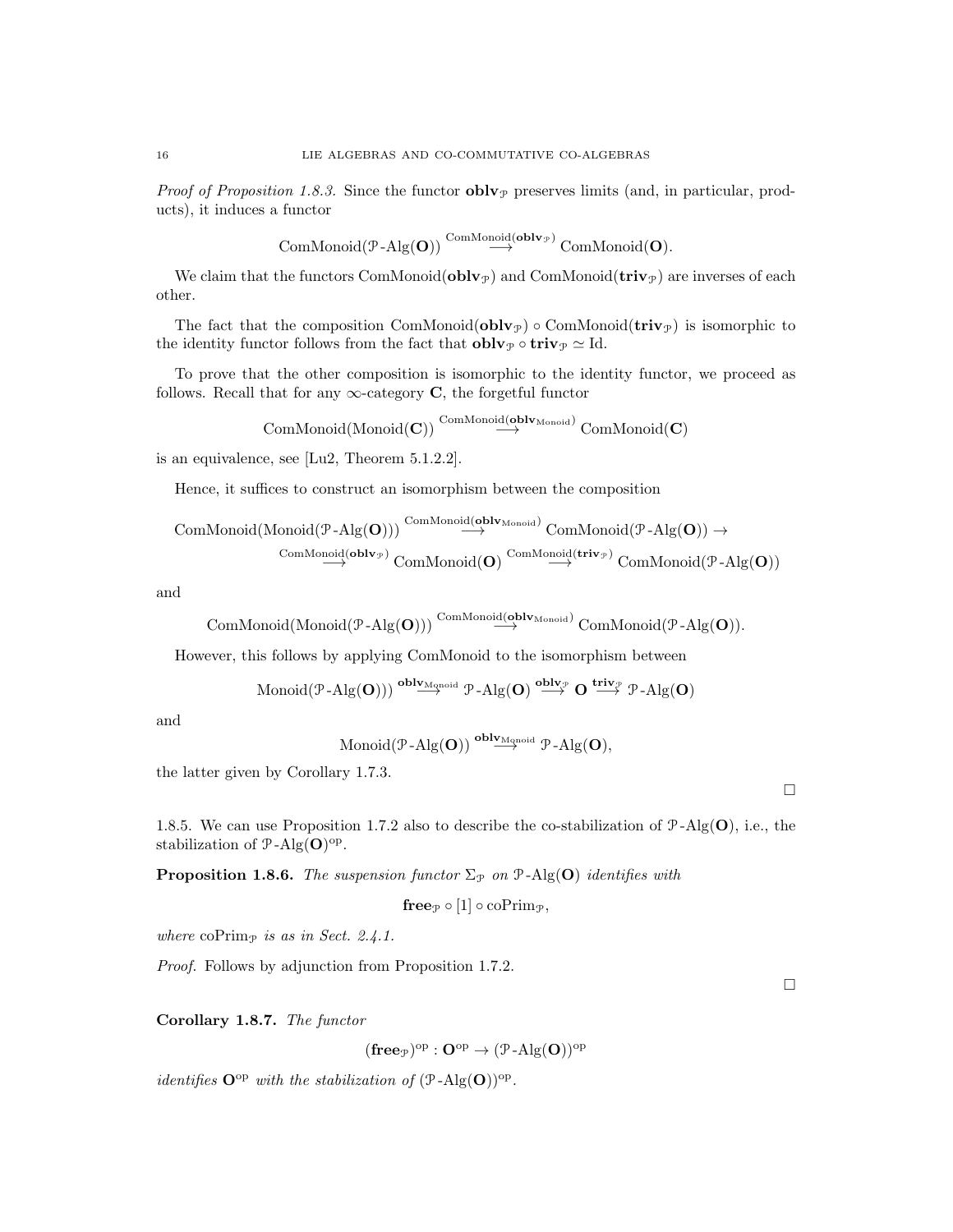*Proof.* We have to show that the functor  $(free_{\mathcal{P}})^{op}$  identifies  $O^{op}$  with the category of spectrum *objects* in  $(\mathcal{P} - \mathrm{Alg}(\mathbf{O}))^{\mathrm{op}}$ , i.e., with the category of sequences

$$
A_0 \simeq \Omega(A_1), \ A_1 \simeq \Omega(A_2) \dots, \quad A_i \in (\mathcal{P} - \mathrm{Alg}(\mathbf{O}))^{\mathrm{op}},
$$

where  $\Omega$  is the loop functor on (free<sub>P</sub>)<sup>op</sup>, i.e., when we regard  $A_i$  as P-algebras in O, we have

$$
A_0 \simeq \Sigma_{\mathcal{P}}(A_1), \ A_1 \simeq \Sigma_{\mathcal{P}}(A_2)...
$$

We claim that any such sequence is canonically of the form

(1.16) 
$$
A_i = \mathbf{free}_{\mathcal{P}} \circ [-i] \circ \mathrm{coPrim}_{\mathcal{P}}(A_0).
$$

Indeed, it follows from Proposition 1.8.6 that for every  $i \geq 0$  we have

(1.17) 
$$
A_i \simeq \mathbf{free}_{\mathcal{P}} \circ [1] \circ \mathrm{coPrim}_{\mathcal{P}}(A_{i+1}),
$$

hence

$$
\mathrm{coPrim}_{\mathcal{P}}(A_{i+1}) \simeq \mathrm{coPrim}_{\mathcal{P}}(A_i)[-1],
$$

and hence

(1.18) co $\text{Prim}_{\mathcal{P}}(A_{i+1}) \simeq \text{coPrim}_{\mathcal{P}}(A_0)[- (i+1)].$ 

Combining (1.18) and (1.17) we obtain (1.16).

#### 2. Koszul duality

In this section we review the general theory of Koszul duality that relates algebras over an operad with co-algebras over the Koszul dual co-operads.

The main point of this section is that there are two *inequivalent* notions of co-algebra over a co-operad: the usual one, and what we call a ind-nilpotent co-algebra. There is a forgetful functor from the latter to the former, which we conjecture to be fully faithful.

The Koszul duality functors naturally connect P-algebras and ind-nilpotent co-algebras for P<sup>∨</sup>. We propose some conjectures to the effect of what fully-faithfulness properties we can expect from the Koszul duality functors.

2.1. Co-operads. In this subsection we introduce the notion of co-operad. There are no surprises here, but there will be some when we will consider the corresponding notion of coalgebra over a co-operad.

2.1.1. By a *co-operad* we shall mean a co-associative co-algebra object in Vect<sup> $\Sigma$ </sup>.

As in the case of operads (see Sect. 1.1.2), we will only consider co-operads  $\Omega$  for which the co-unit defines an isomorphism  $\mathcal{Q}(1) \to k$ . (In particular, all our co-operads are augmented.)

2.1.2. Let  $Vect_{f,d.}^{\Sigma} \subset Vect^{\Sigma}$  be the full subcategory spanned by those objects  $\mathcal{P}$ , for which  $P(n) \in$  Vect is finite-dimensional in each cohomological degree for every n.

Term-wise dualization  $\mathcal{P} \mapsto \mathcal{P}^*$  defines a monoidal equivalence

$$
(\mathrm{Vect}_{f.d.}^{\Sigma})^{\mathrm{op}} \to \mathrm{Vect}_{f.d.}^{\Sigma}.
$$

In particular, it defines an anti-equivalence between the subcategories of operads and cooperads that belong to  $\mathrm{Vect}_{f.d.}^{\Sigma}$ .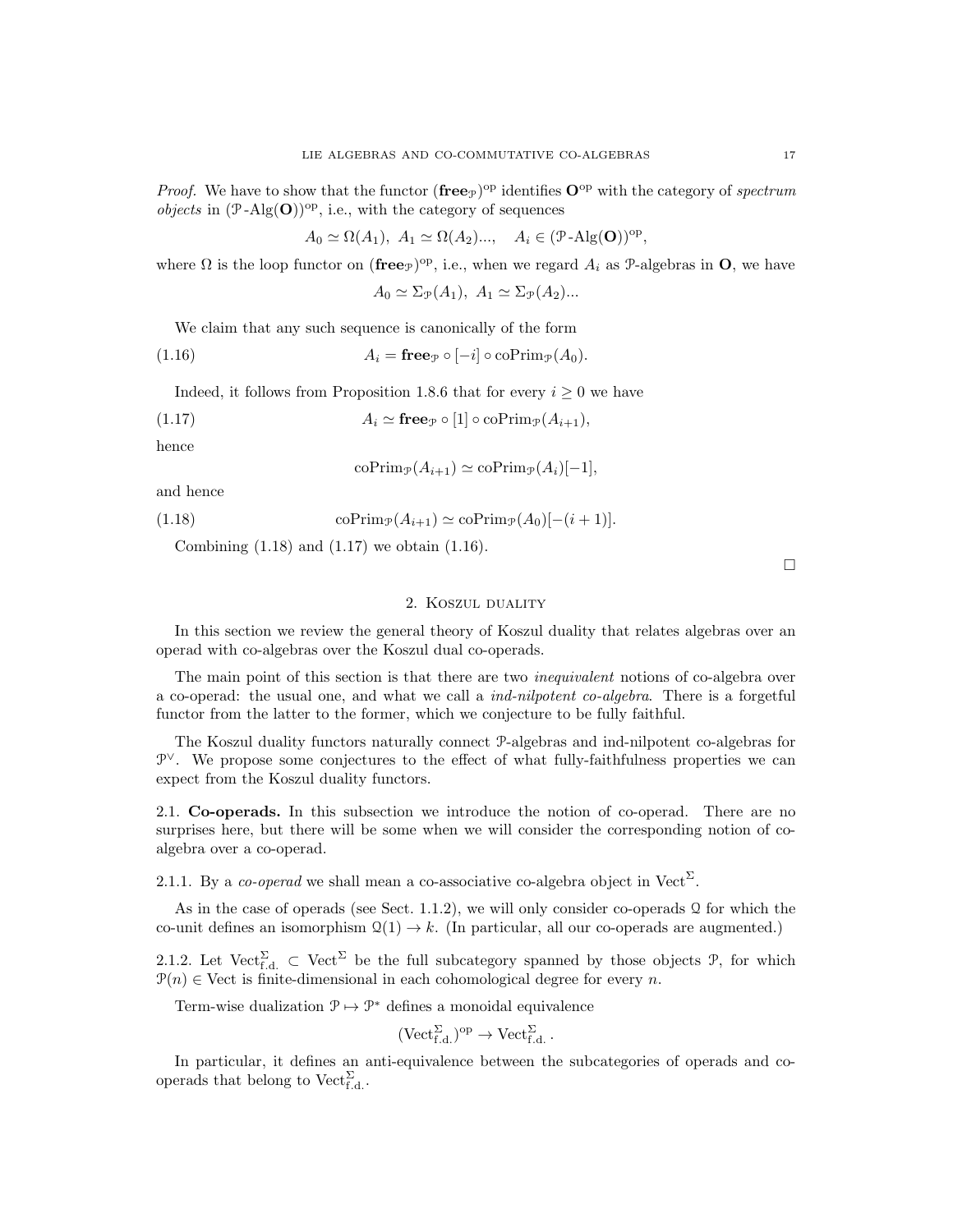2.1.3. We set

$$
Coassocaug := (Assocaug)*.
$$

This is the co-operad responsible for unital and augmented (or, equivalently, non-unital) coassociative co-algebras.

We set

$$
Cocom^{aug} := (Com^{aug})^*.
$$

This is the co-operad responsible for unital and augmented (or, equivalently, non-unital) cocommutative co-algebras.

2.2. Ind-nilpotent co-algebras over a co-operad. It turns out that there are two (and, outside of characteristic 0, four) inequivalent notions of co-algebra over a given co-operad. In this subsection we will study one of them: the notion of ind-nilpotent co-algebra.

2.2.1. Recall the action of Vect<sup> $\Sigma$ </sup> on **O**, considered in Sect. 1.1.1.

Let Q be a co-operad. By definition, the category

 $Q$ -Coalg<sup>ind-nilp</sup>(O)

is that of Q-comodules in  $O$  with respect to the  $\star$ -action.

Remark 2.2.2. Modules for the above monad should be more properly called 'ind-nilpotent co-algebras with divided powers', see [FraG, Sect. 3.5]. However, we shall omit the reference to divided powers from the notation because we are working over a field of characteristic zero.

2.2.3. We have the pair of adjoint functors

$$
\operatorname{\textbf{oblv}}_{\mathbb Q}^{\operatorname{ind-nilp}} : \mathbb Q\operatorname{-Coalg}^{\operatorname{ind-nilp}}(\mathbf O) \rightleftarrows \mathbf O: \operatorname{\textbf{cofree}}_{\mathbb Q}^{\operatorname{ind-nilp}},
$$

with **obly**  $\mu_0^{\text{ind-nilp}}$  being co-monadic. In particular, **obly**  $\mu_0^{\text{ind-nilp}}$  is conservative, preserves all colimits and totalizations of  $\textbf{oblv}_{\mathbb{Q}}^{\text{ind-nilp}}$ -split co-simplicial objects.

2.2.4. The augmentation on Q gives rise to a functor

$$
\mathbf{triv}^{\mathrm{ind-nilp}}_{\mathcal{Q}} : \mathbf{O} \to \mathbf{\mathcal{Q}}\text{-Coalg}^{\mathrm{ind-nilp}}(\mathbf{O}),
$$

right inverse to  $\textbf{oblv}_{\mathcal{Q}}^{\text{ind-nilp}}$ .

2.3. The Koszul dual (co)-operad. In this subsection we introduce the Koszul duality functor that relates operads and co-operads.

2.3.1. Let  $O'$  be a (not necessarily symmetric) monoidal category with limits and colimits. We will assume that the monoidal operation on  $O'$  commutes with *sifted* colimits in each variable (but not not necessarily all colimits).

In this case we have a pair of mutually adjoint functors

(2.1) 
$$
Barenh : AssocAlgaug(O') \rightleftarrows \text{CoassocCoalg}aug(O') : coBarenh,
$$

referred to as Koszul duality, see Sect. 3.2.7 below.

(Note, however, that since the monoidal operation on  $O'$  is not assumed to commute with coproducts, augmented associatove/co-associative algebras/co-algebras in  $\mathbf{O}'$  are not the same as algebras/co-algebras over the  $\text{AssocAlg}^{\text{aug}}$ -operad.)

We apply this to  $\mathbf{O}' := \text{Vect}^{\Sigma}$ . In this case, the resulting functors

 $Bar<sup>enh</sup> : Operads \rightleftarrows coOperads : coBar<sup>enh</sup>$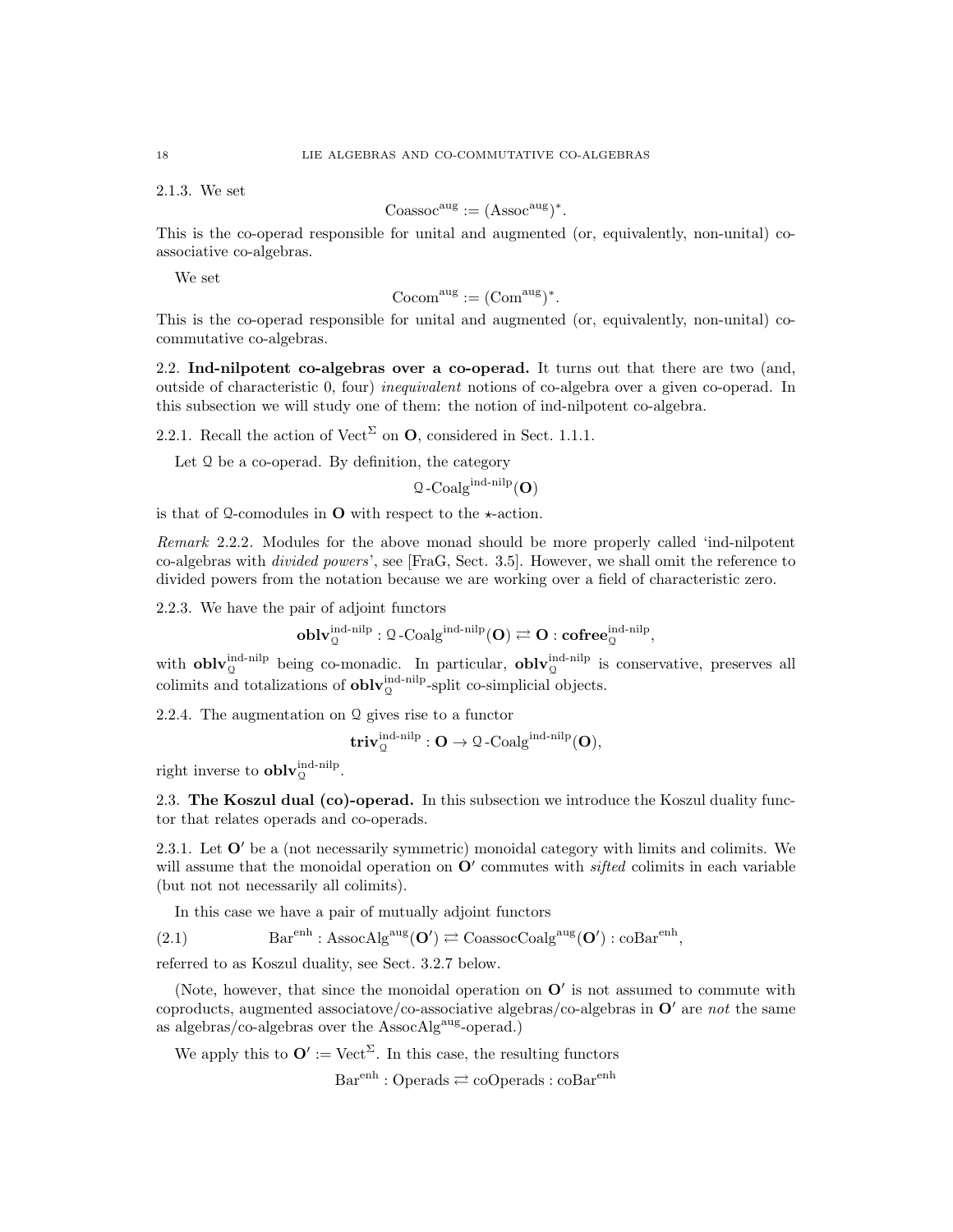are mutually inverse equivalences. One can prove this by adapting the argument of [FraG, Proposition 4.1.2].

2.3.2. Let P be an operad. We denote

$$
\mathcal{P}^{\vee} := \text{Bar}^{\text{enh}}(\mathcal{P}),
$$

and for a co-operad Q we denote

 $\mathcal{Q}^{\vee} := \mathrm{coBar}^{\mathrm{enh}}(\mathcal{Q}).$ 

If  $\mathcal{P} \in \text{Vect}_{f.d.}^{\Sigma}$ , then  $\mathcal{P}^{\vee}$  has the same property, and vice versa.

2.3.3. It is known that

$$
(\text{Coassoc}^{\text{aug}})^{\vee} \simeq \text{Assoc}^{\text{aug}}[-1],
$$

and hence

$$
(\operatorname{Assoc}^{\text{aug}})^{\vee} \simeq \operatorname{Coassoc}^{\text{aug}}[1].
$$

It is also known that

 $(\mathrm{Cocom}^{\mathrm{aug}})^{\vee} \simeq \mathrm{Lie}[-1],$ 

and hence

$$
Lie^{\vee} \simeq \mathrm{Cocom}^{\mathrm{aug}}[1].
$$

2.4. Koszul duality functors. In this subsection we will define the operation central for this section (and the entire chapter): the functors of Koszul duality that relate algebras over an operad to co-algebras over the Koszul dual co-operad.

The exposition here follows closely [FraG, Sect. 3].

2.4.1. Let P be an operad. Recall the functor

$$
\mathbf{triv}_{\mathcal{P}}: \mathbf{O} \to \mathcal{P}\text{-}\mathrm{Alg}(\mathbf{O}).
$$

It preserves limits (since its composition with the conservative limit-preserving functor  $\textbf{oblv}_{\mathcal{P}}$ does). Hence, by the Adjoint Functor Theorem, it admits a left adjoint:

coPrim<sub>$$
\mathcal{P}
$$</sub>:  $\mathcal{P}\text{-Alg}(\mathbf{O}) \to \mathbf{O}$ .

By adjunction,

$$
\mathrm{coPrim}_{\mathcal{P}} \circ \mathbf{free}_{\mathcal{P}} \simeq \mathrm{Id}.
$$

2.4.2. We calculate the functor  $\mathrm{coPrim}_{\mathcal{P}}$  as the Bar-construction of the augmented associative algebra  $\mathcal P$  in AssocAlg(Vect<sup> $\Sigma$ </sup>) acting on a  $\mathcal P$ -module in **O**:

$$
\mathrm{coPrim}_{\mathcal{P}} \simeq \mathrm{Bar}(\mathcal{P}, -).
$$

It follows from the definition of the Koszul duality functor that for an operad P we have a canonical isomorphism of co-monads acting on O:

$$
\mathrm{coPrim}_{\mathcal{P}} \circ \mathbf{triv}_{\mathcal{P}} \simeq \mathcal{P}^{\vee} \star -,
$$

see [FraG, Lemma 3.3.4] (or Sect. 7.1.3 later in this chapter).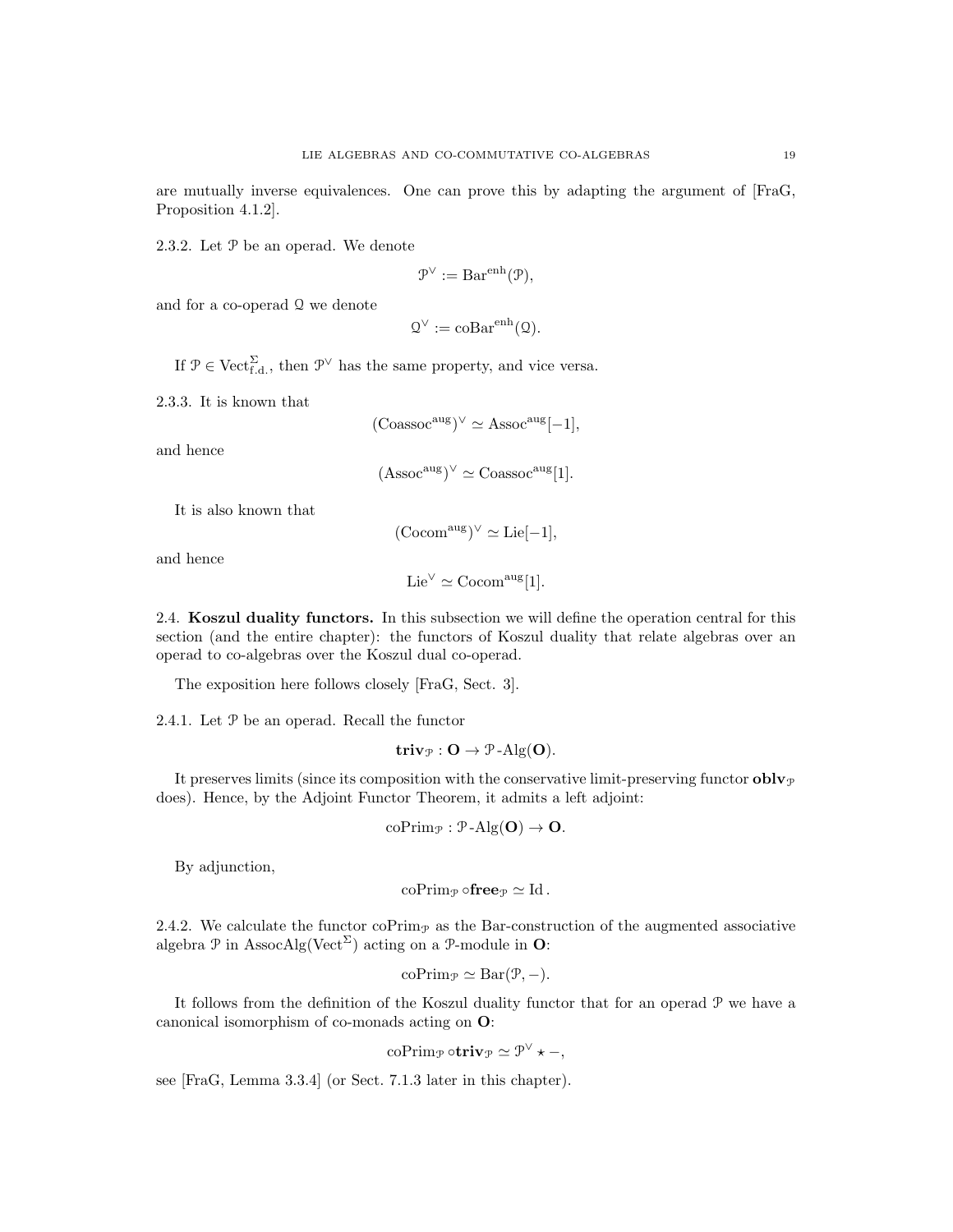2.4.3. Hence, we obtain that the functor  $\mathrm{coPrim}_{\mathcal{P}}$  canonically lifts to a functor

$$
\mathrm{coPrim}_{\mathcal{P}}^{\mathrm{enh}, \mathrm{ind\text{-}nilp}}: \mathcal{P}\text{-}\mathrm{Alg}(\mathbf{O}) \to \mathcal{Q}\text{-}\mathrm{Coalg}^{\mathrm{ind\text{-}nilp}}(\mathbf{O}),
$$

where  $Q = \mathcal{P}^{\vee}$ , so that

$$
\mathrm{coPrim}_{\mathcal{P}} \simeq \mathbf{oblv}_{\mathcal{Q}}^{\mathrm{ind-nilp}} \circ \mathrm{coPrim}_{\mathcal{P}}^{\mathrm{enh}, \mathrm{ind-nilp}}
$$

,

.

and

(2.2) coPrim<sub>p</sub><sup>enh,ind-nilp</sup> o
$$
\text{triv}_{\mathcal{P}} \simeq \text{cofree}_{\mathcal{Q}}^{\text{ind-nilp}},
$$

see [FraG, Corollary 3.3.5 and Sect. 3.3.6].

We also have:

(2.3) 
$$
\text{coPrim}_{\mathcal{P}}^{\text{enh,ind-nilp}} \circ \mathbf{free}_{\mathcal{P}} \simeq \mathbf{triv}_{\mathcal{Q}}^{\text{ind-nilp}}
$$

2.5. A digression: the filtered version. In this subsection we observe that the functors coPrim<sub>P</sub> and  $\Phi = \text{coPrim}_{\mathcal{P}}^{\text{enh,ind-nilp}}$  naturally admit filtered versions.

2.5.1. In the context of Sect. 1.5 let us take

(i)  $\mathcal{C}(\mathbf{O}) = \mathbf{O}, \Phi = \text{coPrim}_{\mathcal{P}}.$ 

(ii)  $\mathcal{C}(\mathbf{O}) = \mathcal{P}^{\vee}$ -Coalg<sup>ind-nilp</sup>(**O**),  $\Phi = \text{coPrim}_{\mathcal{P}}^{\text{enh,ind-nilp}}$ .

2.5.2. Thus, we obtain that the functor

$$
\mathrm{coPrim}_{\mathcal{P}} : \mathcal{P}\text{-}\mathrm{Alg}(\mathbf{O}) \to \mathbf{O}
$$

canonically lifts to a functor

$$
\mathrm{coPrim}_{\mathcal{P}}^{\mathrm{Fil}}: \mathcal{P}\text{-}\mathrm{Alg}(\mathbf{O}) \to \mathbf{O}^{\mathrm{Fil},\geq 0},
$$

and the functor

$$
\mathrm{coPrim}_{\mathcal{P}}^{\mathrm{enh}, \mathrm{ind\text{-}nilp}}: \mathcal{P}\text{-}\mathrm{Alg}(\mathbf{O}) \rightarrow \mathcal{P}^{\vee}\text{-}\mathrm{Coalg}^{\mathrm{ind\text{-}nilp}}(\mathbf{O})
$$

canonically lifts to a functor

$$
\mathrm{coPrim}_{\mathcal{P}}^{\mathrm{enh}, \mathrm{ind\text{-}nilp}, \mathrm{Fil}}: \mathcal{P}\text{-}\mathrm{Alg}(\mathbf{O}) \rightarrow \mathcal{P}^{\vee}\text{-}\mathrm{Coalg}^{\mathrm{ind\text{-}nilp}}(\mathbf{O}^{\mathrm{Fil}, \geq 0})
$$

so that

$$
\mathrm{coPrim}_{\mathcal{P}}^{\mathrm{Fil}} \simeq \mathbf{oblv}_{\mathcal{P}^\vee}^{\mathrm{ind-nilp}} \circ \mathrm{coPrim}_{\mathcal{P}}^{\mathrm{enh}, \mathrm{ind-nilp}, \mathrm{Fil}}
$$

We have a canonical isomorphism

(2.4) 
$$
\text{ass-gr}\circ \text{coPrim}_{\mathcal{P}}^{\text{enh}, \text{ind-nilp}, \text{Fil}} \simeq \text{cofree}_{\mathcal{P}^\vee}^{\text{ind-nilp}} \circ (\text{deg} = 1) \circ \text{oblv}_{\mathcal{P}},
$$

as functors  $\mathcal{P}\text{-Alg}(\mathbf{O}) \to \mathcal{P}^{\vee}\text{-Coalg}^{\text{ind-nilp}}(\mathbf{O}^{\text{gr},\geq 0}).$ 

Remark 2.5.3. One can show that the composite functor

$$
\mathrm{coPrim}_{\mathcal{P}}^{\mathrm{enh}, \mathrm{ind\text{-}nilp}, \mathrm{Fil}} \circ \mathbf{triv}_{\mathcal{P}}: \mathbf{O} \rightarrow \mathcal{P}^{\vee} \text{-Coalg}^{\mathrm{ind\text{-}nilp}}(\mathbf{O}^{\mathrm{Fil}, \geq 0})
$$

identifies canonically with

$$
(\text{gr} \to \text{Fil}) \circ \mathbf{cofree}_{\mathcal{P}^{\vee}}^{\text{ind-nilp}} \circ (\text{deg} = 1).
$$

2.6. The adjoint Koszul duality functors. In this subsection we describe the construction of the adjoint Koszul duality functor: it goes from the category of (ind-nilpotent) co-algebras over a given co-operad Q to the category of algebras over the Koszul dual of Q.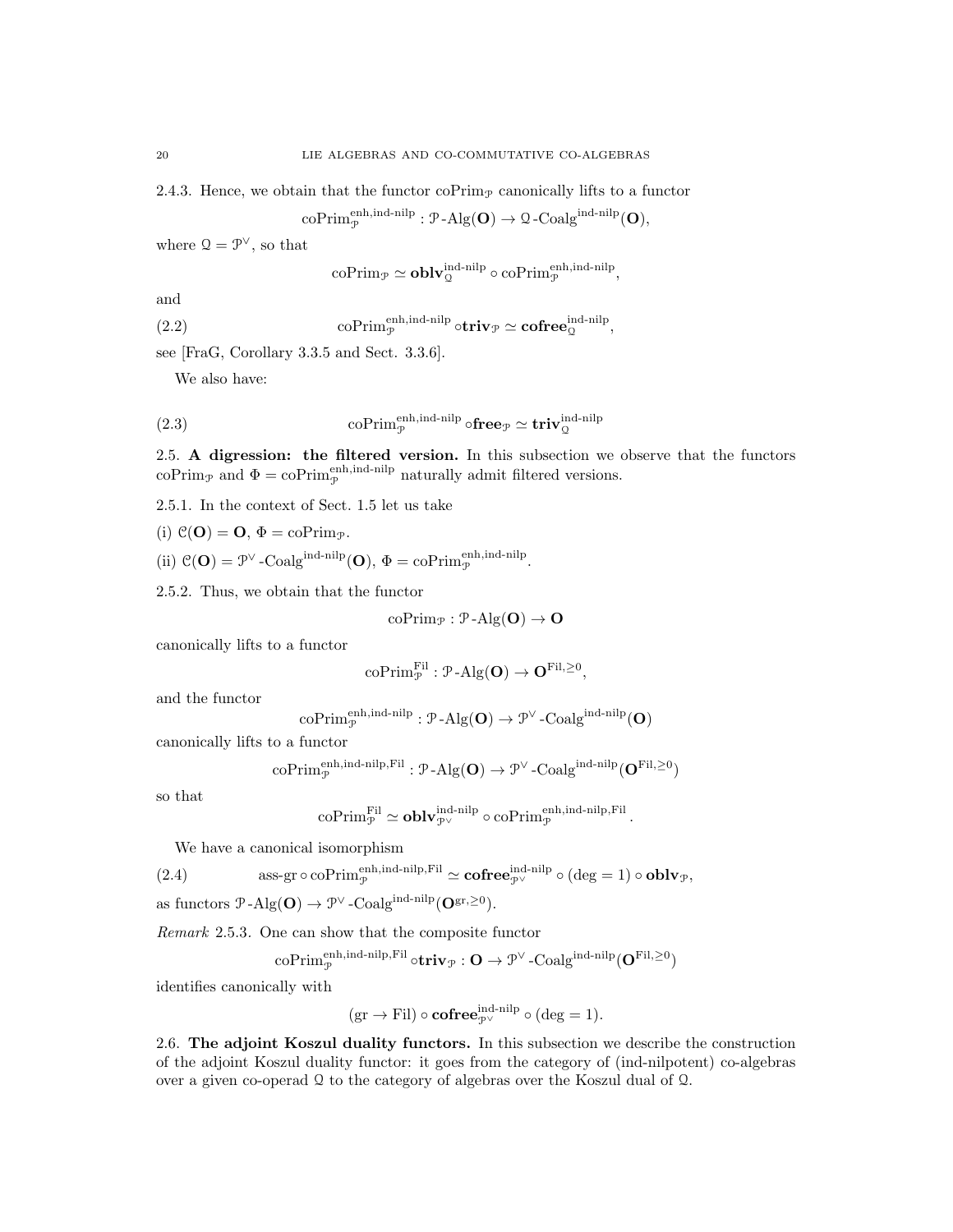2.6.1. Let Q be a co-operad. The functor  $\text{triv}_{\mathcal{Q}}^{\text{ind-nilp}}$  preserves colimits, since its composition with  $\textbf{oblv}_{\mathcal{Q}}^{\text{ind-nilp}}$  does. Hence, by the Adjoint Functor Theorem, it admits a right adjoint

$$
\mathrm{Prim}^{\mathrm{ind}\text{-nilp}}_{\mathcal{Q}} : \mathcal{Q}\text{-}\mathrm{Coalg}^{\mathrm{ind}\text{-nilp}}(\mathbf{O}) \to \mathbf{O}.
$$

By adjunction,  $\text{Prim}_{\mathcal{Q}}^{\text{ind-nilp}} \circ \mathbf{cofree}_{\mathcal{Q}}^{\text{ind-nilp}} \simeq \text{Id}.$ 

2.6.2. We calculate the functor  $\text{Prim}_{\mathcal{P}}^{\text{ind-nilp}}$  as the coBar-construction of the augmented coassociative co-algebra  $\mathcal Q$  in CoassocCoalg(Vect<sup> $\Sigma$ </sup>) acting on a  $\mathcal Q$ -comodule in **O**:

$$
\mathrm{Prim}_{\mathbb{Q}}^{\mathrm{ind\text{-}nilp}} \simeq \mathrm{coBar}(\mathbb{Q}, -).
$$

In addition, for a co-operad  $\Omega$ , we have a canonical *morphism* (but not an isomorphism) of monads

$$
(\mathcal{Q}^{\vee} \star -) \to \operatorname{Prim}^{\operatorname{ind-nilp}}_{\mathcal{Q}} \circ \mathbf{triv}^{\operatorname{ind-nilp}}_{\mathcal{Q}},
$$

see [FraG, Lemma 3.3.9].

 $(2.5)$ 

2.6.3. Hence, we obtain that the functor  $\text{Prim}_{\mathcal{Q}}^{\text{ind-nilp}}$  canonically lifts to a functor

 $\text{Prim}_{\mathcal{Q}}^{\text{enh},\text{ind-nilp}}: \mathcal{Q}\text{-}\text{Coalg}^{\text{ind-nilp}}(\mathbf{O}) \to \mathcal{P}\text{-}\text{Alg}(\mathbf{O}),$ 

where  $\mathcal{P} = \mathcal{Q}^{\vee}$ , so that

 $\mathrm{Prim}_{\mathbb{Q}}^{\mathrm{ind-nilp}} \simeq \mathbf{oblv}_{\mathcal{P}} \circ \mathrm{Prim}_{\mathbb{Q}}^{\mathrm{enh},\mathrm{ind-nilp}},$ 

see [FraG, Corollary 3.3.11], and

 $\operatorname{Prim}^{\operatorname{enh,ind-nilp}}_{\mathbb Q} \circ \mathbf{cofree}^{\operatorname{ind-nilp}}_{\mathbb Q} \simeq \mathbf{triv}_{\mathcal P}.$ 

The map (2.5) gives rise to a natural transformation of functors  $\mathbf{O} \to \mathcal{P}$ -Alg( $\mathbf{O}$ ), namely,

$$
\mathbf{free}_{\mathcal{P}}\rightarrow\operatorname{Prim}_{\mathcal{Q}}^{\operatorname{enh,ind-nilp}}\circ\mathbf{triv}^{\operatorname{ind-nilp}}_{\mathcal{Q}}.
$$

2.6.4. Furthermore, according to [FraG, Corollary 3.3.13] the functors

(2.6) coPrim $_{\mathcal{P}}^{\text{enh,ind-nilp}}$ : P-Alg(**O**)  $\rightleftharpoons$  Q-Coalg<sup>ind-nilp</sup>(**O**) : Prim<sub>Q</sub><sup>enh,ind-nilp</sup>

are mutually adjoint.

2.6.5. The following is part of [FraG, Conjecture 3.4.5]:

Conjecture 2.6.6. The functor

$$
\operatorname{Prim}^{\operatorname{enh,ind-nilp}}_{\mathfrak{Q}}:\mathfrak{Q}\text{-}\mathrm{Coalg}^{\operatorname{ind-nilp}}(\mathbf{O})\to\mathfrak{P}\text{-}\mathrm{Alg}(\mathbf{O})
$$

is fully faithful.

In the sequel, we will relate Conjecture 2.6.6 to several other plausible conjectures, see Sect. 2.11.

Remark 2.6.7. Added in November 2021: It turns out that Conjecture 2.6.6 is false. Namely, the co-unit map

$$
\mathrm{coPrim}_{\mathcal{P}}^{\mathrm{enh},\mathrm{ind\text{-}nilp}}\circ\mathrm{Prim}_{\mathcal{Q}}^{\mathrm{enh},\mathrm{ind\text{-}nilp}}\to\mathrm{Id}
$$

fails to be an isomorphism for  $\mathcal{P} = \text{Com}^{\text{aug}}$  (and so  $\mathcal{Q}$  is the shifted Lie operad), when evaluated on

$$
A := \mathbf{triv}_{\mathcal{Q}}^{\text{ind-nilp}}(V),
$$

where  $V$  is an infinite-dimensional vector space. We are grateful to J. Lurie for pointing this out to us.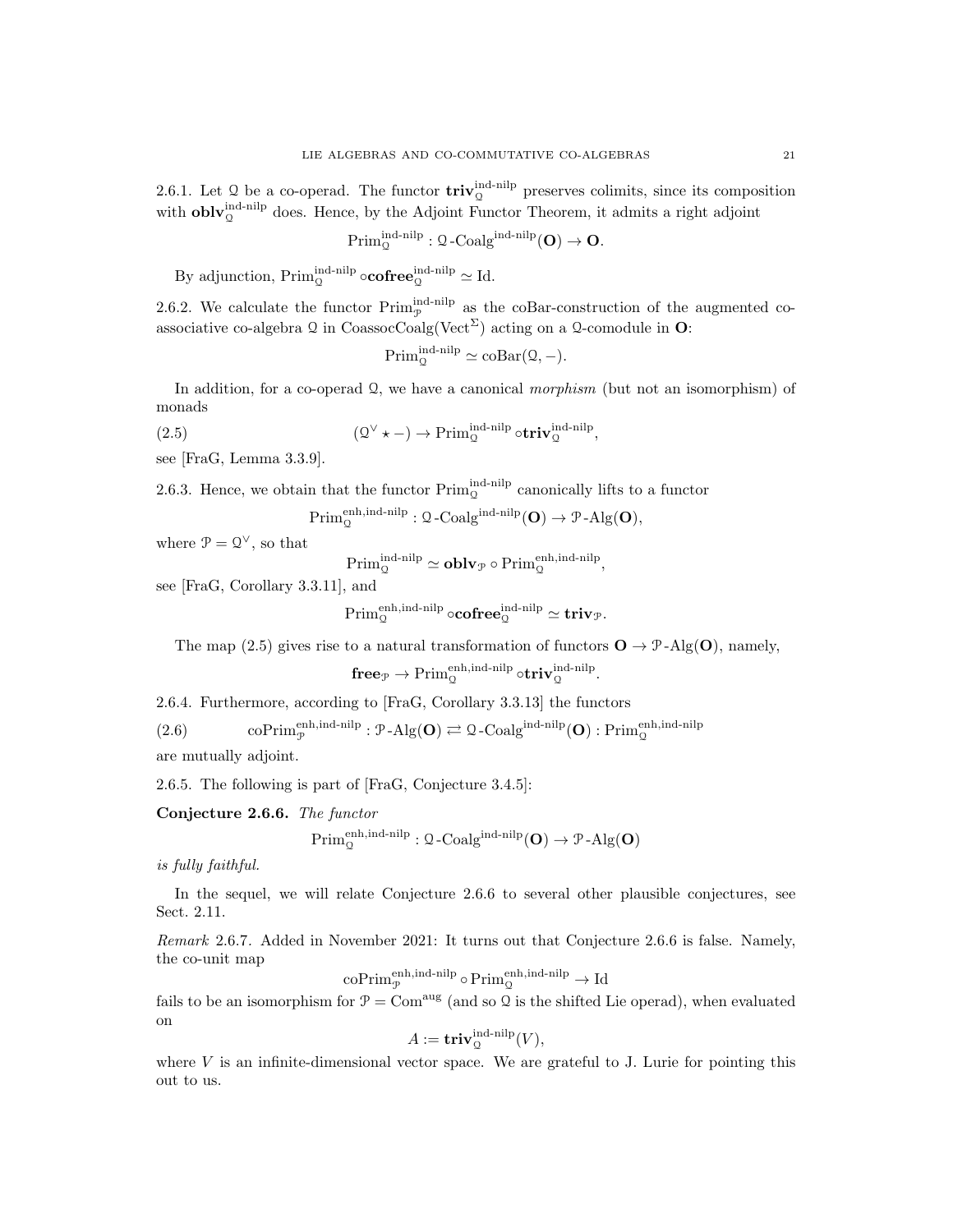Indeed, in this case  $\text{Prim}_{\mathcal{Q}}^{\text{enh,ind-nilp}}(A)$  is the completed polynomial algebra on the vector space  $V$  as generators, and its classical cotangent space has a non-trivial kernel when mapping to  $V$ .

2.7. (Usual) co-algebras over a co-operad. In this subsection we will define another notion of co-algebra over a given co-operad. It is this notion that in the case of CoAssoc<sup>aug</sup> (resp., Cocom<sup>aug</sup>) recovers co-associative co-algebras (resp., co-commutative co-algebras).

2.7.1. We have another *right-lax* action of Vect<sup> $\Sigma$ </sup> on **O**, given by

$$
\mathcal{P} * V = \prod_{n \geq 1} (\mathcal{P}(n) \otimes V^{\otimes n})^{\Sigma_n}.
$$

2.7.2. For a co-operad  $\mathcal{Q}$ , the category  $\mathcal{Q}$ -Coalg(O) of augmented  $\mathcal{Q}$ -co-algebras is that of  $\mathcal{Q}$ -comodules in O with respect to the ∗-action.

Remark 2.7.3. Note, however, that since the \*-action of Vect<sup>Σ</sup> on **O** is only right-lax, the functor  $\mathbf{O} \to \mathbf{O}$ , defined by  $\mathcal{Q}$ , is not a co-monad.

2.7.4. For example, for  $Q = \text{Coassoc}^{\text{aug}}$ , we obtain the usual category CoassocCoalg<sup>aug</sup>(O) of co-unital augmented (or, equivalently, non co-unital) co-associative co-algebras.

Similarly, for  $\mathcal{Q} = \text{Cocom}^{\text{aug}}$ , we obtain the usual category  $\text{CocomCoalg}^{\text{aug}}(\mathbf{O})$  of co-unital augmented (or, equivalently, non co-unital) co-commutative co-algebras.

2.7.5. We let

$$
\mathbf{oblv}_\mathfrak{Q} : \mathfrak{Q}\text{-}\mathrm{Coalg}(O) \to O
$$

denote the corresponding forgetful functor.

The functor  $\textbf{oblv}_{\Omega}$  is conservative and preserves all colimits (in fact, one can show that  $oblv<sub>Q</sub>$  admits a right adjoint, but it is not easy to describe this right adjoint explicitly).

In addition, it is known that the functor  $\bf{oblv}_Q$  commutes with totalizations of  $\bf{oblv}_Q$ -split co-simplicial objects.

Remark 2.7.6. From the above it follows that the functor

$$
\mathbf{oblv}_{\mathfrak{Q}}: \mathfrak{Q}\text{-}\mathrm{Coalg}(\mathbf{O}) \to \mathbf{O}
$$

is co-monadic. Yet, as was noted in Remark 2.7.3, the corresponding endo-functor of  $\bf{O}$  is not the one, given by the ∗-action of Q.

2.7.7. The augmentation on Q defines the functor

$$
\mathbf{triv}_{\mathfrak{Q}}: \mathbf{O} \rightarrow \mathfrak{Q}\text{-Coalg}(\mathbf{O}),
$$

right inverse to  $oblv<sub>Q</sub>$ .

The functor **triv**<sub>Q</sub> preserves colimits, since its composition with **oblv**<sub>Q</sub> does. Hence, the functor  $\mathbf{triv}_\mathcal{Q}$  admits a right adjoint

$$
\mathrm{Prim}_{\mathfrak{Q}} : \mathfrak{Q}\text{-}\mathrm{Coalg}(\mathbf{O}) \to \mathbf{O}.
$$

In Sect. A.2 we will describe the functor  $\text{Prim}_{\Omega}$  a little more explicitly.

2.8. Relation between two types of co-algebras. In this subsection we will study the relationship between the notions of co-algebra over a co-operad and that of ind-nilpotent coalgebra.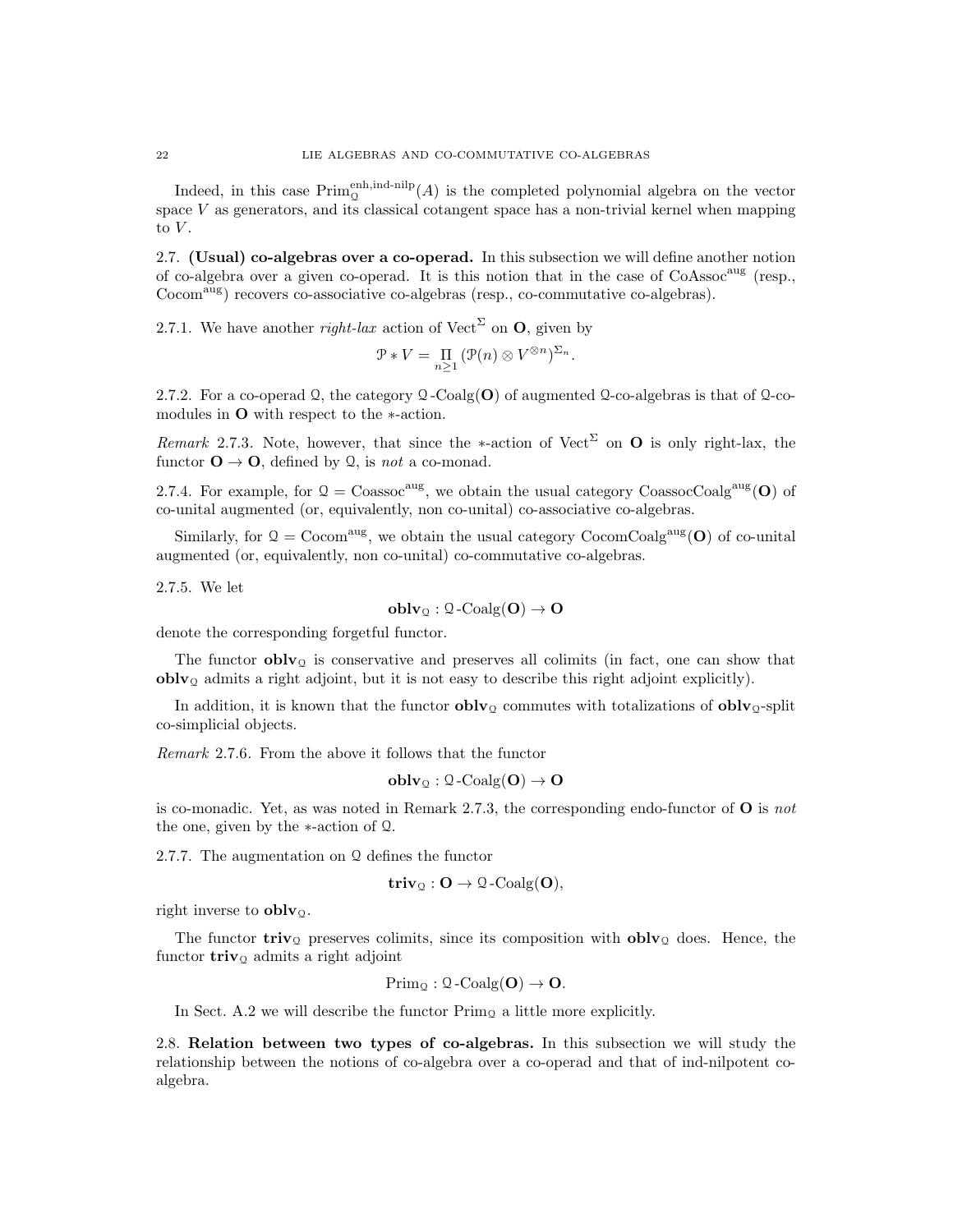2.8.1. Note that we have the following natural transformation between the two right-lax actions of  $Vect^{\Sigma}$  on **O**:

(2.7) P ? V → P ∗ V.

Remark 2.8.2. Note that the natural transformation (2.7) involves the operation of averaging with respect to symmetric groups, see [FraG, Sect. 3.5.5].

2.8.3. The natural transformation (2.7) gives rise to the forgetful functor

(2.8) 
$$
\mathbf{res}^{\star \to \ast}: \mathbf{Q}\text{-Coalg}^{\text{ind-nilp}}(\mathbf{O}) \to \mathbf{Q}\text{-Coalg}(\mathbf{O}).
$$

We propose<sup>5</sup>:

Conjecture 2.8.4. The functor

$$
\mathbf{res}^{\star \rightarrow *} : \mathfrak{Q}\text{-}\mathrm{Coalg}^{\mathrm{ind-nilp}}(\mathbf{O}) \rightarrow \mathfrak{Q}\text{-}\mathrm{Coalg}(\mathbf{O})
$$

of (2.8) is fully faithful.

2.8.5. We have:

(2.9) **oblv**<sub>Q</sub> 
$$
\circ
$$
 **res** <sup>$\star \to \ast$</sup>   $\simeq$  **oblv**<sub>Q</sub><sup>ind-nilp</sup>,  $Q$ -Coalg<sup>ind-nilp</sup>(**O**)  $\to$  **O**

and

(2.10) 
$$
\mathbf{triv}_{\mathcal{Q}} \simeq \mathbf{res}^{ \star \to * } \circ \mathbf{triv}_{\mathcal{Q}}^{\text{ind-nilp}}, \quad \mathbf{O} \to \mathcal{Q}\text{-Coalg}(\mathbf{O}).
$$

We shall denote

$$
\mathbf{cofree}_{\mathfrak{Q}}^{\mathsf{fake}}:=\mathbf{res}^{\star\rightarrow\ast}\circ\mathbf{cofree}_{\mathfrak{Q}}^{\mathsf{ind-nilp}}:\mathbf{O}\rightarrow\mathfrak{Q}\text{-}\mathrm{Coalg}(\mathbf{O}).
$$

2.8.6. Let  $\mathcal{P} := \mathcal{Q}^{\vee}$  be the Koszul dual operad. We denote

$$
\mathrm{coPrim}_{\mathcal{P}}^{\mathrm{enh}}:=\mathbf{res}^{\star\to\ast}\circ\mathrm{coPrim}_{\mathcal{P}}^{\mathrm{enh},\mathrm{ind\text{-}nilp}},\quad \mathcal{P}\text{-}\mathrm{Alg}(\mathbf{O})\to \mathcal{Q}\text{-}\mathrm{Coalg}(\mathbf{O}).
$$

By  $(2.2)$ , we have

(2.11) 
$$
\operatorname{coPrim}_{\mathcal{P}}^{\text{enh}} \circ \operatorname{triv}_{\mathcal{P}} \simeq \operatorname{cofree}_{\mathcal{Q}}^{\text{fake}}
$$

and by (2.3), we have

(2.12) 
$$
\operatorname{coPrim}_{\mathcal{P}}^{\text{enh}} \circ \mathbf{free}_{\mathcal{P}} \simeq \mathbf{triv}_{\mathcal{Q}}.
$$

2.8.7. It follows from (2.9) that the functor  $\text{res}^{\star\to\ast}$  commutes with colimits. Hence, it admits a right adjoint, denoted  $(res^{*\rightarrow})^R$ .

We define

(2.13) 
$$
\text{Prim}_{\mathcal{Q}}^{\text{enh}} := \text{Prim}_{\mathcal{Q}}^{\text{enh}, \text{ind-nilp}} \circ (\text{res}^{\star \to \ast})^R : \mathcal{Q} - \text{Coalg}(\mathbf{O}) \to \mathcal{P} - \text{Alg}(\mathbf{O}).
$$

By adjunction, the functors

$$
\mathrm{coPrim}_{\mathcal{P}}^{\mathrm{enh}}: \mathcal{P}\text{-}\mathrm{Alg}(\mathbf{O}) \rightleftarrows \mathcal{Q}\text{-}\mathrm{Coalg}(\mathbf{O}): \mathrm{Prim}_{\mathcal{Q}}^{\mathrm{enh}}
$$

form an adjoint pair.

By passing to right adjoints in (2.10), we obtain an isomorphism:

(2.14) 
$$
\text{Prim}_{\mathcal{Q}} \simeq \text{Prim}_{\mathcal{Q}}^{\text{ind-nilp}} \circ (\text{res}^{\star \to *})^R,
$$

<sup>&</sup>lt;sup>5</sup>In [FraG, Remark 3.5.3] it was erroneously stated that the authors knew how to prove this statement. Unfortunately, this turned out not be the case.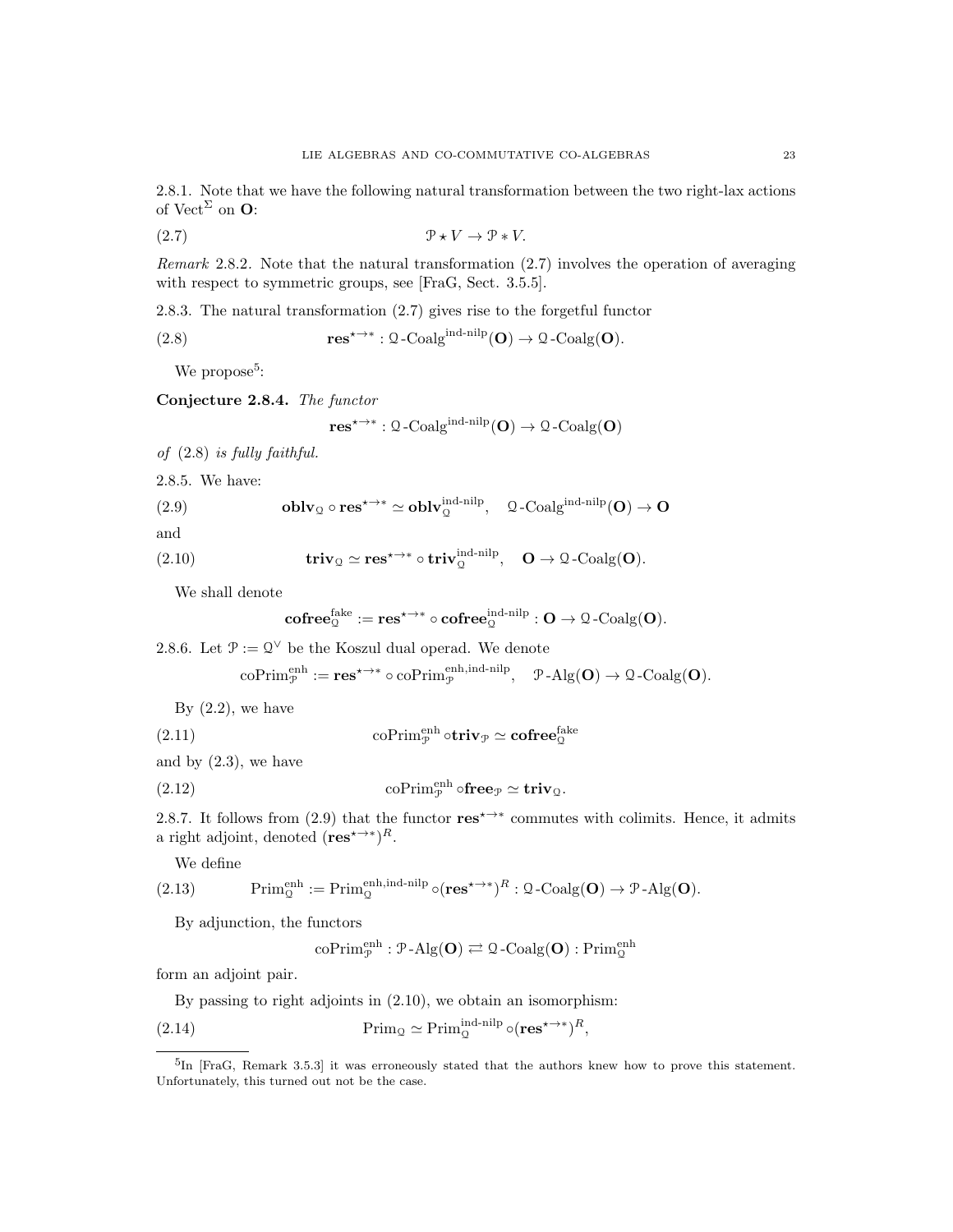and applying the definition of  $\mathrm{Prim}^{\mathrm{enh}}_{\mathbb{Q}}$ 

$$
\mathbf{oblv}_{\mathbf{Q}} \circ \mathrm{Prim}_{\mathbf{Q}}^{\mathrm{enh}} \simeq \mathrm{Prim}_{\mathbf{Q}}.
$$

2.8.8. We propose the following variant of Conjecture 2.6.6:

## Conjecture 2.8.9.

(a) The unit of the adjunction

$$
\mathrm{Id}\to\mathrm{Prim}_{\mathbb{Q}}^{\mathrm{enh}}\circ\mathrm{coPrim}_{\mathcal{P}}^{\mathrm{enh}}
$$

is an isomorphism, when evaluated on objects lying in the essential image of the functor  $\operatorname{Prim}^{\operatorname{enh}}_{\mathfrak Q}.$ 

(b) The co-unit of the adjunction

$$
\mathrm{coPrim}_{\mathcal{P}}^{\mathrm{enh}}\circ \mathrm{Prim}_{\mathcal{Q}}^{\mathrm{enh}}\rightarrow \mathrm{Id}
$$

is an isomorphism, when evaluated on objects lying in the essential image of the functor  $\mathrm{coPrim}_{\mathcal{P}}^{\mathrm{enh}}.$ 

Remark 2.8.10. Added in November 2021: just like Conjecture 2.6.6, the same counterexample disproves point (b) of Conjecture 2.8.9.

As of now, point (a) of Conjecture 2.8.9 still stands, but we are highly dubious of its validity.

2.9. Calculation of primitives. In this subsection we will be concerned with the functor

$$
\operatorname{Prim}_{\mathbb{Q}}\circ\operatorname{\mathbf{cofree}}^{\operatorname{fake}}_{\mathbb{Q}}:\mathbf{O}\rightarrow\mathbf{O},
$$

where we recall that  $\mathbf{cofree}_{\mathbb{Q}}^{\mathsf{fake}}$  is the functor

$$
\textnormal{res}^{\star \rightarrow \ast} \circ \textnormal{cofree}_{\mathbb{Q}}^{\textnormal{ind-nilp}}: \mathbf{O} \rightarrow \mathbf{\Omega}\textnormal{-}\textnormal{Coalg}^{\textnormal{ind-nilp}}(\mathbf{O}).
$$

2.9.1. Consider the unit of the adjunction

$$
\mathrm{Id} \to (\mathbf{res}^{\star \to *})^R \circ \mathbf{res}^{\star \to *}.
$$

Composing with  $\text{Prim}_{\mathcal{Q}}^{\text{enh,ind-nilp}}$  and pre-composing with  $\text{cofree}_{\mathcal{Q}}^{\text{fake}}$ , we obtain a natural transformation

$$
\begin{aligned} \mathbf{triv}_{\mathcal{P}} &\simeq \mathrm{Prim}_{\mathbb{Q}}^{\mathrm{enh},\mathrm{ind}\text{-nilp}} \circ\mathrm{\mathbf{cofree}}_{\mathbb{Q}}^{\mathrm{ind}\text{-nilp}} \rightarrow \\ &\to \mathrm{Prim}_{\mathbb{Q}}^{\mathrm{enh},\mathrm{ind}\text{-nilp}} \circ(\mathrm{\mathbf{res}}^{\star\to *})^R \circ \mathrm{\mathbf{res}}^{\star\to *} \circ \mathrm{\mathbf{cofree}}_{\mathbb{Q}}^{\mathrm{ind}\text{-nilp}} \simeq \mathrm{Prim}_{\mathbb{Q}}^{\mathrm{enh}} \circ\mathrm{\mathbf{cofree}}_{\mathbb{Q}}^{\mathrm{fake}}, \end{aligned}
$$

where  $\mathcal{P} := \mathcal{Q}^{\vee}$ . I.e., we have a natural transformation:

(2.15) 
$$
\mathbf{triv}_{\mathcal{P}} \to \operatorname{Prim}_{\mathcal{Q}}^{\operatorname{enh}} \circ \mathbf{cofree}_{\mathcal{Q}}^{\operatorname{fake}}, \quad \mathbf{O} \to \mathcal{P}\text{-Alg}(\mathbf{O}).
$$

Composing further with the forgetful functor  $\textbf{oblv}_{\mathcal{P}}$ 

(2.16) 
$$
\mathrm{Id} \to \mathrm{Prim}_{\mathfrak{Q}} \circ \mathbf{cofree}_{\mathfrak{Q}}^{\mathrm{fake}},
$$

as endo-functors of O.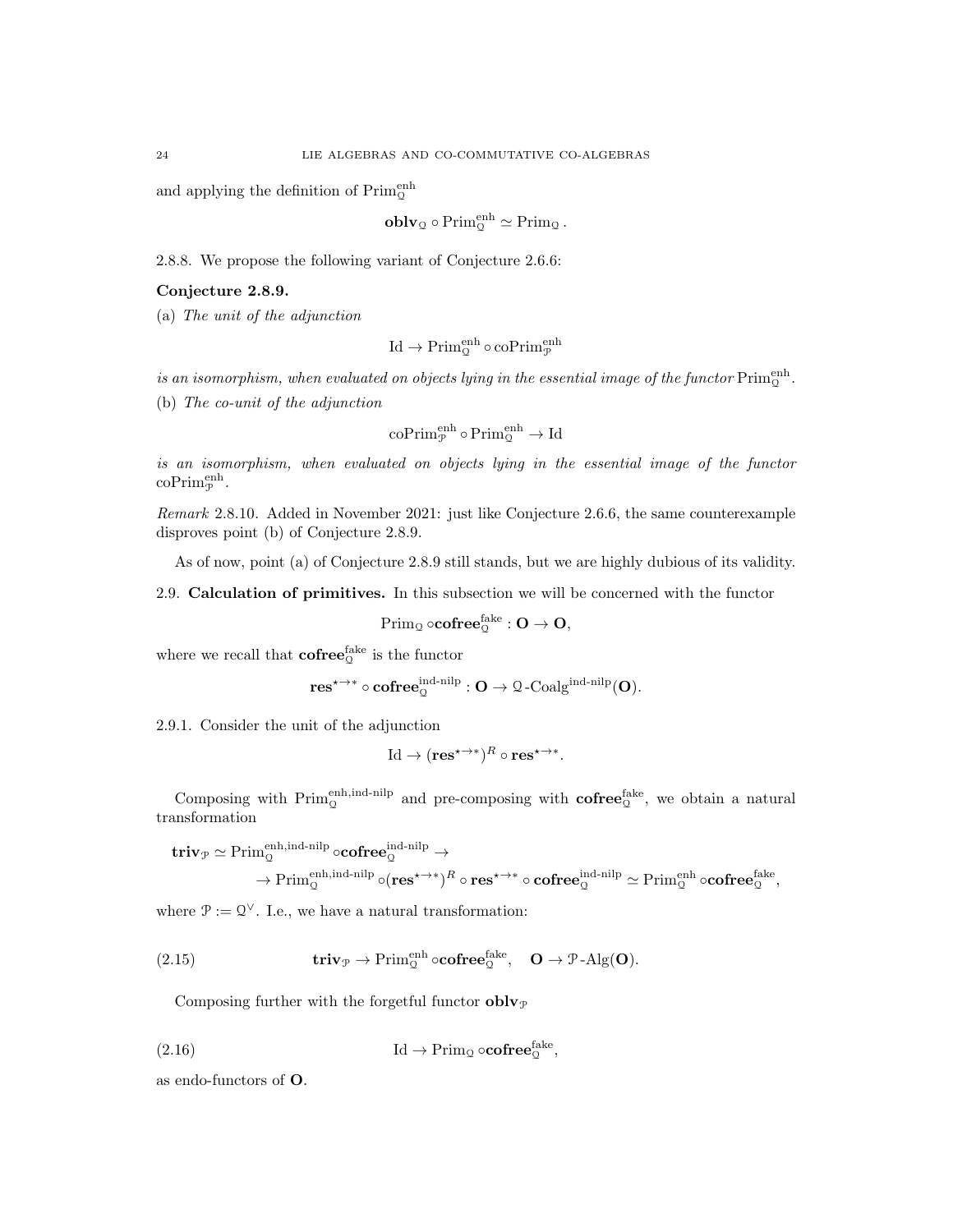2.9.2. The following conjecture follows tautologically from Conjecture 2.8.4:

Conjecture 2.9.3. Then the natural transformation  $(2.16)$  is an isomorphism.

Since the functor **obly** is conservative, Conjecture 2.9.3 is equivalent to the natural transformation (2.15) being an isomorphism.

In Sect. A we will prove:

**Theorem 2.9.4.** Conjecture 2.9.3 holds if the co-operad Q is such that Q and  $Q^{\vee}[1]$  are both classical and finite-dimensional.

2.10. Some implications. In this subsection we will assume that Conjecture 2.9.3 holds for a given co-operad Q (in particular, it applies to  $\mathcal{Q} := \text{Cocom}^{\text{aug}}$  and  $\mathcal{Q} := \text{Coassoc}^{\text{aug}}$ ), and derive some corollaries.

2.10.1. Note that the fact that the natural transformation (2.16) is an isomorphism can be reformulated as saying that the functor  $res^* \rightarrow^*$  induces an isomorphism

$$
(2.17) \quad \operatorname{Maps}_{\mathcal{Q}\text{-}\mathrm{Coalg}^{\mathrm{ind}\text{-}\mathrm{nilp}}(\mathbf{O})}\left(\mathbf{triv}_{\mathcal{Q}}^{\mathrm{ind}\text{-}\mathrm{nilp}}(V),\mathbf{cofree}_{\mathcal{Q}}^{\mathrm{ind}\text{-}\mathrm{nilp}}(W)\right)\to \\ \rightarrow \operatorname{Maps}_{\mathcal{Q}\text{-}\mathrm{Coalg}(\mathbf{O})}\left(\mathbf{triv}_{\mathcal{Q}}(V),\mathbf{cofree}_{\mathcal{Q}}^{\mathrm{fake}}(W)\right)
$$

is an isomorphism for any  $V, W \in \mathbf{O}$ .

2.10.2. We claim:

**Proposition 2.10.3.** The functor  $res^{x\rightarrow*}$  defines an isomorphism

$$
\mathrm{Maps}_{\mathfrak{Q}\text{-}\mathrm{Coalg}^{\mathrm{ind}\text{-}\mathrm{nilp}}(\mathbf{O})}\left(\mathbf{triv}^{\mathrm{ind}\text{-}\mathrm{nilp}}_{\mathfrak{Q}}(V),A\right)\rightarrow\mathrm{Maps}_{\mathfrak{Q}\text{-}\mathrm{Coalg}(\mathbf{O})}\left(\mathbf{triv}_{\mathfrak{Q}}(V),\mathbf{res}^{\star\rightarrow\ast}(A)\right)
$$

for any  $V \in \mathbf{O}$  and  $A \in \mathcal{Q}$ -Coalg<sup>ind-nilp</sup>(**O**).

Proof. For the proof we will need the following lemma:

**Lemma 2.10.4.** The functor  $res^{\star \rightarrow *}$  preserves totalizations of co-simplicial objects that are  $\textbf{oblv}^{\text{ind-nilp}}_{\mathfrak{Q}}\textit{-split}.$ 

Proof. Follows from the combination of the following three facts:

(1) the functor  $\textbf{oblv}_{\mathcal{Q}}^{\text{ind-nilp}}$  commutes with totalizations of  $\textbf{oblv}_{\mathcal{Q}}^{\text{ind-nilp}}$ -split co-implicial objects; (2) the functor  $res^{x\to *}$  sends  $oblv_{\mathcal{Q}}^{\text{ind-nilp}}$ -split co-simplicial objects to co-simplicial objects that are  $oblv_{\mathcal{Q}}$ -split;

(3) the functor **oblv**<sub>Q</sub> commutes with totalizations of **oblv**<sub>Q</sub>-split co-implicial objects.  $\square$ 

Now, the assertion of the proposition follows from the fact that every object

$$
A \in \mathcal{Q}\text{-Coalg}^{\text{ind-nilp}}(\mathbf{O})
$$

can be written as such a totalization as in Lemma 2.10.4, whose terms are objects of the form  $\mathbf{cofree}_{\mathcal{Q}}^{\mathbf{ind}\text{-nilp}}(W)$  for  $W \in \mathbf{O}$ .

### Corollary 2.10.5.

(a) The natural transformation  $\text{Prim}_{\mathcal{Q}}^{\text{ind-nilp}} \to \text{Prim}_{\mathcal{Q}} \circ \text{res}^{* \to *}$  is an isomorphism.

(b)  $\text{Prim}_{\mathcal{Q}}^{\text{enh,ind-nilp}} \to \text{Prim}_{\mathcal{Q}}^{\text{enh}} \circ \text{res}^{ \star \to * } \text{ is an isomorphism.}$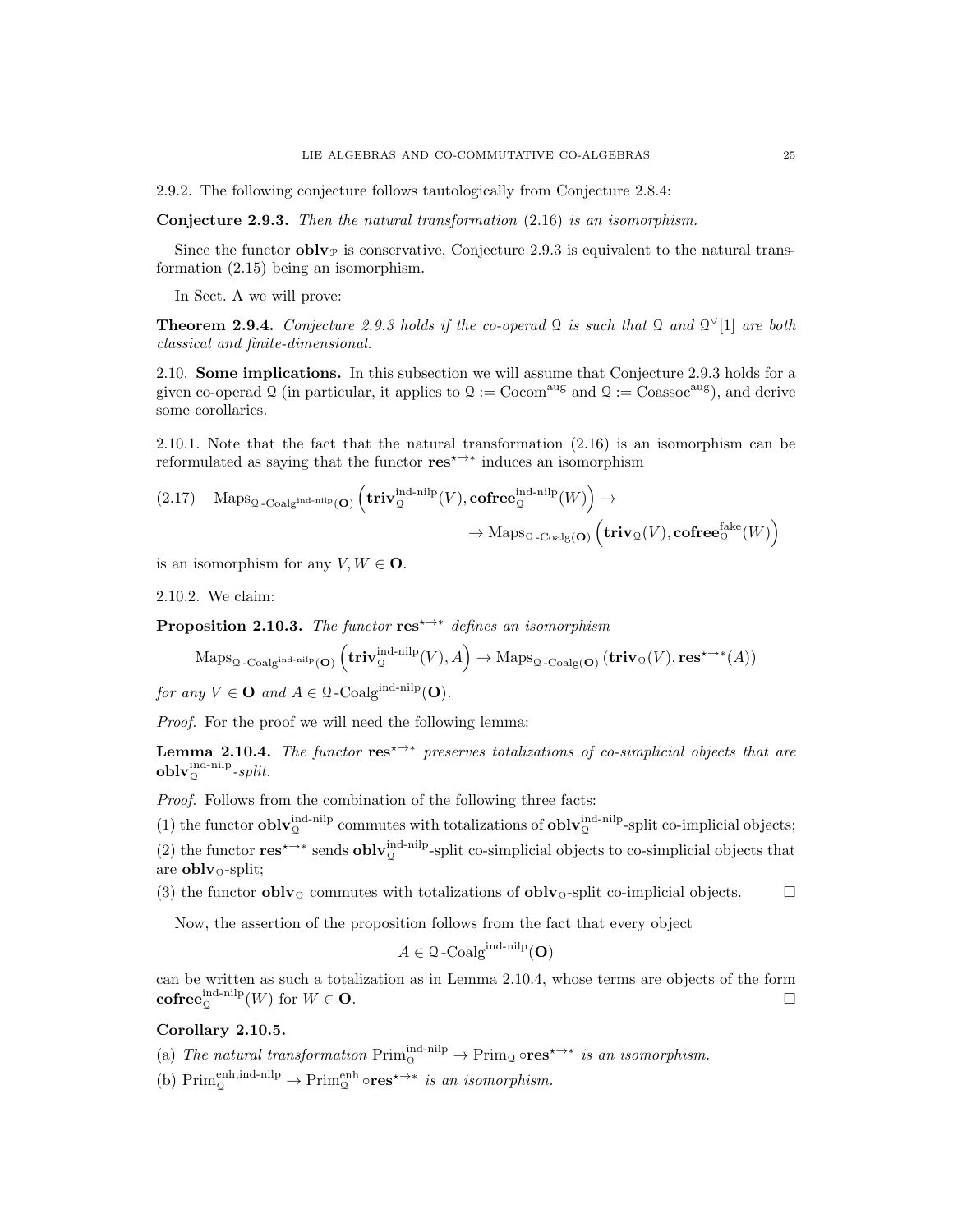2.10.6. As another corollary of Proposition 2.10.3, we obtain:

Corollary 2.10.7. The functor res<sup> $\leftrightarrow$ \*</sup> defines an isomorphism

 $\operatorname{Maps}_{\mathcal{Q}\text{-}\mathrm{Coalg}^{\text{ind-nilp}}(\mathbf{O})}(A',A)\to\operatorname{Maps}_{\mathcal{Q}\text{-}\mathrm{Coalg}(\mathbf{O})}(\mathbf{res}^{\star\to*}(A'),\mathbf{res}^{\star\to*}(A))$ 

for any A' lying in the essential image of the functor  $\mathrm{coPrim}_{\mathcal{P}}^{\mathrm{enh,ind-nilp}}$ , where  $\mathcal{P} := \mathcal{Q}^{\vee}$ .

*Proof.* Follows from the fact that any object of  $P$ -Alg(O) can be written as a colimit of ones of the form  ${\bf free}_{\mathcal{P}}(V)$ , while

$$
\operatorname{coPrim}_{\mathcal{P}}^{\operatorname{enh,ind-nilp}} \circ \operatorname{free}_{\mathcal{P}}(V) \simeq \operatorname{triv}_{\mathcal{Q}}^{\operatorname{ind-nilp}}(V).
$$

2.11. Some implications between the conjectures. In this subsection we continue to assume that  $\Omega$  is such that Conjecture 2.9.3 holds. We will prove that Conjecture 2.6.6 implies Conjectures 2.8.4 and 2.8.9.

2.11.1. First, we claim:

**Theorem 2.11.2.** Conjecture 2.6.6 (for the co-operad  $\Omega$ ) implies Conjecture 2.8.4.

Proof. Taking into account Corollary 2.10.7, it suffices to know that the functor

 $\mathrm{coPrim}_{\mathcal{P}}^{\mathrm{enh},\mathrm{ind-nilp}}: \mathcal{P}\text{-}\mathrm{Alg}(\mathbf{O}) \rightarrow \mathcal{Q}\text{-}\mathrm{Coalg}^{\mathrm{ind-nilp}}(\mathbf{O})$ 

is essentially surjective. However, the latter follows from Conjecture 2.6.6.  $\Box$ 

2.11.3. Next, we claim:

**Theorem 2.11.4.** Conjecture 2.6.6 (for the co-operad  $\Omega$ ) implies Conjecture 2.8.9.

Proof. For point (b) of Conjecture 2.8.9, we claim that a stronger statement follows from Conjecture 2.6.6. Namely, we claim that the natural transformation

$$
\mathrm{coPrim}_{\mathcal{P}}^{\mathrm{enh}}\circ \mathrm{Prim}_{\mathcal{Q}}^{\mathrm{enh}}\rightarrow \mathrm{Id}
$$

is an isomorphism on the essential image of  $res^{\star \rightarrow *}$ . Indeed, the composition

$$
\mathbf{res}^{\star \to \ast} \circ \operatorname{coPrim}_{\mathcal{P}}^{\operatorname{enh,ind-nilp}} \circ \operatorname{Prim}_{\mathcal{Q}}^{\operatorname{enh,ind-nilp}} \simeq \operatorname{coPrim}_{\mathcal{P}}^{\operatorname{enh}} \circ \operatorname{Prim}_{\mathcal{Q}}^{\operatorname{enh,ind-nilp}} \to \\ \to \operatorname{coPrim}_{\mathcal{P}}^{\operatorname{enh}} \circ \operatorname{Prim}_{\mathcal{Q}}^{\operatorname{enh}} \circ \operatorname{res}^{\star \to \ast} \to \operatorname{res}^{\star \to \ast}
$$

equals the natural transformation obtained from the co-unit of the adjunction

$$
\mathrm{coPrim}_{\mathcal{P}}^{\mathrm{enh}, \mathrm{ind\text{-}nilp}} \circ \mathrm{Prim}_{\mathcal{Q}}^{\mathrm{enh}, \mathrm{ind\text{-}nilp}} \to \mathrm{Id}
$$

by composing with  $res^* \rightarrow^*$ . Hence, it is an isomorphism, by assumption.

Now, the second arrow in the above composition is an isomorphism by Corollary 2.10.5(b). Hence, so is the third arrow.

The unit of the adjunction

 $\text{Id} \to \text{Prim}_{\mathcal{Q}}^{\text{enh}} \circ \text{coPrim}_{\mathcal{P}}^{\text{enh}}$ 

identifies with the composition

$$
\mathrm{Id} \to \mathrm{Prim}_{\mathbb{Q}}^{\mathrm{enh}, \mathrm{ind}\text{-nilp}} \circ \mathrm{coPrim}_{\mathcal{P}}^{\mathrm{enh}, \mathrm{ind}\text{-nilp}} \to \\ \to \mathrm{Prim}_{\mathbb{Q}}^{\mathrm{enh}, \mathrm{ind}\text{-nilp}} \circ (\mathbf{res}^{\star \to *})^R \circ \mathbf{res}^{\star \to *} \circ \mathrm{coPrim}_{\mathcal{P}}^{\mathrm{enh}, \mathrm{ind}\text{-nilp}} \simeq \mathrm{Prim}_{\mathbb{Q}}^{\mathrm{enh}} \circ \mathrm{coPrim}_{\mathcal{P}}^{\mathrm{enh}}.
$$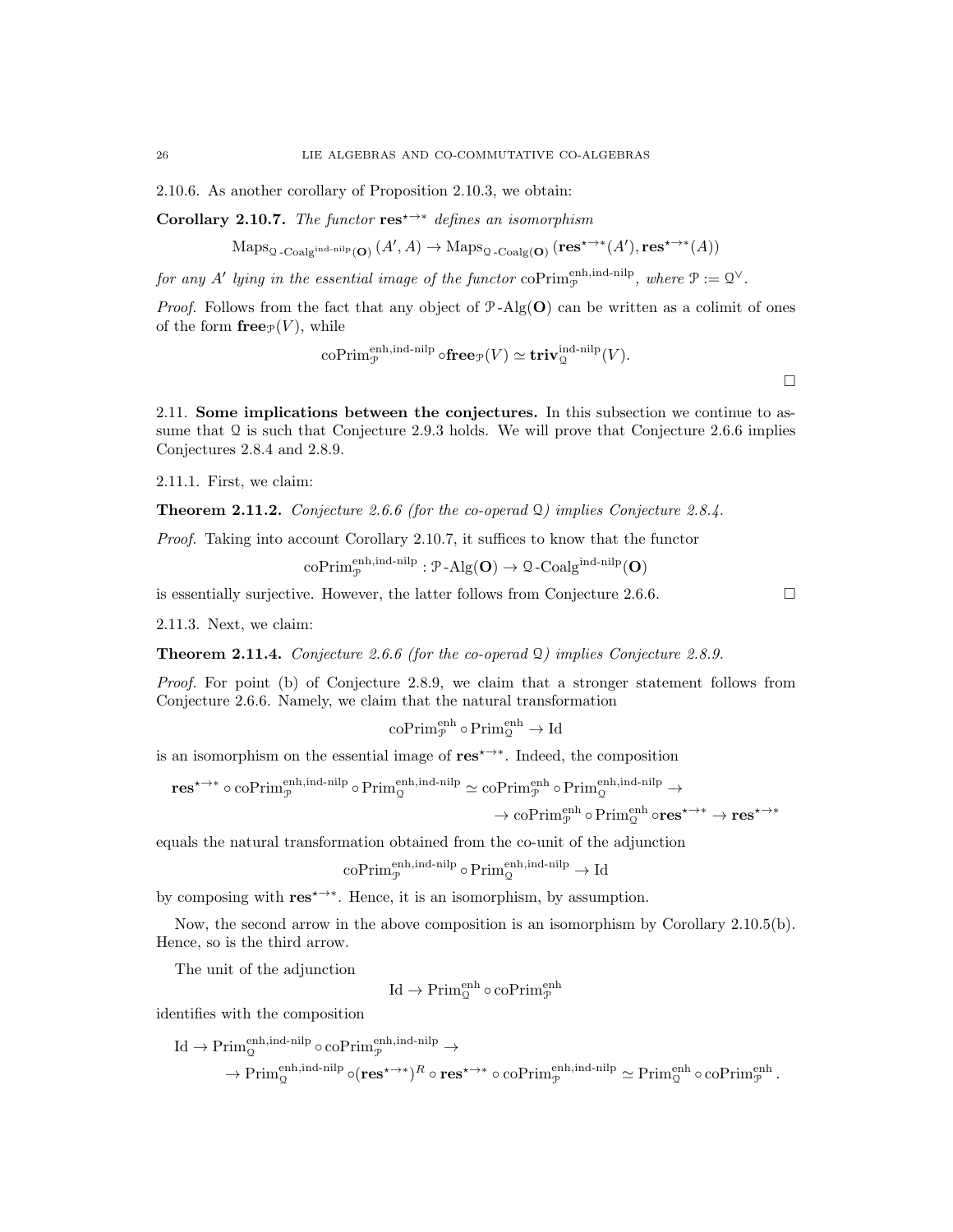Now, since we already know that Conjecture 2.6.6 implies Conjecture 2.8.4, it suffices to show that the map

$$
\mathrm{Id}\rightarrow\mathrm{Prim}_{\mathbb{Q}}^{\mathrm{enh},\mathrm{ind}\text{-nilp}}\circ\mathrm{coPrim}_{\mathcal{P}}^{\mathrm{enh},\mathrm{ind}\text{-nilp}}
$$

is an isomorphism on the essential image of  $\text{Prim}_{\mathcal{Q}}^{\text{enh,ind-nilp}}$ . However, this is a formal consequence of the fact that  $\text{Prim}_{\mathcal{Q}}^{\text{enh,ind-nilp}}$  is fully faithful.

 $\Box$ 

#### 3. Associative algebras

In this section we specialize the notions from Sects. 1 and 2 to the case of the associative operads, and point out some specifics.

In particular, we will see that the (augmented) associative operad is self Koszul-dual and we will give more explicit descriptions of the Koszul duality functors between augmented associative algebras and co-algebras.

3.1. Associative algebras and co-algebras. In this subsection we recall some basic concepts related to the notion of associative algebra in a given monoidal category.

3.1.1. Let  $O$  be a monoidal category. We let AssocAlg $(O)$  denote the category of unital associative algebras in O. We let obly<sub>Assoc</sub> denote the forgetful functor AssocAlg( $O$ )  $\rightarrow$  O. The functor  $\textbf{oblv}_{\text{Assoc}}$  is conservative and commutes with limits.

Since  $1_{\mathbf{O}} \in \mathbf{O}$  is the initial object in AssocAlg( $\mathbf{O}$ ), the functor  $oblv_{\text{Assoc}}$  canonically factors as

$$
\mathrm{AssocAlg}(\mathbf{O}) \to \mathbf{O}_{\mathbf{1}_{\mathbf{O}}}/\to \mathbf{O}.
$$

We will denote the resulting functor  $\text{AssocAlg}(\mathbf{O}) \rightarrow \mathbf{O}_{\mathbf{1}_{\mathbf{O}}}/\;$  by  $\textbf{oblv}_{\text{Assoc},\mathbf{1}}/$ .

3.1.2. Assume that O admits colimits, and that the monoidal operation preserves *sifted* colimits in each variable. Then the category  $\text{AssocAlg}(\mathbf{O})$  also admits colimits, and the functor  $\textbf{oblv}_{\text{Assoc}}$ commutes sifted colimits, see [Lu2, Proposition 3.2.3.1].

Moreover, in this case  $oblv<sub>Assoc</sub>$  admits a left adjoint, denoted

$$
free_{\mathrm{Assoc}}: O \rightarrow \mathrm{AssocAlg}(O).
$$

When the monoidal operation on  $O$  commutes with coproducts, the composition  $oblv<sub>Assoc</sub>$ freeAssoc is canonically isomorphic to the functor

$$
V \mapsto \mathop{\sqcup}\limits_{n \geq 0} V^{\otimes n},
$$

see [Lu2, Proposition 4.1.1.14].

Remark 3.1.3. Note that the adjoint pair

$$
free_{Assoc}: O \rightleftarrows \mathrm{AssocAlg}(O):oblv_{Assoc}
$$

does not fit into the paradigm of algebras over operads as defined in Sect. 1.1.2. This is because in our definition of operads we did not allow 0-ary operations.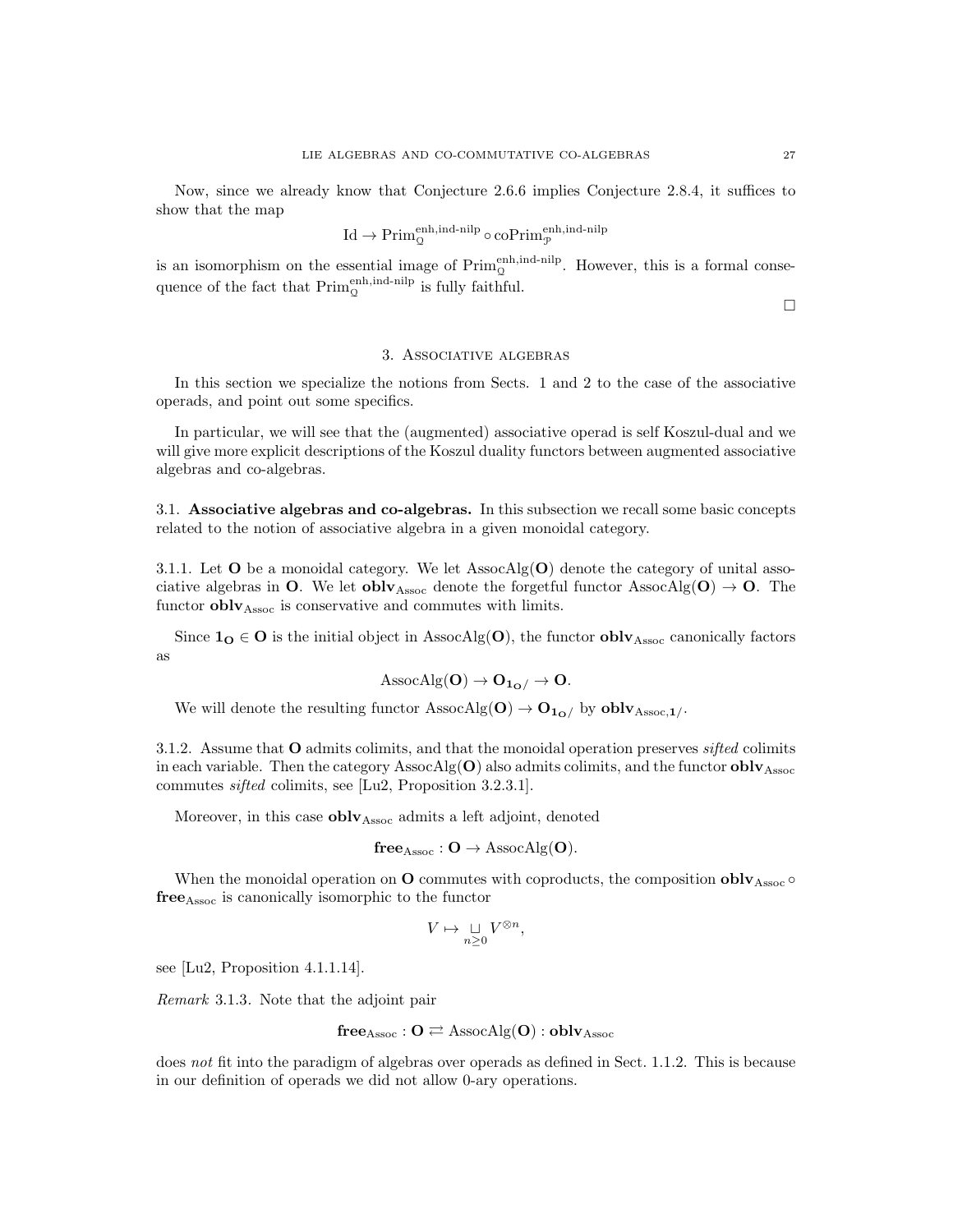3.1.4. Assume that  $O$  is *symmetric* monoidal. In this case, the category AssocAlg $(O)$  has a natural symmetric monoidal structure (given by tensor product) and the functor  $oblv<sub>Assoc</sub>$  is naturally symmetric monoidal, see [Chapter I.1, Sect. 3.3.5].

Since the initial object of AssocAlg(O), i.e.,  $1_{\Omega}$ , is the unit of AssocAlg(O) with respect to its symmetric monoidal structure, the identity functor on  $\text{AssocAlg}(\mathbf{O})$  has a natural rightlax symmetric monoidal structure, when considered as a functor from  $\text{AssocAlg}(\mathbf{O})$  equipped with the tensor product structure to AssocAlg( $\mathbf{O}$ ) equipped with the co-Cartesian symmetric monoidal structure.

I.e., we have a compatible system of natural transformations:

$$
(3.1) \t A_1 \sqcup ... \sqcup A_n \to A_1 \otimes ... \otimes A_n,
$$

given as the coproduct of the maps

$$
A_i \simeq \mathbf{1_O} \otimes \ldots \otimes A_i \otimes \ldots \otimes \mathbf{1_O} \to A_1 \otimes \ldots \otimes A_n.
$$

3.1.5. Let  $O = C$  be a category with finite limits, viewed as a symmetric monoidal category with respect to the Cartesian symmetric monoidal structure. In this case we have, by definition,

 $\text{AssocAlg}(\mathbf{C}) = \text{Monoid}(\mathbf{C}).$ 

3.1.6. Let AssocAlg<sup>aug</sup>(O) denote the category  $(Associ\Omega)$ <sub>/1</sub>. This is the category of augmented associative algebras on  $O$ . The category AssocAlg<sup>aug</sup> $(O)$  has several forgetful functors, denoted

oblv<sub>Assoc</sub>, oblv<sub>Assoc,1</sub>/, oblv<sub>Assoc,1</sub>, oblv<sub>Assoc,1</sub>//1,

with values in

$$
0,\; 0_{1_O/},\; 0_{/1_O},\; 0_{1_O//1_O},\;
$$

respectively.

3.1.7. In this sub-subsection, we shall assume that  $O$  is a symmetric monoidal  $DG$  category. (In particular, the monoidal operation on O commutes with all colimits.)

We have a canonical equivalence

(3.2) 
$$
\text{AssocAlg}^{\text{aug}}(\mathbf{O}) \simeq \text{Assoc}^{\text{aug}} \cdot \text{Alg}(\mathbf{O}),
$$

where the latter is the category of algebras over the  $\text{Assoc}^{\text{aug}}$  operad. Thus, we obtain yet another forgetful functor

$$
oblv_{\mathrm{AssocAlg},+}: \mathrm{AssocAlg}^{\mathrm{aug}}(O) \to O,
$$

equal in the notion of Sect. 1.1.3 to  $oblv<sub>Assoc</sub>$ <sup>aug</sup>. It equals the composition of  $oblv<sub>Assoc,1//1</sub>$ with the functor  $O_{1<sub>O</sub>//1<sub>O</sub>} \to O$ , inverse to the equivalence

(3.3) 
$$
V \mapsto \mathbf{1}_{\mathbf{O}} \oplus V, \quad \mathbf{O} \to \mathbf{O}_{\mathbf{1}_{\mathbf{O}}//\mathbf{1}_{\mathbf{O}}},
$$

i.e. it is given by the fiber of the augmentation map  $V \to 1_{\mathbf{O}}$ .

The functor free<sub>Assoc</sub> is naturally isomorphic to the composition

$$
\mathbf{O} \stackrel{\mathbf{free}_{\mathrm{AssocAlg}^{\mathrm{aug}}}}{\longrightarrow} \mathrm{AssocAlg}^{\mathrm{aug}}(\mathbf{O}) \to \mathrm{AssocAlg}(\mathbf{O}),
$$

where the second arrow is the forgetful functor.

3.1.8. By reversing the arrows, we obtain the corresponding definitions and pieces of notation of co-associative co-algebras.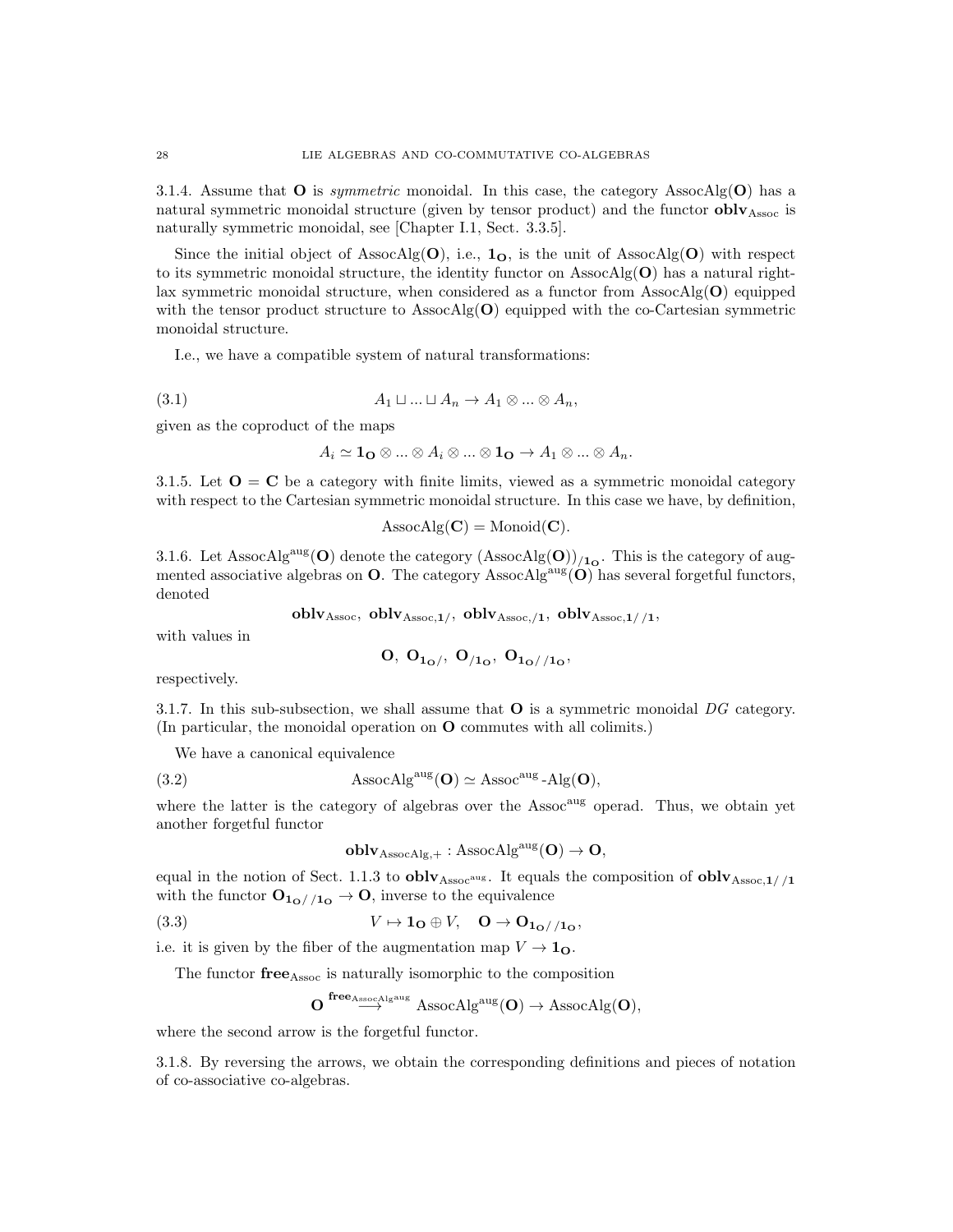3.1.9. The following observation will be used repeatedly. Let  $\mathbf{O} = \mathbf{C}$  be as in Sect. 3.1.5. Then the forgetful functor

$$
oblv_{\mathrm{Coassoc}}: \mathrm{Coassoc}(C) \rightarrow C
$$

is an equivalence, see [Lu2, Proposition 2.4.3.9].

Informally, every object c of C canonically lifts to one in  $\text{Coasso}(\mathbf{C})$  via the diagonal map

 $c \rightarrow c \times c$ .

3.2. The Bar construction. In this section we let O be a monoidal category with limits and colimits.

We will review the general Bar-construction that relates augmented associative algebras and co-algebras in O.

3.2.1. We have a canonically defined functor

$$
\mathrm{Bar}^{\bullet} : \mathrm{AssocAlg}^{\mathrm{aug}}(\mathbf{O}) \to \mathbf{O}^{\mathbf{\Delta}^{\mathrm{op}}},
$$

see [Lu2, Sect. 5.2.2].

The functor  $\mathrm{Bar}^\bullet$  lifts to a functor

$$
\mathrm{Bar}^{\bullet}_{1//1} : \mathrm{AssocAlg}^{\mathrm{aug}}(\mathbf{O}) \to (\mathbf{O}^{\mathbf{\Delta}^{\mathrm{op}}})_{\mathbf{1}_{\mathbf{O}}//\mathbf{1}_{\mathbf{O}}},
$$

where  $\mathbf{1}_{\mathbf{O}} \in \mathbf{O}^{\mathbf{\Delta}^{\mathrm{op}}}$  is the constant simplicial object with value  $\mathbf{1}_{\mathbf{O}}$ .

If the monoidal structure on  $\mathbf O$  is symmetric, then the above functors have a natural symmetric monoidal structure.

3.2.2. We define the functors

$$
\mathrm{Bar}_{1//1}:\mathrm{AssocAlg}^{\mathrm{aug}}(O)\rightarrow O_{1_{O}//1_{O}} \mathrm{\ and\ } \mathrm{Bar}: \mathrm{AssocAlg}^{\mathrm{aug}}(O)\rightarrow O
$$

to be the compositions of  $Bar_{1//1}^{\bullet}$  (resp.,  $Bar^{\bullet}$ ) with the functor of colimit over  $\Delta^{\rm op}$  (a.k.a, geometric realization)

$$
O^{\Delta^{\rm op}}\to O.
$$

If the monoidal structure on O is symmetric, then the symmetric monoidal structure on  $Bar_{1//1}^{\bullet}$  (resp.,  $Bar^{\bullet}$ ) induces one on  $Bar_{1//1}$  (resp., Bar).

3.2.3. The functor  $Bar_{1//1}$  can be also thought of as follows:

We have a naturally defined functor

$$
\mathbf{triv}_{\mathrm{Assoc^{aug}}} : O_{\mathbf{1}_{\mathbf{O}}//\mathbf{1}_{\mathbf{O}}} \rightarrow \mathrm{AssocAlg^{aug}(O)}.
$$

The functor  $Bar_{1/1}$  is the left adjoint of the composition

$$
\mathrm{triv}_{\mathrm{Assoc}^{\mathrm{aug}}} \circ \Omega_{\mathrm{O}_{\mathbf{1}_{\mathrm{O}}//\mathbf{1}_{\mathrm{O}}}}.
$$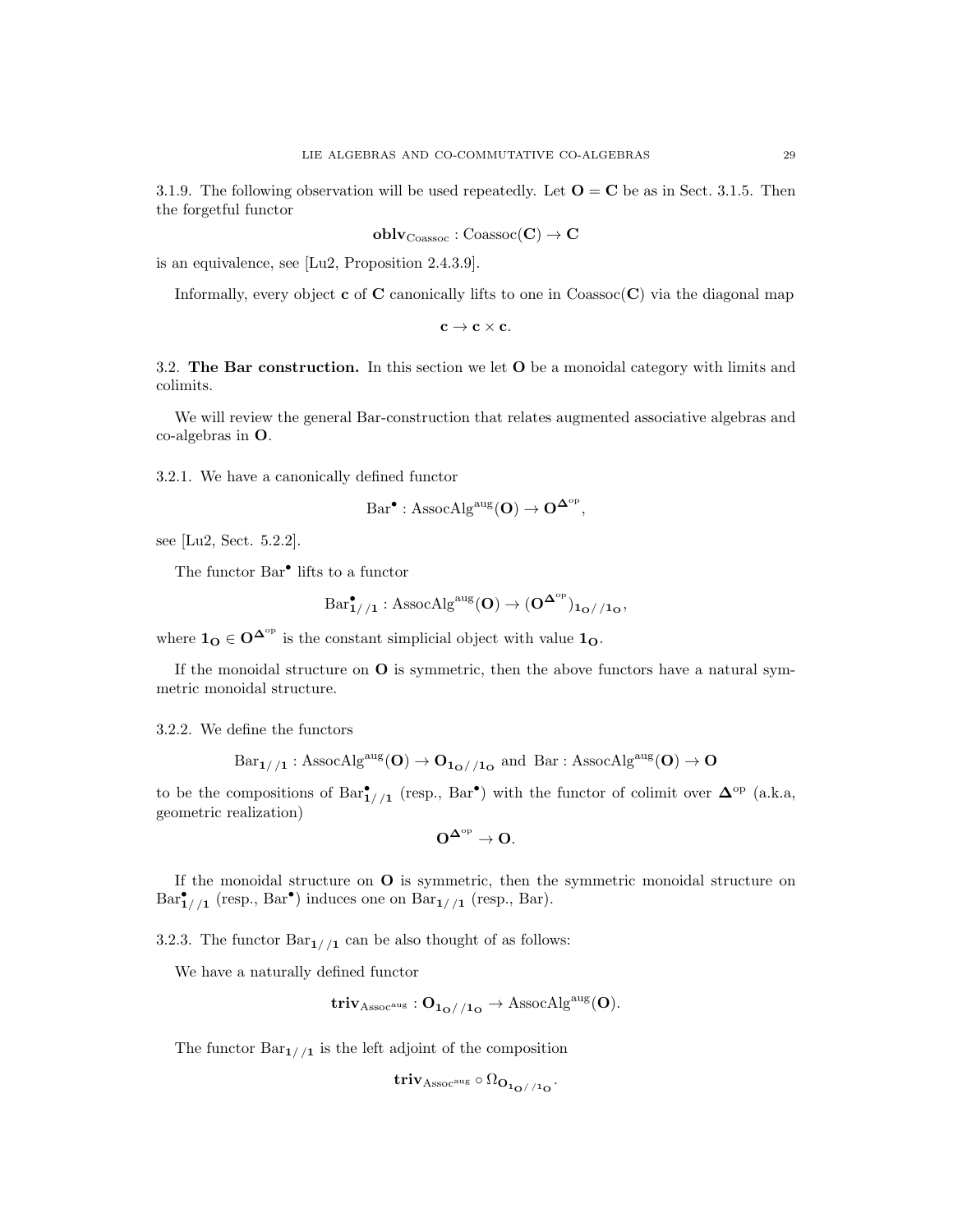3.2.4. Suppose for a moment that the monoidal structure on O is Cartesian. Then

 $\text{AssocAlg}^{\text{aug}}(\mathbf{O}) = \text{Monoid}(\mathbf{O}),$ 

and the corresponding functor

$$
\mathrm{Bar}^{\bullet} : \mathrm{Monoid}(\mathbf{O}) \to \mathbf{O}^{\mathbf{\Delta}^{\mathrm{op}}}
$$

is fully faithful, see [Lu2, Proposition 4.1.2.6].

Its essential image consists of those simplicial objects  $n \mapsto V^n$ , for which the maps for every n the maps

$$
[1] \to [n], \quad (\{0\} \mapsto \{i-1\}, \{1\} \mapsto \{i\}), \quad i = 1, ..., n
$$

define an isomorphism

$$
V^n \to (V^1)^{\times n}.
$$

The functor Bar identifies with the classifying space functor

$$
B: \mathrm{Monoid}(\mathbf{O}) \to \mathbf{O}.
$$

3.2.5. A key feature of the functor

$$
Bar_{1//1}: \text{AssocAlg}^{\text{aug}}(\mathbf{O}) \to \mathbf{O}_{\mathbf{1}_{\mathbf{O}}//\mathbf{1}_{\mathbf{O}}}
$$

is that it canonically lifts to a functor

$$
\text{Bar}^{\text{enh}}: \text{AssocAlg}^{\text{aug}}(\mathbf{O}) \to \text{CoassocCoalg}^{\text{aug}}(\mathbf{O}),
$$

i.e.,

$$
Bar_{1//1} \simeq \mathbf{oblv}_{\mathrm{Coassoc},1//1} \circ Bar^{\mathrm{enh}},
$$

see [Lu2, Theorem 5.2.2.17].

If  $O$  is symmetric, then the functor  $Bar<sup>enh</sup>$  also acquires a left-lax symmetric monoidal structure, extending that on  $Bar_{1/1}$ . This structure is strict if the monoidal operation on O preserves colimits.

3.2.6. Reversing the arrows, we obtain the corresponding functors

$$
\begin{aligned} \mathrm{coBar}_{1//1}^{\bullet}: \mathrm{CoassocCoalg}^{\mathrm{aug}}(\mathbf{O}) &\rightarrow (\mathbf{O}^{\mathbf{\Delta}})_{1\mathbf{o}//1\mathbf{o}},}\\ \mathrm{coBar}^{\bullet}:\mathrm{CoassocCoalg}^{\mathrm{aug}}(\mathbf{O}) &\rightarrow \mathbf{O}^{\mathbf{\Delta}},\\ \mathrm{coBar}_{1//1}:\mathrm{CoassocCoalg}^{\mathrm{aug}}(\mathbf{O}) &\rightarrow \mathbf{O}_{1\mathbf{o}//1\mathbf{o}},}\\ \mathrm{coBar}:\mathrm{CoassocCoalg}^{\mathrm{aug}}(\mathbf{O}) &\rightarrow \mathbf{O}, \end{aligned}
$$

and

$$
\mathrm{coBar}^\mathrm{enh} : \mathrm{CoassocCoalg}^\mathrm{aug}(\mathbf{O}) \to \mathrm{AssocAlg}^\mathrm{aug}(\mathbf{O}).
$$

3.2.7. It is another basic fact that the functors

(3.4) 
$$
Barenh : AssocAlgaug(O) \rightleftarrows CosasocCoalgaug(O) : coBarenh
$$

form an adjoint pair.

In general, neither of the functors (3.4) is fully faithful.

3.3. Koszul duality functors: associative case. In this subsection we let O be a symmetric monoidal DG category.

We will specialize the paradigm of Koszul duality functors

 $\mathrm{coPrim}_{\mathcal{P}}^{\mathrm{enh}}: \mathcal{P}\text{-}\mathrm{Alg}(\mathbf{O}) \rightleftarrows \mathcal{P}^{\vee}\text{-}\mathrm{Coalg}(\mathbf{O}): \mathrm{Prim}_{\mathcal{P}^{\vee}}^{\mathrm{enh}}$ 

to the case  $\mathcal{P} = \text{Assoc}^{\text{aug}}$ .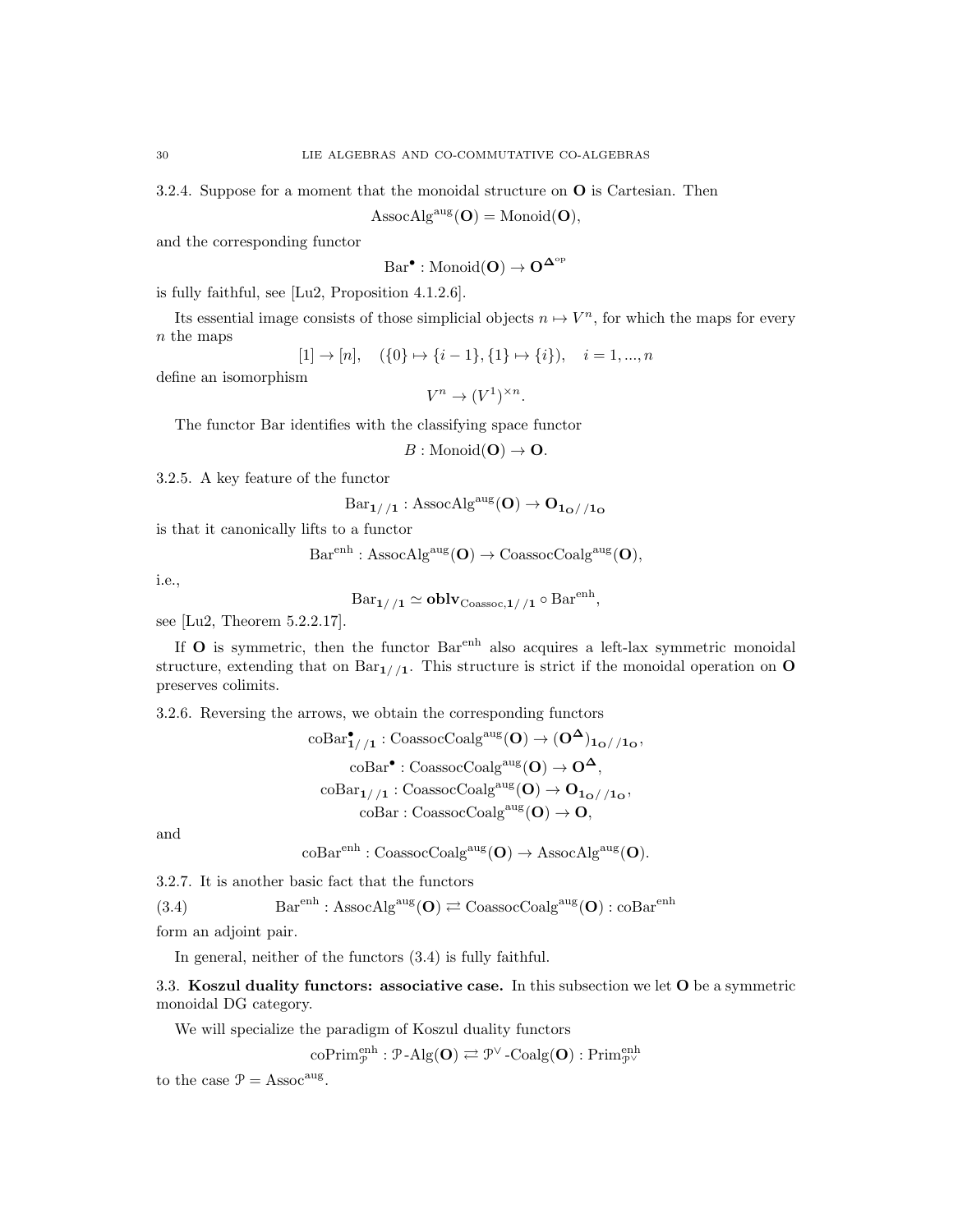3.3.1. According to Sect. 3.2, we have a canonically defined functor

 $Bar_{1//1}$ : AssocAlg<sup>aug</sup>(**O**)  $\rightarrow$   $O_{1o//1o}$ .

Let

 $Bar_{/1}$ ,  $Bar_{1/}$ 

and Bar<sub>+</sub> denote the composition of Bar<sub>1//1</sub> with the functors

$$
O_{1_O//1_O} \to O_{/1_O},\ O_{1_O//1_O} \to O_{1_O/}
$$

and

$$
\mathbf{O} \simeq \mathbf{O}_{\mathbf{1}_{\mathbf{O}}//\mathbf{1}_{\mathbf{O}}}, \quad V \mapsto \mathbf{1}_{\mathbf{O}} \oplus V,
$$

respectively.

By Sect. 3.2.3, the functor  $Bar_{+}$  is the left adjoint to the functor

$$
\textbf{O}\rightarrow \operatorname{AssocAlg}^{\operatorname{aug}}(\textbf{O}),\quad \operatorname{\mathbf{triv}}_{\operatorname{AssocAlg}^{\operatorname{aug}}}\circ[-1].
$$

I.e.,

 $Bar_{+} \simeq [1] \circ \text{coPrim}_{Assoc^{aug}}$ .

3.3.2. Similarly, we have the functors

 $\mathrm{coBar}_{/1}$ ,  $\mathrm{coBar}_{1/}$ ,  $\mathrm{coBar}$  and  $\mathrm{coBar}_+,$ 

where  $\mathrm{coBar}_{+}$  is the right adjoint to the functor

 $\mathbf{O} \to \text{CoassocCoalg}^{\text{aug}}(\mathbf{O}), \quad \text{triv}_{\text{CoassocCoalg}^{\text{aug}}} \circ [1].$ 

Hence,

$$
coBar_{+} \simeq [-1] \circ Prim_{Coassoc^{aug}}.
$$

3.3.3. As was mentioned in Sect. 2.3.3, we have canonical isomorphisms of operads

(3.5) 
$$
(\text{Coassoc}^{\text{aug}})^{\vee} \simeq \text{Assoc}^{\text{aug}}[-1].
$$

Hence, the functors  $Bar_{1//1}$  and  $coBar_{1//1}$  lift to functors

$$
\text{Bar}^{\text{enh}}:\text{AssocAlg}^{\text{aug}}(\mathbf{O})\rightarrow\text{CoassocCoalg}^{\text{aug}}(\mathbf{O}),\quad \text{Bar}_{\mathbf{1//\mathbf{1}}}\simeq\mathbf{oblv}_{\text{Coassoc},\mathbf{1//\mathbf{1}}}\circ\text{Bar}^{\text{enh}}
$$

and

 ${\rm coBar}^{\rm enh} : {\rm CoassocCoalg}^{\rm aug} ({\bf O}) \to {\rm AssocAlg}^{\rm aug} ({\bf O}), \quad {\rm coBar}_{1//1} \simeq {\bf oblv}_{\rm Assoc,1//1} \circ {\rm coBar}^{\rm enh},$ respectively.

3.3.4. It is a basic feature of the isomorphism  $(3.5)$  that the above functors  $Bar<sup>enh</sup>$  and  $coBar<sup>enh</sup>$ are canonically the same as those in Sect. 3.2.5.

In particular, the functors

 $Bar<sup>enh</sup> : AssocAlg<sup>aug</sup>(**O**) \rightleftarrows CossocCoalg<sup>aug</sup>(**O**) : coBar<sup>enh</sup>$ 

are mutually adjoint, and the functor

 $Bar<sup>enh</sup> : AssocAlg<sup>aug</sup>(**O**) \rightarrow CoassocCoalg<sup>aug</sup>(**O**)$ 

is naturally symmetric monoidal.

By adjunction, we obtain that the functor  $\cos\theta$  is naturally right-lax symmetric monoidal.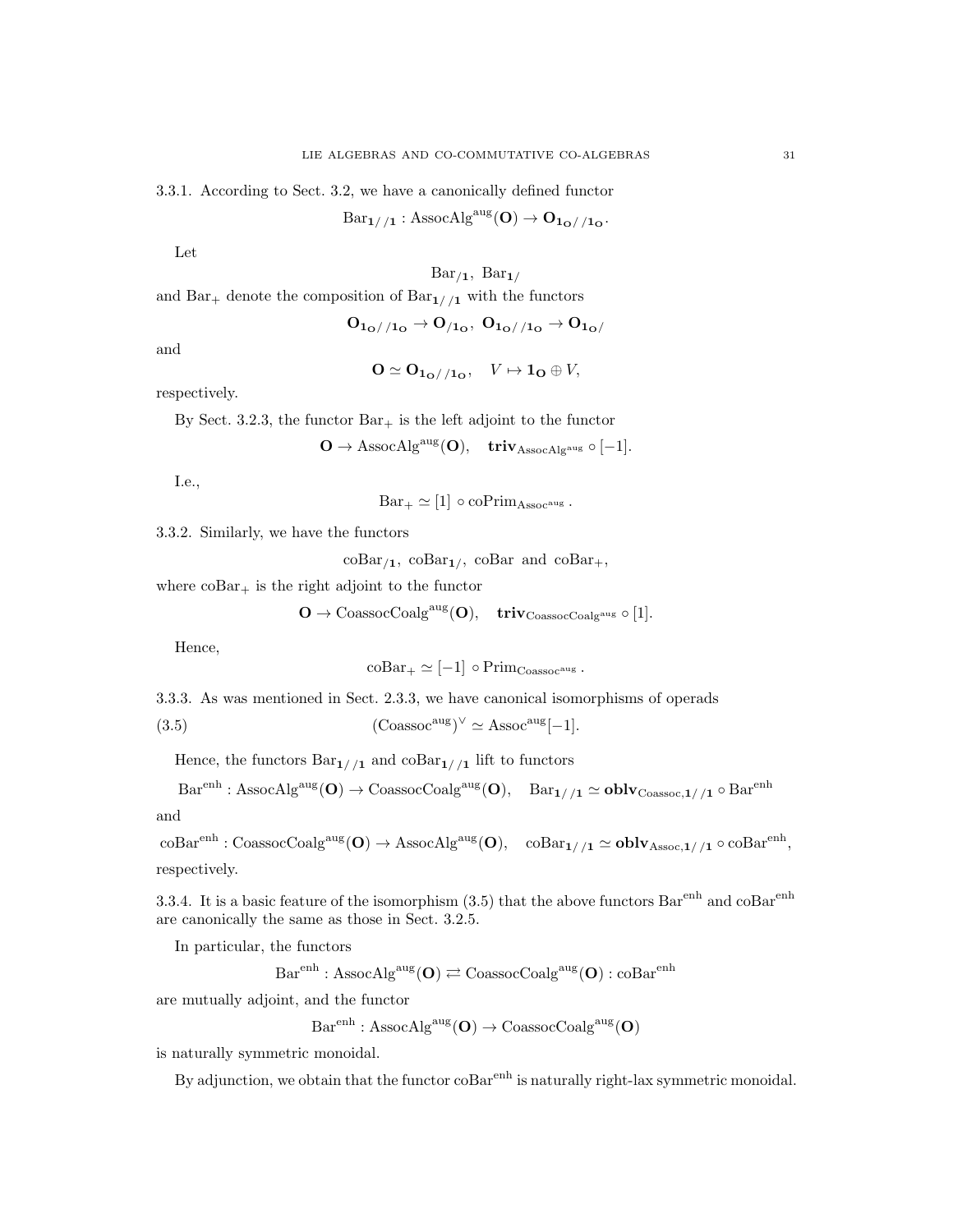#### 4. Lie algebras and co-commutative co-algebras

In this section we study of the relationship between Lie algebras and co-commutative coalgebras.

The main result of this section is Theorem 4.4.6, which says that, although the Chevalley functor from Lie algebras to co-commutative co-algebras is not fully faithful, its cousin, obtained by first looping our Lie algebra, and regarding the output as a co-commutative Hopf algebra, is fully faithful.

4.1. Koszul duality functors: commutative vs. Lie case. In this subsection we continue to suppose that O is a symmetric monoidal DG category. We will specialize the paradim of Koszul duality functors

$$
\mathrm{coPrim}_{\mathcal{P}}^{\mathrm{enh}}: \mathcal{P}\text{-}\mathrm{Alg}(\mathbf{O}) \rightleftarrows \mathcal{P}^{\vee}\text{-}\mathrm{Coalg}(\mathbf{O}): \mathrm{Prim}_{\mathcal{P}^{\vee}}^{\mathrm{enh}}
$$

to the case  $\mathcal{P} =$  Lie.

4.1.1. First, we remark that the discussion in Sect. 3.1 renders verbatim to the situation when instead of associative algebras on  $\Omega$  we talk about (co-)commutative (co-)algebras.

We note, however, the following feature of the symmetric monoidal structure on  $ComAlg(O)$ : the corresponding natural transformations (3.1) are isomorphisms.

I.e., the symmetric monoidal structure on  $ComAlg(O)$ , given by tensor product, equals the co-Cartesian symmetric monoidal structure, see [Chapter I.1, Sect. 3.3.6]. Similarly, the symmetric monoidal structure on  $\text{CocomCoalg}(\mathbf{O})$ , given by tensor product, equals the Cartesian symmetric monoidal structure.

Note that the forgetful functors

$$
res^{Com \rightarrow Assoc} : ComAlg(O) \rightarrow AssocAlg(O)
$$

and

 $res^{Cocom\rightarrow Coassoc} : CocomCoalg(O) \rightarrow CoassocCoalg(O)$ 

both have a natural symmetric monoidal structure.

4.1.2. We let  $Chev_+$  denote the functor

$$
\mathrm{LieAlg}(\mathbf{O}) \to \mathbf{O}, \quad [1] \circ \mathrm{coPrim}_{\mathrm{Lie}}.
$$

I.e., this is the functor, left adjoint to the functor

$$
\mathbf{O}\rightarrow \mathrm{LieAlg}(\mathbf{O}),\quad \mathbf{triv}_{\mathrm{Lie}}\circ [-1].
$$

We let

 $Chev_{1//1}: LieAlg(O) \rightarrow O_{1_O//1_O}$ 

denote the composition of Chev<sub>+</sub> with the equivalence  $(3.3)$ .

Composing further with the forgetful functors from  $O_{1<sub>O</sub>//1<sub>O</sub>}$ , we obtain the corresponding functors, denoted

 $Chev_{11}$ ,  $Chev_{11}$ ,  $Chev$ ,

from  $LieAlg(O)$  to

 $O_{/1_{\rm O}}$ ,  $O_{1_{\rm O}}$ ,  $O$ ,

respectively.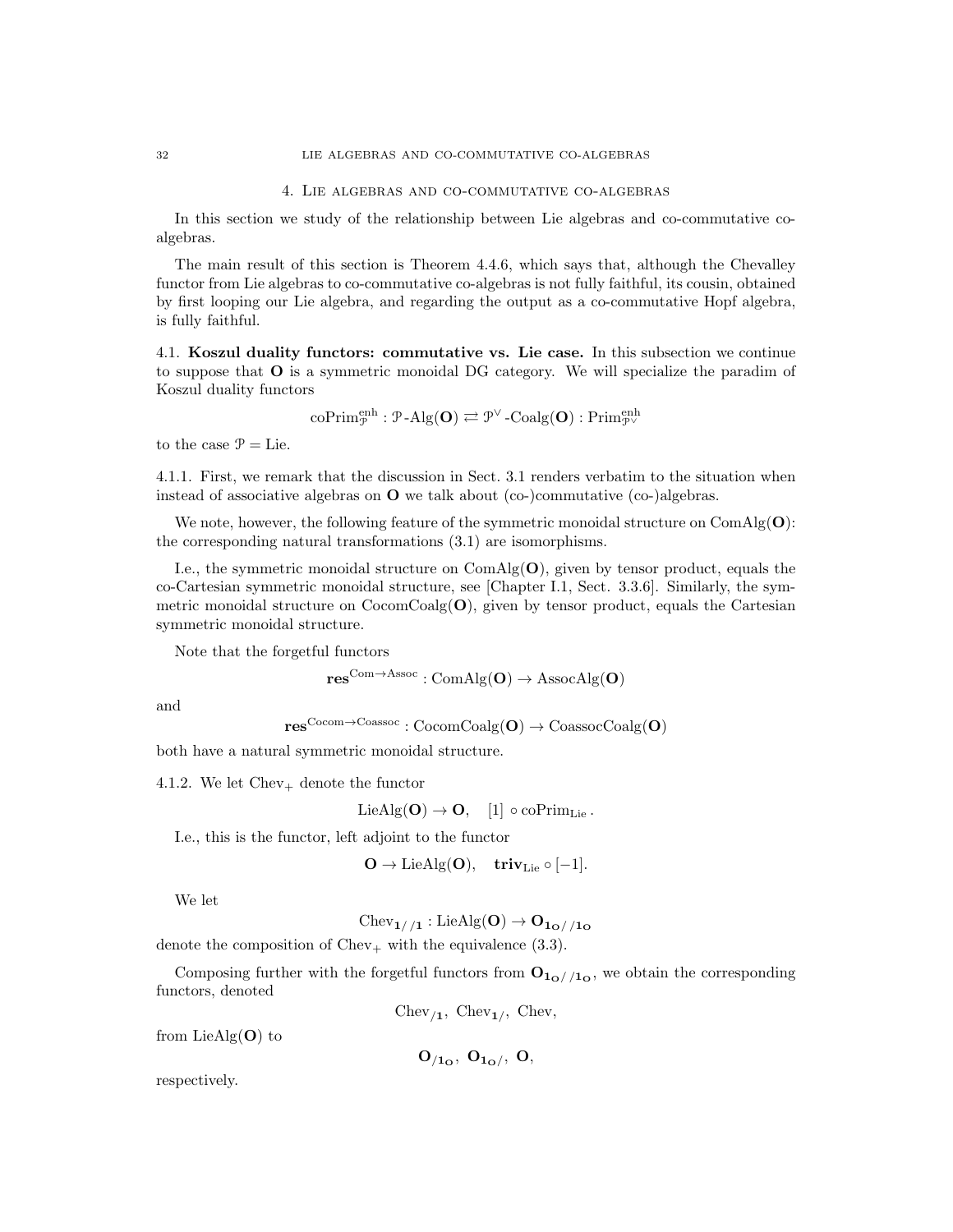4.1.3. We denote by coChev the functor

 $\mathrm{CocomCoalg}^{\mathrm{aug}}(\mathbf{O}) \to \mathbf{O}, \quad [-1] \circ \mathrm{Prim}_{\mathrm{Cocom}^{\mathrm{aug}}}.$ 

I.e., this is the functor, right adjoint to the functor

 $\mathbf{O} \to \operatorname{CocomCoalg}^{\operatorname{aug}}(\mathbf{O}), \quad \operatorname{triv}_{\operatorname{Cocom}^{\operatorname{aug}}} \circ [1].$ 

4.1.4. As was mentioned in Sect. 2.3.3, we have canonical isomorphisms of operads

(4.1) 
$$
(\text{Cocom}^{\text{aug}})^{\vee} \simeq \text{Lie}[-1].
$$

Hence, the functors  $Chev_{1//1}$  and coChev lift to functors

 $\text{Chev}^{\text{enh}}:\text{LieAlg}(\mathbf{O})\to \text{CocomCoalg}^{\text{aug}}(\mathbf{O}),\quad \text{Chev}_{1//1}\simeq \textbf{oblv}_{\text{Cocom},1//1}\circ \text{Chev}^{\text{enh}}$ 

and

$$
\operatorname{coChev}^{\operatorname{enh}}: \operatorname{CocomCoalg}^{\operatorname{aug}}(\mathbf{O}) \to \operatorname{LieAlg}(\mathbf{O}), \quad \operatorname{coChev} \simeq \operatorname{\mathbf{oblv}}_{\operatorname{Lie}} \circ \operatorname{coChev}^{\operatorname{enh}},
$$

respectively.

Furthermore, the functors

$$
\mathrm{Chev}^{\mathrm{enh}}:\mathrm{LieAlg}(\mathbf{O})\rightleftarrows \mathrm{CocomCoalg}^{\mathrm{aug}}(\mathbf{O}):\mathrm{coChev}^{\mathrm{enh}}
$$

are mutually adjoint.

In particular, we obtain a canonical natural transformation

$$
Id \to coChevenh \circ Chevenh,
$$

and by applying the forgetful functor  $\textbf{oblv}_{\text{Lie}}$ , also the natural transformation

(4.2) 
$$
[1] \circ \mathbf{oblv}_{\mathrm{Lie}} \to \mathrm{Prim}_{\mathrm{Cocom}^{\mathrm{aug}}} \circ \mathrm{Chev}^{\mathrm{enh}}.
$$

4.1.5. The functor

 $Chev<sup>enh</sup> : LieAlg(O) \rightarrow CocomCoalg<sup>aug</sup>(O)$ 

has a natural left-lax symmetric monoidal structure, when we consider both categories as endowed with Cartesian symmetric monoidal structure. (Recall, however, that the Cartesian symmetric monoidal structure on  $\text{CocomCoalg}^{\text{aug}}(\mathbf{O})$  equals one given by the tensor product, see Sect. 4.1.1.)

In particular, we obtain that the functor

 $Chev: LieAlg(O) \rightarrow O$ 

inherits a left-lax symmetric monoidal structure.

In Sect. 4.2.6 we will prove:

**Lemma 4.1.6.** The left-lax symmetric monoidal structure on Chev<sup>enh</sup> is strict.

Corollary 4.1.7. The left-lax symmetric monoidal structure on Chev is strict.

4.2. The symmetric co-algebra. The symmetric (co)algebra construction

$$
V \rightsquigarrow \bigoplus_{n \geq 0} \text{Sym}^n(V)
$$

is ubiquitous in algebra.

In this subsection we initiate its study in its incarnation as a co-commutative co-algebra.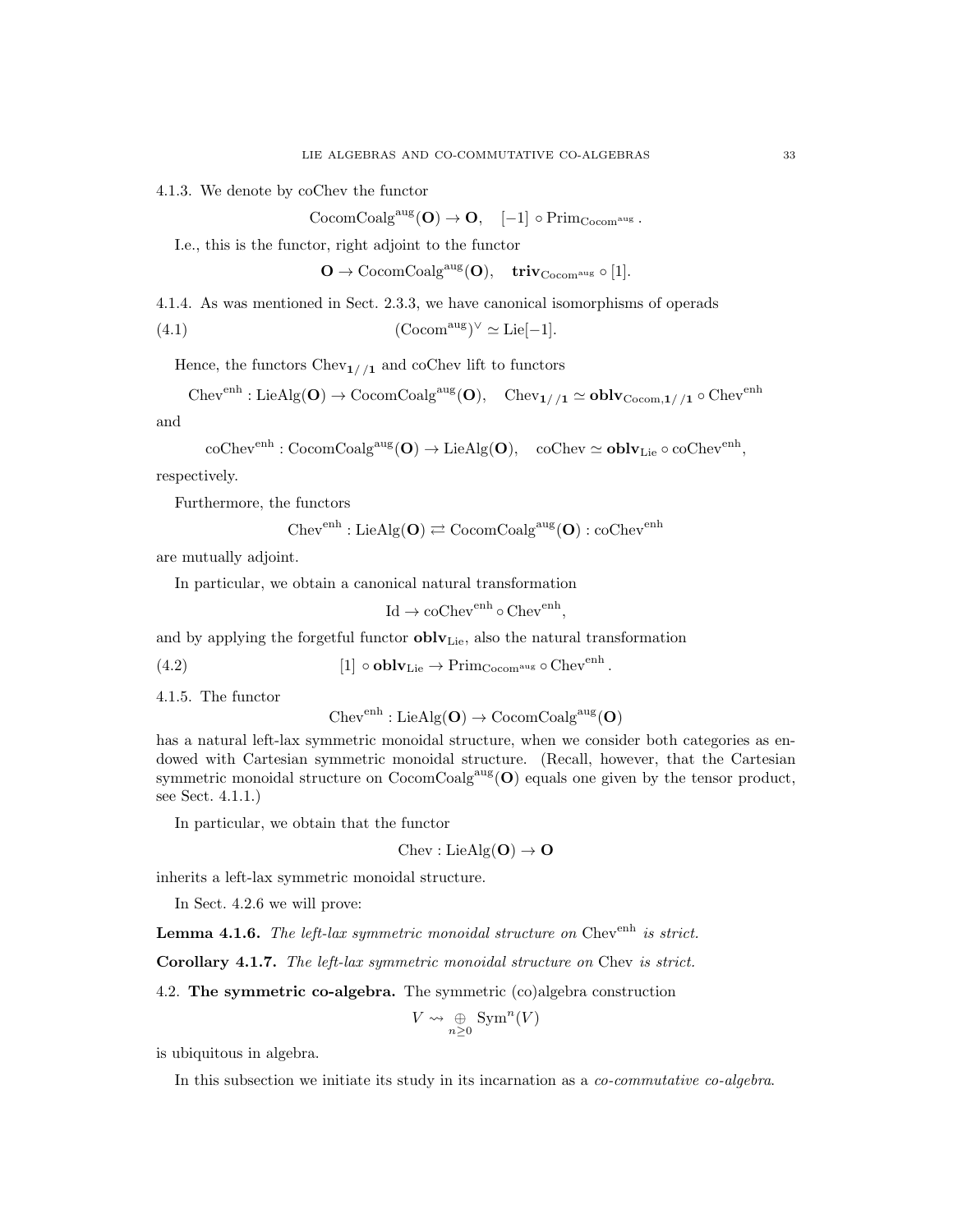4.2.1. We denote by

$$
\mathrm{Sym} : \mathbf{O} \to \mathrm{CocomCoalg}^{\mathrm{aug}}(\mathbf{O})
$$

the functor  $\text{cofree}_{\text{Cocom}^{\text{aug}}}^{fake}$ , see Sect. 2.8.5 for the notation.

4.2.2. Let us denote by  $\underline{\text{Sym}}$  (resp.,  $\underline{\text{Sym}}_+$ ) the functor of  $\mathbf{O} \to \mathbf{O}$  equal to the composition oblv<sub>Cocom</sub> ◦ Sym (resp., oblv<sub>Cocom,+</sub> ◦ Sym).

By definition, the endo-functor  $\underline{\mathrm{Sym}}_{+}$  of **O** is one given by

$$
V \mapsto \mathrm{Cocom}^{\mathrm{aug}} \star V.
$$

Explicitly,

$$
\underline{\mathrm{Sym}}(V) = \bigoplus_{n \geq 0} \mathrm{Sym}^n(V) \text{ and } \underline{\mathrm{Sym}}_+(V) = \bigoplus_{n \geq 1} \mathrm{Sym}^n(V).
$$

4.2.3. By (2.11) we have

(4.3) 
$$
Chev^{enh} \circ \mathbf{triv}_{Lie} \circ [-1] \simeq \text{Sym},
$$

and

$$
Chev \circ \mathbf{triv}_{Lie} \circ [-1] \simeq Sym.
$$

By adjunction from (4.3), we obtain canonical natural transformations

(4.4) 
$$
\mathbf{triv}_{\text{Lie}} \circ [-1] \to \text{coChev}^{\text{enh}} \circ \text{Sym}, \quad \mathbf{O} \to \text{LieAlg}(\mathbf{O})
$$

and by applying  ${\bf oblv}_{{\rm Lie}}$  the natural transformation

(4.5)  $\text{Id} \to \text{Prim}_{\text{Cocom}^{\text{aug}}} \circ \text{Sym}.$ 

By Theorem 2.9.4, we have:

Theorem 4.2.4. The natural transformation (4.4) is an isomorphism.

Corollary 4.2.5. The natural transformation (4.5) is an isomorphism.

4.2.6. Proof of Lemma 4.1.6. We need to show that for  $\mathfrak{h}_1, \mathfrak{h}_2 \in \text{LieAlg}(\mathbf{O})$ , the map

 $\mathrm{Chev}^{\mathrm{enh}}(\mathfrak{h}_1\times \mathfrak{h}_2)\to \mathrm{Chev}^{\mathrm{enh}}(\mathfrak{h}_1)\sqcup \mathrm{Chev}^{\mathrm{enh}}(\mathfrak{h}_2)\simeq \mathrm{Chev}^{\mathrm{enh}}(\mathfrak{h}_1)\otimes \mathrm{Chev}^{\mathrm{enh}}(\mathfrak{h}_2)$ 

is an isomorphism.

By Sect. 2.5.2, the above map lifts to a map

$$
\mathrm{Chev}^{\mathrm{enh},\mathrm{Fil}}(\mathfrak{h}_1\times \mathfrak{h}_2)\rightarrow \mathrm{Chev}^{\mathrm{enh},\mathrm{Fil}}(\mathfrak{h}_1)\otimes \mathrm{Chev}^{\mathrm{enh},\mathrm{Fil}}(\mathfrak{h}_2),
$$

and it suffices to show that this map is an isomorphism in CocomCoalg( $O<sup>Fil, ≥0</sup>$ ).

Since the functor ass-gr is conservative on non-negatively graded objects, in order to show that the latter map is an isomorphism, it suffices to show that the induced map

$$
\text{ass-gr}\circ \text{Chev}^{\text{enh},\text{Fil}}(\mathfrak{h}_1\times \mathfrak{h}_2)\rightarrow \text{ass-gr}\circ \text{Chev}^{\text{enh},\text{Fil}}(\mathfrak{h}_1)\otimes \text{ass-gr}\circ \text{Chev}^{\text{enh},\text{Fil}}(\mathfrak{h}_2)
$$

is an isomorphism in  $\text{CocomCoalg}(\mathbf{O}^{\text{gr},\geq 0}).$ 

By (2.4), the latter map identifies with the canonical map

$$
\begin{aligned} \mathrm{Sym}^{\mathrm{gr}}(\mathbf{oblv}_\mathrm{Lie}(\mathfrak{h}_1)\oplus\mathbf{oblv}_\mathrm{Lie}(\mathfrak{h}_2))&\simeq \mathrm{Sym}^{\mathrm{gr}}(\mathbf{oblv}_\mathrm{Lie}(\mathfrak{h}_1\times \mathfrak{h}_2))\to \\ &\to \mathrm{Sym}^{\mathrm{gr}}(\mathbf{oblv}_\mathrm{Lie}(\mathfrak{h}_1))\otimes \mathrm{Sym}^{\mathrm{gr}}(\mathbf{oblv}_\mathrm{Lie}(\mathfrak{h}_2)), \end{aligned}
$$

where

$$
\mathrm{Sym}^\mathrm{gr}: \mathbf{O} \to \mathrm{CocomCoalg}(\mathbf{O}^\mathrm{gr,\geq 0})
$$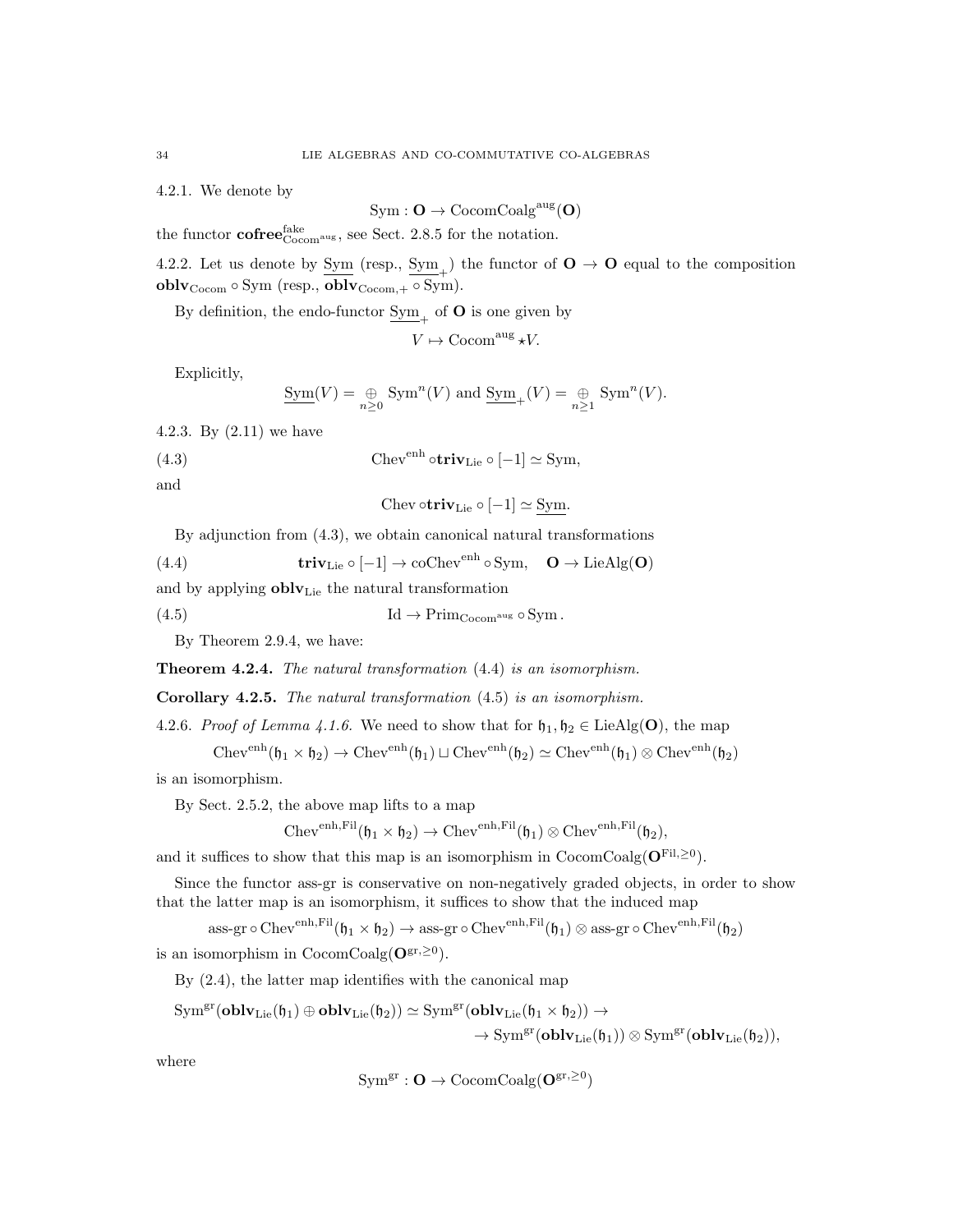is the graded version of the functor Sym of Sect. 4.2.1, i.e.,

$$
Sym^{gr} = Sym \circ (deg = 1).
$$

Now, the fact that for  $V_1, V_2 \in \mathbf{O}$  the map

$$
\text{Sym}^{\text{gr}}(V_1 \oplus V_2) \to \text{Sym}^{\text{gr}}(V_1) \otimes \text{Sym}^{\text{gr}}(V_2)
$$

is an isomorphism, is straightforward.

4.3. Chevalley complex and the loop functor. The principal actor in this chapter will be the functor<sup>6</sup>

$$
{\rm Grp}({\rm Chev}^{\rm enh})\circ \Omega_{\rm Lie}:{\rm LieAlg}(\mathbf{O})\to {\rm CocomBialg}(\mathbf{O}).
$$

We will see (Theorem 4.4.6) that, unlike the functor  $Chev^{enh}$ , the above functor is fully faithful (i.e., looping helps to preserve structure).

4.3.1. Recall that by Lemma 4.1.6, the functor

 $Chev<sup>enh</sup> : LieAlg(O) \rightarrow CocomCoalg<sup>aug</sup>(O)$ 

has a symmetric monoidal structure, when we consider both  $\text{LieAlg}(\mathbf{O})$  and  $\text{CocomCoalg}^{\text{aug}}(\mathbf{O})$ as symmetric monoidal categories with respect to Cartesian product.

In particular, we obtain that Chev<sup>enh</sup> gives rise to a functor

$$
\mathrm{Grp}(\mathrm{Chev}^{\mathrm{enh}}): \mathrm{Grp}(\mathrm{LieAlg}(\mathbf{O})) \simeq \mathrm{Monoid}(\mathrm{LieAlg}(\mathbf{O})) \rightarrow
$$

 $\rightarrow$  Monoid(CocomCoalg<sup>aug</sup>(O)) =: CocomBialg(O).

Moreover, its essential image automatically lies in

 $CocomHopf(O) := Grp(CocomCoalg<sup>aug</sup>(O)) \subset$ 

$$
\subset \text{Monoid}(\text{CocomCoalg}^{\text{aug}}(\mathbf{O})) = \text{CocomBialg}(\mathbf{O}).
$$

4.3.2. Consider now the composite functor

$$
\mathbf{oblv}_{\mathrm{Monoid}} \circ \mathrm{Grp}(\mathrm{Chev}^{\mathrm{enh}}) \circ \Omega_{\mathrm{Lie}}: \mathrm{LieAlg}(\mathbf{O}) \to \mathrm{CocomCoalg}^{\mathrm{aug}}(\mathbf{O}).
$$

We claim:

**Proposition 4.3.3.** The functor  $\text{oblv}_{\text{Monoid}} \circ \text{Grp}(\text{Chev}^{\text{enh}}) \circ \Omega_{Lie}$  identifies canonically with Sym  $\circ$ obl $v_{Lie}$ .

Proof. First, we note that we have a tautological isomorphism

$$
\mathbf{oblv}_{\mathrm{Monoid}} \circ \mathrm{Grp}(\mathrm{Chev}^{\mathrm{enh}}) \circ \Omega_{\mathrm{Lie}} \simeq \mathrm{Chev}^{\mathrm{enh}} \circ \mathbf{oblv}_{\mathrm{Grp}} \circ \Omega_{\mathrm{Lie}}.
$$

Now, by Proposition 1.7.2, we have

$$
\mathbf{oblv}_{\mathrm{Grp}} \circ \Omega_{\mathrm{Lie}} \simeq \mathbf{triv}_{\mathrm{Lie}} \circ [-1] \circ \mathbf{oblv}_{\mathrm{Lie}},
$$

so

 $\text{Chev}^{\text{enh}}\circ{\bf{oblv}}_{\rm{Grp}}\circ\Omega_{\rm{Lie}}\simeq \text{Chev}^{\text{enh}}\circ{\bf{triv}}_{\rm{Lie}}\circ[-1]\circ{\bf{oblv}}_{\rm{Lie}}\simeq \text{Sym}\circ{\bf{oblv}}_{\rm{Lie}}.$ 

 $\Box$ 

 $\Box$ 

<sup>&</sup>lt;sup>6</sup>As we will see in Sect. 6, the functor Grp(Chev<sup>enh</sup>)  $\circ \Omega_{\text{Lie}}$  identifies with another familiar functor, namely, that of the universal enveloping algebra.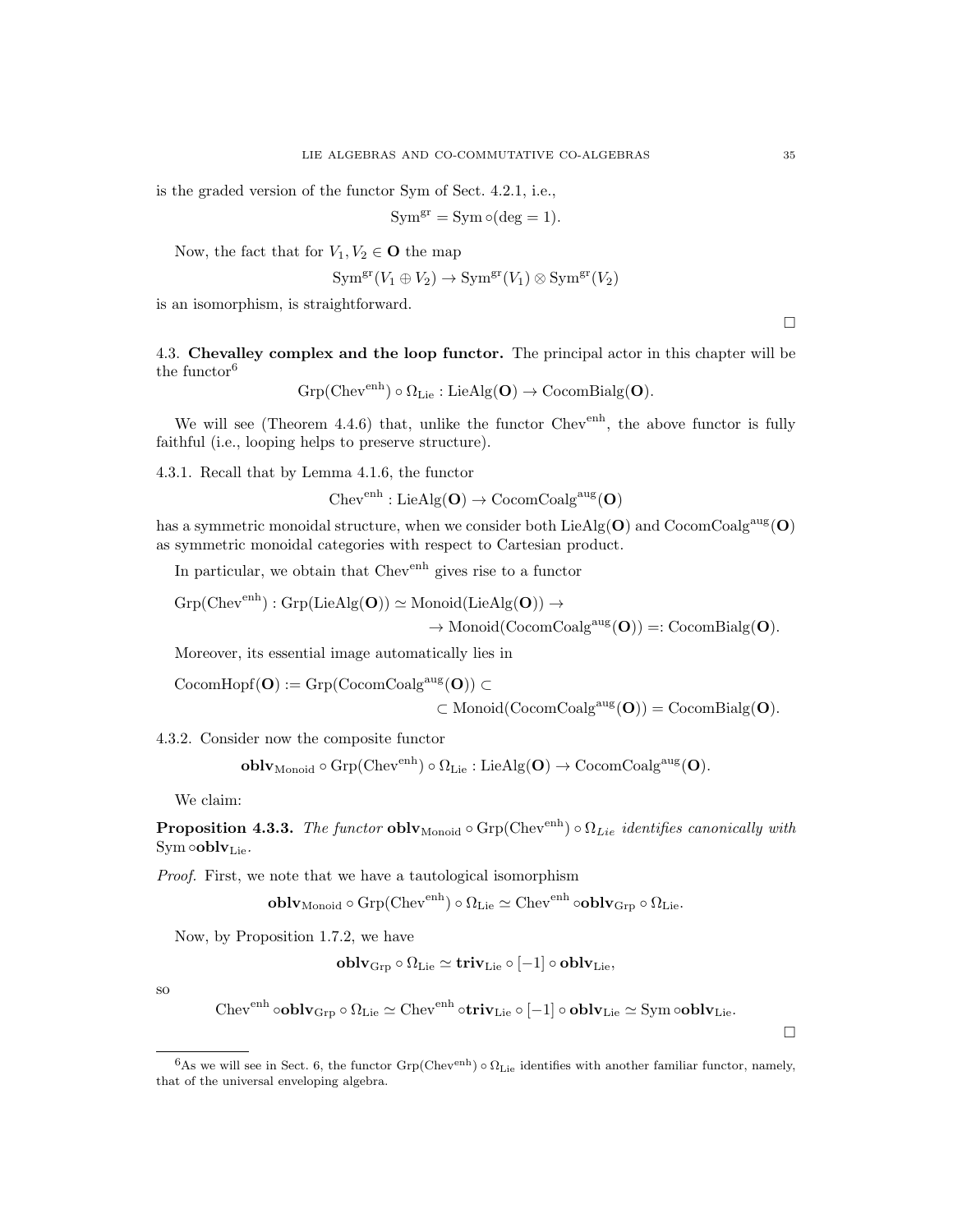4.4. Primitives in bialgebras. Let h be a Lie algebra. Then the universal enveloping algebra  $U(\mathfrak{h})$  is naturally a cocommutative Hopf algebra. Moreover,  $\mathfrak{h}$  can be recovered as the subspace of primitive elements of  $U(\mathfrak{h})$ .

In this subsection, we will give a higher algebra version of this statement. We show that the space of primitives of a cocommutative bi-algebra has a canonical structure of a Lie algebra and that it gives a left inverse to the functor  $Grp(Chev<sup>enh</sup>) \circ \Omega_{Lie}$ , (while the latter identifies with the universal enveloping algebra by Theorem 6.1.2).

The key actor in this subsection we be the functor right adjoint to

 $Grp(Chev^{enh}) \circ \Omega_{Lie} : LieAlg(O) \rightarrow CocomBialg(O).$ 

We will see that this right adjoint provides a lift of the functor

 $\text{Prim}_{\text{Cocom}}$ <sup>aug</sup>  $\text{oblv}_{\text{Monoid}}$  :  $\text{CocomBialg}(\mathbf{O}) \rightarrow \mathbf{O}$ 

to a functor

 $CocomBialg(O) \rightarrow LieAlg(O).$ 

4.4.1. Consider again the functor

 $\mathrm{coChev}^{\mathrm{enh}}: \mathrm{CocomCoalg}^{\mathrm{aug}}(\mathbf{O}) \to \mathrm{LieAlg}(\mathbf{O}).$ 

Being the right adjoint of a symmetric monoidal functor (namely, Chevenh), the functor coChev<sup>enh</sup> acquires a natural right-lax symmetric monoidal structure. In particular, it gives rise to a functor, denoted Monoid $(\text{coChev}^{\text{enh}})$ :

 $CocomBialg(\mathbf{O}) = Monoid(CocomCoalg<sup>aug</sup>(\mathbf{O})) \rightarrow Monoid(LieAlg(\mathbf{O})) \simeq Grp(LieAlg(\mathbf{O})).$ 

By construction, the functor Monoid( $\mathrm{coChev}^{\mathrm{enh}}$ ) is the right adjoint of the functor

$$
\operatorname{Grp}(\operatorname{LieAlg}(\mathbf{O})) \overset{\operatorname{Grp}(\operatorname{Chev}^{\operatorname{enh}})}{\longrightarrow} \operatorname{Grp}(\operatorname{CocomCoalg}^{\operatorname{aug}}(\mathbf{O})) \hookrightarrow \operatorname{Monoid}(\operatorname{CocomCoalg}^{\operatorname{aug}}(\mathbf{O})).
$$

4.4.2. Since  $B_{\text{Lie}}$  and  $\Omega_{\text{Lie}}$  are mutually inverse equivalences (see Proposition 1.6.4), the functor  $Grp(Chev<sup>enh</sup>) \circ \Omega_{Lie}$  is the left adjoint of the functor

 $B_{\text{Lie}} \circ \text{Monoid}(\text{coChev}^{\text{enh}}), \quad \text{CocomBialg}(\mathbf{O}) \to \text{LieAlg}(\mathbf{O}).$ 

4.4.3. Note that

 ${\bf oblv}_{{\rm Lie}}\circ B_{{\rm Lie}}\circ {\rm Monoid}(\operatorname{coChev}^{\rm enh})\simeq {\rm Prim}_{\rm Cocom^{aug}}\circ {\bf oblv}_{{\rm Monoid}},\quad {\rm CocomBialg}({\bf O})\to {\bf O},$ where

 $oblv_{\text{Monoid}}: \text{CocomBialg}(\mathbf{O}) \to \text{CocomCoalg}^{\text{aug}}(\mathbf{O})$ 

is the functor of forgetting the monoid structure.

So, the functor  $B_{\text{Lie}} \circ \text{Monoid}(\text{coChev}^{\text{enh}})$  can be viewed as one upgrading the functor

 $\mathrm{Prim}_{\mathrm{Cocom}^{\mathrm{aug}}} \circ \mathrm{oblv}_{\mathrm{Monoid}} : \mathrm{CocomBialg}(\mathbf{O}) \to \mathbf{O}$ 

to a functor  $CocomBialg(O) \rightarrow LieAlg(O)$ .

Remark 4.4.4. Let us repeat the last observation in words:

For a co-commutative bi-algebra  $A$ , the space of primitives of  $A$  considered just as an augmented co-commutative co-algebra, has a natural structure of Lie algebra.

This is a higher algebra version of the motto 'the tangent space of a Lie group has a structure of a Lie algebra'.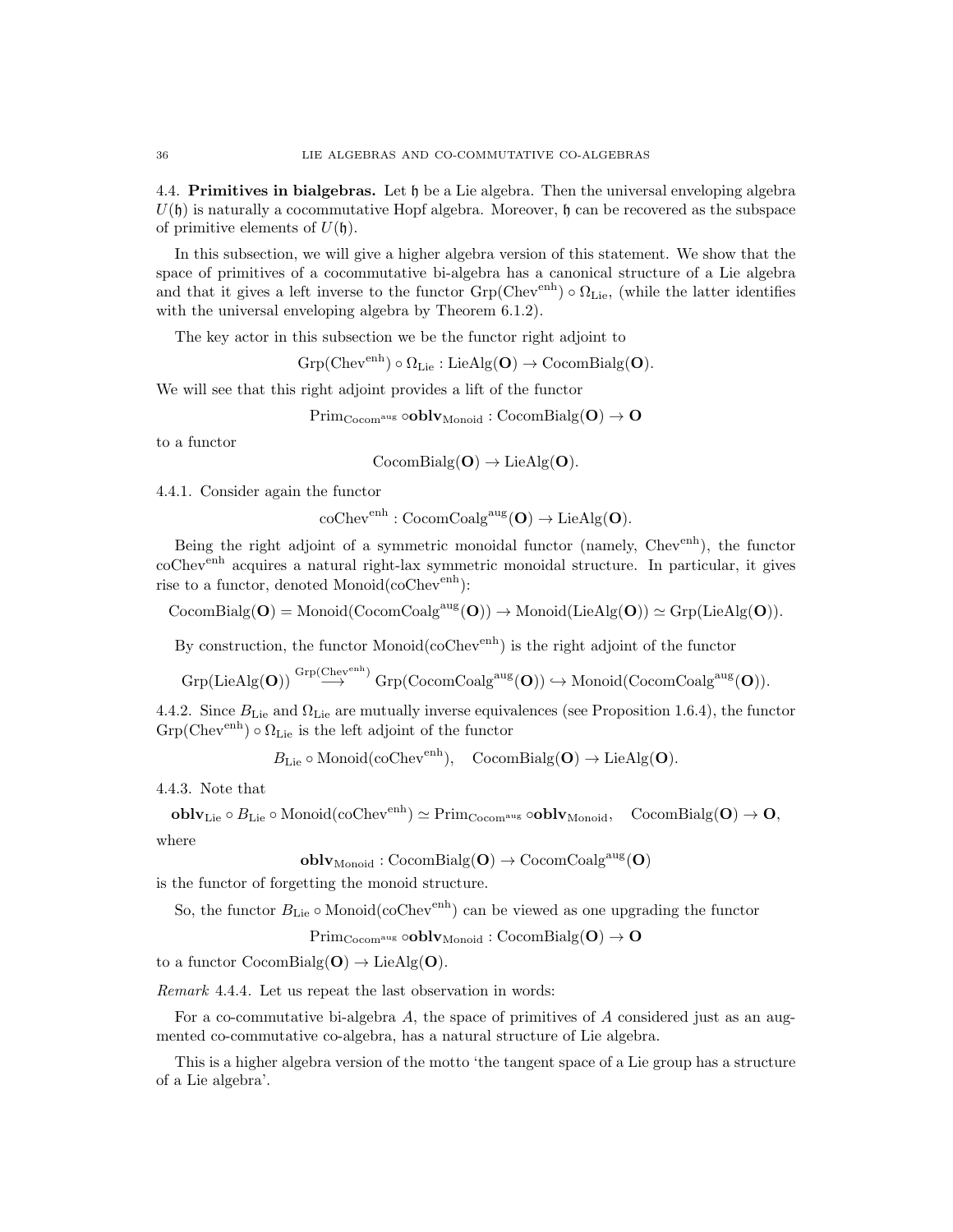Note, however, that we defined this Lie algebra structure not be explicitly writing down the Lie bracket, but by appealing the Koszul duality of the corresponding operads:

$$
(\mathrm{Cocom}^{\mathrm{aug}})^{\vee} \simeq \mathrm{Lie}[-1].
$$

4.4.5. We now claim:

Theorem 4.4.6. The functor

$$
\mathrm{Grp}(\mathrm{Chev}^{\mathrm{enh}})\circ \Omega_{\mathrm{Lie}}:\mathrm{LieAlg}(\mathbf{O})\rightarrow \mathrm{CocomBialg}(\mathbf{O})
$$

is fully faithful.

Proof. We need to show that the unit of the adjunction

$$
\mathrm{Id} \to \left(B_{\mathrm{Lie}} \circ \mathrm{Monoid}(\mathrm{coChev}^{\mathrm{enh}})\right) \circ \left(\mathrm{Grp}(\mathrm{Chev}^{\mathrm{enh}}) \circ \Omega_{\mathrm{Lie}}\right)
$$

is an isomorphism.

Since  $B_{\text{Lie}}$  and  $\Omega_{\text{Lie}}$  are mutually inverse equivalences, it suffices to show that the natural transformation

 $\Omega_{\text{Lie}} \to \text{Monoid}(\text{coChev}^{\text{enh}}) \circ \text{Grp}(\text{Chev}^{\text{enh}}) \circ \Omega_{\text{Lie}}$ 

obtained by applying the unit of the  $(Grp(Chev<sup>enh</sup>), Monoid(coChev<sup>enh</sup>))$ -adjunction to  $\Omega_{Lie}$ , is an isomorphism.

For the latter, it suffices to show that the natural transformation

$$
\mathbf{oblv}_\mathrm{Grp} \circ \Omega_\mathrm{Lie} \to \mathbf{oblv}_\mathrm{Monoid} \circ \mathrm{Monoid}(\mathrm{coChev}^\mathrm{enh}) \circ \mathrm{Grp}(\mathrm{Chev}^\mathrm{enh}) \circ \Omega_\mathrm{Lie}
$$

is an isomorphism. Note, however, that the latter natural transformation identifies with

$$
\mathbf{oblv}_\mathrm{Grp} \circ \Omega_\mathrm{Lie} \to \mathrm{coChev}^\mathrm{enh} \circ \mathrm{Chev}^\mathrm{enh} \circ \mathbf{oblv}_\mathrm{Grp} \circ \Omega_\mathrm{Lie},
$$

obtained by applying the unit of the (Chev<sup>enh</sup>, coChev<sup>enh</sup>)-adjunction to **oblv**<sub>Grp</sub>  $\circ$   $\Omega_{\text{Lie}}$ .

However, by Proposition 1.7.2, the essential image of the functor  $\bf{oblv}_{Grp} \circ \Omega_{Lie}$  belongs to the essential image of the functor  $\mathbf{triv}_{\text{Lie}}$ , and the assertion follows from Theorem 4.2.4.

 $\Box$ 

#### 5. The universal enveloping algebra

In this section we recall some basic facts about the functor of universal enveloping algebra in the setting of higher algebra.

5.1. Universal enveloping algebra: definition. In this subsection we recollect the main constructions related to the functor of universal envelope of a Lie algebra.

5.1.1. There is a canonical map of operads

(5.1) Lie → Assocaug .

From this map we obtain the restriction functor

$$
\mathbf{res}^{Assoc^{aug}\rightarrow Lie}: {\mathrm{AssocAlg}^{aug}}(\mathbf{O})\rightarrow {\mathrm{LieAlg}}(\mathbf{O}).
$$

The functor

$$
U: \mathrm{LieAlg}(\mathbf{O}) \to \mathrm{AssocAlg}^{\mathrm{aug}}(\mathbf{O})
$$

is defined to be the left adjoint of  $res^{Assoc^{aug}\rightarrow Lie}$ .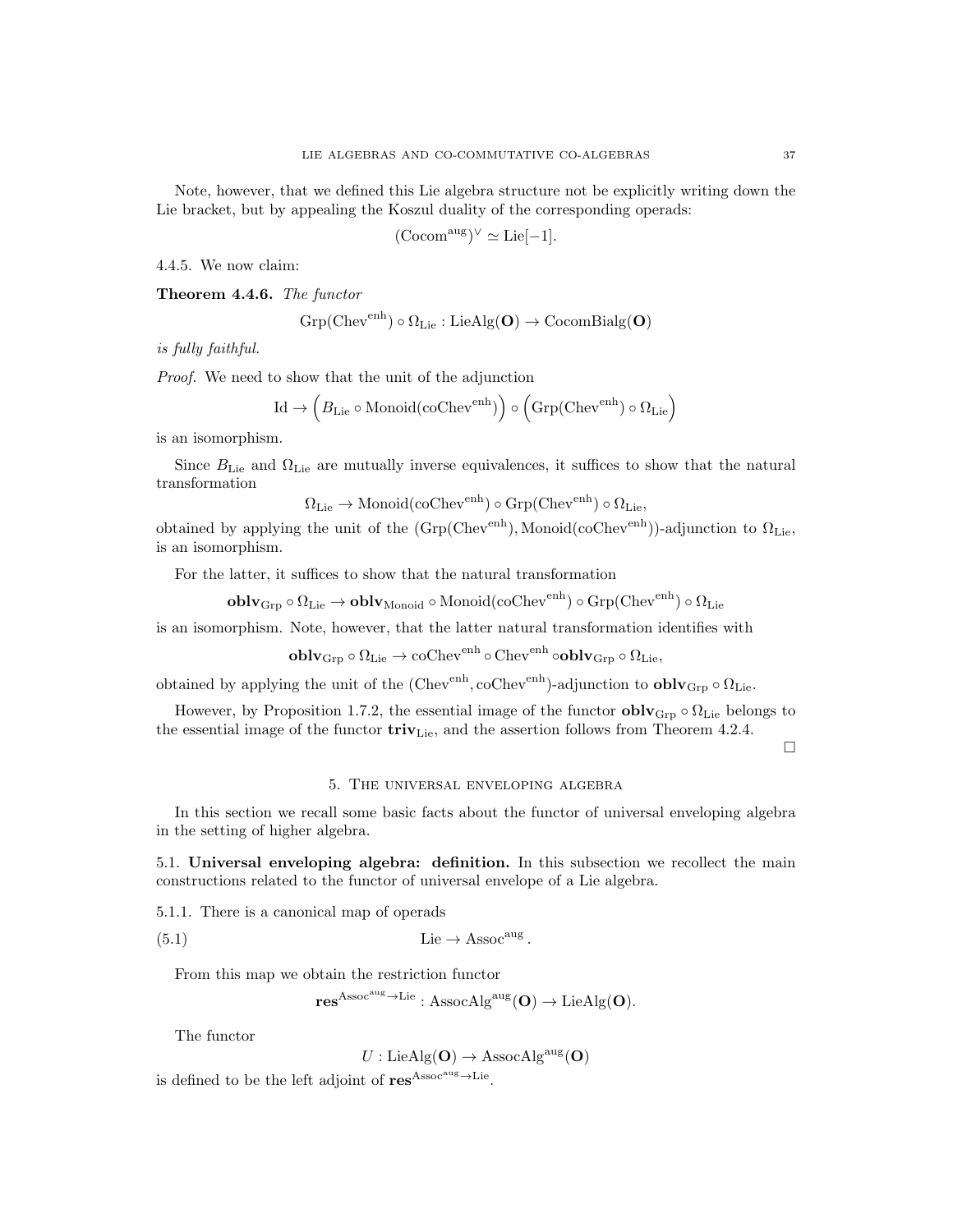5.1.2. The map (5.1) has the following additional structure: the functor  $res^{Assoc^{aug}\rightarrow Lie}$  has a natural right-lax symmetric monoidal structure, where  $\text{AssocAlg}^{\text{aug}}(\mathbf{O})$  is a symmetric monoidal category via the tensor product, and LieAlg(O) a symmetric monoidal category via the Cartesian product.

Hence, the functor  $U$  acquires a natural left-lax symmetric monoidal structure (as we shall see shortly, this left-lax symmetric monoidal structure is actually symmetric monoidal).

Finally, we will need one more piece of structure on (5.1):

The above left-lax symmetric monoidal structure on  $U$  makes the following diagram of left-lax symmetric monoidal functors commute:

$$
\begin{array}{ccc}\n\text{LieAlg}(\mathbf{O}) & \xrightarrow{\text{Chev}^{\text{enh}}} & \text{CocomCoalg}^{\text{aug}}(\mathbf{O}) \\
& U \downarrow & \downarrow \text{res}^{\text{Cocomaug}} \rightarrow \text{Coassocaug} \\
\text{AssocAlg}^{\text{aug}}(\mathbf{O}) & \xrightarrow{\text{Bar}^{\text{enh}}} & \text{CoassocCoalg}^{\text{aug}}(\mathbf{O}),\n\end{array}
$$

such that the induced isomorphism of functors

(5.3) 
$$
Bar_+ \circ U \simeq \mathbf{oblv}_{\text{Coassoc},+} \circ Bar^{enh} \circ U \simeq
$$
\n $\simeq \mathbf{oblv}_{\text{Coassoc},+} \circ \mathbf{res}^{\text{Cocom}^{\text{aug}} \to \text{Coassoc}^{\text{aug}}} \circ \text{Chev}^{\text{enh}} \simeq \mathbf{oblv}_{\text{Cocom},+} \circ \text{Chev}^{\text{enh}} \simeq \text{Chev}_+$ 

is the tautological isomorphism arising by adjunction from

$$
\mathbf{res}^{\mathrm{Coassoc}^{\mathrm{aug}}\to\mathrm{Lie}}\circ\mathbf{triv}_{\mathrm{Assoc}^{\mathrm{aug}}}\simeq\mathbf{triv}_{\mathrm{Lie}}.
$$

Remark 5.1.3. In fact, one can obtain the map  $(5.1)$ , along with the above properties, by defining it as corresponding to the map of co-operads

$$
\mathrm{Cocom}^{\mathrm{aug}} \to \mathrm{Coassoc}^{\mathrm{aug}}
$$

via the isomorphisms

$$
(\mathrm{Cocom}^{\mathrm{aug}})^{\vee} \simeq \mathrm{Lie}[-1]
$$
 and  $(\mathrm{Coassoc}^{\mathrm{aug}})^{\vee} \simeq \mathrm{Assoc}^{\mathrm{aug}}[-1]$ .

5.1.4. Being (left-lax) monoidal, the functor  $U$  gives rise to a functor

 $\mathrm{CocomCoalg}(\mathrm{LieAlg}(\mathbf{O})) \rightarrow \mathrm{CocomCoalg}(\mathrm{AssocAlg}^{\mathrm{aug}}(\mathbf{O})).$ 

Pre-composing with the equivalence  $\text{LieAlg}(\mathbf{O}) \simeq \text{CocomCoalg}(\text{LieAlg}(\mathbf{O}))$  (see Sect. 3.1.9, applied to the commutative case), we obtain a functor:

 $LieAlg(O) \rightarrow CocomCoalg^{aug}(LieAlg(O)).$ 

Composing with the equivalence

$$
\mathrm{CocomCoalg}(\mathrm{AssocAlg}^{\mathrm{aug}}(\mathbf{O})) \simeq \mathrm{CocomBialg}(\mathbf{O})
$$

of Proposition C.1.3, we obtain a functor

 $U^{\text{Hopf}}:\text{LieAlg}(\mathbf{O})\to \text{CocomBialg}(\mathbf{O}).$ 

5.1.5. By Sect. 1.5, we can upgrade the functor  $U^{\text{Hopf}}$  to a functor

 $(U^{\text{Hopf}})^{\text{Fil}}: \text{LieAlg}(\mathbf{O}) \to \text{CocomBialg}(\mathbf{O}^{\text{Fil},\geq 0}).$ 

We will also consider the functor

 $U^{\text{Fil}}: \text{LieAlg}(\mathbf{O}) \to \text{AssocAlg}(\mathbf{O}^{\text{Fil}, \geq 0}).$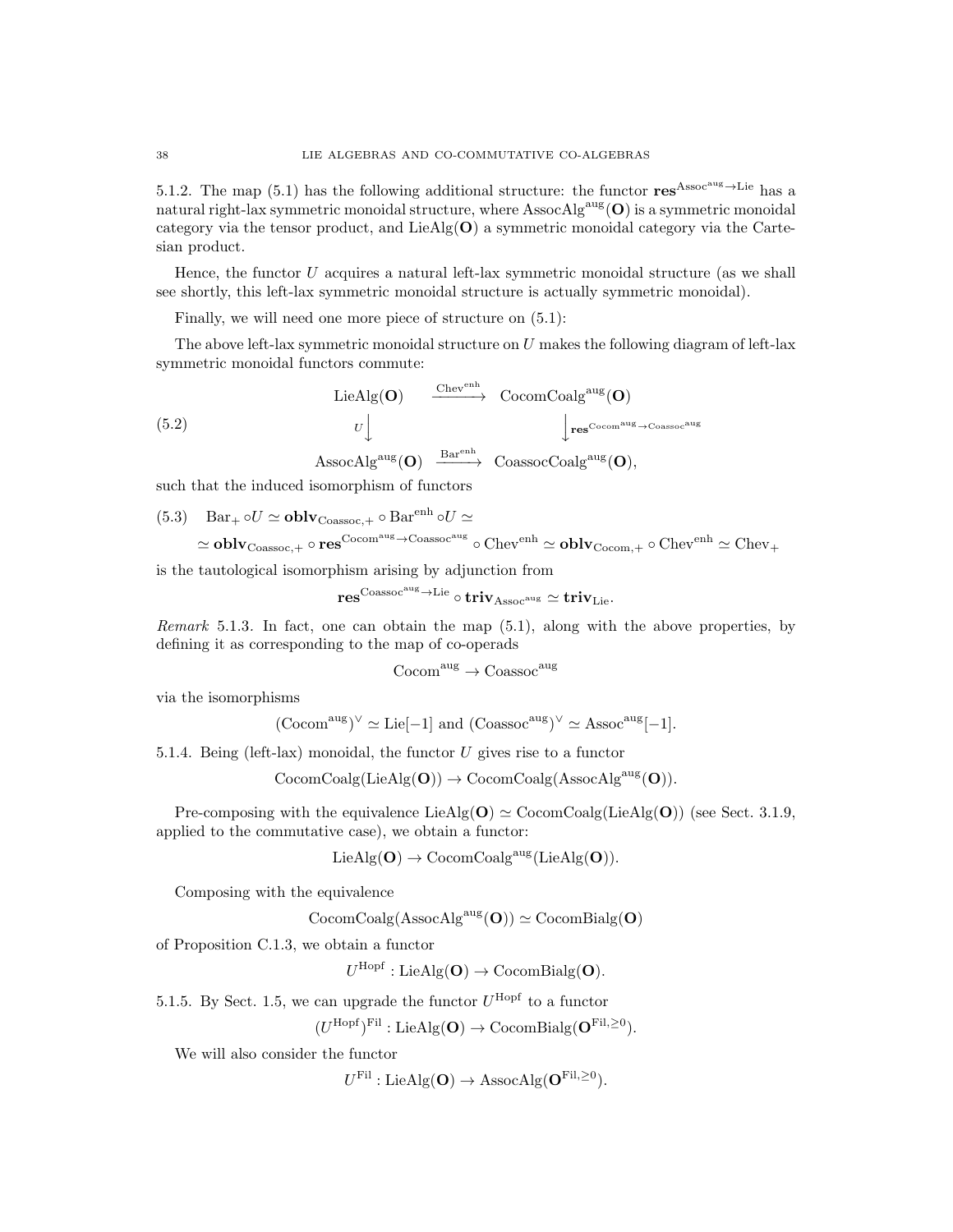5.2. The PBW theorem. In this subsection we will first give a somewhat non-standard formulation of the PBW theorem, Theorem 5.2.4.

Subsequently, we will deduce from it the usual form of the PBW theorem, Corollary 5.2.6.

5.2.1. We claim that there exists a canonically defined natural transformation

(5.4) 
$$
U \circ \mathbf{triv}_{\mathrm{Lie}} \to \mathbf{res}^{\mathrm{Com}^{\mathrm{aug}} \to \mathrm{Assoc}^{\mathrm{aug}}} \circ \mathbf{free}_{\mathrm{Com}^{\mathrm{aug}}},
$$

as functors  $O \rightarrow$  AssocAlg(O).

The datum of a map (5.4) is equivalent, by adjunction, to that of a natural transformation

$$
(5.5) \hspace{1.5cm} \textbf{triv}_{\rm Lie} \rightarrow \textbf{res}^{\rm Assoc^{\rm aug} \rightarrow \rm Lie} \circ \textbf{res}^{\rm Com^{\rm aug} \rightarrow \rm Assoc^{\rm aug}} \circ \textbf{free}_{\rm Com^{\rm aug}}
$$

as functors  $\mathbf{O} \to \text{LieAlg}(\mathbf{O})$ .

5.2.2. We construct the natural transformation (5.5) as follows.

We note that map of operads

 $Lie \to Assoc<sup>aug</sup> \to Com<sup>aug</sup>$ 

equals

$$
\mathrm{Lie}\to \mathbf{1}_{\mathrm{Vect}^{\Sigma}}\to \mathrm{Com}^{\mathrm{aug}}
$$

.

Hence, the functor  $res^{Assoc^{aug}\to Lie} \circ res^{Com^{aug}\to Assoc^{aug}}$  is canonically isomorphic to

 $\mathbf{triv}_{\mathrm{Lie}} \circ \mathbf{oblv}_{\mathrm{Com}^{\mathrm{aug}}}.$ 

Now, the datum of the natural transformation in  $(5.5)$  is obtained by applying  $\mathbf{triv}_{\text{Lie}}$  to the natural transformation

 $Id \rightarrow \underline{\mathrm{Sym}}_{+}$ 

as functors  $O \rightarrow O$ .

5.2.3. The PBW theorem says:

Theorem 5.2.4. The natural transformation (5.4) is an isomorhism.

We will prove Theorem 5.2.4 in Sect. B. See Corollary 5.2.6 below for the relation with the more usual version of the PBW theorem.

5.2.5. Recall the symmetric monoidal functor

$$
\text{ass-}\mathrm{gr}:O^{\mathrm{Fil}}\to O^{\mathrm{gr}},
$$

and the corresponding functor

$$
\operatorname{Assoc}^{\text{aug}}(\operatorname{ass-gr}): \operatorname{AssocAlg}^{\text{aug}}(\mathbf{O}^{\text{Fil}}) \to \operatorname{AssocAlg}^{\text{aug}}(\mathbf{O}^{\text{gr}}).
$$

Consider the functor

$$
U^{\rm gr} := \operatorname{Assoc}^{\rm aug}(\operatorname{ass-gr}) \circ U^{\rm Fil}, \quad \operatorname{LieAlg}(\mathbf{O}) \to \operatorname{AssocAlg}^{\rm aug}(\mathbf{O}^{\rm gr}).
$$

We claim:

Corollary 5.2.6. There exists a canonical isomorphism of functors

 $LieAlg(O) \rightarrow AssociAlg^{aug}(O^{gr})$ 

between  $U^{\text{gr}}$  and the composition

$$
\text{LieAlg}(\mathbf{O})\stackrel{{\bf oblv}_{{\bf Lie}}}{\longrightarrow}\mathbf{O}\stackrel{{\bf deg}=1}{\longrightarrow}\mathbf{O}^{gr}\longrightarrow \text{AssocAlg}(\mathbf{O}^{gr}),
$$

where the last arrow is  $\mathbf{res}^{\mathrm{Com}^{\mathrm{aug}} \to \mathrm{Assoc}^{\mathrm{aug}}} \circ \mathbf{free}_{\mathrm{Com}^{\mathrm{aug}}}$ .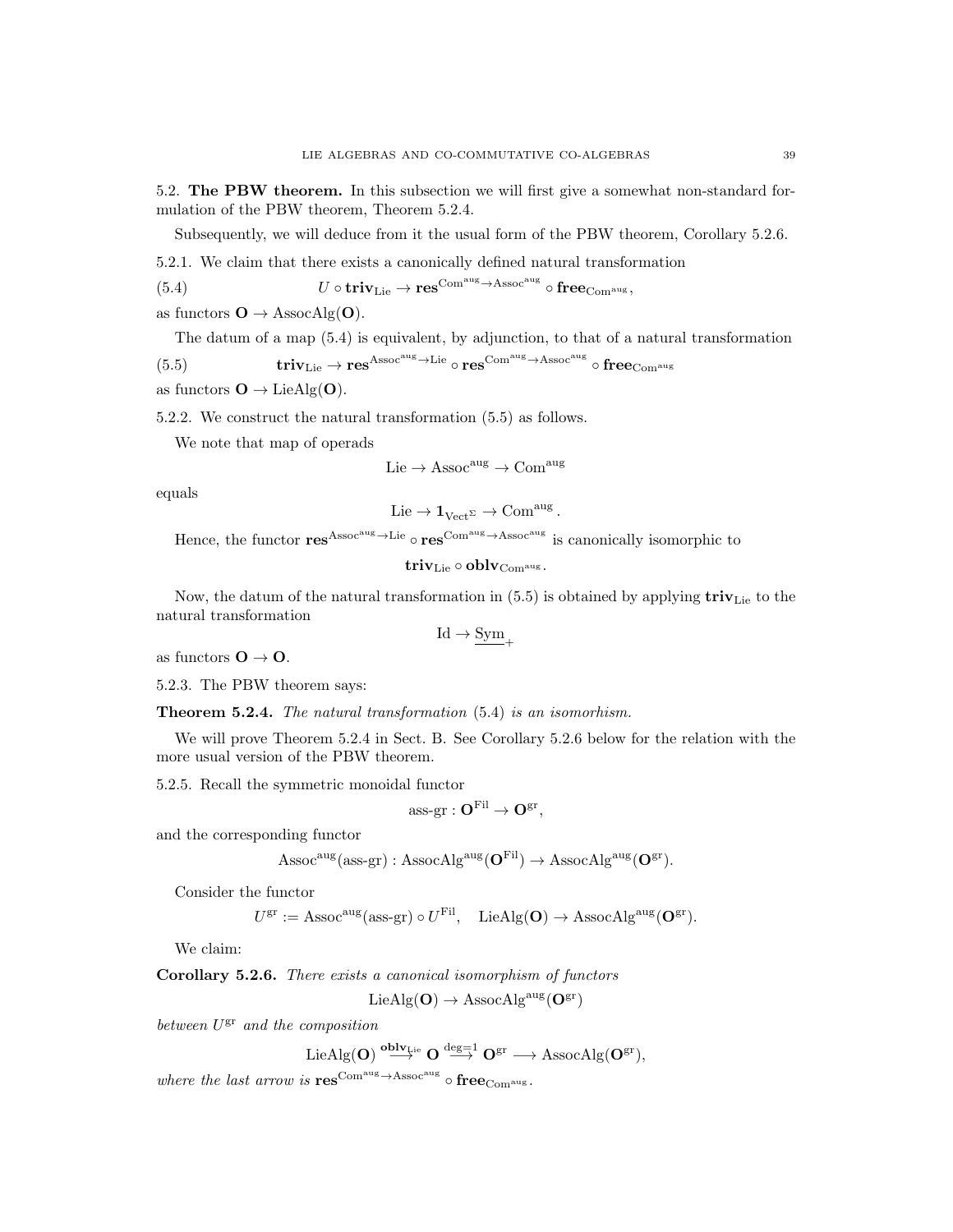*Proof.* By  $(1.11)$ , the functor  $U^{\text{gr}}$  identifies canonically with

$$
\text{LieAlg}(\mathbf{O})\stackrel{{\bf{oblv}}_{\mathbf{Lie}}}{\longrightarrow}\mathbf{O}\stackrel{{\rm{deg}}=1}{\longrightarrow}\mathbf{O}^{\rm{gr}}\stackrel{{\bf{triv}}_{\mathbf{Lie}}}{\longrightarrow}\text{LieAlg}(\mathbf{O}^{\rm{gr}})\stackrel{U}{\longrightarrow}\text{AssocAlg}^{\rm{aug}}(\mathbf{O}^{\rm{gr}}).
$$

Hence, the assertion of Corollary 5.2.6 follows from that of Theorem 5.2.4.

 $\Box$ 

Corollary 5.2.6 is the usual formulation of the PBW theorem: the associated graded of the universal enveloping algebra is the symmetric algebra.

5.2.7. From Corollary 5.2.6 we shall now deduce:

Lemma 5.2.8. The left-lax symmetric monoidal structure on the functor

 $U : \text{LieAlg}(\mathbf{O}) \to \text{AssocAlg}(\mathbf{O})$ 

is symmetric monoidal.

*Proof.* We have to show that for  $\mathfrak{h}_1, \mathfrak{h}_2 \in \text{LieAlg}(\mathbf{O})$ , the morphism

$$
U(\mathfrak{h}_1\times \mathfrak{h}_2)\to U(\mathfrak{h}_1)\otimes U(\mathfrak{h}_2)
$$

is an isomorphism.

It is enough to prove the corresponding fact for the functor  $U^{\text{Fil}}$ , and hence also for the functor  $U^{\text{gr}}$ . Now the assertion follows via Corollary 5.2.6 from the fact that the functor  $\mathbf{free}_{\text{Com}^{\text{aug}}}$  is symmetric monoidal.

5.3. The Bar complex of the universal envelope. Recall the isomorphism

$$
Bar_+ \circ U \simeq \text{Chev}_+
$$

of (5.3), and the resulting isomorphism

(5.6) 
$$
Bar \circ U \simeq Chev.
$$

In this subsection we will upgrade the latter isomorphism to one between functors taking values in  $\mathrm{CocomCoalg}^{\mathrm{aug}}(\mathbf{O}).$ 

5.3.1. Consider the functor

 $Bar: {\rm AssocAlg}^{\rm aug}({\rm CocomCoalg}^{\rm aug}(\mathbf{O})) \rightarrow {\rm CocomCoalg}^{\rm aug}(\mathbf{O})$ 

and note that the following diagram commutes

$$
\begin{array}{ccc} & \mathrm{AssocAlg}^{\mathrm{aug}}(\mathrm{CocomCoalg}(\mathbf{O})) & \xrightarrow{\mathrm{Bar}} & \mathrm{CocomCoalg}(\mathbf{O}) \\ & & & \downarrow{\mathrm{oblv}}_{\mathrm{Cocom}}) \downarrow & & \\ & & & \mathrm{AbsocAlg}^{\mathrm{aug}}(\mathbf{O}) & \xrightarrow{\mathrm{Bar}} & \mathbf{O}, \end{array}
$$

since the functor  $oblv_{Cocom}$ :  $CocomCoalg(O) \rightarrow O$  is symmetric monoidal.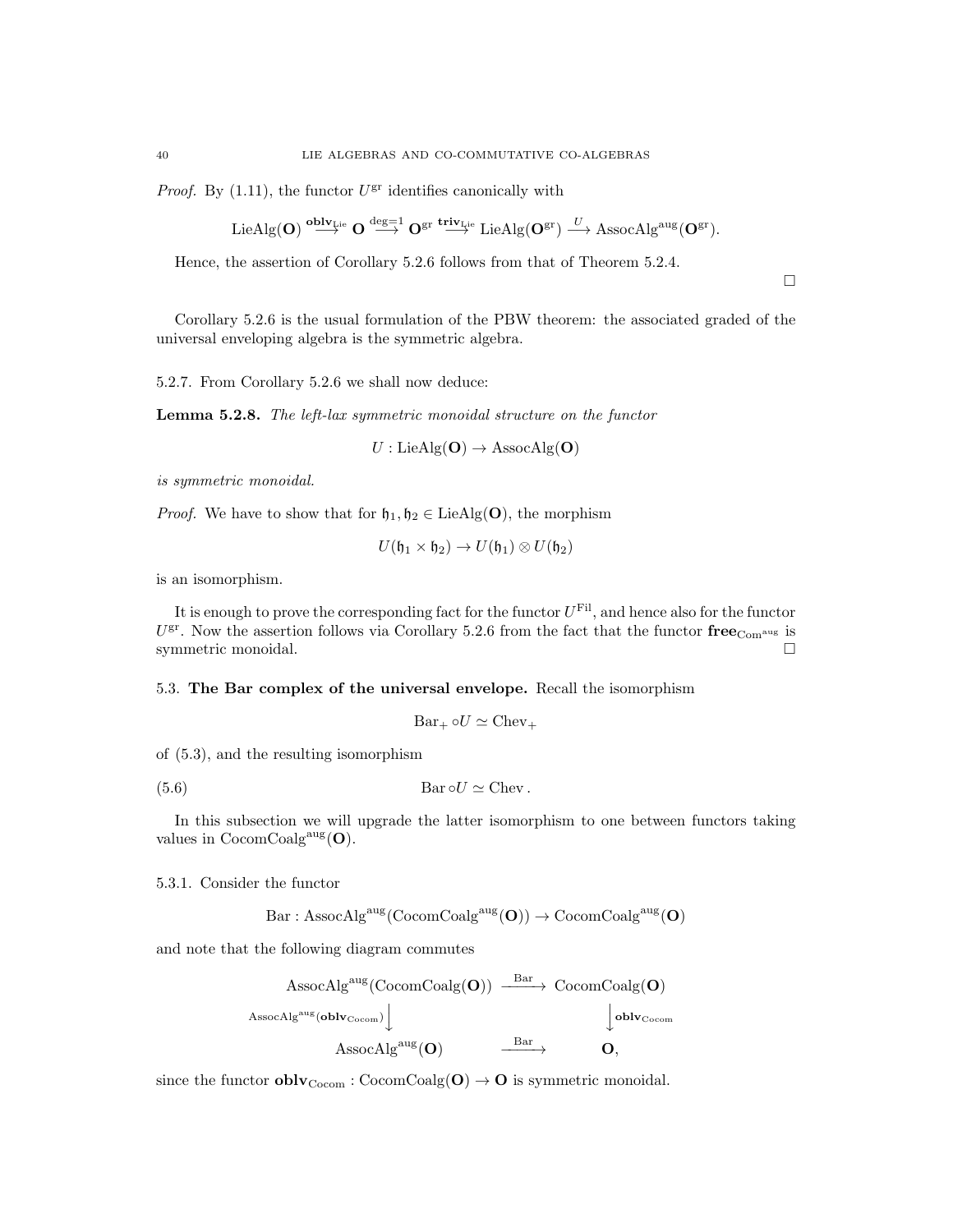5.3.2. We claim:

Proposition 5.3.3. There exists a canonical isomorphism

Bar 
$$
\circ U^{\text{Hopf}} \simeq \text{Chev}^{\text{enh}}
$$

as functors LieAlg( $O$ )  $\rightarrow$  CocomCoalg<sup>aug</sup>( $O$ ), such that the induced isomorphism

Bar oU 
$$
\simeq
$$
Bar o AssocAlg<sup>aug</sup>(**oblv**<sub>Cocom</sub>) o U<sup>Hopf</sup>  $\simeq$  **oblv**<sub>Cocom</sub> o Bar oU<sup>Hopf</sup>  $\simeq$   
 $\simeq$  **oblv**<sub>Cocom</sub> o Chev<sup>enh</sup>  $\simeq$  Chev

identifies with (5.6).

Proof. Recall the commutative diagram  $(5.2)$ , from which we produce the inner square in the next commutative diagram

$$
\begin{array}{ccc} \text{LieAlg}(\mathbf{O}) & \xrightarrow{\text{Chev}^{\text{enh}}} & \text{CocomCoalg}^{\text{aug}}(\mathbf{O}) \\ \hline \\ \begin{array}{c} \small{\sim} \end{array} & \small{\Big\downarrow} \small{\sim} & \small{\Big\downarrow} \small{\sim} \\ \text{CocomCoalg}^{\text{aug}}(\text{LieAlg}(\mathbf{O})) & \xrightarrow{\text{CocomCoalg}^{\text{aug}}(\text{Chev}^{\text{enh}})} & \text{CocomCoalg}^{\text{aug}}(\text{CocomCoalg}^{\text{aug}}(\mathbf{O})) \\ \text{CocomCoalg}^{\text{aug}}(U) \end{array} \\ \begin{array}{c} \small{\text{CocomCoalg}^{\text{aug}}(\text{res}^{\text{Cocom}^{\text{aug}} \rightarrow \text{Coassoc}^{\text{aug}})} \end{array} \small{\Big\downarrow} \\ \small{\text{CocomCoalg}^{\text{aug}}(\text{AssocAlg}^{\text{aug}}(\mathbf{O})) & \xrightarrow{\text{CocomCoalg}^{\text{aug}}(\text{Bar}^{\text{enh}})} & \text{CocomCoalg}^{\text{aug}}(\text{CoassocCoalg}^{\text{aug}}(\mathbf{O})) \\ \small{\sim} \end{array} \\ \small{\Big\downarrow} & \small{\begin{array}{c} \small{\text{CocomCoalg}^{\text{aug}}(\mathbf{O}) \mid \text{CocomCoalg}^{\text{aug}}(\text{Oblv}_{\text{Coassoc}^{\text{aug}}}) \end{array} \small{\Big\downarrow} \\ \small{\text{AssocAlg}^{\text{aug}}(\text{CocomCoalg}^{\text{aug}}(\mathbf{O})) & \xrightarrow{\text{Bar}} & \text{CocomCoalg}^{\text{aug}}(\mathbf{oblv}_{\text{Coassoc}^{\text{aug}}}) \end{array} \normalsize \end{array} \normalsize \begin{array}{c} \small{\text{CocomCoalg}^{\text{aug}}(\mathbf{O}) \mid \text{CocomCoalg}^{\text{aug}}(\mathbf{O}) \mid \text{CocomCoalg}^{\text{aug}}(\mathbf{O})) \\ \small{\text{CocomCoalg}^{\text{aug}}(\mathbf{O}) \mid \text{CocomCoalg}^{\text{aug}}(\mathbf{O}) \mid \text{CocomCoalg}^{\text{aug}}(\mathbf{O}) \mid \text{CocomCoalg}^{\text{aug}}(\mathbf{O}) \mid \
$$

In the above diagram, the composite left vertical arrow is, by definition, the functor  $U^{\text{Hopf}}$ , and the composite right vertical arrow is the identity functor.

 $\Box$ 

## 6. The universal envelope via loops

In this section we establish the main result of this chapter, Theorem 6.1.2. It says that the universal enveloping algebra of a Lie algebra can be expressed via the Chevalley functor, namely, we have a canonical isomorphism of functors

$$
U^{\text{Hopf}} \simeq \text{Grp}(\text{Chev}^{\text{enh}}) \circ \Omega_{\text{Lie}}.
$$

6.1. The main result. In this subsection we state the main result of this chapter, Theorem 6.1.2.

6.1.1. Our main result is the following:

Theorem 6.1.2. There exists a canonical isomorphism of functors

$$
U^{\text{Hopf}} \simeq \text{Grp}(\text{Chev}^{\text{enh}}) \circ \Omega_{\text{Lie}}, \quad \text{LieAlg}(\mathbf{O}) \to \text{CocomBialg}(\mathbf{O}).
$$

Several remarks are in order:

Remark 6.1.3. The proof of Theorem 6.1.2 is such that the isomorphism stated in the theorem automatically upgrades to an isomorphism at the filtered level:

$$
(U^{\rm Hopf})^{\rm Fil}\simeq \left({\rm Grp}({\rm Chev}^{\rm enh})\circ \Omega_{\rm Lie}\right)^{\rm Fil}.
$$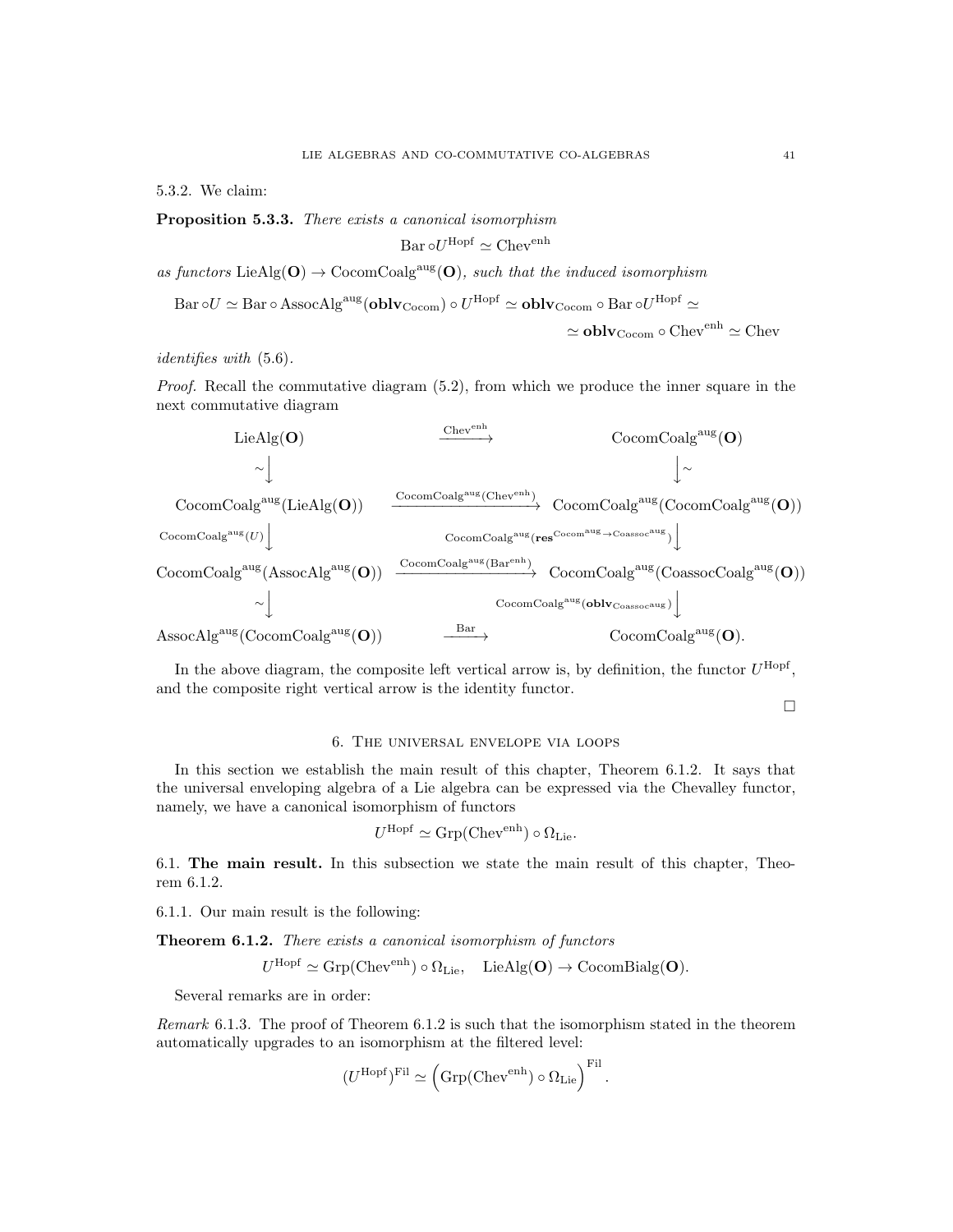Remark 6.1.4. One can generalize the proof of Theorem 6.1.2 to estabish the isomorphims of functors

(6.1) 
$$
U_{\mathbb{E}_n} \simeq \mathbb{E}_n - \text{Alg}^{\text{aug}}(\text{Chev}) \circ \Omega_{\text{Lie}}^{\times n},
$$

where  $U_{\mathbb{E}_n}$  is the left adjoint to the forgetful functor

 $\mathbf{res}^{\mathbb{E}_n^{\text{aug}} \to \text{Lie}} : \mathbb{E}_n\operatorname{-Alg}^{\text{aug}}(\mathbf{O}) \to \text{LieAlg}(\mathbf{O}),$ 

arising from the corresponding map of operads.

Moreover, the isomorphism (6.1) automatically upgrades to an isomorphism of the corresponding functors

 $\text{LieAlg}(\mathbf{O}) \to \text{CocomCoalg}(\mathbb{E}_n^{\text{aug}} - \text{Alg}(\mathbf{O})) \simeq \mathbb{E}_n - \text{Alg}(\text{CocomCoalg}^{\text{aug}}(\mathbf{O})),$ 

(6.2) 
$$
U_{\mathbb{E}_n}^{\text{Hopf}} \simeq \mathbb{E}_n \text{-Alg}^{\text{aug}}(\text{Chev}^{\text{enh}}) \circ \Omega_{\text{Lie}}^{\times n}.
$$

Furthermore, the isomorphism (6.2) can be upgraded to an isomorphism of functors with values in  $\mathrm{CocomCoalg}(\mathbb{E}_n - \mathrm{Alg}(\mathbf{O}^{\mathrm{Fil}, \geq 0}))$ .

*Remark* 6.1.5. A very natural proof of the isomorphism  $(6.1)$  can be given using the language of factorization algebras. In the context of algebraic geometry, this is done in [FraG, Proposition 6.1.2].

6.1.6. Note that by combining Theorem 6.1.2 with Proposition 4.3.3 we obtain:

Corollary 6.1.7. There exists a canonical isomorphism of functors

 ${\bf oblv}_{\rm Assoc}\circ U^{\rm Hopf}\simeq{\rm Sym}\,\circ{\bf oblv}_{\rm Lie},\quad{\rm LieAlg}({\bf O})\rightarrow{\rm CocomCoalg}^{\rm aug}({\bf O})$ 

Remark 6.1.8. The assertion of Corollary 6.1.7 is of course well-known. The curious aspect of our proof is that it does not use the symmetrization map from the symmetric algebra to the tensor algebra, although one can show that the latter map gives the same isomorphism.

6.2. Proof of Theorem 6.1.2. The idea of the proof is the following: we consider the functor

 $\operatorname{Assoc^{aug}}(U^{\operatorname{Hopf}})\circ \Omega_{\operatorname{Lie}}: \operatorname{LieAlg}(\mathbf{O}) \to \operatorname{AssocAlg}^{\operatorname{aug}}\left(\operatorname{AssocAlg}^{\operatorname{aug}}(\operatorname{CocomCoalg}(\mathbf{O})))\right),$ 

and we will compose it with two different versions of the Bar-construction: the 'inner' and the 'outer':

AssocAlg<sup>aug</sup> (AssocAlg<sup>aug</sup>(CocomCoalg(O)))  $\rightarrow$  AssocAlg<sup>aug</sup>(CocomCoalg(O))  $\simeq$ 

 $\simeq$  CocomBialg(O).

6.2.1. The left-lax symmetric monoidal structure on the functor

 $U: \text{LieAlg}(\mathbf{O}) \to \text{AssocAlg}^{\text{aug}}(\mathbf{O})$ 

gives rise to one on the functor

 $U^{\text{Hopf}}: \text{LieAlg}(\mathbf{O}) \to \text{CocomCoalg}(\text{AssocAlg}^{\text{aug}}(\mathbf{O})) \simeq \text{AssocAlg}^{\text{aug}}(\text{CocomCoalg}(\mathbf{O})).$ 

However, since the left-lax symmetric monoidal structure on  $U$  is strict (see Lemma 5.2.8), so is one on  $U^{\text{Hopf}}$ . Hence, the functor  $U^{\text{Hopf}}$  gives rise to a functor that we denote Assoc<sup>aug</sup> ( $U^{\text{Hopf}}$ ):

$$
\begin{aligned} \mathrm{Monoid}(\mathrm{LieAlg}(\mathbf{O})) &\rightarrow \mathrm{AssocAlg}\,(\mathrm{AssocAlg}^{\mathrm{aug}}(\mathrm{CocomCoalg}(\mathbf{O}))) \simeq \\ &\simeq \mathrm{AssocAlg}^{\mathrm{aug}}\,(\mathrm{AssocAlg}^{\mathrm{aug}}(\mathrm{CocomCoalg}(\mathbf{O})))\,. \end{aligned}
$$

*Remark* 6.2.2. We can think of the category AssocAlg<sup>aug</sup> (AssocAlg<sup>aug</sup> (CocomCoalg(O))) as that of augmented  $\mathbb{E}_2$ -algebras in CocomCoalg(**O**).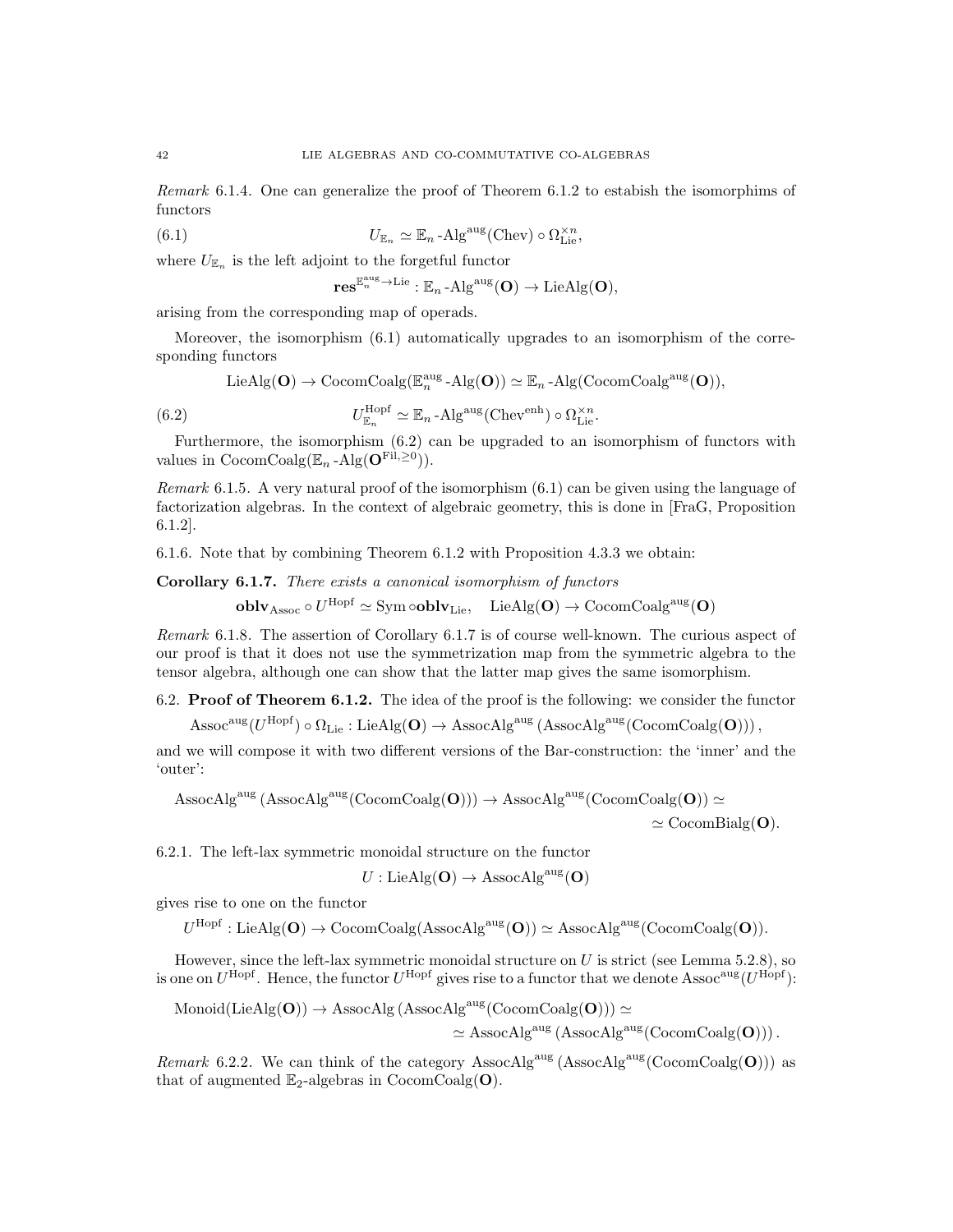6.2.3. Consider the resulting functor

$$
(6.3)\quad {\rm Assoc^{aug}}(U^{\rm Hopf})\circ \Omega_{\rm Lie}:{\rm LieAlg}(\mathbf{O})\to {\rm AssocAlg^{aug}}\left( {\rm AssocAlg^{aug}}({\rm CocomCoalg}(\mathbf{O}))\right).
$$

We consider the two functors,

$$
\mathrm{AssocAlg}^{\mathrm{aug}}\left(\mathrm{AssocAlg}^{\mathrm{aug}}(\mathrm{CocomCoalg}(\mathbf{O})))\to \mathrm{AssocAlg}^{\mathrm{aug}}(\mathrm{CocomCoalg}(\mathbf{O})),\right.
$$

denoted Assoc<sup>aug</sup>(Bar) and Bar, corresponding to taking the Bar-complex with respect to the 'inner' and 'outer' associative algebra structure, respectively.

We claim:

(6.4) 
$$
Bar \circ Assoc^{aug}(U^{Hopf}) \circ \Omega_{Lie} \simeq U^{Hopf}
$$

and

(6.5) 
$$
Assoc^{aug}(Bar) \circ Assoc^{aug}(U^{Hopf}) \circ \Omega_{Lie} \simeq Grp(Chev^{enh}) \circ \Omega_{Lie}
$$

as functors

$$
LieAlg(O) \to Associ\text{AssocAlg}^{\text{aug}}(\text{CocomCoalg}(O)).
$$

6.2.4. Indeed, since the functor  $U^{\text{Hopf}}$  is symmetric monoidal, we have

(6.6) 
$$
Bar \circ Assoc^{aug}(U^{Hopf}) \circ \Omega_{Lie} \simeq U^{Hopf} \circ B_{Lie} \circ \Omega_{Lie} \simeq U^{Hopf},
$$

which gives the isomorphism in  $(6.4)$ .

To establish the isomorphism in (6.5), we note that the isomorphism of Proposition 5.3.3 is compatible with the symmetric monoidal structures, and, hence, gives rise to an isomorphism

$$
Assoc^{\text{aug}}(Bar) \circ Assoc^{\text{aug}}(U^{\text{Hopf}}) \simeq \text{Grp}(Chev^{\text{enh}})
$$

as functors

$$
Grp(\text{LieAlg}(\mathbf{O})) \simeq \text{Monoid}(\text{LieAlg}(\mathbf{O})) \rightarrow
$$
  

$$
\rightarrow \text{AssocAlg}(\text{CocomCoalg}^{\text{aug}}(\mathbf{O})) \simeq \text{AssocAlg}^{\text{aug}}(\text{CocomCoalg}(\mathbf{O})).
$$

This gives rise to the isomorphism in (6.5) by precomposing with  $\Omega_{\rm Lie}.$ 

6.2.5. Recall that the symmetric monoidal structure on  $CocomCoalg(O)$  is Cartesian. In particular, we can consider the full subcategories

$$
CocomHopf(\mathbf{O}) := Grp(CocomCoalg(\mathbf{O})) \subset \mathrm{Monoid}(CocomCoalg(\mathbf{O})) = \\ = \mathrm{AssocAlg}^{\mathrm{aug}}(CocomCoalg(\mathbf{O})),
$$

and

$$
\begin{aligned} \operatorname{Grp}(\operatorname{Grp}(\operatorname{CocomCoalg}(\mathbf{O}))) \subset \operatorname{Monoid}(\operatorname{Monoid}(\operatorname{CocomCoalg}(\mathbf{O}))) = \\ & \qquad \qquad = \operatorname{AssocAlg}^{\operatorname{aug}}(\operatorname{AssocAlg}^{\operatorname{aug}}(\operatorname{CocomCoalg}(\mathbf{O}))). \end{aligned}
$$

We have the following basic fact proved below:

**Proposition 6.2.6.** For an  $\infty$ -category **C** endowed with the Cartesian symmetric monoidal structure, there exists a canonical isomorphism of functors

$$
Grp(B) \simeq B, \quad Grp(Grp(\mathbf{C})) \to Grp(\mathbf{C}).
$$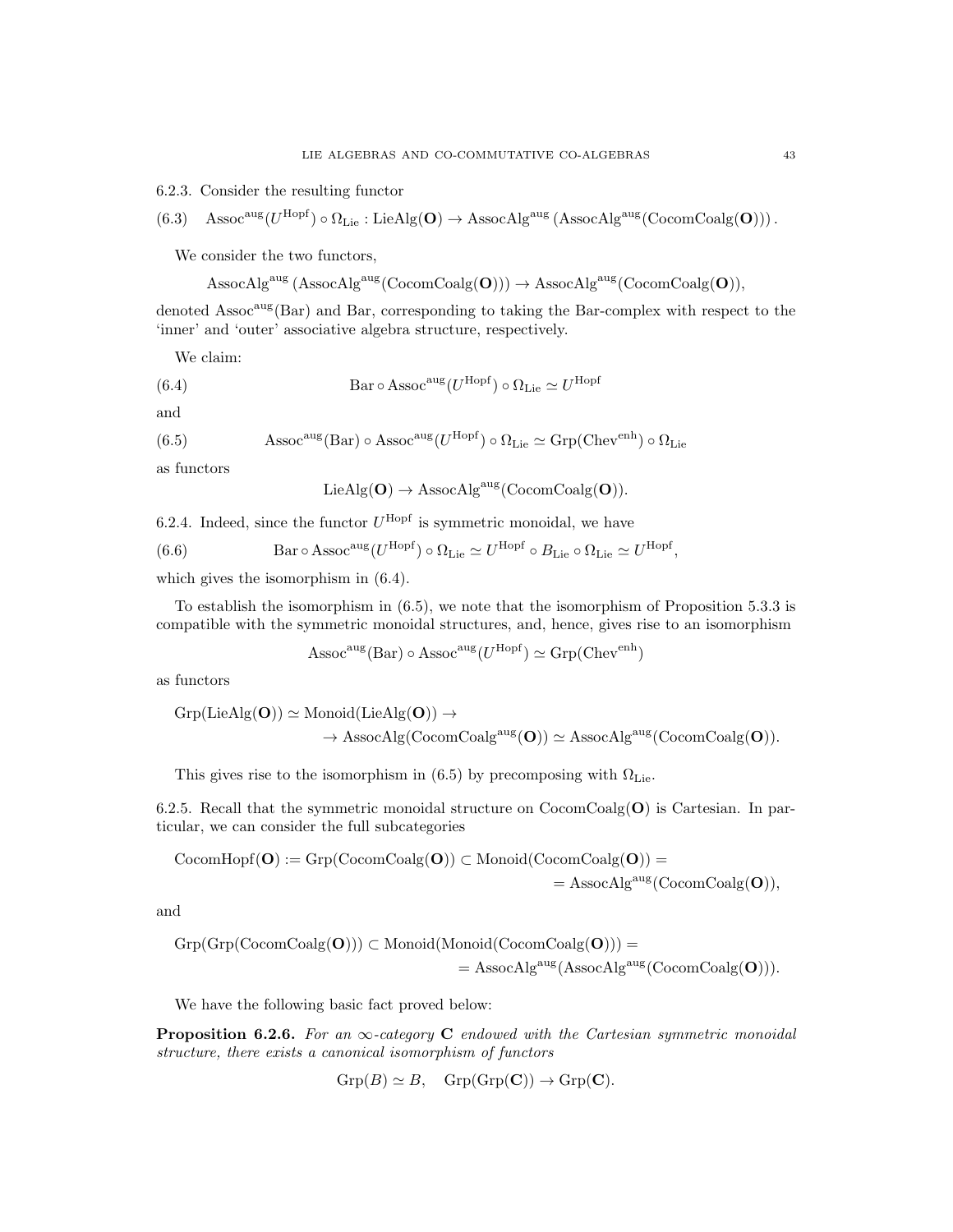We compose the isomorphism of Proposition 6.2.6 with the functor  $(6.3)$ , and obtain an isomorphism

(6.7) Assoc<sup>aug</sup> (Bar) ◦ Assoc<sup>aug</sup> ( $U^{\rm Hopf}$ ) ◦  $\Omega_{\rm Lie} \simeq$  Bar ◦ Assoc<sup>aug</sup> ( $U^{\rm Hopf}$ ) ◦  $\Omega_{\rm Lie}$ .

Combining the isomorphism  $(6.7)$  with the isomorphisms  $(6.4)$  and  $(6.5)$ , we arrive at the conclusion of the theorem.

 $\Box$ 

### 6.3. Proof of Proposition 6.2.6.

6.3.1. By adjunction, the assertion of the proposition amounts to a canonical isomorphism of functors

(6.8) 
$$
\Omega \simeq \text{Grp}(\Omega) : \text{Grp}(\mathbf{C}) \to \text{Grp}(\text{Grp}(\mathbf{C})).
$$

The latter reduces the assertion to the proposition when  $C = \text{Spc}$  is the category of spaces, by the Yoneda lemma.

6.3.2. We start with the tautological isomorphism of functors

(6.9) 
$$
Grp(\Omega) \circ \Omega \simeq \Omega \circ \Omega, \quad Spc_{\{*\}} \to Grp(Grp(Spc)).
$$

By adjunction, we obtain a natural transformation

(6.10) 
$$
B \circ \text{Grp}(\Omega) \to \Omega \circ B \simeq \text{Id}, \quad \text{Grp}(\text{Spc}) \to \text{Grp}(\text{Spc}).
$$

Applying  $\Omega$ : Grp(Spc)  $\rightarrow$  Grp(Grp(Spc)) to (6.10), we obtain the desired natural transformation

$$
\operatorname{Grp}(\Omega) \simeq \Omega \circ B \circ \operatorname{Grp}(\Omega) \to \Omega.
$$

6.3.3. To show that the resulting map  $Grp(\Omega) \to \Omega$  is an isomorphism, it is enough to do so after precomposing with  $\Omega$  : Spc<sub>{\*}/</sub>  $\rightarrow$  Grp(Spc). However, the resulting map

$$
\operatorname{Grp}(\Omega) \circ \Omega \to \Omega \circ \Omega
$$

equals that of (6.9), and hence is an isomorphism.

#### 7. Modules

The goal of this section is to give a new perspective on the equivalence of categories

$$
\mathfrak{h}\text{-}\mathrm{mod} \simeq U(\mathfrak{h})\text{-}\mathrm{mod}
$$

for a Lie algebra h. We will do so using the isomorphism

$$
U(\mathfrak{h})\text{-mod} \simeq \text{AssocAlg}(\mathbf{oblv}_{\text{Cocom}}) \circ \text{Grp}(\text{Chev}^{\text{enh}}) \circ \Omega(\mathfrak{h}),
$$

given by Theorem 6.1.2.

In a sense, the upshot of this section is that one does not really need the definition of the functor

$$
U: \mathrm{LieAlg}(\mathbf{O}) \to \mathrm{AssocAlg}^{\mathrm{aug}}(\mathbf{O})
$$

as the left adjoint of the restriction functor  $res^{Assoc^{aug}\rightarrow Lie}$ . Namely, all the essential features of this functor are more conveniently expressed through its incarnation as  $Grp(Chev<sup>enh</sup>) \circ \Omega$ .

7.1. Left modules for associative algebras. In this subsection we recall some basic pieces of structure pertaining to left modules over associative algebras and to the Koszul duality functor in this case.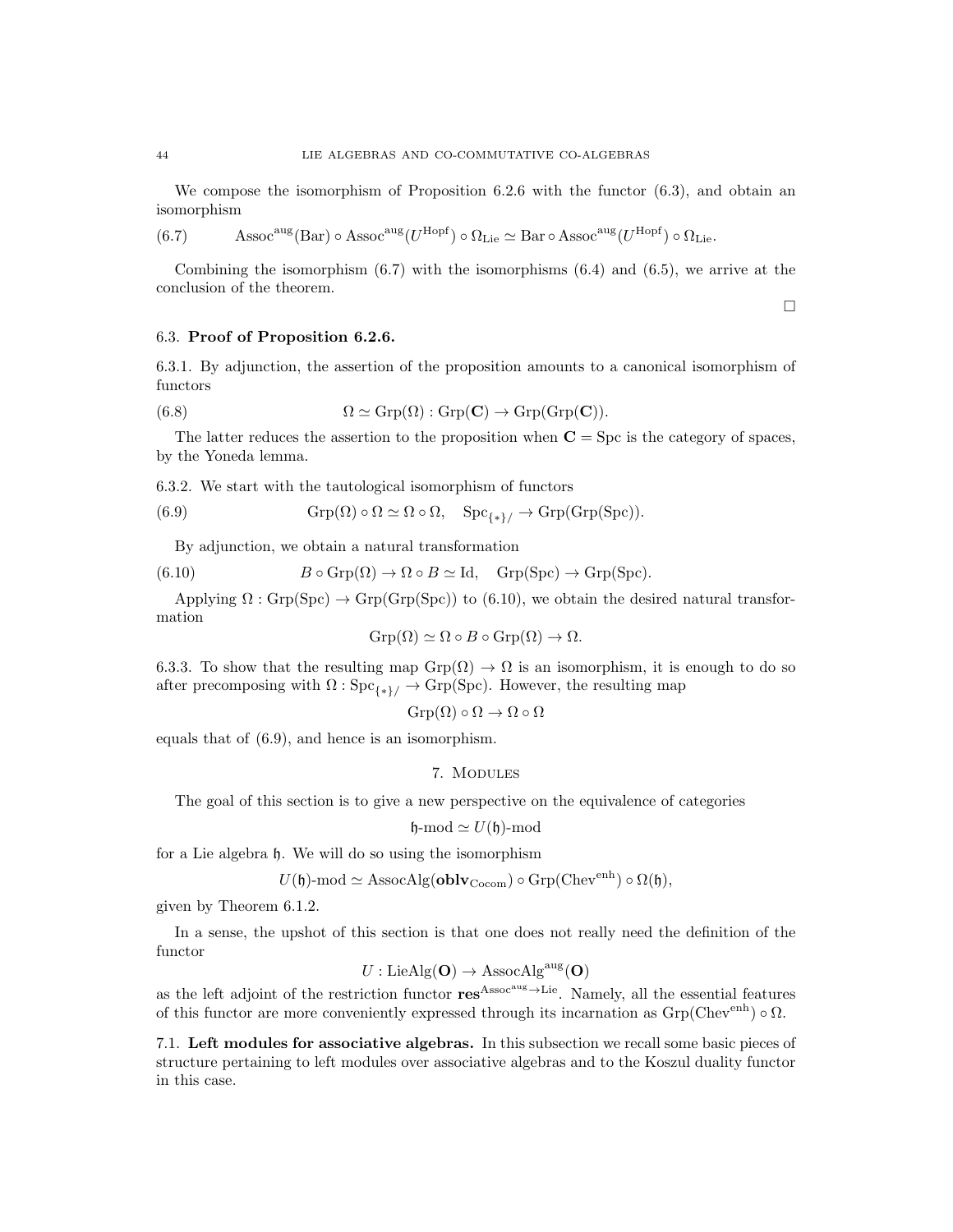7.1.1. Let **O** be a monoidal category. Let A be an object of AssocAlg(**O**). We let A-mod(**O**) denote the category of left A-modules on O. We have a tautological pair of adjoint functors

 $free_A : \mathbf{O} \rightleftarrows A\text{-mod}(\mathbf{O}) : \mathbf{oblv}_A.$ 

The monad **obly**  $_A \circ \textbf{free}_A$  is given by tensor product with A.

Reversing the arrows, we obtain the corresponding pieces of notations for comodules:

 $oblv_B : B\text{-comod}(\mathbf{O}) \rightleftarrows \mathbf{O} : \mathbf{cofree}_B, \quad B \in \text{CoassocCoalg}(\mathbf{O}).$ 

7.1.2. Let now A be an augmented associative algebra. We have a canonically defined functor

 $Bar^{\bullet}(A, -) : A\text{-mod}(\mathbf{O}) \to \mathbf{O}^{\mathbf{\Delta}^{\text{op}}},$ 

see [Lu2, Sect. 4.4.2.7].

We denote by

$$
Bar(A, -): A \text{-mod}(\mathbf{O}) \to \mathbf{O}
$$

the composition of Bar $^{\bullet}(A, -)$ , followed by the functor of geometric realization  $\mathbf{O}^{\mathbf{\Delta}^{\mathrm{op}}} \to \mathbf{O}$ , provided that the latter is defined.

The functor  $Bar(A, -)$  is the left adjoint of the functor

 $triv_A: O \to A\text{-mod}(O),$ 

given by the augmentation on A.

7.1.3. We have the following additional crucial piece of structure on the adjoint pair

 $Bar(A, -) : A\text{-mod}(\mathbf{O}) \rightleftarrows \mathbf{O} : \mathbf{triv}_A.$ 

Namely, the co-monad  $Bar(A, -) \circ$ **triv**<sub>A</sub> on **O** identifies canonically with one given by tensor product with the co-associative co-algebra  $Bar<sup>enh</sup>(A)$ , see [Lu2, Sect. 5.2.2].

In particular, we have a canonically defined functor

 $Bar<sup>enh</sup>(A, -) : A-mod(O) \rightarrow Bar<sup>enh</sup>(A)-comod(O),$ 

making the following diagrams commutative:

(7.1)  
\n
$$
A\text{-mod}(\mathbf{O}) \xrightarrow{\text{Bar}^{\text{enh}}(A,-)} \text{Bar}^{\text{enh}}(A)\text{-comod}(\mathbf{O})
$$
\n
$$
\downarrow \text{oblv}_{\text{Bar}^{(\text{enh}}(A)}
$$
\n
$$
A\text{-mod}(\mathbf{O}) \xrightarrow{\text{Bar}(A,-)} \mathbf{O}
$$

and

(7.2) 
$$
A \text{-mod}(\mathbf{O}) \xrightarrow{\text{Bar}^{\text{enh}}(A, -)} \text{Bar}^{\text{enh}}(A) \text{-comod}(\mathbf{O})
$$
  
\n $\text{triv}_A \uparrow \qquad \qquad \uparrow \text{cofree}_{\text{Bar}^{\text{enh}}(A)}$   
\n $\mathbf{O} \xrightarrow{\text{Id}} \mathbf{O}.$ 

7.2. Modules over co-commutative Hopf algebras. Let O be a symmetric monoidal category.

The goal of this subsection is to establish the following basic fact: given a co-commutative Hopf algebra  $A$ , the category of modules over  $A$  as an associative algebra is equivalent to the totalization of the co-simplicial category of co-modules over  $Bar^{\bullet}(A)$ , where  $Bar^{\bullet}(A)$  is considered as a simplicial co-algebra.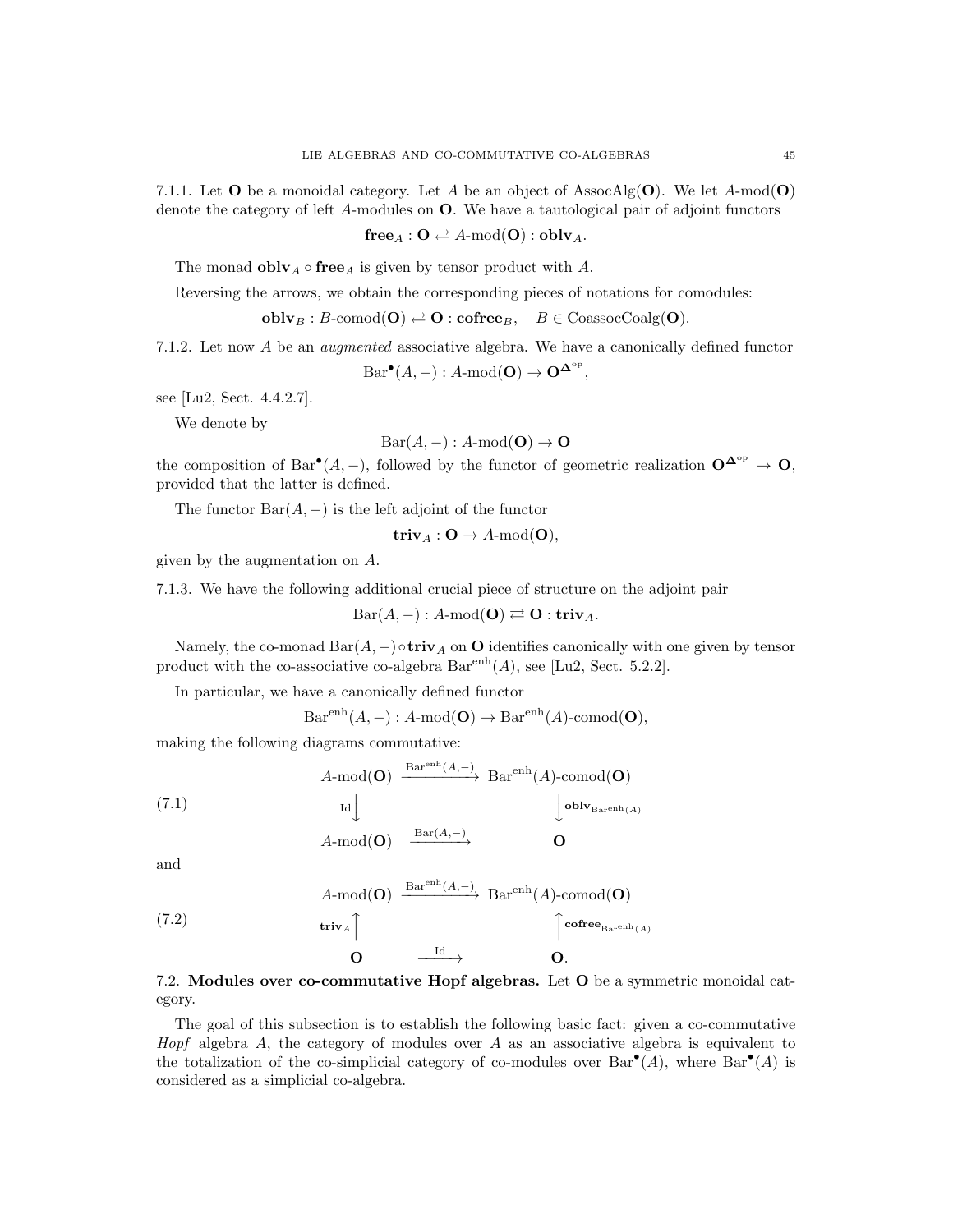7.2.1. Let A be a co-commutative bi-algebra in O. Consider the corresponding object

 $Bar^{\bullet}(A) \in \text{CocomCoalg}(\mathbf{O})^{\mathbf{\Delta}^{\text{op}}}.$ 

Consider the resulting simplicial category

$$
Bar^{\bullet}(A)\text{-comod}(\mathbf{O}),
$$

i.e., the simplicial category formed by co-modules in **O** over the terms of  $Bar^{\bullet}(A)$ , viewed as a simplicial co-algebra.

Passing to right adjoints, we obtain a co-simpicial category

 $Bar^{\bullet}(A)$ -comod $(O)^R$ .

The goal of this subsection is to establish the following:

**Proposition-Construction 7.2.2.** Assume that  $A \in \text{CocomHopf}(\mathbf{O})$ , and let

 $\widetilde{A} := \text{AssocAlg}(\textbf{oblv}_{\text{Cocom}})(A)$ 

be the underlying associative algebra. Then there is a canonical equivalence of categories:

(7.3) 
$$
\widetilde{A}\text{-mod} \simeq \text{Tot} \left( \text{Bar}^{\bullet}(A) \text{-comod}(\mathbf{O})^R \right).
$$

The construction of the equivalence in Proposition 7.2.2 will have the following features.

7.2.3. Recall the equivalence

$$
Tot (Bar•(A)-comod(O)R) \simeq | Bar•(A)-comod(O)|
$$

of [Chapter I.1, Proposition 2.5.7]. Thus, we obtain a functor

(7.4) 
$$
|\text{Bar}^{\bullet}(A)\text{-comod}(\mathbf{O})| \simeq \text{Tot}(\text{Bar}^{\bullet}(A)\text{-comod}(\mathbf{O})^R) \simeq \widetilde{A}\text{-mod}^{\text{Bar}(A,-)}\mathbf{O}.
$$

Corollary 7.2.4. The functor (7.4) is given by the simplex-wise forgetful functors

$$
\mathbf{oblv}_{\mathrm{Bar}^m(A)}:\mathrm{Bar}^m(A)\text{-comod}(\mathbf{O})\to\mathbf{O}.
$$

*Proof.* Follows by considering the corresponding right adjoints.  $\square$ 

7.2.5. Upgrading of  $\widetilde{A}$  to an object of CocomCoalg(AssocAlg(O)) defines on the category  $\widetilde{A}$ -mod a symmetric monoidal structure. Similarly, the category Tot  $(Bar^{\bullet}(A)\text{-comod}(\mathbf{O})^R)$  is naturally symmetric monoidal.

It will follow from the construction, given below, that the equivalence (7.3) is naturally compatible with the above symmetric monoidal structures.

7.2.6. The rest of this subsection is devoted to the proof of Proposition 7.2.2.

Using Proposition C.1.3, to A we can canonically attach an object

 $A' \in \text{CocomCoalg}(\text{AssocAlg}^{\text{aug}}(\mathbf{O})),$ 

so that

 $\widetilde{A} \simeq \textbf{oblv}_{\text{Cocom}}(A').$ 

Moreover, by construction, under the equivalence

$$
\mathrm{CocomCoalg}(O)^{\mathbf{\Delta}^{\mathrm{op}}}\simeq \mathrm{CocomCoalg}(O^{\mathbf{\Delta}^{\mathrm{op}}})
$$

the object

$$
Bar^{\bullet}(A) \in \mathrm{CocomCoalg}(\mathbf{O})^{\mathbf{\Delta}^{\mathrm{op}}}
$$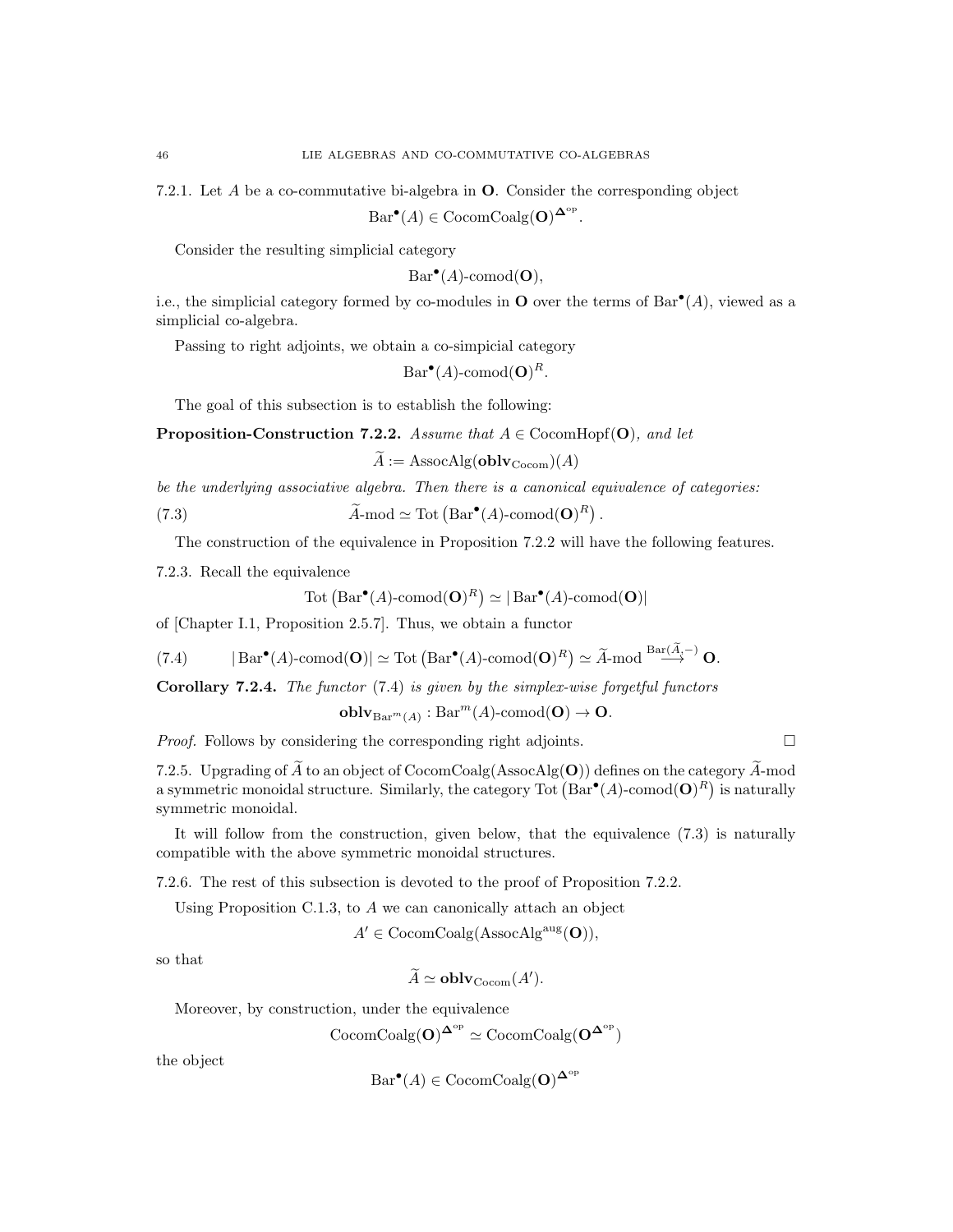identifies with the corresponding object

$$
Cocom(Bar^{\bullet})(A') \in CocomCoalg(\mathbf{O}^{\mathbf{\Delta}^{\mathrm{op}}}).
$$

7.2.7. Consider the category P that consists of pairs  $(B, M)$ , where  $B \in \text{AssocAlg}^{\text{aug}}(\mathbf{O})$  and  $M \in B$ -mod. This is a symmetric monoidal category under the operation of tensor product.

If B upgrades to an object  $B' \in \text{CocomCoalg}(AssocAlg^{aug}(\mathbf{O}))$ , then the object  $(B, \mathbf{1}_{\mathbf{O}}) \in \mathsf{P}$ has a natural structure of object of  $\text{CocomCoalg}(P)$ , denoted  $(B', \mathbf{1}_{\mathbf{O}})$ . Moreover, we have a naturally defined functor

(7.5) 
$$
B\text{-mod}(\mathbf{O}) \to (B', \mathbf{1}_{\mathbf{O}})\text{-comod}(\mathbf{P}), \quad M \mapsto (B, M).
$$

We have a naturally defined symmetric monoidal functor

(7.6) 
$$
\text{Bar}_{\text{with module}}^{\bullet}: \mathsf{P} \to \mathbf{O}^{\mathbf{\Delta}^{\text{op}}}, \quad (B, M) \mapsto \text{Bar}^{\bullet}(B, M),
$$

so that for  $B \in \text{AssocAlg}^{\text{aug}}(\mathbf{O})$ , we have

$$
\operatorname{Bar}^{\bullet}_{\text{with module}}(B, \mathbf{1}_{\mathbf{O}}) \simeq \operatorname{Bar}^{\bullet}(B),
$$

and for  $B' \in \text{CocomCoalg}(\text{AssocAlg}^{\text{aug}}(\mathbf{O}))$ 

$$
Cocom(Bar_{\text{with module}}^{\bullet})(B', \mathbf{1}_{\mathbf{O}}) \simeq Cocom(Bar^{\bullet})(B'),
$$

as objects of  $\text{CocomCoalg}(\mathbf{O})^{\mathbf{\Delta}^{\text{op}}}.$ 

7.2.8. Combining (7.5) and (7.6) we obtain a functor

(7.7) 
$$
\widetilde{A}\text{-mod}(\mathbf{O}) \to \text{Sect}(\mathbf{\Delta}^{\text{op}}, \text{Bar}^{\bullet}(A)\text{-comod}(\mathbf{O})),
$$

where  $Sect( \Delta^{op}, - )$  denotes the category of (not necessarily co-Cartesian) sections of a given simplicial category. Specifically, this functor maps an  $\overline{A}$ -module  $\overline{M}$  to the section which assigns to [n], the Bar<sup>n</sup>(A)-comodule given by Bar<sup>n</sup>(A, M) and maps given by restriction of comodules.

**Lemma 7.2.9.** If the bi-algebra A is a Hopf algebra, then for  $M \in \tilde{A}$ -mod(O), the section (7.7) defines, by passing to right adjoints, an object of

$$
Tot (Bar^{\bullet}(A)\text{-comod}(\mathbf{O})^R)
$$

(i.e., the corresponding morphisms are isomorphisms for every arrow in  $\Delta$ ).

*Proof.* For an  $\widetilde{A}$ -module M, we have the action map

$$
A\otimes M\to M.
$$

Applying the coinduction functor (right adjoint to restriction of comodules) to  $M$ , this gives a map

$$
A \otimes M \to A \otimes M
$$

of A-comodules. Unraveling the definitions, the statement of the lemma reduces to the statement that the above map is an isomorphism. This follows from the fact that  $A$  is a group object is the category of cocommutative coalgebras.

7.2.10. Thus, by Lemma 7.2.9, we obtain the desired functor

(7.8) 
$$
\widetilde{A}
$$
-mod(**O**)  $\to$  Tot  $(Bar^{\bullet}(A)$ -comod(**O**)<sup>R</sup>).

Let us now show that the functor  $(7.8)$  is an equivalence.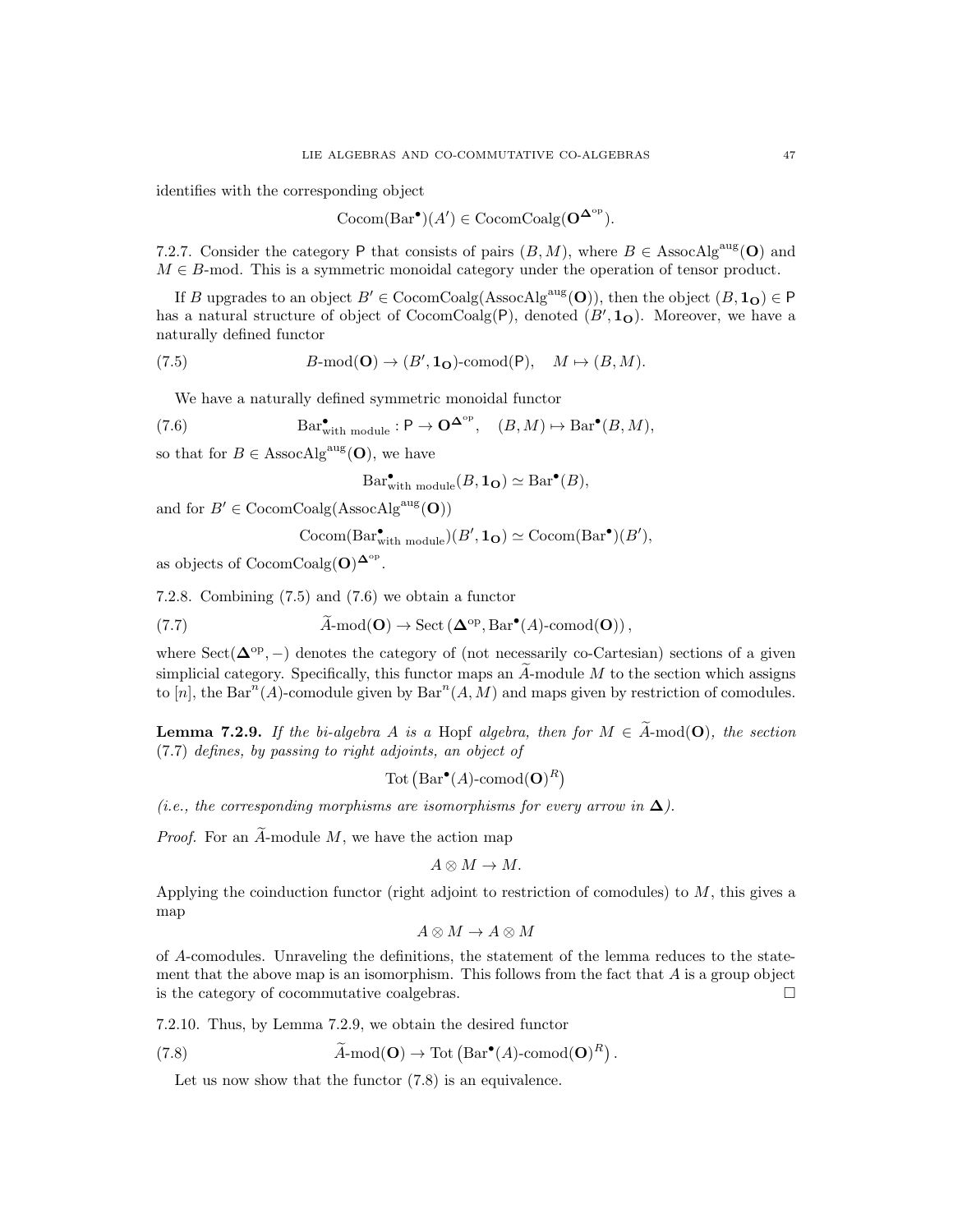7.2.11. Let

 $ev^0 : \text{Tot}(\text{Bar}^{\bullet}(A)\text{-comod}(\mathbf{O})^R) \to \mathbf{O}$ 

denote the functor of evaluation on 0-simplices.

It is easy to see that the co-simplicial category  $Bar^{\bullet}(A)$ -comod $(\mathbf{O})^R$  satisfies the monadic Beck-Chevalley condition (see [Ga3, Defn. C.1.2] for what this means). Hence, the functor  $ev^0$ is monadic, and the resulting monad on O, regarded as a plain endo-functor, is given by tensor product with

$$
oblvCocom \circ oblvAssoc(A) \simeq oblvAssoc(A).
$$

By construction, the composite functor

$$
\widetilde{A}\text{-mod}(\mathbf{O})\to \text{Tot}(\text{Bar}^{\bullet}(A)\text{-comod}(\mathbf{O})^R) \xrightarrow{\text{ev}^0} \mathbf{O}
$$

is the tautological forgetful functor  $\textbf{oblv}_{\widetilde{A}}:\widetilde{A}\textbf{-mod}(\mathbf{O})\to\mathbf{O}$ . Hence, it is also monadic, and the resulting monad on O, regarded as a plain endo-functor, is given by tensor product with  $$ 

Hence, it remains to see that the homomorphism of monads on  $\mathbf{O}$ , induced by (7.8), is an isomorphism as plain endo-functors of O. However, it follows from the construction that the map in question is the identity map on the functor  $\textbf{oblv}_{\text{Assoc}}(\tilde{A}) \otimes -$ .

7.3. Modules for Lie algebras. Let O be a symmetric monoidal DG category.

In this subsection we recall some basic pieces of structure pertaining to modules over Lie algebras and the Koszul duality functor.

7.3.1. For a Lie algebra h in  $\bf{O}$  we let h-mod( $\bf{O}$ ) the category of (operadic) h-modules on  $\bf{O}$ . We let

$$
\mathbf{oblv}_{\mathfrak{h}}:\mathfrak{h}\text{-}\mathrm{mod}(\mathbf{O})\to\mathbf{O}
$$

denote the tautological forgetful functor.

7.3.2. The map from  $\mathfrak h$  to the zero Lie algebra defines a functor

$$
\mathbf{triv}_\mathfrak{h} : O \rightarrow \mathfrak{h}\text{-}\mathrm{mod}(O).
$$

This functor admits a left adjoint, denoted

$$
\mathbf{coinv}(\mathfrak{h}, -): \mathfrak{h}\text{-}\mathrm{mod}(\mathbf{O}) \to \mathbf{O}.
$$

7.3.3. In the sequel we will need the following additional piece of structure on the adjoint pair

$$
\mathbf{coinv}(\mathfrak{h}, -): \mathfrak{h}\text{-}\mathrm{mod}(O) \rightleftarrows O:\mathbf{triv}_{\mathfrak{h}}.
$$

Namely, the co-monad coinv $(h, -) \circ$  triv<sub>h</sub> on O identifies canonically with one given by tensor product with  $Chev^{enh}(\mathfrak{h}).$ 

NB: Here we are abusing the notation slightly: we view  $Chev^{enh}(\mathfrak{h})$  as an object of the category  $CoassocCoalg(O);$  properly, we should have written

$$
\mathbf{res}^{\mathrm{Cocom}\rightarrow \mathrm{Coassoc}}(\mathrm{Chev}^{\mathrm{enh}}(\mathfrak{h})).
$$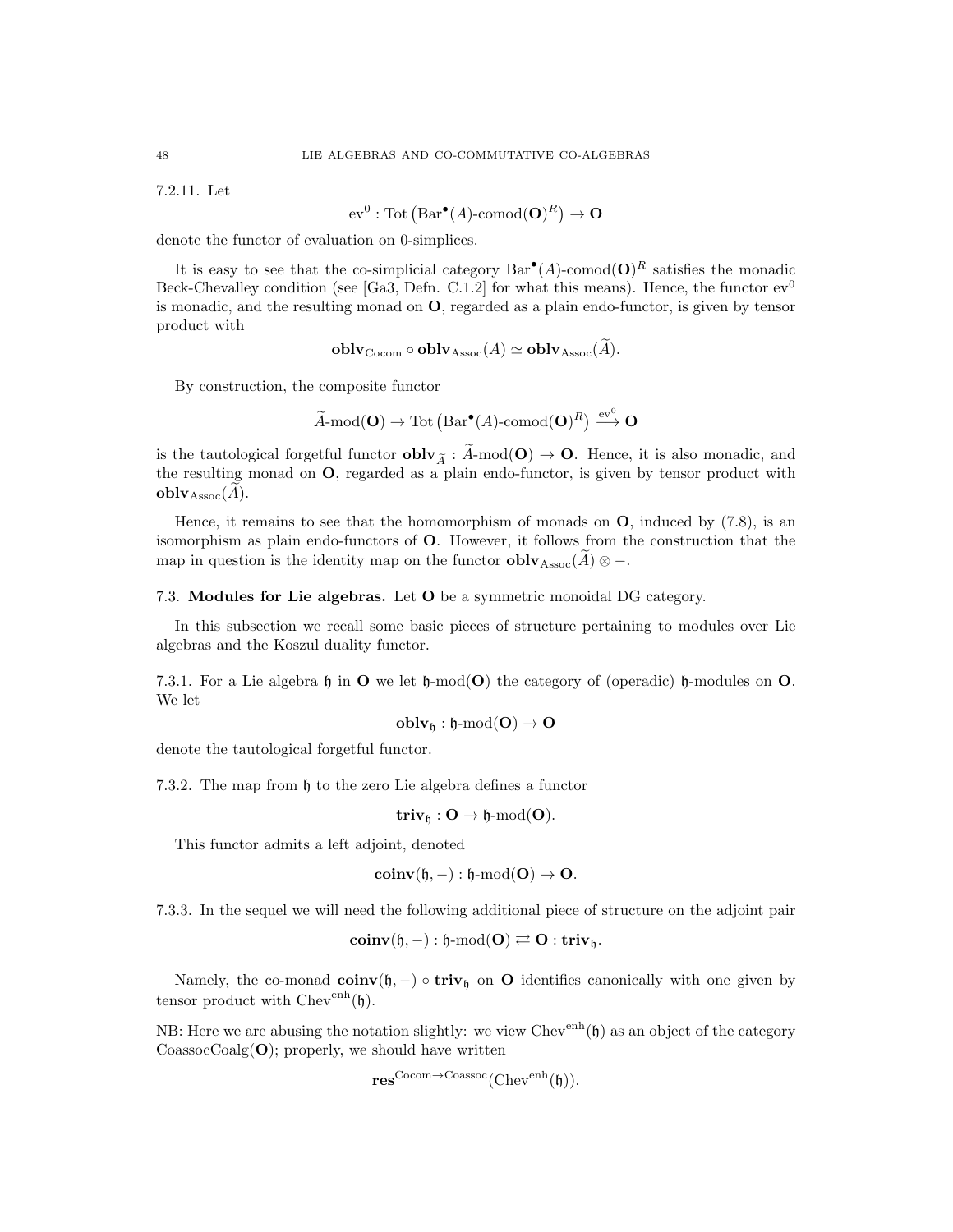7.3.4. In particular, we have a canonically defined functor

$$
\mathbf{coinv}^{\mathrm{enh}}(\mathfrak{h}, -): \mathfrak{h}\text{-}\mathrm{mod}(\mathbf{O}) \rightarrow \mathrm{Chev}^{\mathrm{enh}}(\mathfrak{h})\text{-}\mathrm{comod}(\mathbf{O}),
$$

making the following diagrams commutative:

(7.9)  
\n
$$
\begin{array}{ccc}\n\mathfrak{h}\text{-mod}(\mathbf{O}) & \xrightarrow{\text{coinv}^{\text{enh}}(\mathfrak{h}, -)} \text{Chev}^{\text{enh}}(\mathfrak{h})\text{-comod}(\mathbf{O}) \\
\downarrow^{\text{oblv}}_{\text{Chev}^{\text{enh}}(\mathfrak{h})} \\
\mathfrak{h}\text{-mod}(\mathbf{O}) & \xrightarrow{\text{coinv}(\mathfrak{h}, -)} & \mathbf{O}\n\end{array}
$$

and

(7.10)  
\n
$$
\begin{array}{ccc}\n\mathfrak{h}\text{-mod}(\mathbf{O}) & \xrightarrow{\text{coinv}^{\text{enh}}(\mathfrak{h}, -)} \text{Chev}^{\text{enh}}(\mathfrak{h})\text{-comod}(\mathbf{O}) \\
& \text{triv}_{\mathfrak{h}} \uparrow & & \uparrow^{\text{cofree}_{\text{Chev}^{\text{enh}}(\mathfrak{h})}} \\
& \mathbf{O} & \xrightarrow{\text{Id}} & \mathbf{O}.\n\end{array}
$$

7.3.5. From the commutative diagram (7.10) it follows that for  $M_1, M_2 \in \mathfrak{h}\text{-mod}(\mathbf{O})$ , the map

 $(7.11)$   $\operatorname{Maps}_{\mathfrak{h}\text{-mod}(\mathbf{O})}(M_1, M_2) \to \operatorname{Maps}_{\operatorname{Chev}^{\text{enh}}(\mathfrak{h})\text{-comod}(\mathbf{O})}(\mathbf{coinv}^{\text{enh}}(\mathfrak{h}, M_1), \mathbf{coinv}^{\text{enh}}(\mathfrak{h}, M_2)),$ 

induced by the functor  $\text{coinv}^{\text{enh}}(h, -)$ , is an isomorphism whenever  $M_2$  lies in the essential image of the functor  $\mathbf{triv}_{h}$ .

7.4. Modules for a Lie algebra and its universal envelope. Let  $\mathfrak{h} \in \text{LieAlg}(\mathbf{O})$  be as above. In this subsection we will construct a canonical equivalence

(7.12) 
$$
\mathfrak{h}\text{-mod}(\mathbf{O})\simeq U(\mathfrak{h})\text{-mod}(\mathbf{O})
$$

that makes the following diagrams commute:

$$
\begin{array}{ccc}\n\mathfrak{h}\text{-mod}(\mathbf{O}) & \xrightarrow{\hspace{15mm}} & U(\mathfrak{h})\text{-mod}(\mathbf{O}) \\
\text{oblv}_{\mathfrak{h}} & \downarrow & \downarrow \\
\mathbf{O} & \xrightarrow{\hspace{15mm} \mathrm{Id}} & \mathbf{O}\n\end{array}
$$

and

(7.13)  
\n
$$
\begin{array}{ccc}\n\mathfrak{h}\text{-mod}(\mathbf{O}) & \longrightarrow U(\mathfrak{h})\text{-mod}(\mathbf{O}) \\
\downarrow \text{Bar}(U(\mathfrak{h}),-) & \downarrow \text{Bar}(U(\mathfrak{h}),-) \\
\mathbf{O} & \xrightarrow{\text{Id}} & \mathbf{O}.\n\end{array}
$$

In constructing  $(7.12)$  we will use the incarnation of  $U(\mathfrak{h})$  as

$$
\mathrm{AssocAlg}(\mathbf{oblv}_{\mathrm{Cocom}})\circ\mathrm{Grp}(\mathrm{Chev}^{\mathrm{enh}})\circ\Omega(\mathfrak{h}),
$$

given by Theorem 6.1.2.

Note that using Sect. 7.2.5, this will endow the category  $\mathfrak{h}\text{-mod}(\mathbf{O})$  with a symmetric monoidal structure, compatible with the forgetful functor  $\textbf{oblv}_{\mathfrak{h}}$ .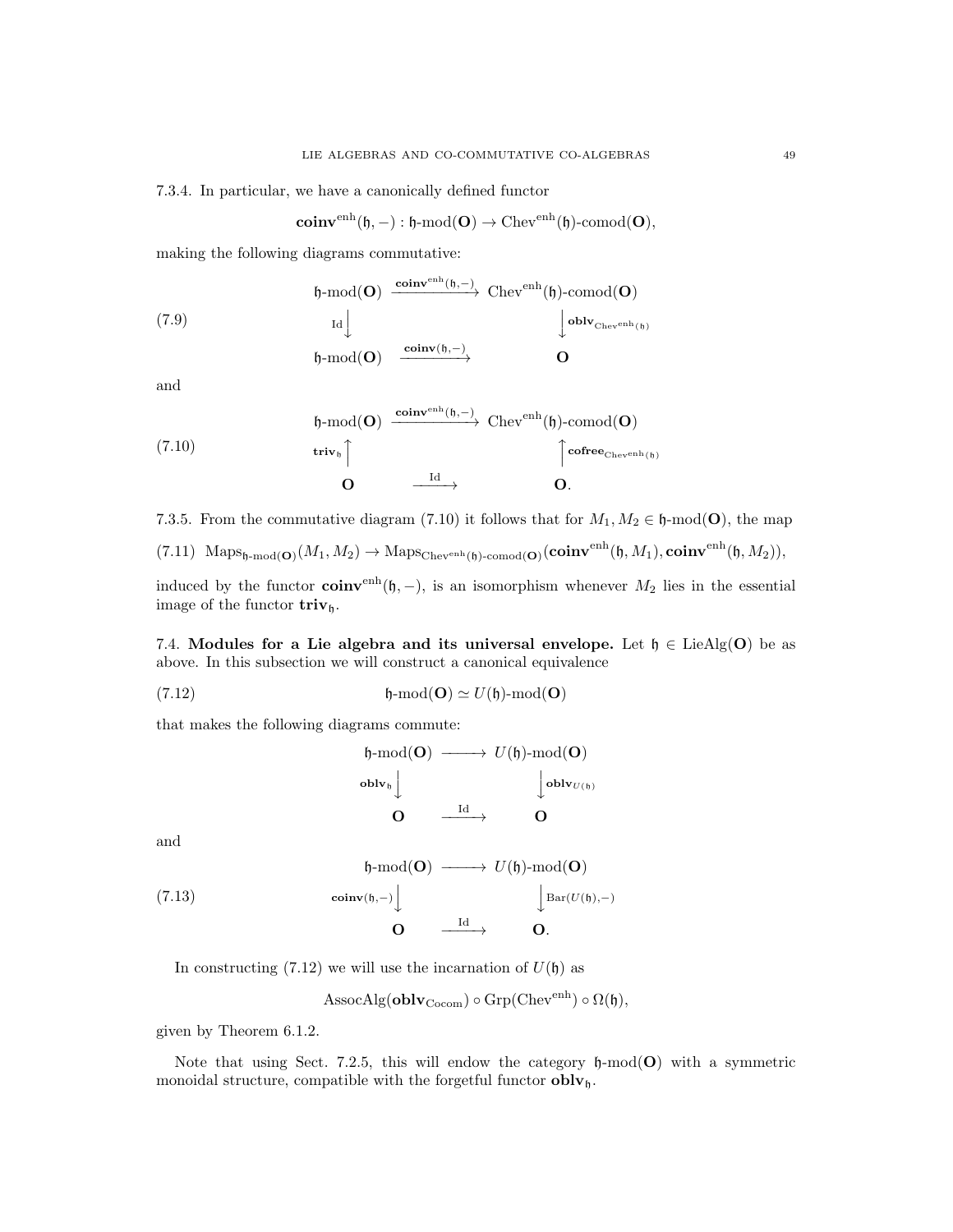7.4.1. We start with the object

 $\mathrm{Grp}(\mathrm{Chev}^{\mathrm{enh}}) \circ \Omega (\mathfrak{h}) \in \mathrm{CocomHopf}(\mathbf{O}) \subset \mathrm{AssocAlg}(\mathrm{CococomCoalg}(\mathbf{O})),$ 

and form the object

 $Bar^{\bullet}(\text{Grp}(\text{Chev}^{\text{enh}}) \circ \Omega(\mathfrak{h})) \in \text{CococomCoalg}(\mathbf{O})^{\mathbf{\Delta}^{\text{op}}}.$ 

Consider the resulting simplicial category

 $Bar^{\bullet}(\text{Grp}(\text{Chev}^{\text{enh}}) \circ \Omega(\mathfrak{h}))\text{-comod}(\mathbf{O}),$ 

and the co-simplicial category

 $Bar^{\bullet}(\text{Grp}(\text{Chev}^{\text{enh}}) \circ \Omega(\mathfrak{h}))\text{-comod}(\mathbf{O})^R,$ 

obtained by passing to right adjoints.

According to Proposition 7.2.2, the category

AssocAlg( $\textbf{oblv}_{\text{Cocom}}$ ) ◦ Grp( $\text{Chev}^{\text{enh}}$ ) ◦  $\Omega(\mathfrak{h})\text{-mod}(\mathbf{O})$ 

identifies with

$$
\text{Tot}\left(\text{Bar}^{\bullet}(\text{Grp}(\text{Chev}^{\text{enh}}) \circ \Omega(\mathfrak{h}))\text{-comod}(\mathbf{O})^R\right),
$$

in such a way that the forgetful functor

 ${\bf oblv}_{\rm AssocAlg({\bf oblv}_{\rm Cocom}) \circ \rm Grp({\rm Chev}^{\rm enh}) \circ \Omega(\mathfrak{h})}$  :

$$
\mathrm{AssocAlg}(\mathbf{oblv}_{\mathrm{Cocom}})\circ\mathrm{Grp}(\mathrm{Chev}^{\mathrm{enh}})\circ\Omega(\mathfrak{h})\text{-}\mathrm{mod}(\mathbf{O})\to\mathbf{O}
$$

identifies with the functor of evaluation on zero-simplices.

7.4.2. Note that the simplicial co-algebra  $Bar^{\bullet}(Grp(Chev^{enh}) \circ \Omega(\mathfrak{h}))$  identifies with

$$
\mathrm{Chev}^{\mathrm{enh}}(\mathrm{Bar}^{\bullet} \circ \Omega(\mathfrak{h})),
$$

where

$$
\operatorname{Bar}^{\bullet} \circ \Omega(\mathfrak{h}) \in \operatorname{LieAlg}(\mathbf{O})^{\mathbf{\Delta}^{\operatorname{op}}}
$$

is the Čech nerve in LieAlg(O) of the map  $0_{\mathbf{O}} \to \mathfrak{h}$ .

Consider the co-simplicial category

(7.14) 
$$
Bar^{\bullet} \circ \Omega(\mathfrak{h})\text{-mod}(\mathbf{O}).
$$

Since

$$
\operatornamewithlimits{colim}_{\Delta^{\operatorname{op}}} \, \mathrm{Bar}^{\bullet} \circ \Omega(\mathfrak{h}) \simeq \mathfrak{h},
$$

we have

$$
\mathfrak{h}\text{-}\mathrm{mod}(O)\simeq \mathrm{Tot}\left(\mathrm{Bar}^\bullet\circ\Omega(\mathfrak{h})\text{-}\mathrm{mod}(O)\right).
$$

7.4.3. We will construct the sought-for equivalence

 $\mathfrak{h}\text{-mod}(\mathbf{O})\simeq \text{AssocAlg}(\mathbf{oblv}_{\text{Cocom}})\circ\text{Grp}(\text{Chev}^{\text{enh}})\circ\Omega(\mathfrak{h})\text{-mod}(\mathbf{O})$ 

by constructing an equivalence

$$
\mathrm{Tot} \left( \mathrm{Bar}^\bullet \circ \Omega (\mathfrak{h}) \text{-}\mathrm{mod}(\mathbf{O}) \right) \simeq \mathrm{Tot} \left( \mathrm{Bar}^\bullet ( \mathrm{Grp} ( \mathrm{Chev}^\mathrm{enh} ) \circ \Omega (\mathfrak{h}) ) \text{-comod}(\mathbf{O})^R \right).
$$

To do so, it is sufficient to show that the corresponding *semi-totalizations* are equivalent.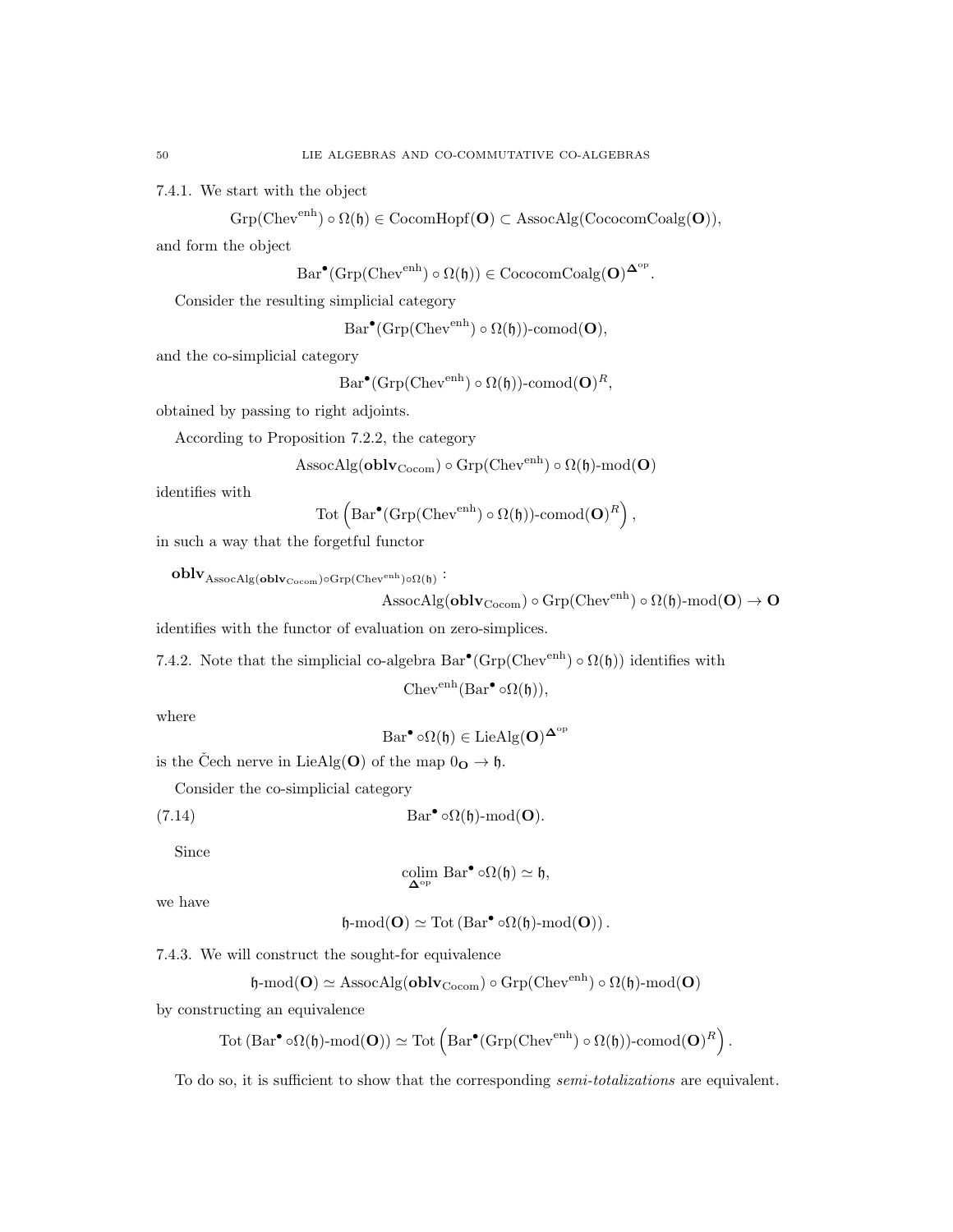7.4.4. Let

$$
\operatorname{Bar}^{\bullet} \circ \Omega(\mathfrak{h})\text{-}\mathrm{mod}(\mathbf{O})^L
$$

be the simplicial category obtained by passing to left adjoints in (7.14).

The functor  $\text{coinv}^{\text{enh}}(-, -)$  gives rise to a functor of simplicial categories

(7.15)  $\text{Bar}^{\bullet} \circ \Omega(\mathfrak{h})\text{-}\text{mod}(\mathbf{O})^L \to \text{Bar}^{\bullet}(\text{Grp}(\text{Chev}^{\text{enh}}) \circ \Omega(\mathfrak{h}))\text{-comod}(\mathbf{O}),$ 

and, in particular, a functor between the underlying semi-simplicial categories.

We have:

**Lemma 7.4.5.** For an injective map  $[m_1] \rightarrow [m_2]$ , the diagram of obtained by passing to right adjoints along the vertical arrows in

$$
\begin{array}{ccc}\n\text{Bar}^{m_1}\circ\Omega(\mathfrak{h})\text{-mod}(\mathbf{O}) & \xrightarrow{\qquad} \text{Bar}^{m_1}(\text{Grp}(\text{Chev}^{\text{enh}})\circ\Omega(\mathfrak{h}))\text{-comod}(\mathbf{O}) \\
\downarrow & \downarrow \\
\text{Bar}^{m_2}\circ\Omega(\mathfrak{h})\text{-mod}(\mathbf{O}) & \xrightarrow{\qquad} \text{Bar}^{m_2}(\text{Grp}(\text{Chev}^{\text{enh}})\circ\Omega(\mathfrak{h}))\text{-comod}(\mathbf{O})\n\end{array}
$$

commutes.

From Lemma 7.4.5 we obtain that the term-wise application of the functor  $\text{coinv}^{\text{enh}}(-,-)$ , gives rise to a functor from the co-semisimplicial category underlying  $Bar^{\bullet} \circ \Omega(\mathfrak{h})\text{-mod}(\mathbf{O})$  to that underlying  $Bar^{\bullet}(\text{Grp}(\text{Chev}^{\text{enh}}) \circ \Omega(\mathfrak{h}))$ -comod $(\mathbf{O})^R$ .

To prove that the resulting functor between co-semisimplicial categories induces an equivalence of semi-totalizations, it is sufficient to show that for every  $m$ , the corresponding functor

 $\mathbf{coinv}(\mathrm{Bar}^m \circ \Omega(\mathfrak{h}), -): \mathrm{Bar}^m \circ \Omega(\mathfrak{h})\text{-}\mathrm{mod}(\mathbf{O}) \to \mathrm{Bar}^m(\mathrm{Grp}(\mathrm{Chev}^{\mathrm{enh}}) \circ \Omega(\mathfrak{h}))\text{-}\mathrm{comod}(\mathbf{O})$ 

is fully faithful on the essential image of all the face maps  $[0] \rightarrow [m]$ .

However, this follows from Sect. 7.3.5.

7.4.6. It remains to establish the commutativity of the diagram (7.13).

According to Corollary 7.2.4, under the identification

AssocAlg(**oblv**<sub>Cocom</sub>) o Grp(Chev<sup>enh</sup>) o 
$$
\Omega(\mathfrak{h})
$$
-mod(**O**)  $\simeq$   
 $\simeq$  Tot  $\left( \text{Bar}^{\bullet}(\text{Grp}(\text{Chev}^{\text{enh}}) \circ \Omega(\mathfrak{h}))$ -comod(**O**)<sup>R</sup> \right)

of Proposition 7.2.2, the functor

 $Bar(AssocAlg(oblv_{Cocom}) \circ Grp(Chev<sup>enh</sup>) \circ \Omega(\mathfrak{h}), -):$ 

$$
\mathrm{AssocAlg}(\mathbf{oblv}_{\mathrm{Cocom}})\circ\mathrm{Grp}(\mathrm{Chev}^{\mathrm{enh}})\circ\Omega(\mathfrak{h})\text{-}\mathrm{mod}(\mathbf{O})\to\mathbf{O}
$$

corresponds to the functor

$$
\begin{aligned} \mathrm{Tot}& \left( \mathrm{Bar}^{\bullet}(\mathrm{Grp}(\mathrm{Chev}^{\mathrm{enh}}) \circ \Omega(\mathfrak{h})) \text{-comod}(\mathbf{O})^R \right) \rightarrow \\ & \rightarrow |\mathrm{Bar}^{\bullet}(\mathrm{Grp}(\mathrm{Chev}^{\mathrm{enh}}) \circ \Omega(\mathfrak{h})) \text{-comod}(\mathbf{O})| \rightarrow \mathbf{O}, \end{aligned}
$$

given by the forgetful functors

$$
\textbf{oblv}_{\text{Bar}^m(\text{Grp}(\text{Chev}^{\text{enh}})\circ\Omega(\mathfrak{h}))}:\text{Bar}^m(\text{Grp}(\text{Chev}^{\text{enh}})\circ\Omega(\mathfrak{h}))\text{-comod}(\mathbf{O})\to\mathbf{O}.
$$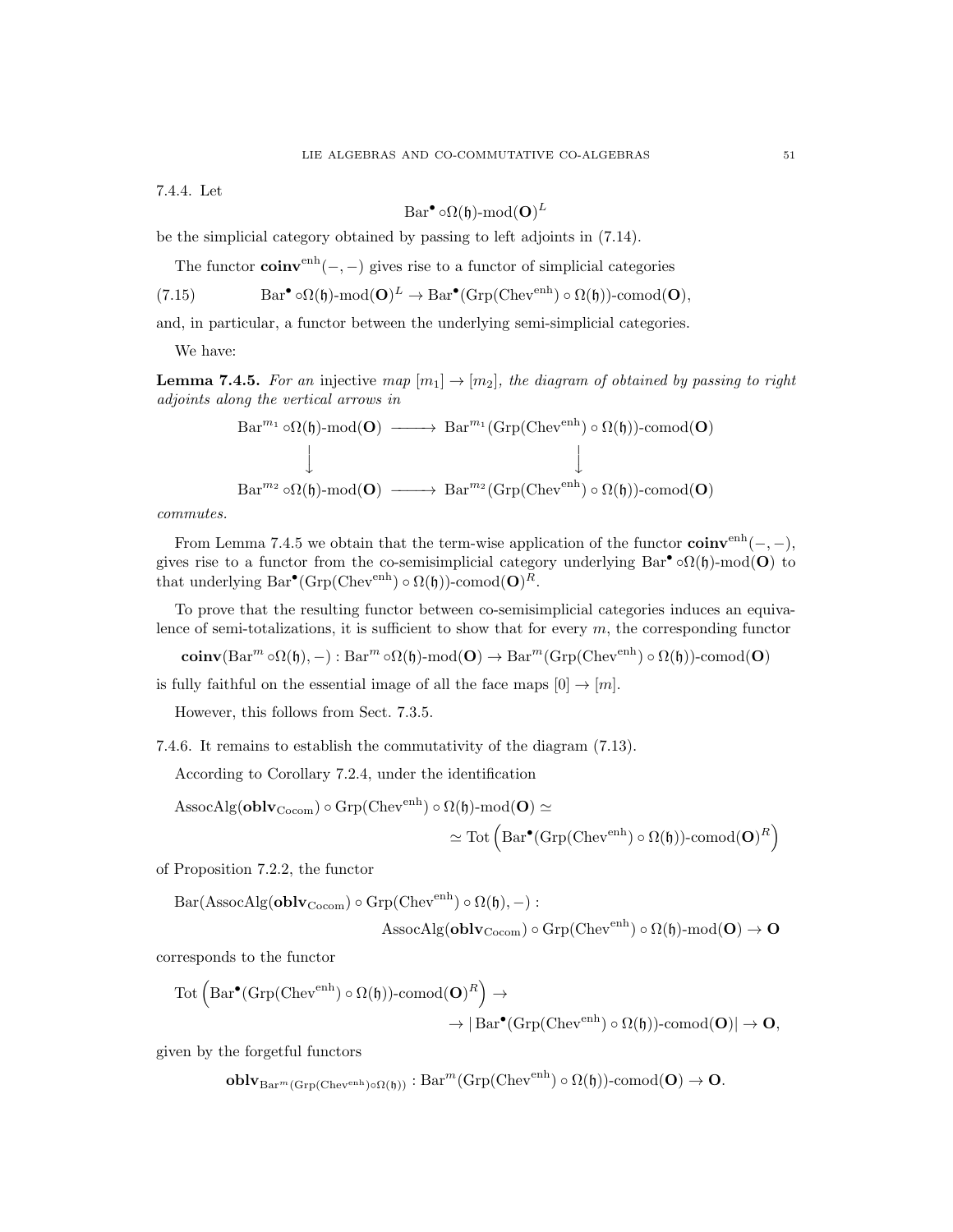We have a commutative diagram

$$
\begin{array}{ccc}\n\text{Tot (Bar}^{\bullet} \circ \Omega(\mathfrak{h})\text{-mod}(\mathbf{O})) & \longrightarrow & \text{Tot } \left( \text{Bar}^{\bullet}(\text{Grp}(\text{Chev}^{\text{enh}}) \circ \Omega(\mathfrak{h}))\text{-comod}(\mathbf{O})^{R} \right) \\
& \sim \uparrow & \uparrow \\
|\text{Bar}^{\bullet} \circ \Omega(\mathfrak{h})\text{-mod}(\mathbf{O})^{L}| & \longrightarrow & |\text{Bar}^{\bullet}(\text{Grp}(\text{Chev}^{\text{enh}}) \circ \Omega(\mathfrak{h}))\text{-comod}(\mathbf{O})|, \n\end{array}
$$

where the lower horizontal arrow comes from the map of simplicial categories (7.15).

Hence, we need to show that the functor

$$
|\operatorname{Bar}^{\bullet} \circ \Omega(\mathfrak{h})\text{-}\mathrm{mod}(\mathbf{O})^L| \to \mathbf{O},
$$

given by

$$
\mathbf{coinv}(\mathrm{Bar}^m \circ \Omega(\mathfrak{h}), -): \mathrm{Bar}^m \circ \Omega(\mathfrak{h})\text{-}\mathrm{mod}(\mathbf{O})^L \to \mathbf{O},
$$

corresponds under

(7.16) 
$$
|\operatorname{Bar}^{\bullet} \circ \Omega(\mathfrak{h})\text{-}\mathrm{mod}(\mathbf{O})^L| \simeq \operatorname{Tot}(\operatorname{Bar}^{\bullet} \circ \Omega(\mathfrak{h})\text{-}\mathrm{mod}(\mathbf{O})) \simeq \mathfrak{h}\text{-}\mathrm{mod}(\mathbf{O})
$$

to the functor

 $\text{coinv}(\mathfrak{h},-) : \mathfrak{h}\text{-mod}(\mathbf{O}) \to \mathbf{O}.$ 

However, this follows from the fact that the functor (7.16) is given by the functors,

 $Bar^m \circ \Omega(\mathfrak{h})\text{-mod}(\mathbf{O}) \to \mathfrak{h}\text{-mod}(\mathbf{O})$ 

left adjoint to those given by restriction.

Remark 7.4.7. An alternate proof of the equivalence  $\mathfrak{h}\text{-mod}(\mathbf{O}) \simeq U(\mathfrak{h})\text{-mod}(\mathbf{O})$  can be given as follows. Given an object  $M \in \mathbf{O}$ , one has the relative inner Hom

$$
\underline{\mathrm{End}}_{\mathbf{O}}(M) := \underline{\mathrm{Hom}}_{\mathbf{O}}(M, M)
$$

which is an associative algebra in  $\mathbf{O}$  (see [Chapter I.1, Sect. 3.6.6]). For any associative algebra A in O, the structure of an A-module on M is equivalent to a map of associative algebras  $A \to \text{End}_{\mathbf{O}}(M)$  [Lu2, Corollary 4.7.2.41]. Similarly, one can prove that for any Lie algebra h, the structure of an h-module on M is equivalent to a map of Lie algebras  $\mathfrak{h} \to \text{End}_{\mathbf{O}}(M)$ . The equivalence then follows from the description of  $U(\mathfrak{h})$  as the algebra induced from  $\mathfrak{h}$  along the map of operads Lie  $\rightarrow$  Assoc<sup>aug</sup>.

#### Appendix A. Proof of Theorem 2.9.4

Recall that Theorem 2.9.4 says that (under a certain hypothesis on the co-operad  $\Omega$ ) if we compute primitives in an object of  $\mathbb{Q}^{\vee}$ -Coalg(O) of the form

$$
\mathbf{cofree}_{\mathbf{Q}}^{\mathbf{fake}}(V), \quad V \in \mathbf{O},
$$

we recover V. The non-triviality here lies in the fact that  $\mathrm{cofree}_{\mathbb{Q}}^{\mathrm{fake}}$  is not the co-free Q co-algebra; rather, it comes from the corresponding co-free object under the functor

$$
\mathfrak{Q}^{\vee}
$$
-Coalg<sup>ind-nilp</sup> $(\mathbf{O}) \to \mathfrak{Q}^{\vee}$ -Coalg $(\mathbf{O})$ .

So, we are dealing with the difference between direct sums and direct products. At the end of the day the proof will consist of showing that a certain spectral sequence converges, and that will be achieved by taking into account t-structures (hence the assumption on  $\Omega$ ).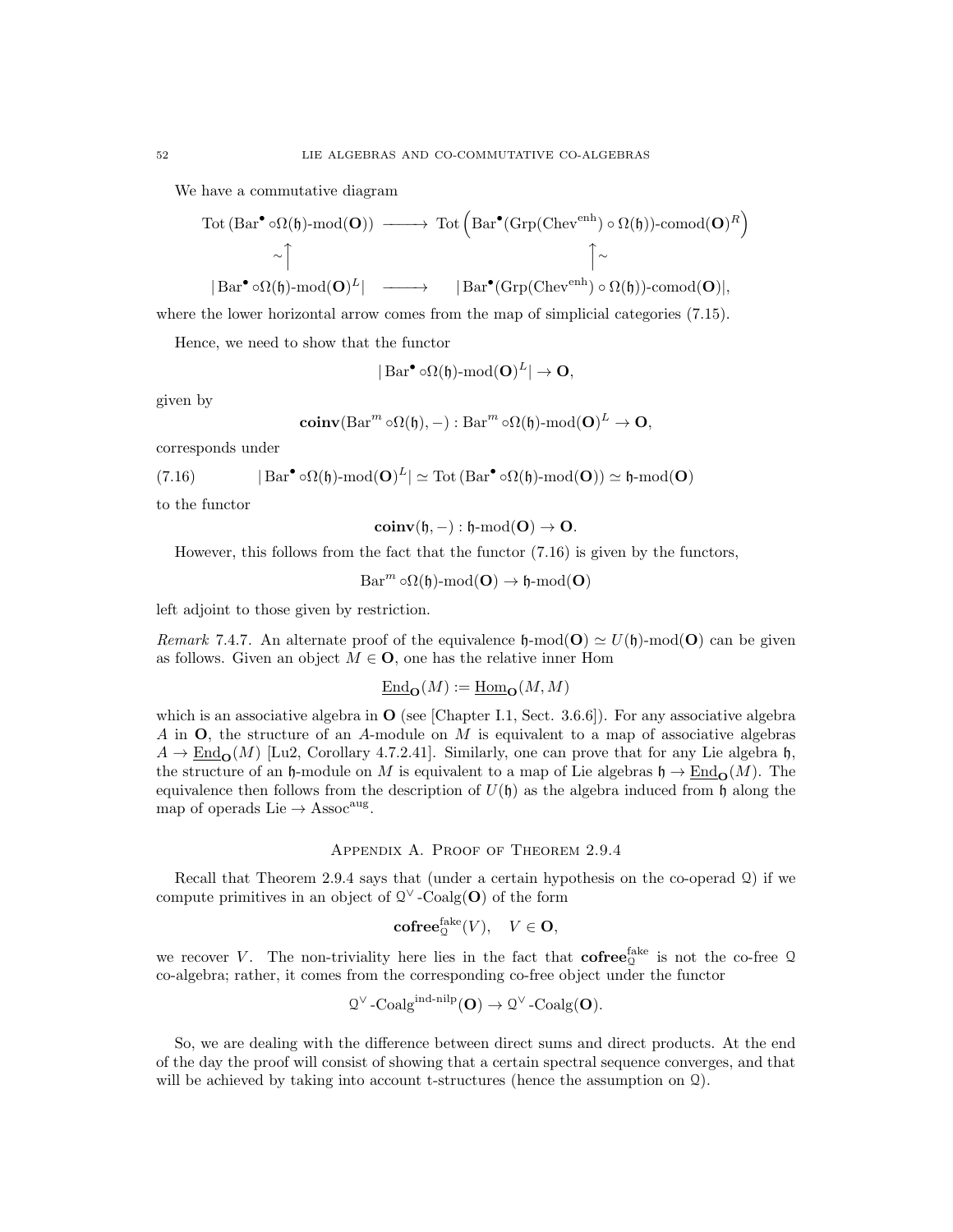A.1. **Calculation of co-primitives.** Let  $P$  be an operad. In this subsection we will give an expression for the functor

$$
\mathrm{coPrim}_{\mathcal{P}} : \mathcal{P}\text{-}\mathrm{Alg}(\mathbf{O}) \to \mathbf{O}
$$

in terms of the Koszul dual co-operad.

A.1.1. For  $n \geq 1$ , let

$$
\iota_n: \text{Vect} \to \text{Vect}^{\Sigma}
$$

be the tautological functor that produces symmetric sequences with only the  $n$ -th non-zero component.

We have the following basic fact:

**Lemma A.1.2.** For an operad P, the object  $\mathbf{1}_{Vect} \in \mathrm{Vect} \Sigma$ , regarded as a right P-module in the monoidal category  $\text{Vect}^{\Sigma}$ , can be canonically written as a colimit

$$
\operatornamewithlimits{colim}_{n\geq 1} \mathfrak{M}_n
$$

with

$$
\mathrm{coFib}(\mathcal{M}_{n-1}\to \mathcal{M}_n)\simeq \iota_n(\mathcal{P}^{\vee}(n))\star \mathcal{P},\quad n\geq 1.
$$

A.1.3. The assertion of Lemma A.1.2 gives rise to the following more explicit way to express the functor co $\text{Prim}_{\mathcal{P}}$ :

Corollary A.1.4. The functor

$$
A \mapsto \mathrm{coPrim}_{\mathcal{P}}(A), \quad \mathcal{P}\text{-}\mathrm{Alg}(\mathbf{O}) \to \mathbf{O}
$$

admits a canonical filtration by functors of the form

$$
A \mapsto \mathcal{M}_n \underset{\mathcal{P}}{\star} A,
$$

where  $\mathcal{M}_n$  are right P-modules, such that the associated graded of this filtration is canonically identified with

$$
n \mapsto \mathcal{P}^{\vee}(n) \star \mathbf{oblv}_{\mathcal{P}}(A).
$$

A.2. Computation of primitives. Our current goal is to formulate and prove an analog of Corollary A.1.4 for co-algebras over a co-operad, namely Proposition A.2.3 below.

A.2.1. Let Q be a co-operad, N a right Q-comodule in Vect<sup> $\Sigma$ </sup>, and  $A \in \mathcal{Q}$ -Coalg(**O**).

We can form a co-simpicial object  $\text{coBar}^{\bullet}_{*}(N, \mathcal{Q}, A)$  of **O** with the *n*-th term

$$
\mathrm{coBar}^n_*(\mathcal{N}, \mathcal{Q}, A) := \left(\mathcal{N} \star \underbrace{\mathcal{Q} \star \ldots \star \mathcal{Q}}_{n}\right) * A.
$$

We define

$$
\mathcal{N}^{\mathcal{Q}} * A := \mathrm{Tot} \left( \mathrm{coBar}^{\bullet}_{*}(\mathcal{N}, \mathcal{Q}, A) \right).
$$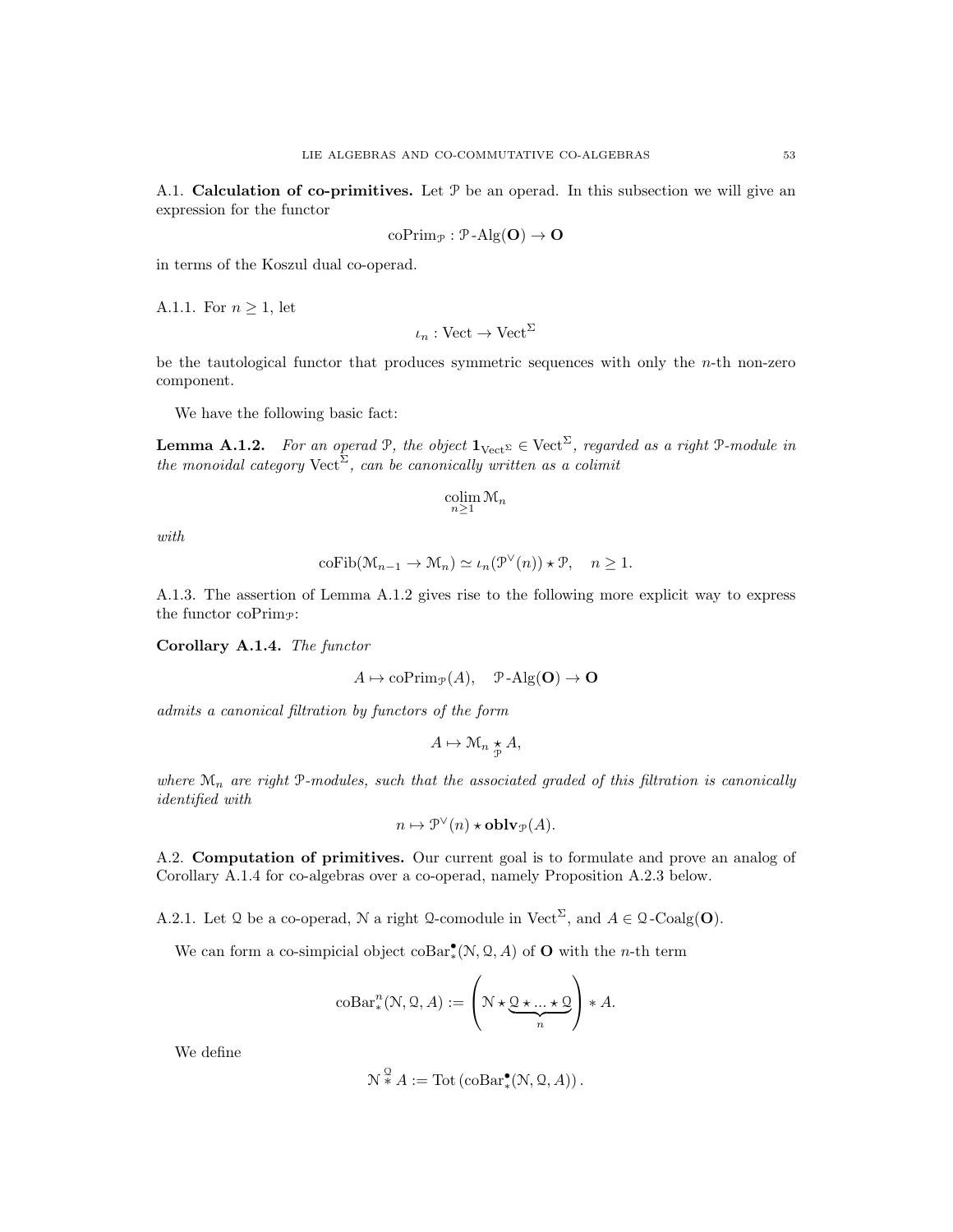A.2.2. We are going to prove:

Proposition A.2.3. The functor

 $A \mapsto \mathrm{Prim}_{\mathcal{Q}}(A), \quad \mathcal{Q}\text{-}\mathrm{Coalg}(\mathbf{O}) \to \mathbf{O}$ 

can be canonically written as an inverse limit of functors of the form

$$
\mathcal{N}_n \stackrel{\mathcal{Q}}{*} A, \quad n \ge 1,
$$

where  $\mathcal{N}_n$  are right Q-comodules in Vect<sup> $\Sigma$ </sup> with

 $\text{Fib}(\mathcal{N}_n \to \mathcal{N}_{n-1}) \simeq \iota_n(\mathcal{Q}^\vee(n)) \star \mathcal{Q}, \quad n > 1.$ 

The rest of this subsection is devoted to the proof of this proposition.

A.2.4. By definition, the functor  $\text{Prim}_{\mathcal{Q}}$  is calculated as

$$
A \mapsto \mathbf{1}_{\mathrm{Vect}^{\Sigma}} \stackrel{\mathcal{Q}}{\ast} A.
$$

Now, we have the following assertion, which is an analog of Lemma A.1.2 for co-operads:

**Lemma A.2.5.** For a co-operad Q, the object  $\mathbf{1}_{Vect^{\Sigma}} \in \mathrm{Vect}^{\Sigma}$ , regarded as a right Q-comodule in the monoidal category  $\text{Vect}^{\Sigma}$ , can be canonically written as a limit

$$
\lim_{n\geq 1}\mathcal{N}_n,
$$

with

$$
Fib(\mathcal{N}_n \to \mathcal{N}_{n-1}) \simeq \iota_n(\mathcal{Q}^{\vee}(n)) \star \mathcal{Q}, \quad n > 1.
$$

A.2.6. Since functor of totalization commutes with the formation of limits of terms, in order to prove Proposition A.2.3, it suffices to show that for every  $m \geq 0$ , the natural map

$$
\mathrm{coBar}^m_*(\mathbf{1}_{\mathrm{Vect}^{\Sigma}}, \mathcal{Q}, A) \to \lim_n \mathrm{coBar}^m_*(N_n, \mathcal{Q}, A)
$$

is an isomorphism.

For the latter, by the definition of the ∗-action, it suffices to show that for any  $i \geq 0$ , the map

$$
\left(\mathbf{1}_{\mathrm{Vect}^{\Sigma}}\star \underbrace{\mathbf{Q}\star \ldots \star \mathbf{Q}}_{m}\right)(i) \otimes A^{\otimes i} \to \lim_{n} \left(\mathbf{N}_{n} \star \underbrace{\mathbf{Q}\star \ldots \star \mathbf{Q}}_{m}\right)(i) \otimes A^{\otimes i}
$$

is an isomorphism.

However, the required isomorphism follows from the fact that for every given  $i$ , the family

$$
n \mapsto \left(\mathcal{N}_n \star \underbrace{\mathcal{Q} \star \ldots \star \mathcal{Q}}_m\right)(i)
$$

stabilizes to

$$
\left(\mathbf{1}_{\mathrm{Vect}^{\Sigma}} \star \underbrace{\mathbf{Q} \star \ldots \star \mathbf{Q}}_{m}\right) (i)
$$

for  $n \geq i$ .

A.3. Proof of Theorem 2.9.4.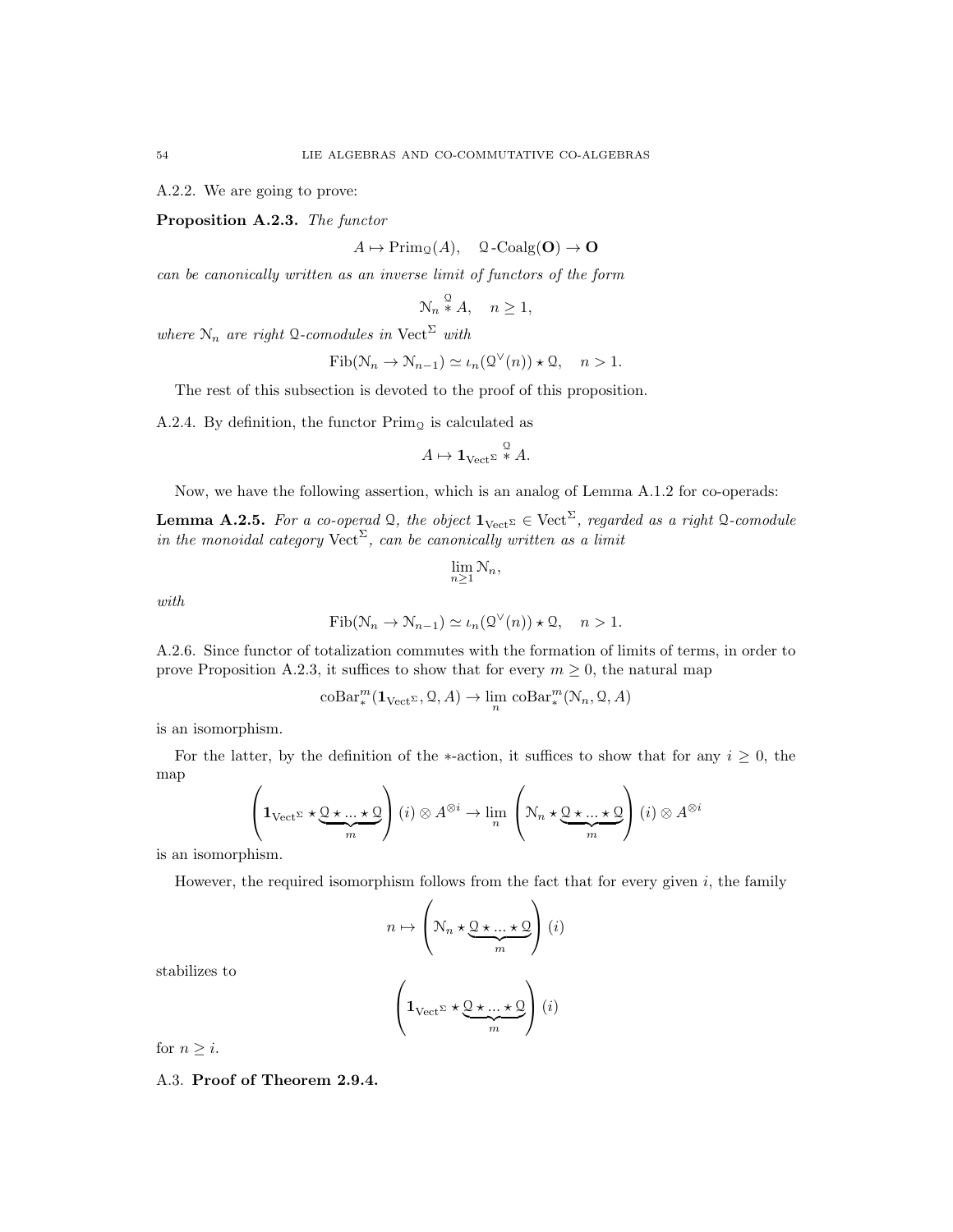A.3.1. Strategy of the proof. We take  $A := \mathbf{cofree}_{\mathbb{Q}}^{\mathbf{fake}}(V)$  for  $V \in \mathbf{O}$ . We need to show that the natural map

$$
V \to \mathrm{Prim}_{\mathbb{Q}} \circ \mathbf{cofree}_{\mathbb{Q}}^{\mathrm{fake}}(V)
$$

is an isomorphism.

We calculate the right-hand side via Proposition A.2.3. We will prove that for every  $n \geq 1$ , the map

$$
\mathrm{coFib}\left(V\to \mathcal{N}_n\overset{\mathcal{Q}}{*}\mathbf{cofree}_{\mathcal{Q}}^{\mathrm{fake}}(V)\right)\to \mathrm{coFib}\left(V\to \mathcal{N}_{n-1}\overset{\mathcal{Q}}{*}\mathbf{cofree}_{\mathcal{Q}}^{\mathrm{fake}}(V)\right)
$$

is zero. This will prove the required assertion.

A.3.2. Step 0. For a right Q-comodule N in Vect<sup>2</sup>, and  $A \in \mathcal{Q}$ -Coalg<sup>ind-nilp</sup>(O), consider the co-simplicial object  $\mathrm{coBar}^{\bullet}_{\star}(\mathcal{N}, \mathcal{Q}, A)$  of **O** with terms

$$
\mathrm{coBar}^n_*(\mathcal{N}, \mathcal{Q}, A) := \left(\mathcal{N} \star \underbrace{\mathcal{Q} \star \ldots \star \mathcal{Q}}_{n}\right) \star A.
$$

Set

$$
\mathcal{N}^{\mathcal{Q}}\star A:=\mathrm{Tot}\left(\mathrm{coBar}^{\bullet}_{\star}(\mathcal{N}, \mathcal{Q}, A)\right).
$$

Note that for  $A \in \mathcal{Q}$ -Coalg<sup>ind-nilp</sup>(**O**), from (2.7) we obtain a map

$$
\mathcal{N}^{\mathcal{Q}} \star A \to \mathcal{N}^{\mathcal{Q}} \star \mathbf{res}^{\star \to *}(A).
$$

We observe:

**Lemma A.3.3.** Let N be cofree, i.e., of the form  $N' \star \mathfrak{Q}$  for  $N' \in \text{Vect}^{\Sigma}$ . Then we have a commutative diagram with vertical arrows being isomorphisms:

$$
\mathcal{N} \times A \longrightarrow \mathcal{N} \times \text{res}^{\star \to *}(A)
$$
\n
$$
\uparrow \qquad \qquad \uparrow
$$
\n
$$
\mathcal{N}' \star \text{oblv}_{\mathcal{Q}}^{\text{ind-nilp}}(A) \xrightarrow{(2.7)} \mathcal{N}' \star \text{oblv}_{\mathcal{Q}}^{\text{ind-nilp}}(A).
$$

**Corollary A.3.4.** Let N be of the form  $\iota_n(V) \star \mathfrak{Q}$  for some n and  $V \in \mathbf{O}$ . Then the map (A.1) is an isomorphism.

A.3.5. Step 1. We return to the proof of Theorem 2.9.4. We note that for any  $n \geq 1$ , the object  $\mathcal{N}_n$  has a finite filtration by objects of the form  $\iota_m(\mathcal{Q}(\vee(m)) \star \mathcal{Q}, m \leq n$ .

By Corollary A.3.4, we obtain that for any  $A \in \mathcal{Q}$ -Coalg<sup>ind-nilp</sup>(O) the map

$$
\mathcal{N}_n \overset{\mathcal{Q}}{\star} A \to \mathcal{N}_n \overset{\mathcal{Q}}{\ast} \mathbf{res}^{\star \to \ast}(A)
$$

of (A.1) is an isomorphism.

Hence, we obtain that it suffices to show that the map

$$
\mathrm{coFib}\left(V \to \mathcal{N}_n \stackrel{\mathcal{Q}}{\star} \mathbf{cofree}_{\mathcal{Q}^{\mathrm{ind-nilp}}}(V)\right) \to \mathrm{coFib}\left(V \to \mathcal{N}_{n-1} \stackrel{\mathcal{Q}}{\star} \mathbf{cofree}_{\mathcal{Q}^{\mathrm{ind-nilp}}}(V)\right)
$$

is zero.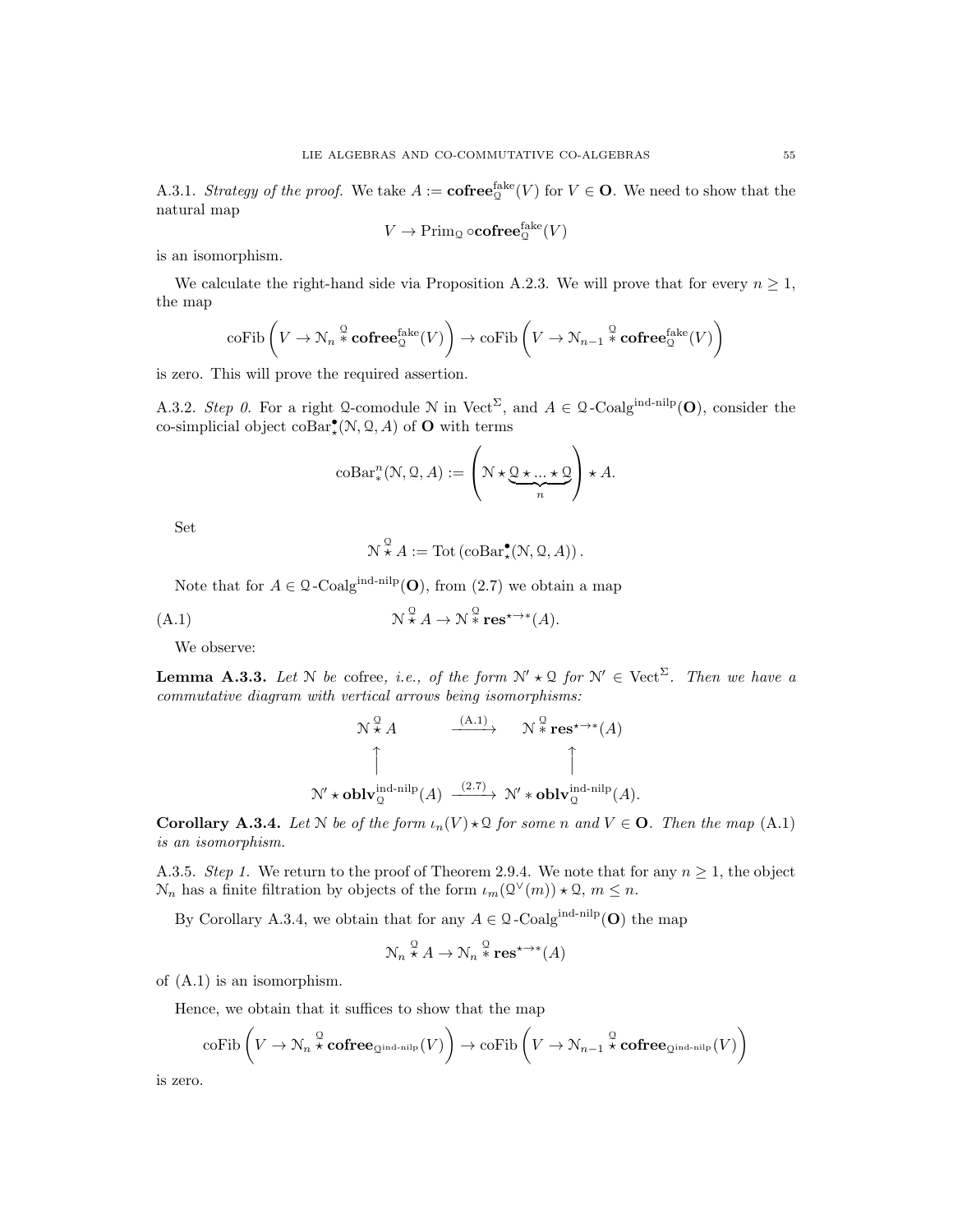A.3.6. Step 2. Note that each  $\mathcal{N}_n \overset{\mathcal{Q}}{\star}$  cofree<sub>Qind-nilp</sub> (V) is naturally graded by integers  $d \geq 1$ , such that the map

$$
V \to \mathcal{N}_n \overset{\mathcal{Q}}{\star} \mathbf{cofree}_{\mathcal{Q}^{\mathrm{ind-nilp}}}(V)
$$

is an isomorphism on the degree 1 part for all  $n$ .

Hence, it remains to show that for all  $d > 1$ , the map

(A.2) 
$$
\left(\mathcal{N}_n \stackrel{\mathcal{Q}}{\star} \mathbf{cofree}_{\mathcal{Q}^{\text{ind-nilp}}}(V)\right)^d \to \left(\mathcal{N}_{n-1} \stackrel{\mathcal{Q}}{\star} \mathbf{cofree}_{\mathcal{Q}^{\text{ind-nilp}}}(V)\right)^d
$$

is zero, where the superscript  $d$  indicates the degree  $d$  part.

A.3.7. Step 3. Note now that the functor

$$
V \mapsto \left(\mathcal{N}_n \overset{\mathcal{Q}}{\star} \mathbf{cofree}_{\mathcal{Q}^{\mathrm{ind-nilp}}}(V)\right)^d
$$

(resp., the natural transformation  $(A.2)$ ) is given by

$$
V \mapsto (\mathcal{K}_n^d \otimes V^{\otimes d})_{\Sigma_d}
$$

for some  $\mathcal{K}_n^d \in \text{Rep}(\Sigma_d)$  (resp., a map  $\mathcal{K}_n^d \to \mathcal{K}_{n-1}^d$ ).

Hence, it remains to show that for every  $d > 1$  and every n, the map

$$
\mathfrak{K}_n^d \to \mathfrak{K}_{n-1}^d
$$

is zero.

A.3.8. Step 4. Since the category  $\text{Rep}(\Sigma_d)$  is semi-simple, the fact that (A.3) is equivalent to the map in question inducing the zero map on cohomology.

The latter reduces the assertion of the theorem to the case of  $\mathbf{O} = \text{Vect}$ . Namely, it suffices to show that for some/any  $V \in \text{Vect}_{f,d}^{\heartsuit}$  with  $\dim(V) \geq d$ , the map  $(A.2)$  induces the zero map on cohomology.

A.3.9. Step 5. Consider the operad  $\mathcal{Q}^*$ , and set  $\mathcal{M}_n := \mathcal{N}_n^*$ . We obtain that the object

$$
\left(\mathcal{N}_n\overset{\mathcal{Q}}{\star}\mathbf{cofree}_{\mathcal{Q}^{\mathrm{ind-nilp}}}(V)\right)^d
$$

is the linear dual of the object

(A.4) 
$$
\left(M_n \underset{\mathbb{Q}^*}{\star} \mathbf{free}_{\mathbb{Q}^*}(V^*)\right) d.
$$

Hence, is is enough to show that the map

$$
\left(\mathbf{M}_{n-1} \underset{\mathcal{Q}^*}{\star} \mathbf{free}_{\mathcal{Q}^*}(V^*)\right) \stackrel{d}{\to} \left(\mathbf{M}_n \underset{\mathcal{Q}^*}{\star} \mathbf{free}_{\mathcal{Q}^*}(V^*)\right) \stackrel{d}{\to}
$$

induces a zero map on cohomology for all  $n \geq 1$  and  $d > 1$ .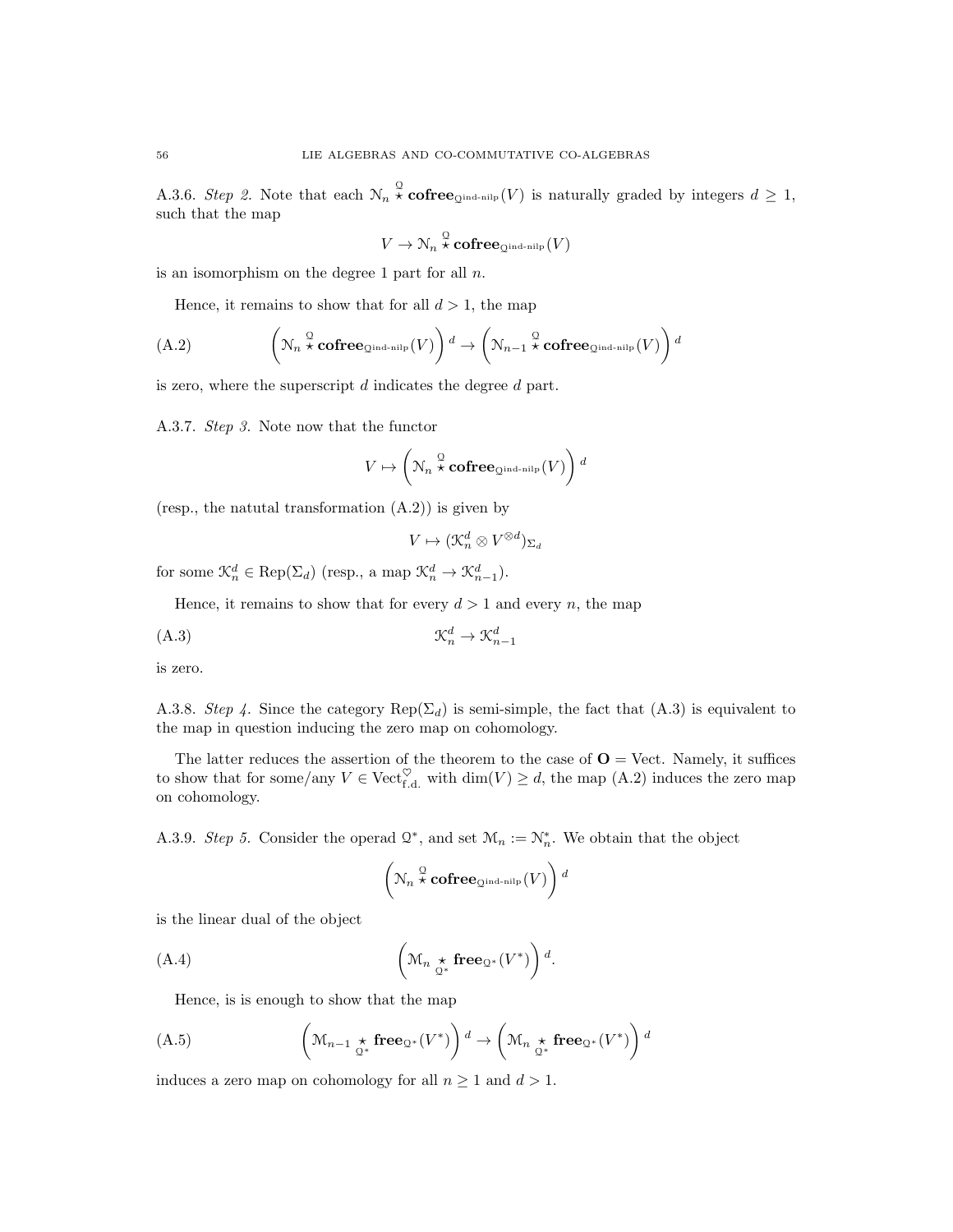A.3.10. Step 6. We note that  $(Q^*)^\vee \simeq (Q^\vee)^*$ . So, by the assumption that  $Q^\vee[1]$  and  $Q^*$  are classical,

$$
\mathrm{coFib}\left(\mathcal{M}_{n-1} \underset{\mathcal{Q}^*}{\star} \mathbf{free}_{\mathcal{Q}^*}(V^*) \to \mathcal{M}_n \underset{\mathcal{Q}^*}{\star} \mathbf{free}_{\mathcal{Q}^*}(V^*)\right)
$$

is concentrated in cohomological degree  $-n$ .

Hence,

$$
\mathrm{coFib}\left(\left(\mathcal{M}_{n-1} \underset{\mathcal{Q}^*}{\star} \mathbf{free}_{\mathcal{Q}^*}(V^*)\right)^d \to \left(\mathcal{M}_n \underset{\mathcal{Q}^*}{\star} \mathbf{free}_{\mathcal{Q}^*}(V^*)\right)^d\right)
$$

is also concentrated in cohomological degree  $-n$ .

Therefore, in order to show that (A.5) induces a zero map on cohomology, it suffices to show that the colimit

.

(A.6) 
$$
\operatorname{colim}_{n} \left( \mathcal{M}_{n} \underset{\mathcal{Q}^*}{\star} \mathbf{free}_{\mathcal{Q}^*}(V^*) \right) d
$$

is acyclic.

A.3.11. Step 7. By Corollary A.1.4, the colimit (A.6) identifies with the degree d part of

 $\mathrm{coPrim}_{\mathbb{Q}^*} \circ \mathbf{free}_{\mathbb{Q}^*}(V^*)$ .

However,

$$
\mathrm{coPrim}_{\mathbb{Q}^*} \circ \mathbf{free}_{\mathbb{Q}^*}(V^*) \simeq V^*
$$

and hence its degree d part for  $d \neq 1$  vanishes.

Appendix B. Proof of the PBW theorem

In this section we will prove the version of the PBW theorem stated in the main body of the paper as Theorem 5.2.4.

B.1. The PBW theorem at the level of operads. In this subsection we formulate a version of Theorem 5.2.4 that takes place within the category  $\text{Vect}^{\Sigma}$ .

B.1.1. We have the canonical maps

 $\phi:$  Lie  $\rightarrow$  Assoc<sup>aug</sup> and  $\psi:$  Assoc<sup>aug</sup>  $\rightarrow$  Com<sup>aug</sup>,

such that the composition  $\psi \circ \phi$  factors through the augmentation/unit

$$
\mathrm{Lie}\to 1_{\mathrm{Vect}^{\Sigma}}\to\mathrm{Com}\,.
$$

B.1.2. The map  $\phi$  gives rise to the forgetful functor

$$
\mathbf{res}^{Assoc^{aug}\rightarrow Lie}: {\rm AssocAlg}^{aug}(\mathbf{O})\rightarrow LieAlg(\mathbf{O}),
$$

and the map  $\psi$  gives rise to the forgetful functor

 $res^{\mathrm{Com^{aug}} \rightarrow \mathrm{Assoc^{aug}}} : \mathrm{Com^{aug}}(\mathbf{O}) \rightarrow \mathrm{AssocAlg^{aug}}(\mathbf{O}).$ 

The functor

$$
U: \mathrm{LieAlg}(\mathbf{O}) \to \mathrm{AssocAlg}^{\mathrm{aug}}(\mathbf{O})
$$

is given by

$$
\mathfrak{h}\mapsto \operatorname{Assoc}^{\operatorname{aug}}\underset{\operatorname{Lie}}{\star}\mathfrak{h}.
$$

 $\Box$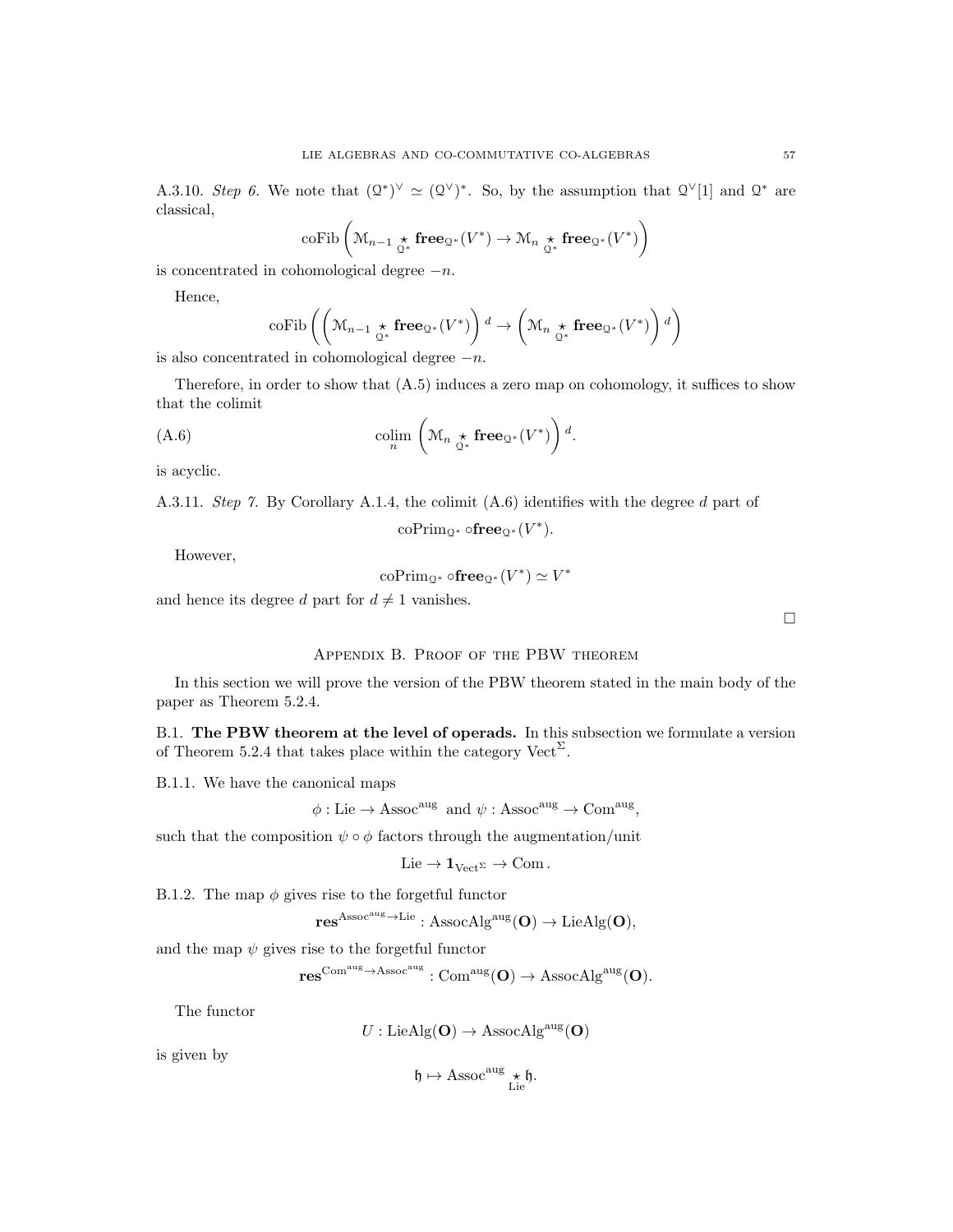B.1.3. The functor

$$
U\circ\mathbf{triv}_{\mathrm{Lie}}:\mathbf{O}\rightarrow\operatorname{AssocAlg}^{\operatorname{aug}}(\mathbf{O})
$$

is given by

$$
V \mapsto (\operatorname{Assoc}^{\text{aug}} {\underset{\operatorname{Lie}}{\star}} \mathbf{1}_{\operatorname{Vect}^{\Sigma}}) \star V.
$$

The canonical map

$$
U\circ{\mathbf{triv}_{\mathrm{Lie}}}(V)\to{\mathbf{free}_{\mathrm{Com}^{\mathrm{aug}}}}(V)
$$

comes from the map in  $Vect^{\Sigma}$ :

(B.1) 
$$
\operatorname{Assoc}^{\text{aug}} \underset{\text{Lie}}{\star} \mathbf{1}_{\text{Vect}^{\Sigma}} \to \text{Com}^{\text{aug}},
$$

which arises via the description of the map  $\psi \circ \phi$  in Sect. B.1.1.

B.1.4. The operadic PBW theorem says:

**Theorem B.1.5.** The map (B.1) is an isomorphism in Vect<sup> $\Sigma$ </sup>.

It is clear that Theorem B.1.5 implies Theorem 5.2.4.

### B.2. Proof of Theorem B.1.5.

B.2.1. We have the natural map in  $Vect^{\Sigma}$ 

$$
\mathrm{Com}^{\mathrm{aug}} \to \mathrm{Assoc}^{\mathrm{aug}}
$$

which realizes the symmetrization map at the level of functors. This gives a map of right Lie-modules in Vect<sup> $\Sigma$ </sup>

$$
\mathrm{Com}^{\mathrm{aug}}\star\mathrm{Lie}\to \mathrm{Assoc}^{\mathrm{aug}}\,.
$$

It follows from the classical PBW theorem applied to a free Lie algebra on a vector space that this map is an isomorphism.

Hence, we have an isomorphism between  $\text{Assoc}^{\text{aug}} \star \mathbf{1}_{\text{Vect}}$  and  $\text{Com}^{\text{aug}}$ . In particular, for every  $n$ , we have:

$$
\left(\operatorname{Assoc}^{\operatorname{aug}}\underset{\operatorname{Lie}}{\star}\mathbf{1}_{\operatorname{Vect}^{\Sigma}}\right)(n)\in\operatorname{Vect}^{\heartsuit}.
$$

B.2.2. It remains to show that for any  $V \in \text{Vect}^{\heartsuit}$ , the map

$$
H^{0}\left(\left(\text{Assoc}^{\text{aug}} \underset{\text{Lie}}{\star} \mathbf{1}_{\text{Vect}^{\Sigma}}\right) \star V\right) \to \mathbf{free}_{\text{Com}^{\text{aug}}}(V)
$$

is an isomorphism.

Note, however, that the object  $H^0\left(\left(\text{Assoc}\underset{\text{Lie}}{\star}\mathbf{1}_{\text{Vect}^{\Sigma}}\right) \star V\right)$  identifies with  $H^0\left(U\circ\mathbf{triv}_\mathrm{Lie}(V)\right),$ 

i.e., the universal enveloping algebra of the trivial Lie algebra, taken in the world of classical associative algebras.

However, the latter is easily seen to map isomorphically to  ${\rm free}_{\mathrm{Com}^{\mathrm{aug}}}(V)$ .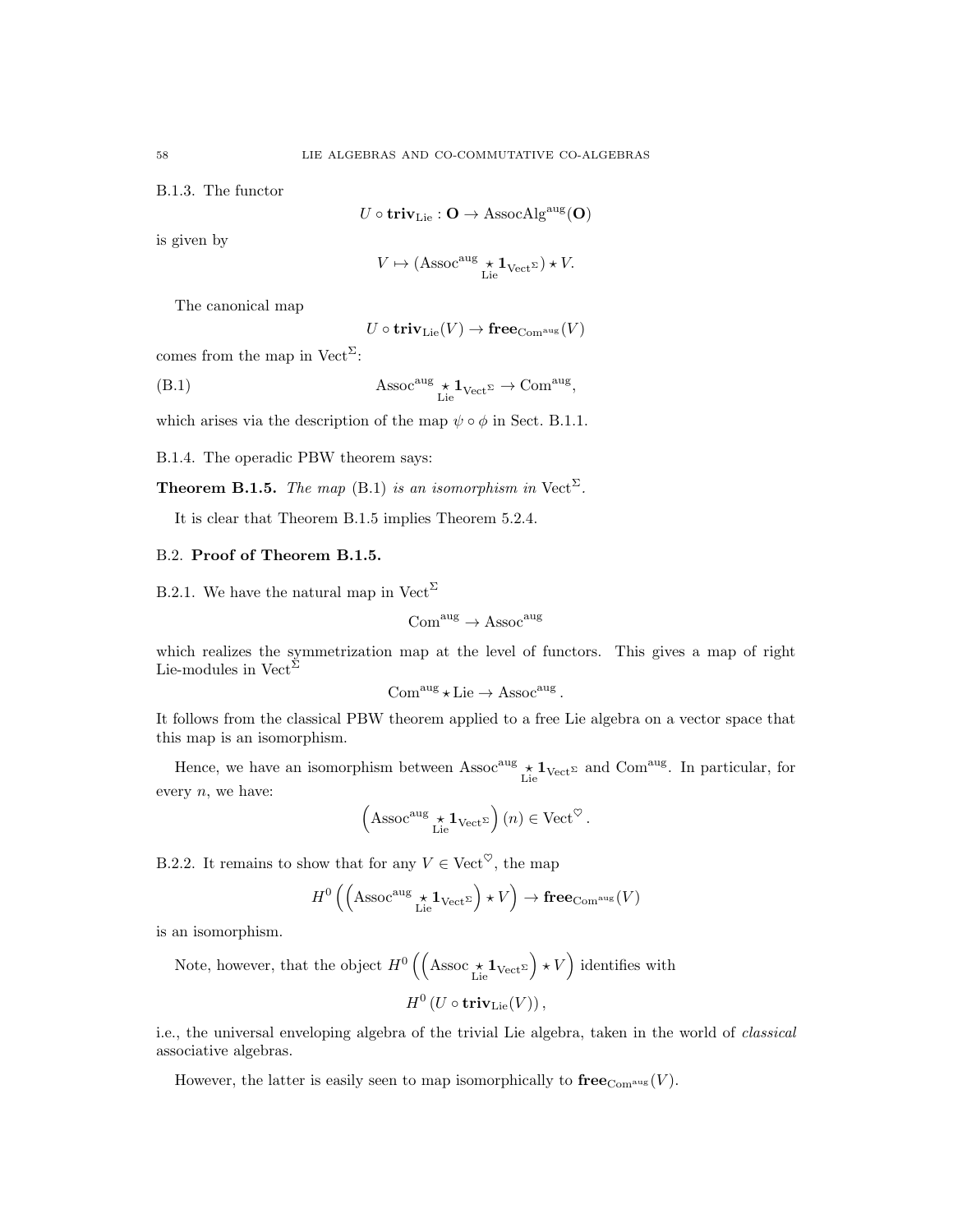Appendix C. Commutative co-algebras and bialgebras

Let  $H$  be a classical co-commutative bialgebra. We can regard  $H$  as either an associative algebra in the category of co-commutative co-algebras or, equivalently, a co-commutative coalgebra in the category of associative algebras.

In this section, we establish the corresponding fact in the context of higher algebra, i.e., an equivalence of  $(\infty, 1)$ -categories CocomCoalg(AssocAlg(O))  $\simeq$  AssocAlg(CocomCoalg(O)). The latter is not altogether obvious, as the corresponding classical assertion is proved by 'an explicit formula'.

C.1. Two incarnations of co-commutative bialgebras. Co-commutative bialgebras can be thought of in two different ways: as co-commutative co-algebras in the category of associative algebras, or as associative algebras in the category of co-commutative co-algebras. In this subsection we show that the two are equivalent.

C.1.1. In this subsection we let O be a symmetric monoidal category, which contains colimits, and for which the functor of tensor product preserves colimits in each variable.

The category  $CocomBialg(O)$  is defined as

(C.1) 
$$
AssocAlg(CocomCoalg(\mathbf{O})) \simeq AssocAlg(CocomCoalg^{aug}(\mathbf{O})),
$$

where the (symmetric) monoidal structure on  $\mathrm{CocomCoalg}(\mathbf{O})$  is given by tensor product, which coincides with the Cartesian product in  $CocomCoalg(\mathbf{O}).$ 

Consider now the category AssocAlg( $\mathbf{O}$ ), endowed with a symmetric monoidal structure given by tensor product. Consider the category

(C.2) 
$$
CocomCoalg(AssocAlg(O)) \simeq CocomCoalg(AssocAlgaug(O)).
$$

C.1.2. In this section we will prove:

Proposition-Construction C.1.3. There exists a canonical equivalence of categories

 $CocomCoalg(AssocAlg(O)) \simeq AssocAlg(CocomCoalg(O))$ 

that makes the diagram



commute.

C.2. Proof of Proposition C.1.3.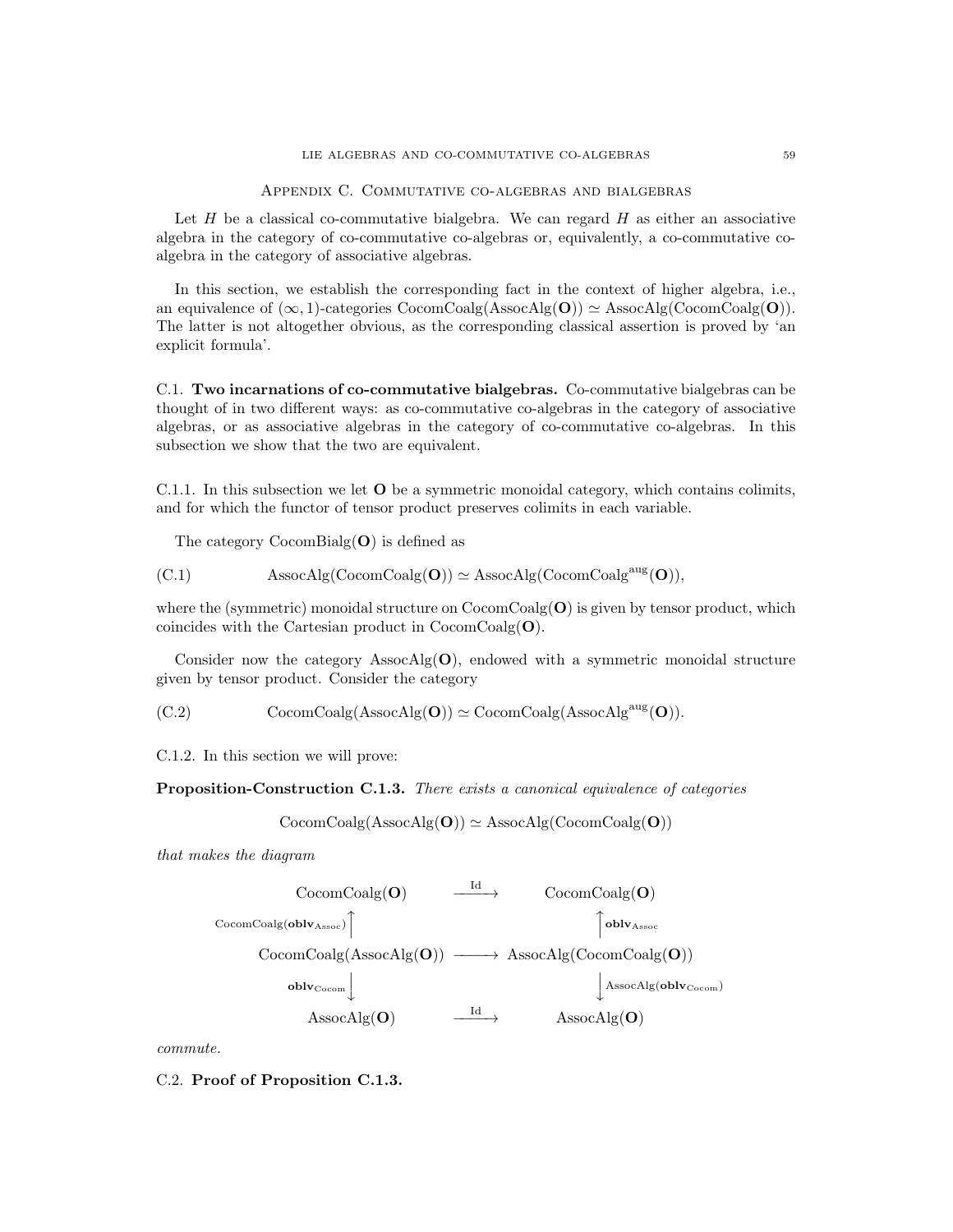C.2.1. Step 1. We have a canonically defined symmetric monoidal functor

$$
\mathrm{Bar}^{\bullet} : \mathrm{AssocAlg}^{\mathrm{aug}}(\mathbf{O}) \to \mathbf{O}^{\mathbf{\Delta}^{\mathrm{op}}}.
$$

In particular, we obtain a functor

$$
\begin{aligned} \mathrm{Cocom}(Bar^\bullet): \mathrm{CocomCoalg}(\mathrm{AssocAlg}^{\mathrm{aug}}(\mathbf{O})) &\to \mathrm{CocomCoalg}(\mathbf{O}^{\mathbf{\Delta}^{\mathrm{op}}}) \simeq \\ &\simeq \mathrm{CocomCoalg}(\mathbf{O})^{\mathbf{\Delta}^{\mathrm{op}}} . \end{aligned}
$$

Combining with (C.2), we obtain a functor

(C.3) 
$$
CocomCoalg(AssocAlg(O)) \to CocomCoalg(O)^{\Delta^{op}}.
$$

C.2.2. Step 2. Since the symmetric monoidal structure on  $CocomCoalg(O)$  is Cartesian, the functor

(C.4) 
$$
Bar^{\bullet}: \text{AssocAlg}(\text{CocomCoalg}(\mathbf{O})) \to \text{CocomCoalg}(\mathbf{O})^{\mathbf{\Delta}^{\text{op}}}
$$

is fully faithful.

Now, it is easy to see that the essential image of the functor  $(C.3)$  lies in that of  $(C.4)$ .

This defines a functor in one direction:

(C.5) 
$$
CocomCoalg(AssocAlg(O)) \rightarrow AssocAlg(CocomCoalg(O)).
$$

C.2.3. Step 3. Let us now prove that the functor (C.5) is an equivalence. By construction, the composite functor

 $CocomCoalg(AssocAlg(O)) \rightarrow AssocAlg(CocomCoalg(O)) \stackrel{oblv<sub>Assoc</sub>}{\longrightarrow} CocomCoalg(O)$ 

is the tautological functor

(C.6) 
$$
Cocom(\mathbf{oblv}_{\mathrm{Assoc}}): CocomCoalg(\mathrm{AssocAlg}(\mathbf{O})) \rightarrow CocomCoalg(\mathbf{O}).
$$

It suffices to show that the functor (C.6) and

(C.7) 
$$
\mathrm{AssocAlg}(\mathrm{CocomCoalg}(\mathbf{O})) \overset{\mathbf{oblv}_{\mathbf{A} \text{ssoc}}}{\longrightarrow} \mathrm{CocomCoalg}(\mathbf{O})
$$

are both monadic, and that the map of monads, induced by (C.5), is an isomorphism as plain endo-functors of CocomCoalg(O).

C.2.4. Step 4. The functor

$$
\mathrm{AssocAlg}(\mathbf{O}') \overset{\mathbf{oblv}_{\mathrm{Assoc}}}{\longrightarrow} \mathbf{O}'
$$

is monadic for any monoidal category  $\mathbf{O}'$  (satisfying the same assumtion as  $\mathbf{O}$ ); its left adjoint is given by

$$
V \mapsto \mathbf{free}_{\mathrm{Assoc}}(V).
$$

In particular, the functor (C.7) is monadic: take  $\mathbf{O}' := \text{CocomCoalg}(\mathbf{O})$ .

C.2.5. Step 5. We have a pair of adjoint functors

$$
free_{Assoc}: O \rightleftarrows AssociAlg(O):oblv_{Assoc},
$$

with the right adjoint being symmetric monoidal.

Hence, the above pair induces an adjoint pair

 $CocomCoalg(O) \rightleftarrows CocomCoalg(AssocAlg(O)).$ 

Hence, we obtain that the functor (C.6) is also monadic.